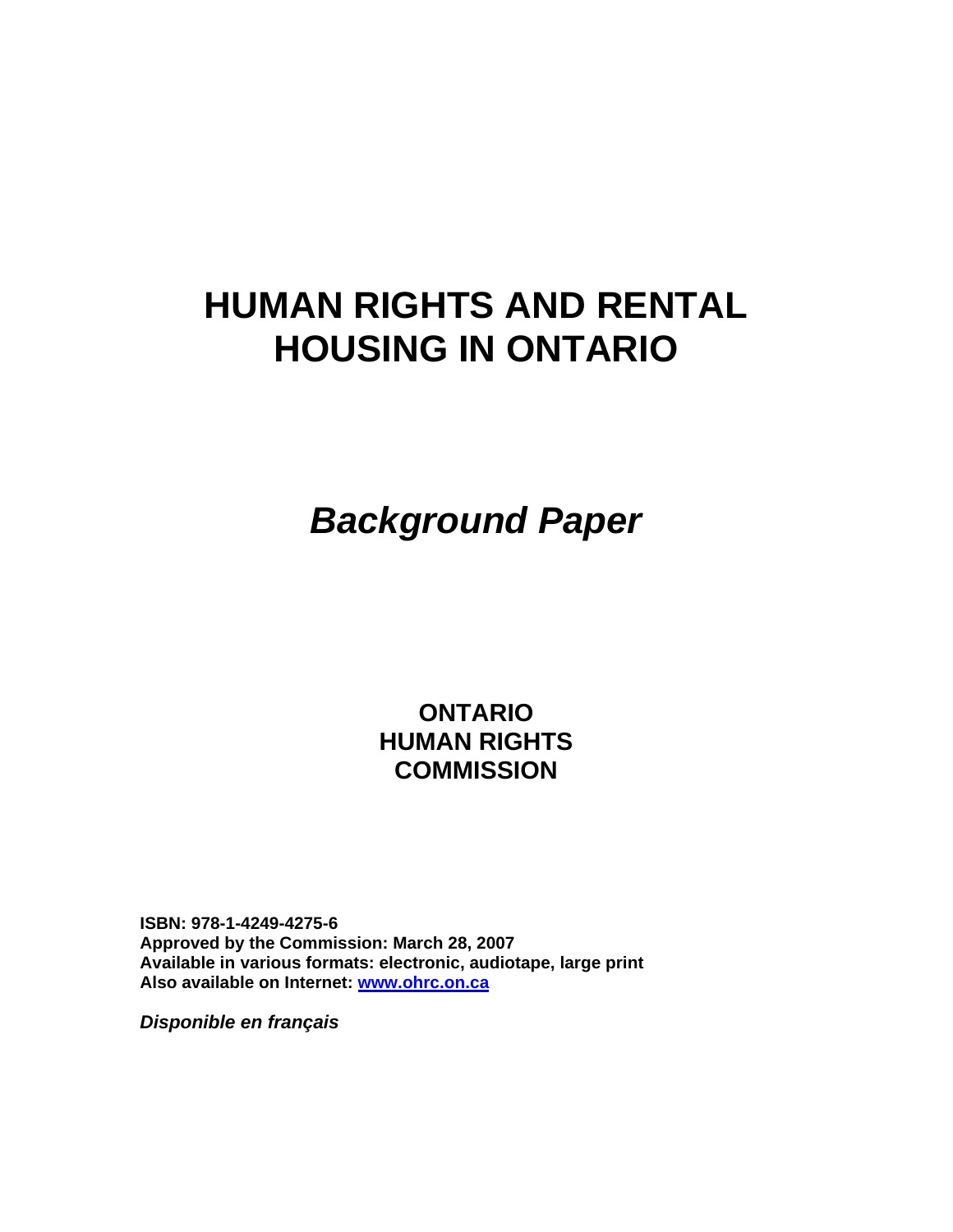# **Table of Contents**

| OHRC Advancement of Housing Protections Through Social and Economic     |  |
|-------------------------------------------------------------------------|--|
|                                                                         |  |
|                                                                         |  |
|                                                                         |  |
| APPENDIX B: Housing Protections in Canadian Human Rights Legislation 64 |  |
|                                                                         |  |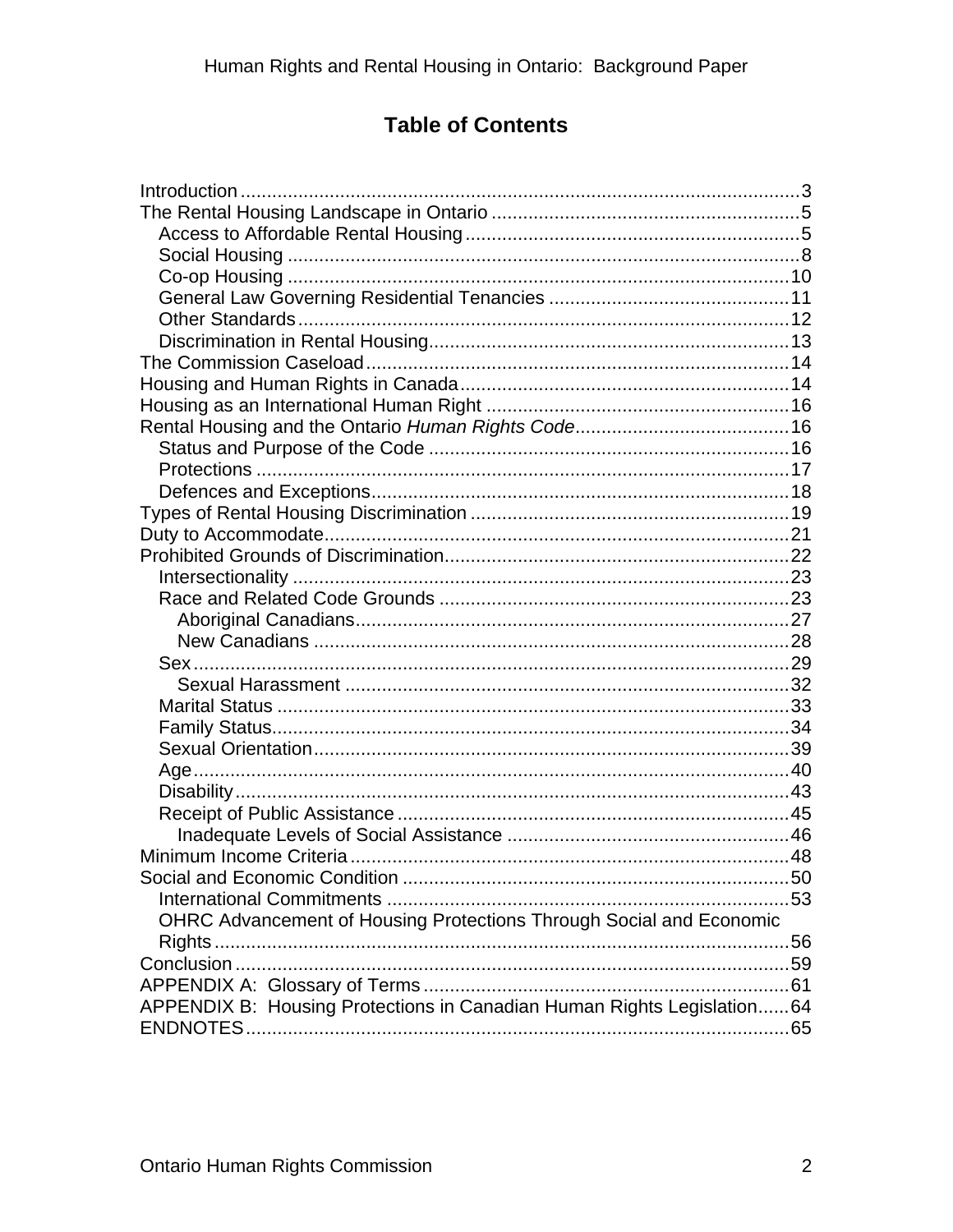# <span id="page-2-0"></span>**Introduction**

It is difficult to overstate the importance of adequate housing to an individual's ability to fully participate in and be a part of his or her community. Adequate housing is a necessity. It is also a prime indicator of an individual's overall quality of life. Housing provides the foundation for interacting with the broader community and for general well-being and social inclusion. Adequate housing facilitates access to suitable employment, community resources and supports, and educational opportunities for all Ontarians.

Housing that is not adequate and stable, because it is in a state of bad repair, overcrowded, unaffordable, or in an unsafe neighbourhood, can cause an enormous amount of stress to its inhabitants. International studies have established links between inadequate, unstable housing and poor health. For example, inadequate housing has been linked to health ailments such as birth defects, higher rates of asthma, cancer and cardiovascular disease.<sup>[1](#page-76-0)</sup> Further, "[t]he use of pesticides, pests, lead paint, leaking pipes, all of which are associated with poor housing can also bring on symptoms of ill health."<sup>[2](#page-76-1)</sup>

The Ontario Human Rights Commission (the "Commission") has heard for some time now about discrimination in rental housing arrangements.  $3\,$  $3\,$  In 2000, the Commission held a province-wide consultation on discrimination and age. Throughout that consultation, the Commission received much input on human rights issues affecting older persons in rental housing. As a result, in its 2001 report, *Time for Action: Advancing Human Rights for Older Ontarians*, the Commission committed to developing a paper specifically on housing and human rights. $4$  In other initiatives, the Commission has explored the role that one's social and economic condition may play in one's ability to access basic necessities, such as housing.<sup>[5](#page-76-1)</sup> As well, in 2005, the Commission conducted a consultation on discrimination and harassment that occurs on the basis of an individual's family status.<sup>[6](#page-76-1)</sup> During this consultation, the Commission also received much feedback on specific discriminatory practices that occur in the context of rental housing. The Commission heard that these practices occur not only on the ground of family status, but also on other grounds, such as race, sex, sexual orientation, age, disability and receipt of public assistance.

It is evident from the feedback received that many Ontarians are entirely unaware of their rights and their obligations under the Ontario *Human Rights Code* (the "*Code*") with respect to rental housing. Many rental accommodations take place as largely informal arrangements. Housing providers may not be aware that the *Code* prohibits them from specifying certain types of restrictions in the rental of their units. For example, many continue to advertise apartments as "adults only", not recognizing that this restriction is in direct violation of the *Code.* 

While the *Code* protects against discrimination in a broad range of situations relating to housing, this Paper will focus on residential tenancies, or rental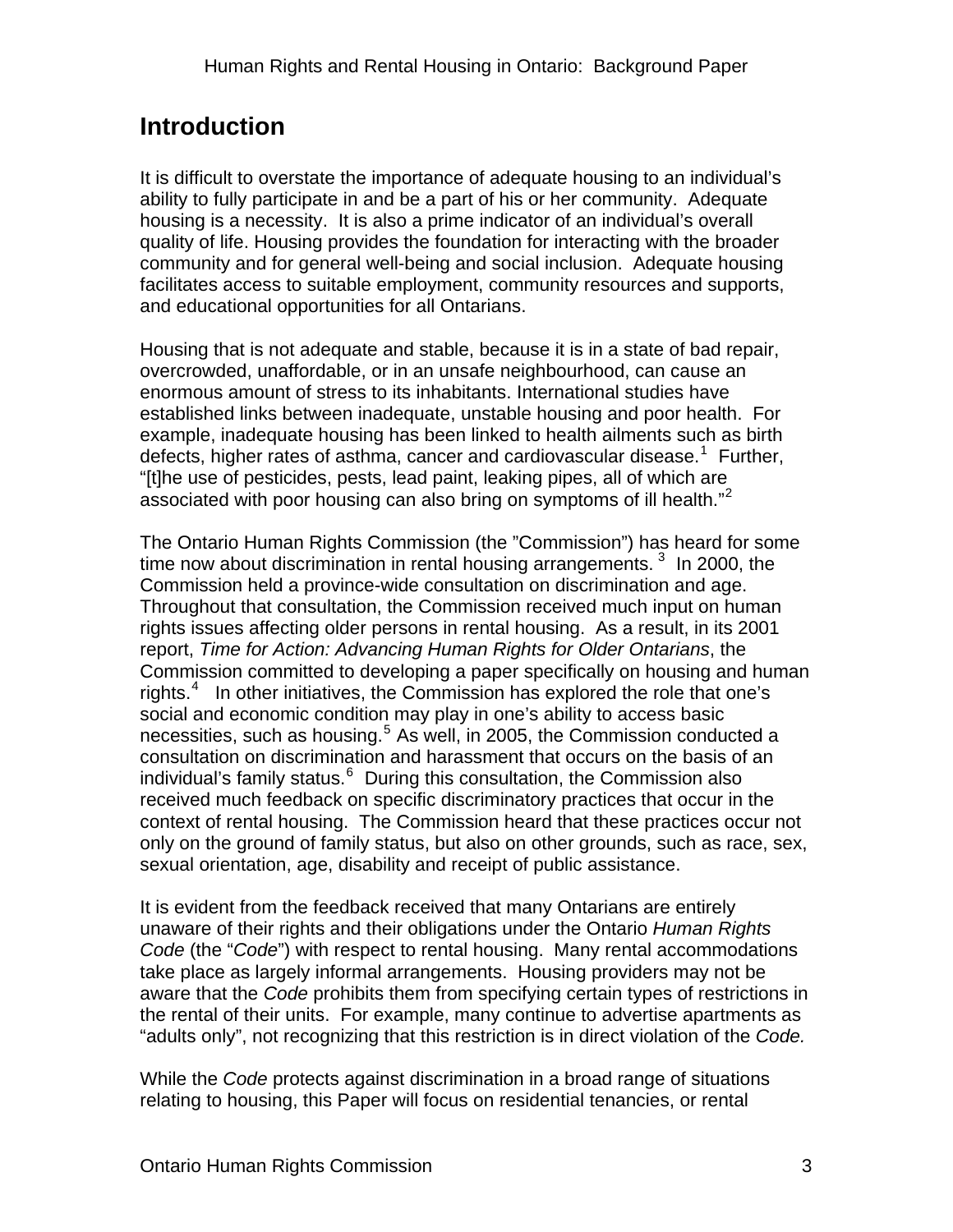housing arrangements. Housing studies indicate that those who live in rental housing are persons, typically, who have lower incomes and who are disproportionately vulnerable to discrimination and therefore identified by the Code.<sup>[7](#page-76-1)</sup> As such, the paper does not review discrimination in the purchase of property or the negotiation of mortgages, for example, or, human rights issues that occur in condominium living arrangements, such as discriminatory restrictions on the use of shared spaces. However, it should be noted that such practices would also constitute violations of the *Code*, and a housing or service provider who engages in these behaviours is vulnerable to having a human rights complaint filed against it.

When someone is denied adequate rental housing or is treated differently because of his or her family status, age, race, sex, disability, receipt of public assistance or other *Code-*related ground, he or she is denied the ability to be a full participant in the community. The same is true when an individual is treated in a discriminatory manner or subjected to harassment in the course of occupying rental housing. For example, exorbitant security deposits required of new Canadians by landlords may mean that families new to Canada have very limited choices when it comes to where and how they will live. This, in turn, will affect their ability to access a whole array of other community services, and will have a significant impact on their overall ability to adjust to their new homeland.

In order to fulfil the objectives of the preamble to the *Code*, for example, "to recognize the dignity and worth of every person and to provide for equal rights and opportunities without discrimination<sup>"[8](#page-76-1)</sup>, adequate and affordable rental housing is essential. As the Ontario Non-Profit Housing Association and the Cooperative Housing Federation of Canada have observed:

How can we integrate and increase the productivity of new Canadians, our aboriginal peoples, our disabled and single parent families if we cannot start with access to decent affordable housing? How can we expect our health policies and our educational programs to succeed without accessible affordable housing as the foundation? How can we support those suffering from addictions or mental illness or family violence without being certain that they have safe, decent housing?<sup>[9](#page-76-1)</sup>

This Paper is intended to provide an overview of the social and legal context for understanding the human rights issues in the area of rental housing. The Commission sees this Paper as the background for a broad exploration of human rights issues in the area of rental housing.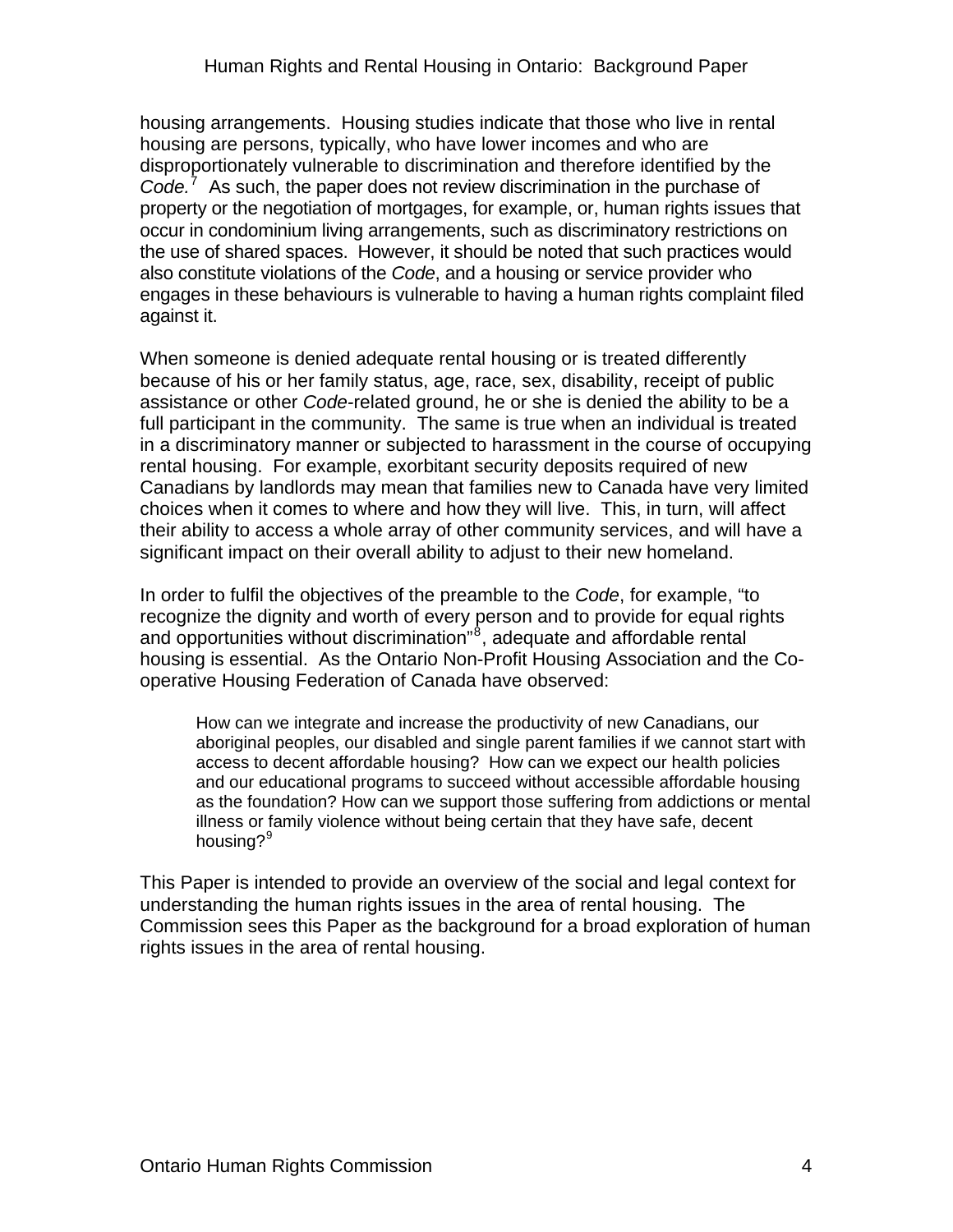# <span id="page-4-0"></span>**The Rental Housing Landscape in Ontario**

### *Access to Affordable Rental Housing*

It seems clear that one of the central causes of the difficulty that many individuals in Ontario have in accessing living accommodations is the lack of adequate, affordable rental housing.

In 1995 the Ontario government implemented a series of housing policies which dramatically decreased both the availability of affordable rental housing options and legal protections for tenants in Ontario. For example, in 1995, the government cut social assistance rates, including shelter allowances, by 21.6 percent. Also in 1995, the government cut approximately 17,000 units of co-op and non-profit housing that were then under development. In addition, it discontinued funding to existing social housing projects, and downloaded the costs and administration associated with social housing to municipalities.<sup>[10](#page-76-1)</sup> The *Tenant Protection Act, 1997*<sup>[11](#page-76-1)</sup>, which the government passed in 1998, eliminated rent controls on vacant units and made it far easier for landlords to evict tenants.

In many instances, the dramatic rent increases that took place during the 1990s have remained inflated despite higher vacancy rates in recent years. There are extremely long waiting lists for subsidized housing, and the creation of new social housing units has been sparse. The private rental supply is further dwindling as rental units in Ontario are converted for non-rental purposes and most private developers prefer the lucrative condominium market to the less profitable rental housing market.<sup>[12](#page-76-1)</sup> Increased levels of immigration, particularly in Ontario's city centres, have further increased the demand for rental housing.

While vacancy rates for rental apartments across Ontario may have increased in recent years, many continue to face problems accessing rental housing due to affordability issues. Statistics Canada and the Canada Mortgage and Housing Corporation ("CMHC") define "affordability" as "housing that costs less than 30 percent of total before-tax household income." "Household income" is defined as "all incomes reported by persons 15 years of age and older living in the household."<sup>[13](#page-76-1)</sup> The term "housing conditions" is used to refer to:

[A] set of specific measures summarizing the circumstances in which individual households live. These measures indicate whether housing is in good physical condition (adequate), whether it is spacious enough for its occupants (suitable), and whether it is affordable. In this framework, housing that is acceptable is housing that meets all three criteria, that is, housing that is adequate, suitable and affordable.<sup>[14](#page-76-1)</sup>

According to a recent report published by Statistics Canada and the CMHC, rental housing that is not affordable is much more common in Canada's Census Metropolitan Areas than housing that is inadequate or unsuitable.<sup>[15](#page-76-1)</sup> Not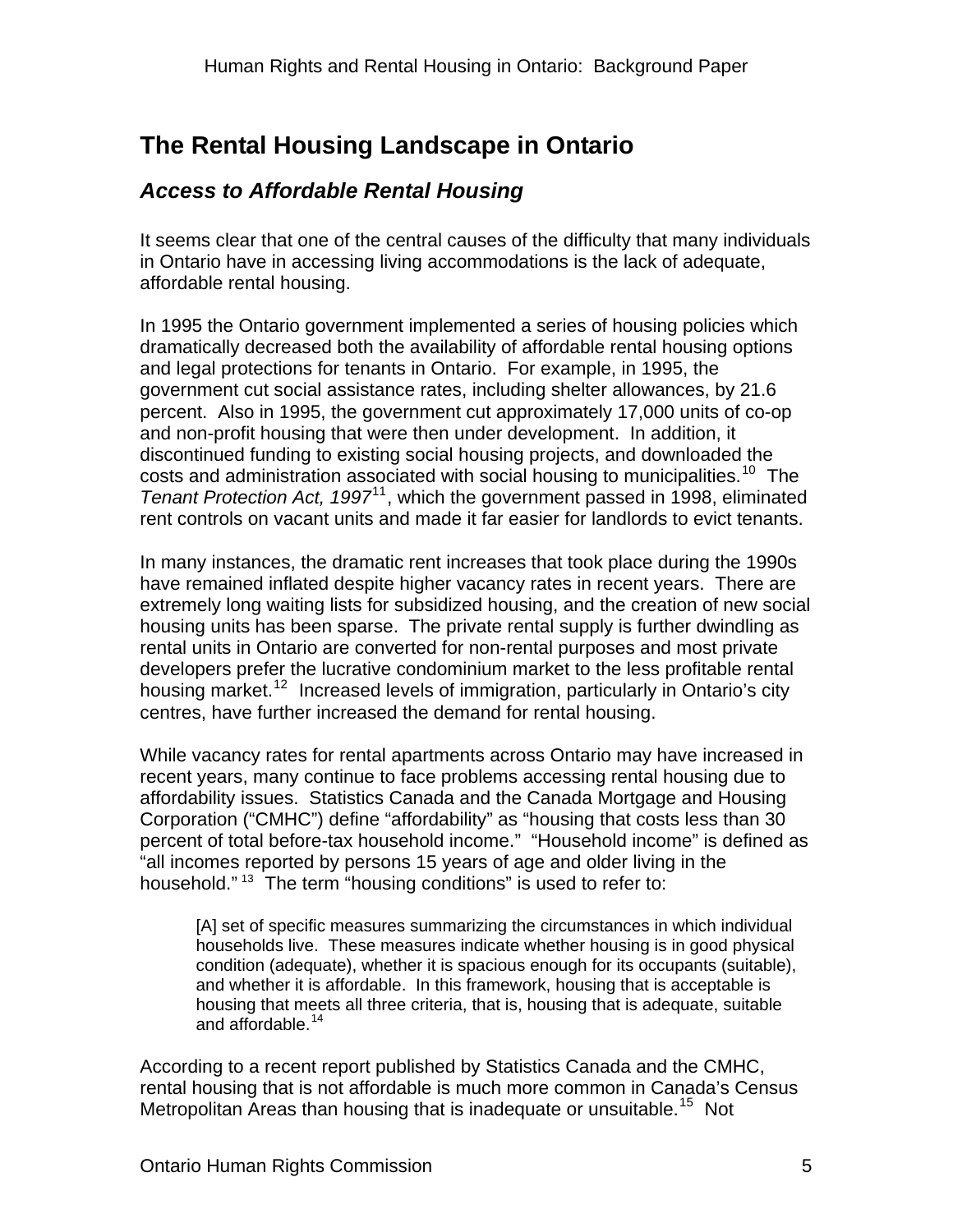surprisingly, renters are much more likely to be in "core housing need"<sup>[16](#page-76-1)</sup> than owners. For example, in Toronto in 2001, one in five households were classified as being in core housing need (20.3 percent).<sup>[17](#page-76-1)</sup>

The average rent for a standard, two-bedroom apartment in Ontario increased by 5.6 percent in 2000 from 1999. This increase amounted to double the rate of inflation in that year.  $18$  In Ontario's city centres, it is likely that the average rent for comparable units increased by much greater percentages during this time period.

A strong argument can be made that the decreased availability of affordable and adequate housing options, combined with inadequate social assistance levels, insufficient wages and discrimination against *Code-*identified groups, has contributed in a very significant way to increasing homelessness in Ontario's cities. The Golden Report recognized this effect when it recommended that "[a]t least 5,000 additional housing units with support services should be built in Toronto over the next five years, primarily to serve homeless people suffering from mental illness and/or addictions."[19](#page-76-1)

There is less information about housing needs in rural areas. $20$  Ownership, rather than rental, is the predominant form of tenure in rural Canada (82 percent rural, compared to 64 per cent in urban areas). However, affordable housing is an important issue. New rental housing is not economically feasible in most rural areas due to small local markets, risky economic conditions and a limited construction industry. The lack of supply or choice affects low income persons, persons who want to move into rural areas and seniors who want to move from homes that they have owned. In addition, the stock of housing in rural areas is older, on average, than in urban areas which presents a challenge in terms of the need for, and cost of, repairs and maintenance. Both owners and tenants face high heating and utility costs in older, poorly insulated buildings. This is more extreme in northern communities. Seniors are an important part of rural communities and may be particularly impacted by these conditions.<sup>[21](#page-76-1)</sup>

The governments of Canada and Ontario have signed an Affordable Housing Agreement which is slated to create more than 15,000 units of affordable housing and provide housing allowances for more than 5,000 lower-income households in Ontario. As of August, 2006, more than 3,400 housing allowances were available in designated Ontario municipalities, and funding was allocated for 6,524 units as follows: Rental & Supportive – 117 projects (5,440 units), Homeownership – 7 projects (884 units), Northern Housing Component – 4 phases (200 units).<sup>[22](#page-76-1)</sup> This is a step in the right direction; however, it appears that monitoring the agreement, including its implementation and continued funding, is an important priority.

In addition, while money has been earmarked for affordable housing, and many municipal governments have created affordable housing strategies<sup>[23](#page-76-1)</sup>, a major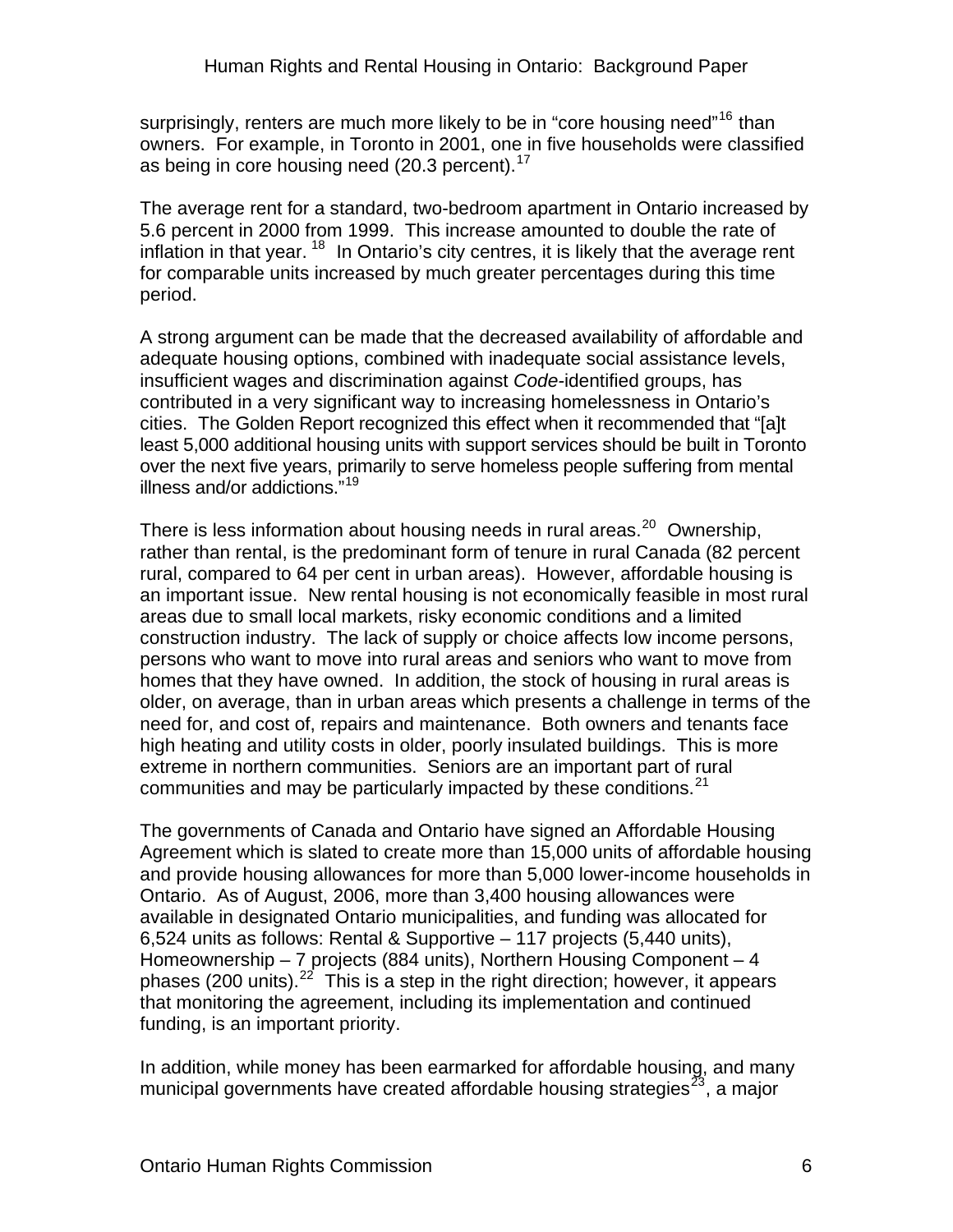barrier to the creation of new affordable and supportive housing<sup>[24](#page-76-1)</sup> is the phenomenon of "Not in My Back Yard" or NIMBY opposition.

NIMBY does not refer to legitimate public consultations or concerns about land use and planning, but to the response to affordable and supportive housing because of negative attitudes towards the people who will live there. NIMBY responses are often concerned that such housing will bring down property values, create safety risks or otherwise ruin the neighbourhood. $^{25}$  $^{25}$  $^{25}$ 

Municipal requirements and practices are influenced by these responses. As a result, many municipalities have by-laws designed to prevent people with low incomes and disabilities or others such as newcomers to Canada, Aboriginal persons and youth from moving into certain neighbourhoods. A few examples include minimum separation distances between certain types of housing (e.g. residences for persons with disabilities); zoning definitions based on the characteristics of the people who live in the housing; holding development moratoria that prevent social housing providers from developing on residentially zoned land; and planning processes that place more consultation requirements on affordable or supportive housing.<sup>[26](#page-76-1)</sup>

Local politicians and community groups may try to draw out public consultation until funding is lost. Planning decisions may be appealed to the Ontario Municipal Board (OMB) and while the Board consistently finds in favour of the housing project, the delays and costs involved are prohibitive.<sup>[27](#page-76-1)</sup>

All of this means that public funds are diverted to efforts to overcome NIMBY, rather than building more affordable housing itself. Development of housing is delayed and, at the end of the day, worthwhile projects may not be built. In other instances, design compromises that are detrimental to the future occupants of the housing must be made.  $28$ 

Barriers to housing that are based on negative views of the people who live there, raise human rights concerns when those people are identified by *Code* grounds. Persons identified by *Code* grounds should not have to ask permission of their neighbours before moving in, where that restriction does not apply to others. Efforts to keep out persons with disabilities (including mental and developmental), persons on social assistance or with low income, newcomers to Canada, Aboriginal persons, youth and so forth call for consideration from a human rights perspective. Preventing racialized persons or persons from certain religions, for example, from moving into a neighbourhood would be universally considered offensive. However, it appears that some Ontarians may still believe that it is acceptable to exclude from their neighbourhood people who are mentally ill, disabled or poor.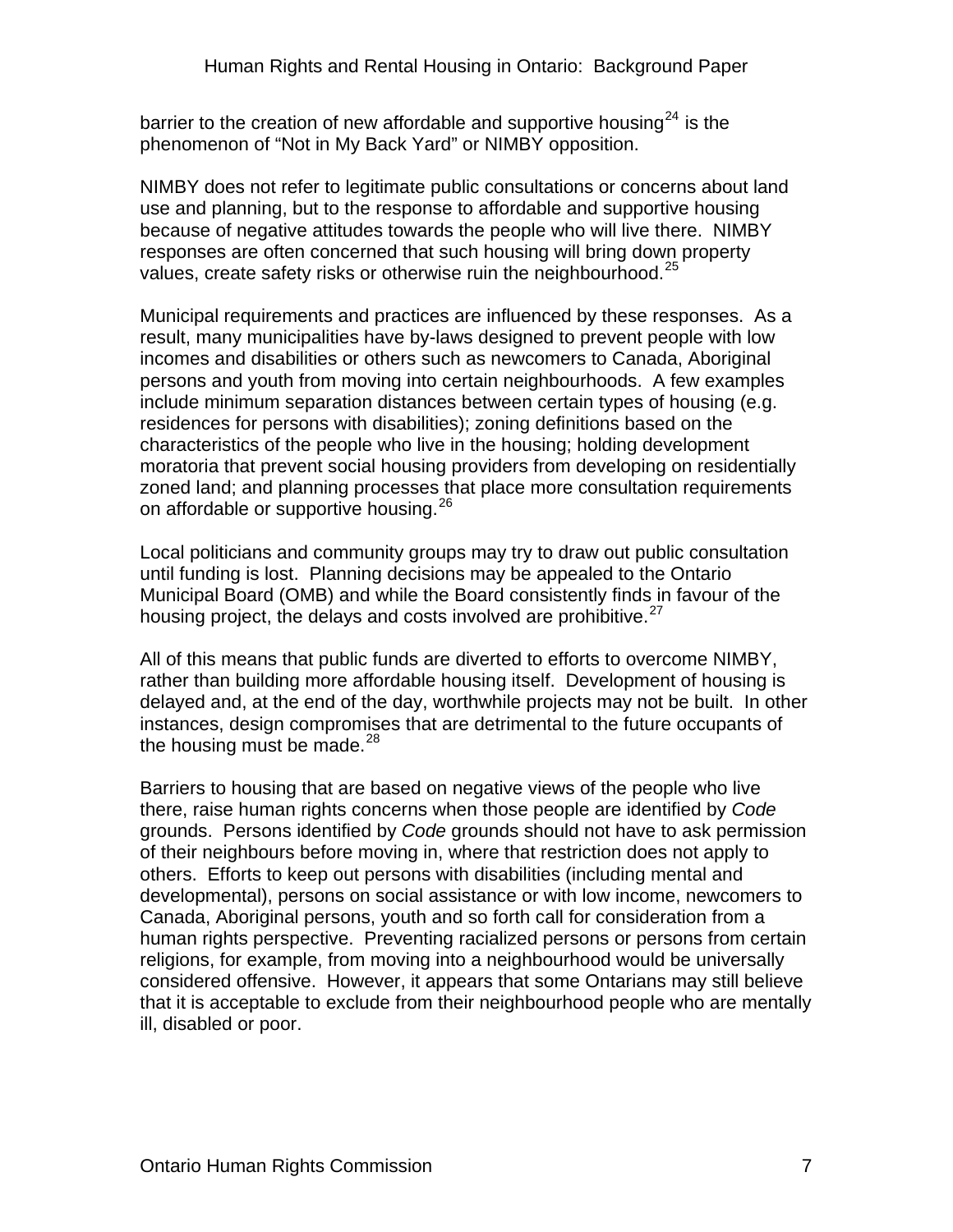### <span id="page-7-0"></span>*Social Housing*

Social housing in Ontario is covered by the *Social Housing Reform Act, 2000*[29](#page-76-1) ("*SHRA*")*.* When properly funded and operated efficiently, social housing has been one of the most effective ways of providing affordable and adequate housing to Ontarians. Social housing programs have the potential to provide viable housing options to individuals and families who cannot compete in the private rental housing market.

In Toronto, for example, between 1973 and 1995, approximately 50,000 rental units were created, of which 45,000 were new construction. This brought the total number of subsidized units in Metro Toronto to about 20 percent of the total rental stock.<sup>[30](#page-76-1)</sup>

However, the federal and provincial governments have increasingly abdicated responsibility for social housing programs. In 1986, the federal government transferred its supply of new social housing programs to the provinces, although it continued to share the costs with them on a 60:40 basis. In 1993, it discontinued this cost-sharing arrangement, leaving the responsibility with the provinces. In Ontario, in 1995, the newly elected government cancelled new social housing spending. Since then, the province has transferred responsibility for funding and administering social housing to the various municipalities.  $31$ 

Many have expressed the view that government withdrawal from social housing programs has resulted directly in a chronic housing shortage for low-income individuals and families. In Toronto, for example, as of June 2006, there were 66,556 households on waiting lists for social housing.<sup>[32](#page-76-1)</sup> The Golden Report Task Force has concluded that the social housing waiting list is a good proxy for the at-risk population because the research shows that almost all the people on the list are there because they cannot afford housing in the private rental market. $33$ 

Many applicants for social housing units will be identified by *Code* grounds. There are several broad categories of social housing applicants: older persons applying for the support, community, and income security offered by older persons' housing projects; employed, low-wage people experiencing a shortfall in earnings; persons with disabilities; and those who are homeless or have special needs. This latter group includes many people receiving social assistance. There is a strong correlation between low levels of income and *Code* grounds such as sex, race, marital status, family status, citizenship, place of origin, disability, age and the receipt of public assistance.

While the Commission has most often heard reports of discrimination with respect to the private rental market, concerns have also been raised regarding allocation and administration of social housing. $34$  For example, frequently, social housing providers lack adequate internal complaint mechanisms for responding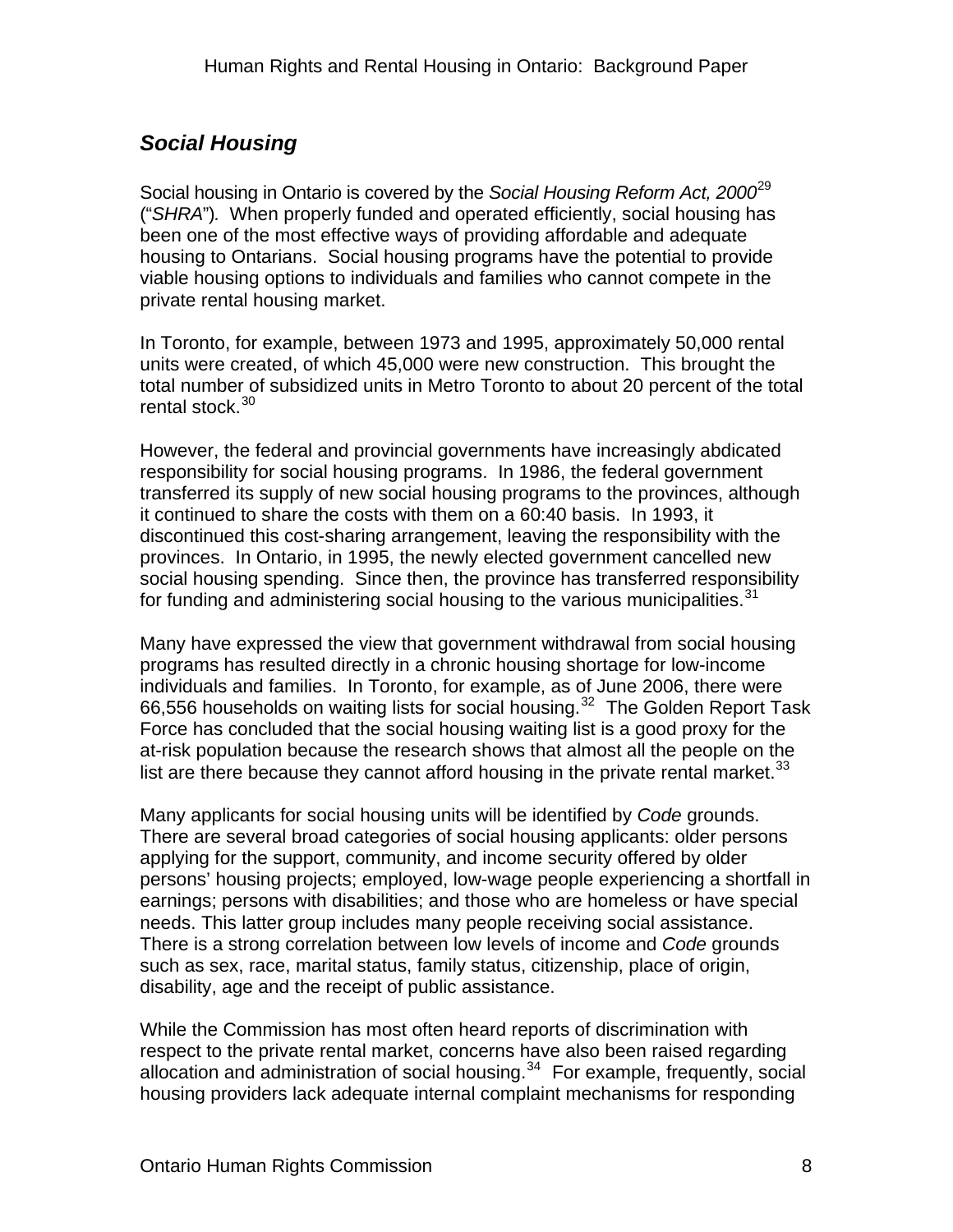to issues of discrimination in the selection of tenants. As well, social housing projects that are aimed at persons less than the age of 65 or at a particular community of persons (*e.g.* housing limited to persons from particular ethnic or religious groups) are often beneficial but may sometimes raise human rights issues where they do not comply with the requirements of the *Code*. [35](#page-76-1)

In the family status consultation held by the Commission, CERA identified specific concerns with regard to discrimination in social housing. For example, the organization noted that the waiting lists at social housing organizations are often divided into two separate lists: there is one list for individuals who are on social assistance and another list for individuals who can afford the market rent. These waiting lists are in chronological order and have a negative impact on young adults and families. For example, waiting lists for subsidized housing with City Home in Toronto is between 7 and 8 years long; thus the chronological waiting list effectively bars young people and families with young children from accessing affordable housing in a timely fashion.

Larger families may be similarly disadvantaged in the allocation of social housing. For example, in subsidized units, larger families may be required to apply only for larger units which are in short supply and are difficult to obtain, and may be disqualified altogether for eligibility for subsidy by their family size if there are no subsidized units large enough. This may be the case even where the family could live in a smaller unit without contravening municipal occupancy standards (specifying the number of people who can occupy the space).

Those in receipt of public assistance may also encounter difficulties with social housing policies. Individuals and families living in subsidized arrangements pay a rent amount that is related to their income. However, subsidized housing costs may become problematic if an Ontario Works participant begins a new job. As his or her income rises, so does the rent and thus, the household does not benefit from the additional employment income.<sup>[36](#page-76-1)</sup> Instead of a dollar-for-dollar rent increase, a phased in approach to increasing rent might better enable such a person to transition into employment, which often results in new expenses, and to achieve financial stability.

During the Commission's family status consultation, the Advocacy Centre for Tenants Ontario (ACTO) raised the issue of the lack of external appeal procedures under the *SHRA* from decisions of social housing providers to deny or revoke housing subsidies. Revocation of subsidies may lead to evictions, as rent falls into arrears. ACTO stated that:

Social housing tenants, many of whom are sole support mothers, disabled people and immigrants, risk homelessness because the only appeal is an 'internal review'. These internal reviews are conducted by the same housing provider that made the decision under review. Social housing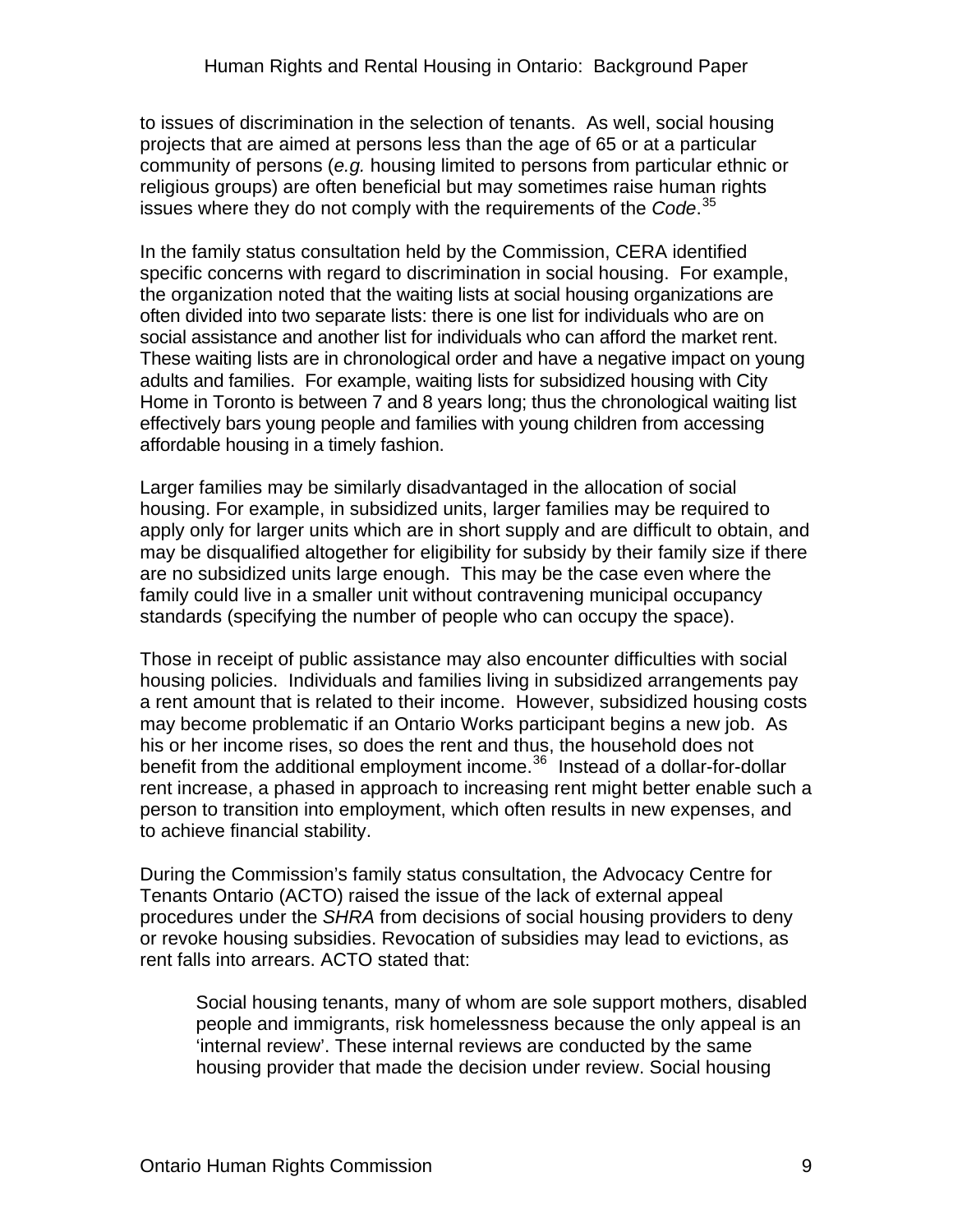<span id="page-9-0"></span>Human Rights and Rental Housing in Ontario: Background Paper

providers rarely overturn decisions on internal review. When the review is unfair, the only process potentially available is judicial review.  $37$ 

As well, concerns were raised about the administration of the requirement, under the *SHRA*, for occupants to report a change in income or household size. Managers have the discretion to extend this timeline; however, not all do, so that families that fail to quickly report the addition of a child to the household may lose their subsidy.

It seems obvious that social housing that is in good supply, good condition<sup>[38](#page-76-1)</sup>, properly funded and run in accordance with human rights principles has the potential to ease considerably the shortage of affordable housing options for many individuals identified by *Code* grounds. There appear to be issues with the current state of social housing in Ontario that require further consideration from a human rights perspective.

### *Co-op Housing*

When it is available, co-op housing can be an attractive source of quality accommodation for Ontarians who cannot afford adequate options in the private rental housing market and/or who wish to live in a more community-oriented setting. Unfortunately, however, new co-op developments are rare in Ontario, and the extremely lengthy waiting lists for most of those that do exist can be a major barrier.

The Ontario *Co-operative Corporations Act*[39](#page-76-1), (the "*CCA*") outlines how all Ontario co-ops, including housing co-ops, are to be formed and run. The bulk of the legislation sets out how co-ops may be incorporated, their powers and governance, handling of shares and finances, meetings, record-keeping, financial statements, and so on.

The *CCA* also addresses issues that are specific to non-profit co-operative housing, such as housing charges, creating by-laws, the obligations of members and the co-op to each other, and processes for evicting members. [40](#page-76-1) Housing charges are set by the members, and the board of directors may establish subsidies, subject to the by-laws and to procedural fairness. Co-op housing members may be evicted if they have either ceased to occupy a member unit, or failed to meet an obligation set out in the by-laws, as long as the by-law is not unreasonable or arbitrary. Both membership and occupancy rights of a member must be terminated at the same time, requiring a majority vote of the board. Members must be given 10 days' advance notice of such a meeting, stating the proposed eviction date, and receive a written notice within 5 days of the decision. Members may appeal the decision to a meeting of the members, and may appear and make submissions at both the board and the member meetings. The member meeting must be held at least 14 days after the appeal is requested, and the appeal decision is made by a majority vote.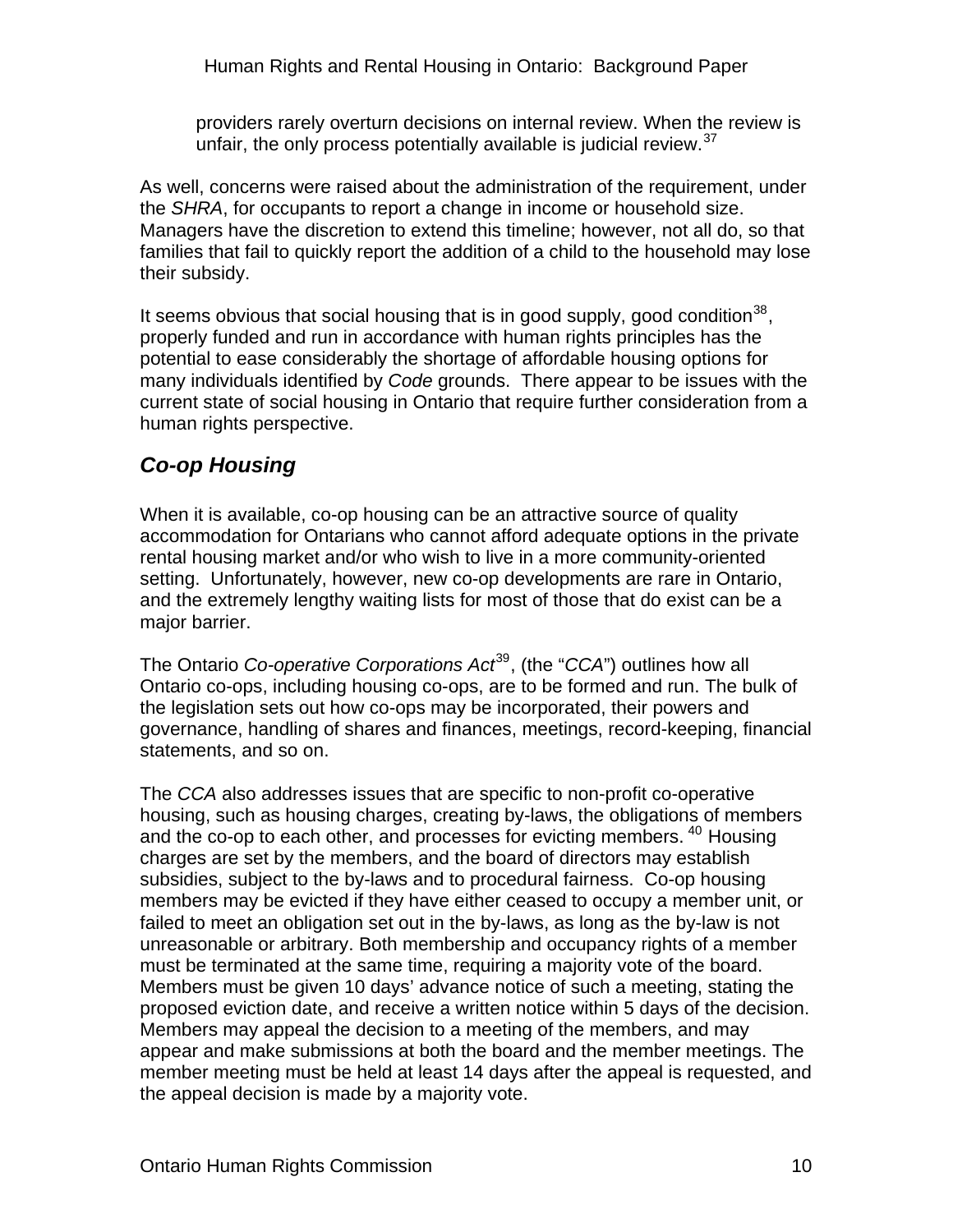<span id="page-10-0"></span>Section 171.7 of the *CCA* stipulates that the *RTA* does not apply with respect to member units<sup>[41](#page-76-1)</sup> of co-operative housing. However, this subsection indicates that if a legal claim was made under the *RTA* (such as if the co-op was formed subsequent to initiation of proceedings, or if a matter arises relating to a nonmember unit), the court may continue to address it as a landlord and tenant matter.

The Commission has heard concerns about policies and procedures occurring in the housing co-op context. For example, human rights complaints have been filed regarding the practice whereby a housing co-op charges as rent the entire shelter allowance of a tenant on public assistance, which obliges the occupant to make additional payments for utilities, even though the shelter allowance was intended to cover the cost of utilities. $42$  As well, by-laws, such as requirements that co-op members participate in co-op activities, have raised issues around accommodating disabilities. In a recent decision, the Ontario Divisional Court has considered this situation and has confirmed that the *Code* applies to co-ops as well as to courts deciding whether to evict a person under the *CCA.*[43](#page-76-1)

### *General Law Governing Residential Tenancies*

The *Residential Tenancies Act, 2006* ("*RTA*") took effect on January 31, 2007 and replaces the *Tenant Protection Act, 1997* ("*TPA*"), in effect in Ontario since June 17, 1998.

The *TPA* covered landlords and tenants of most residential rental units, including mobile home sites and units in care homes.It established the Ontario Rental Housing Tribunal, a quasi-judicial agency that resolved disputes between landlords and tenants about rights and responsibilities under the *TPA*, including issues such as rent increases, evictions and maintenance. A landlord and tenant were given the option of mediation to reach their own resolution of a dispute. The *TPA* granted the Tribunal certain specified powers despite anything contained in the legislation or in a lease, such as the power to make orders where a housing provider obstructed, coerced, threatened or interfered with a tenant, and the discretion to refuse, delay or order evictions of tenants.

Under the new *RTA*, the Ontario Rental Housing Tribunal has become the Landlord and Tenant Board. The *RTA* contains provisions to encourage landlords to maintain their buildings and provide more remedies to tenants living in poorly maintained buildings. The *RTA* grants tenants more protection against evictions, in many instances. For example, every tenant facing eviction has access to a mediation or hearing without having to first file a written dispute. Further, the Board is required to automatically consider a tenant's circumstances before permitting an eviction. This includes, where applicable, considering the *Code* in its decisions. In a 2003 decision<sup>[44](#page-76-1)</sup>, the Ontario Divisional Court found that the exercise of discretion granted to the then Ontario Rental Housing Tribunal required application of the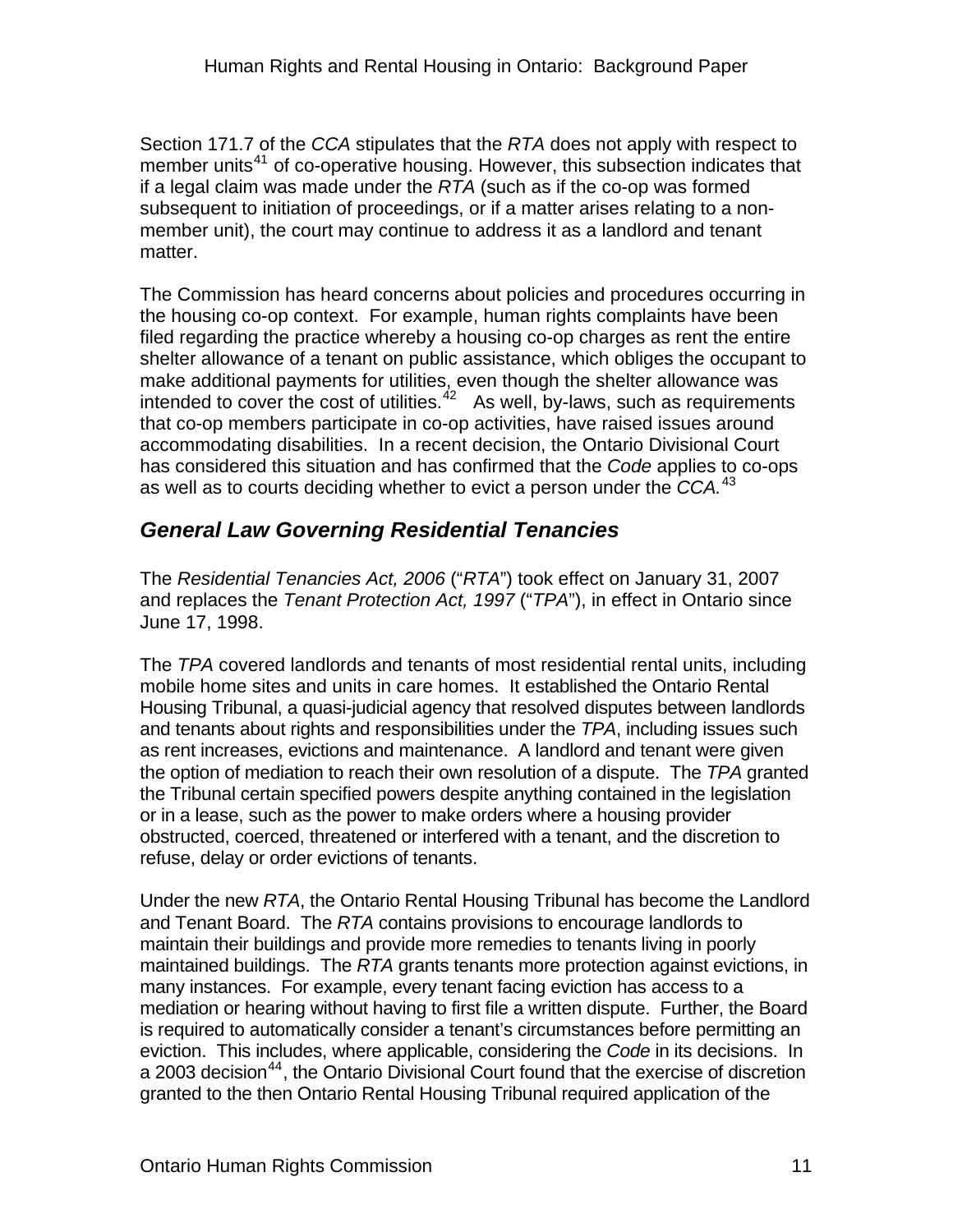<span id="page-11-0"></span>*Code.* In that case, the landlord sought to evict a tenant with schizophrenia who the landlord alleged was disruptive when she ceased to take her medication. The tenant argued that the Tribunal ought to refuse to grant an eviction order as the landlord could accommodate her disability without undue hardship. The Court agreed. This has been reinforced by the Supreme Court of Canada's decision in *Tranchemontagne* v. *Ontario (Director, Disability Support Program)*[45](#page-76-1) which found that an administrative tribunal empowered to decide questions of law should apply the provisions of the *Code* in rendering its decisions.

Some controversial aspects of the *TPA* have been retained in the *RTA* and some of the latter's provisions may create new concerns for tenants*.* For example, landlords will continue to have the discretion to set rental rates on vacant units without restrictions. Where a tenant is found to have caused a disturbance in a home cohabited by a landlord (*e.g.* playing loud music late at night) or caused "excessive or wilful damage" to a unit, the eviction process has been shortened, with the notice period to the tenant being reduced to 10 days from 20 days. In some cases, the Board will have the discretion to order an immediate eviction of the tenant. A landlord will continue to be permitted to require last month's rent as a deposit before a tenant moves in. However, landlords will not be allowed to require automatic debiting of bank accounts for rent payments.

It has come to the Commission's attention that, in some cases, legislative requirements may create systemic barriers for tenants. For example, under the *Tenant Protection Act*, a tenant was defined to include "a person who pays rent in return for the right to occupy a rental unit and includes the tenant's heirs, assigns and personal representatives". This did not include spouses and family members who ordinarily reside in the rental unit. Therefore, if the "tenant" died or vacated the unit, spouses or family members had few rights. This left many families at a serious disadvantage. During the Commission's family status consultation, ACTO brought to the Commission's attention one case where a landlord brought eviction proceedings against a woman and her three children after the husband, who signed the rent cheques, left. Prior to the husband's departure, he signed a Notice of Termination at the request of the landlord. The woman had been living there for 17 years. This case was eventually settled, with the landlord agreeing to allow the family to stay at the same low rent. The *RTA*  partially addresses this matter by expanding the definition of "tenant" to include spouses.[46](#page-76-1)

### *Other Standards*

Municipal occupancy standards, or overcrowding by-laws, regulate the maximum number of persons who may occupy a rental housing unit.<sup>[47](#page-76-1)</sup> They may have an adverse impact on large families (or extended families), newcomers to Canada who for socio-economic reasons are required to share accommodation, or persons from diverse cultural traditions who have different ways of using rental housing. At the same time, there does appear to be a legitimate need to guard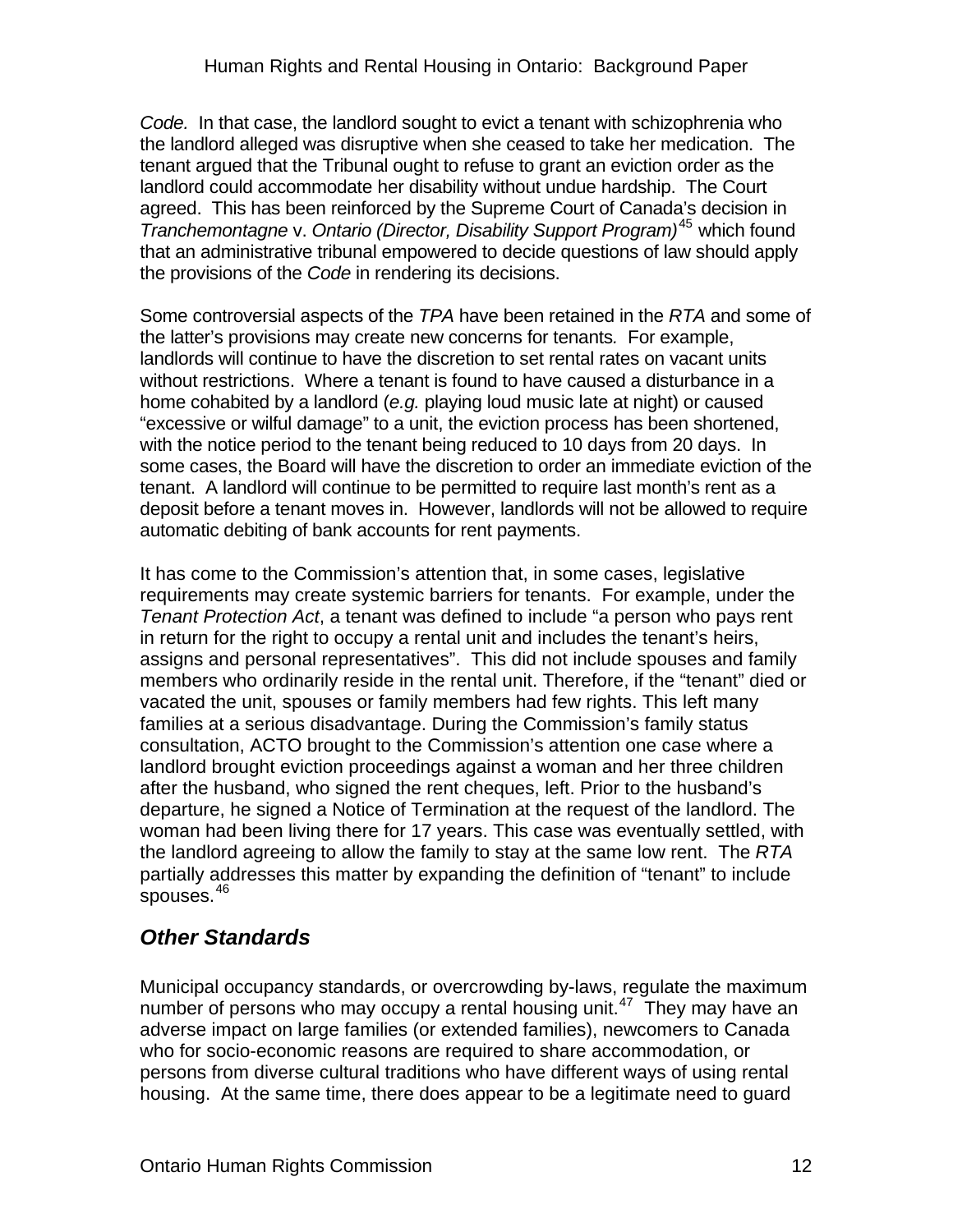<span id="page-12-0"></span>against unacceptable overcrowding, for example due to health and safety concerns for residents themselves or neighbours, and also to recognize the increased strains on infrastructures such as electrical systems, plumbing and elevators that widespread overcrowding can cause.

In addition, zoning by-laws that exclude or severely curtail the use of secondary suites (*e.g.* basement apartments) also raise issues. On the one hand, concerns have been raised about the ability to effectively ensure health and safety requirements in these units. At the same time, it has been noted that such suites can be a major source of affordable housing.

Issues around occupancy standards, how and on what basis they are being set, and how they are being applied, as well as the use of secondary suites may benefit from further discussion in the human rights context.

### *Discrimination in Rental Housing*

While an inadequate housing supply certainly makes it more difficult for all Ontarians to find acceptable housing, this is only part of the problem that many individuals face in the rental housing context. Numerous reports indicate that many individuals have a more difficult time finding acceptable rental housing due to discrimination practised by housing providers. These challenges are present irrespective of rental housing supply, although discrimination against tenants is exacerbated by an inadequate rental housing supply. When rental housing is in demand, housing providers can afford to be highly selective in choosing tenants and have less incentive to treat tenants well.

In other words, where discriminatory attitudes already exist, there is much room for their expression in a landlord's rental market. One study concluded that discrimination is more likely to occur in a rental market with a low vacancy rate. Further, landlords may be more hesitant to rent to groups that they perceive to be "high risk" when eviction laws are strict and it is difficult to evict tenants. The same study also found that discrimination is more likely to be practised by small-scale landlords, particularly those who live alongside their tenants.<sup>[48](#page-76-1)</sup>

Housing researchers have long reported that the conditions of the rental housing market in Ontario have a disproportionate impact on certain households. Statistics Canada and the CMHC have identified the following groups as being at high risk of housing need:

- Aboriginal households
- Lone-parent households, particularly women
- People who live alone, particularly women and older persons
- Recent immigrant households $49$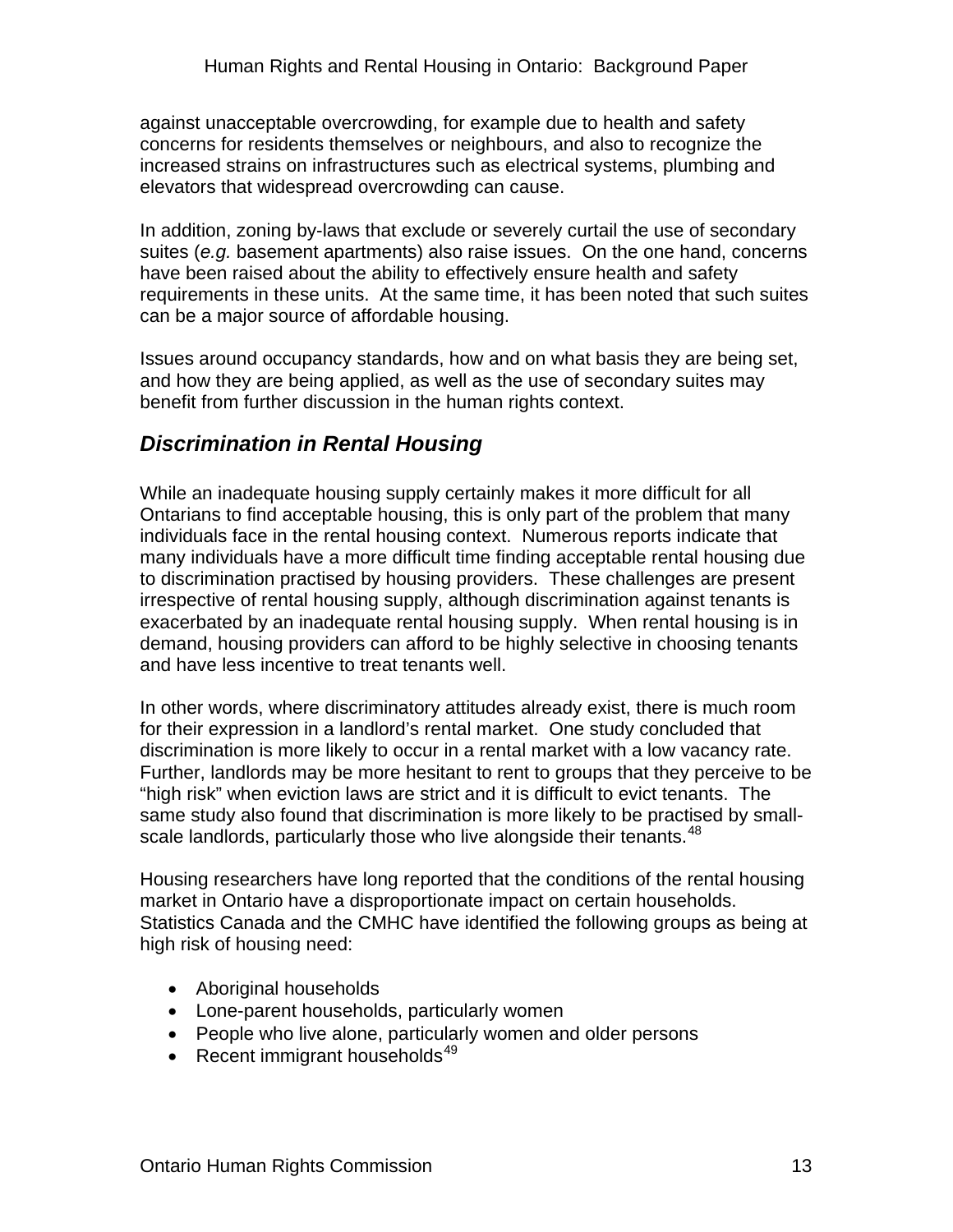<span id="page-13-0"></span>In its 2004-2005 Annual Report, the Centre for Equality Rights in Accommodation ("CERA") reported that 60 percent of its clients were women, over 50 percent were people in receipt of public assistance, and a significant number were lone parents and people with disabilities. It also reported that in addition to discrimination based on disability, receipt of public assistance and family status, clients frequently reported discrimination on the basis of ethnic origin, place of origin, race and age.<sup>[50](#page-76-1)</sup>

The sections that follow detail different forms of discrimination based on *Code* grounds or an intersection of multiple *Code* grounds.

# **The Commission Caseload**

In 2004-2005, the Commission received 100 complaints relating to discrimination in housing. $51$  While this number amounts to only about 4 percent of the total complaints received by the Commission during this time period, the complaints that have been filed frequently raise significant systemic issues, issues that potentially affect large numbers of people besides the actual complainant.<sup>[52](#page-76-1)</sup> It should also be noted that many individuals experiencing discrimination in rental housing may find it difficult, for a number of reasons, to come forward to file a complaint. For example, feedback from individuals and groups indicates that a significant number of tenants in Ontario who have experienced discrimination and/or harassment are "non-status" Canadians. These individuals may fear a fall-out with immigration authorities if they challenge unfair treatment through the human rights system. In addition, those who are new to the country may also experience language barriers which make it extremely difficult to access housing information and to advocate for one's rights.

To date, the Commission has not had the opportunity to devote significant resources to public education in the area of rental housing and it is quite likely that the public's general lack of awareness of the *Code*'s protection against discrimination and harassment in this area contributes to these relatively low numbers. Further, time is of the essence for those who experience discrimination and/or harassment in rental housing, and once a housing opportunity is lost, one may not see the human rights system as capable of providing practical redress and may, therefore, not see the point of filing a complaint. Therefore, it should be kept in mind that the actual number of complaints filed with the Commission is likely not a reliable indicator of the true extent of discrimination in housing.

## **Housing and Human Rights in Canada**

All jurisdictions in Canada provide for some protection from discrimination in the social area of housing. $53$  Harassment is not explicitly addressed in all cases,  $54$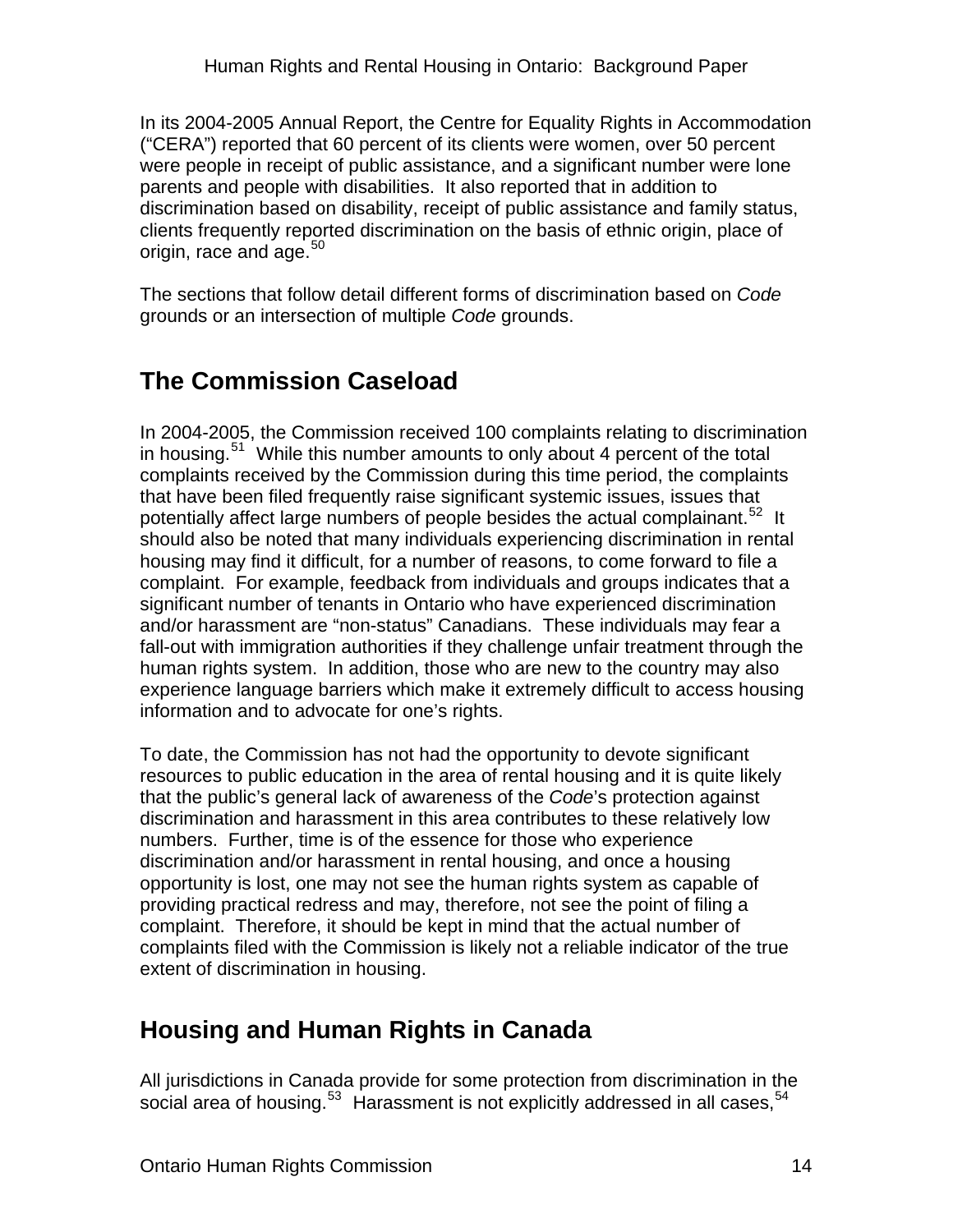but may be dealt with as a form of discrimination. Please refer to the comparative chart in Appendix B, which outlines the scope of housing protections by jurisdiction.

Some human rights commissions have produced public documents addressing housing protections in more detail. Both Manitoba and New Brunswick have developed guidelines relating to housing.<sup>[55](#page-76-1)</sup> Quebec has produced an on-line information sheet to advise housing seekers about steps to take when seeking housing, or if they are denied housing for what they believe to be discriminatory reasons.<sup>[56](#page-76-1)</sup> The B.C Human Rights Coalition, a community-based nongovernmental organization, has also developed a document outlining the scope of protections offered in British Columbia, including a section addressing rights relating to tenancy.<sup>[57](#page-76-1)</sup>

Human rights legislation in many jurisdictions includes a general statement indicating that there may be exceptions to housing (and other) protections relating to special programs or *bona fide* qualifications. In addition, there are a number of explicit exceptions relating to housing protections in Canadian jurisdictions. Many of these exceptions relate to specific grounds. Some jurisdictions provide for exceptions relating to sex: a few, like Ontario, provide for exceptions where all occupants of a building are of the same sex, aside from the owner, owner's family, or an agent of the owner.<sup>[58](#page-76-1)</sup> Others allow for sex-related exceptions where it is a "reasonable criterion"<sup>[59](#page-76-1)</sup> or seen to be related to privacy or decency<sup>[60](#page-76-1)</sup> in accommodation.<sup>[61](#page-76-1)</sup> Two jurisdictions specify that owners may give preference to members of their families: of these, the Northwest Territories further allows preference on the basis of family affiliation.<sup>[62](#page-76-1)</sup>

There are also age-based exceptions: for example, Alberta excludes age from housing protections altogether, while in British Columbia, Saskatchewan, and Newfoundland, exceptions allow for housing geared toward persons 55 years of age and older.<sup>[63](#page-76-1)</sup> In New Brunswick, there are exceptions relating to those under the age of majority, if such discrimination is required by other legislation and regulations.<sup>[64](#page-76-1)</sup> British Columbia provides explicit exceptions relating to housing geared toward persons with physical and mental disability, if it is designed to accommodate their needs.<sup>[65](#page-76-1)</sup>

Most jurisdictions provide for exceptions to anti-discrimination protections in housing based on shared facilities. Some jurisdictions allow exceptions for choice of tenant by those who will share the residence: legislation refers variously to choice of roomers or boarders by occupants,<sup>[66](#page-76-1)</sup> accommodation in a private residence,<sup>[67](#page-76-1)</sup> or shared cooking, washroom, or sleeping facilities.<sup>[68](#page-76-1)</sup> Nova Scotia and Quebec provide similar but more limited exceptions, applicable where only one room in a private house is rented, the rest of the house is occupied by the landlord, and the room is not advertised in any way. $^{69}$  $^{69}$  $^{69}$  In some cases, sharedfacilities exceptions are not explicit, but result from the definition of housing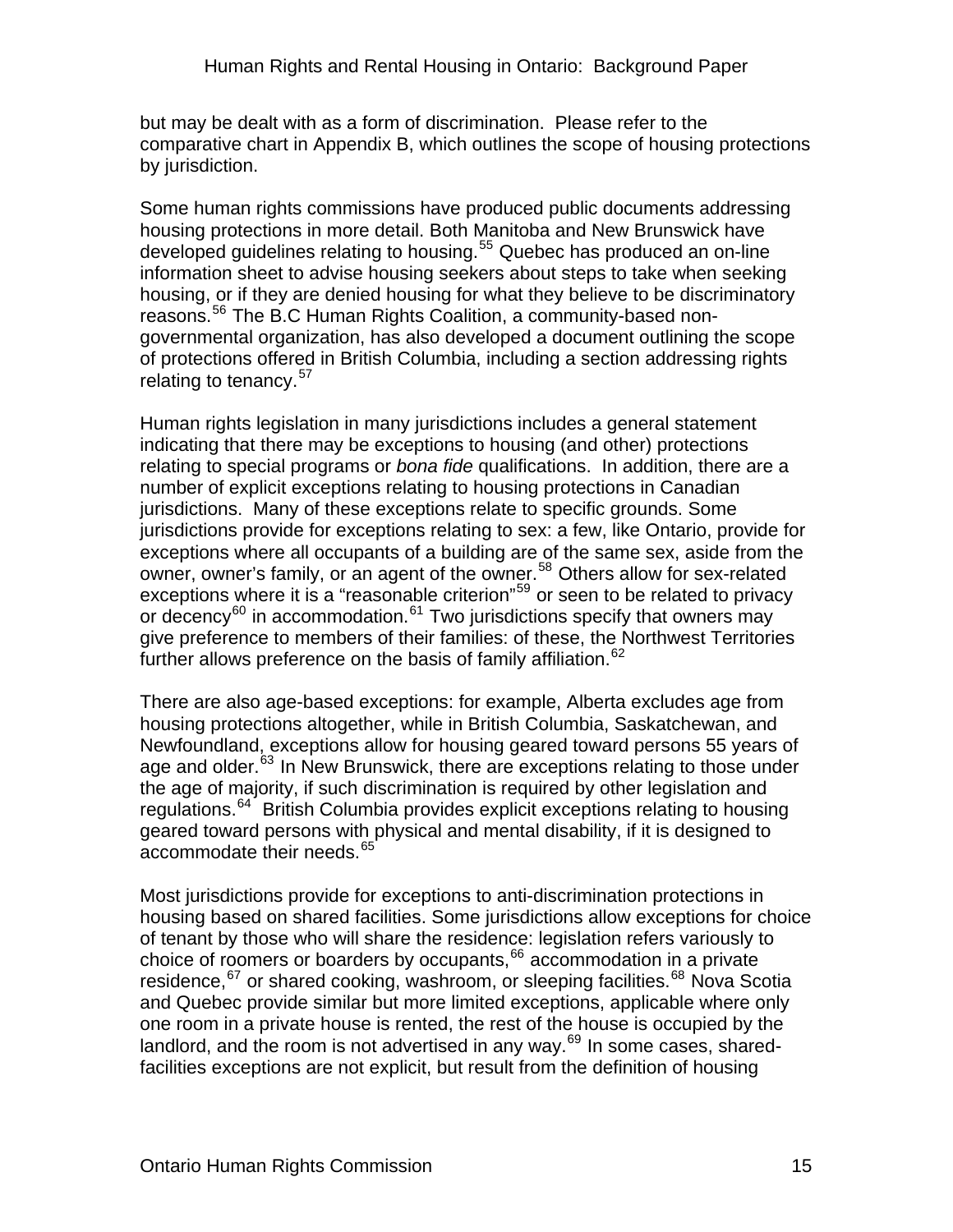<span id="page-15-0"></span>protections as relating specifically to self-contained units,  $70$  or to self-contained units that are advertised in any way. $71$ 

Some jurisdictions also provide for exceptions relating to tenants of a duplex or other two-unit dwelling, if the owner and/or owner's family resides in the non-rented unit.<sup>[72](#page-76-1)</sup> In Saskatchewan, an owner who resides on a property may discriminate on the basis of sex or sexual orientation if the accommodation is made up of no more than two units. $73$ 

# **Housing as an International Human Right**

The international community has long recognized that housing is a human right worthy of protection. For instance, both the *Universal Declaration of Human Rights*[74](#page-76-1) and the *International Covenant on Economic, Social and Cultural Rights*  (" $\overline{ICESCR}$ ")<sup>[75](#page-76-1)</sup> recognize a right to housing.<sup>[76](#page-76-1)</sup>

Other international treaties have also affirmed the right to housing including the *International Convention on the Elimination of All Forms of Racial Discrimination*, the *Convention on the Elimination of All Forms of Discrimination Against Women* and the *Convention of the Rights of the Child*. Canada has ratified all of these treaties.

As a signatory to the *ICESCR* and other international human rights instruments, Canada has agreed to take appropriate steps towards the realization of the right to adequate housing. Housing is a subset of social and economic rights more broadly and must be understood in this light. While the *Code* does not protect the broad range of social and economic rights set out in international instruments, it affirms the right to equal treatment in housing without discrimination on the basis of *Code* grounds. The values reflected in international human rights laws are to be used as an aid to interpreting the rights in the *Code*. For a more detailed discussion of Canada's international obligations in relation to social and economic rights and housing, please refer to "International Commitments" under the "Social and Economic Condition" section of this Paper.

## **Rental Housing and the Ontario** *Human Rights Code*

### *Status and Purpose of the* **Code**

The *Code* is quasi-constitutional legislation which has primacy over all other legislation in Ontario, unless the other legislation specifically states that it applies despite the *Code*. [77](#page-76-1) This means that if another piece of legislation contains a provision which conflicts with or contravenes the *Code*, the *Code* will prevail.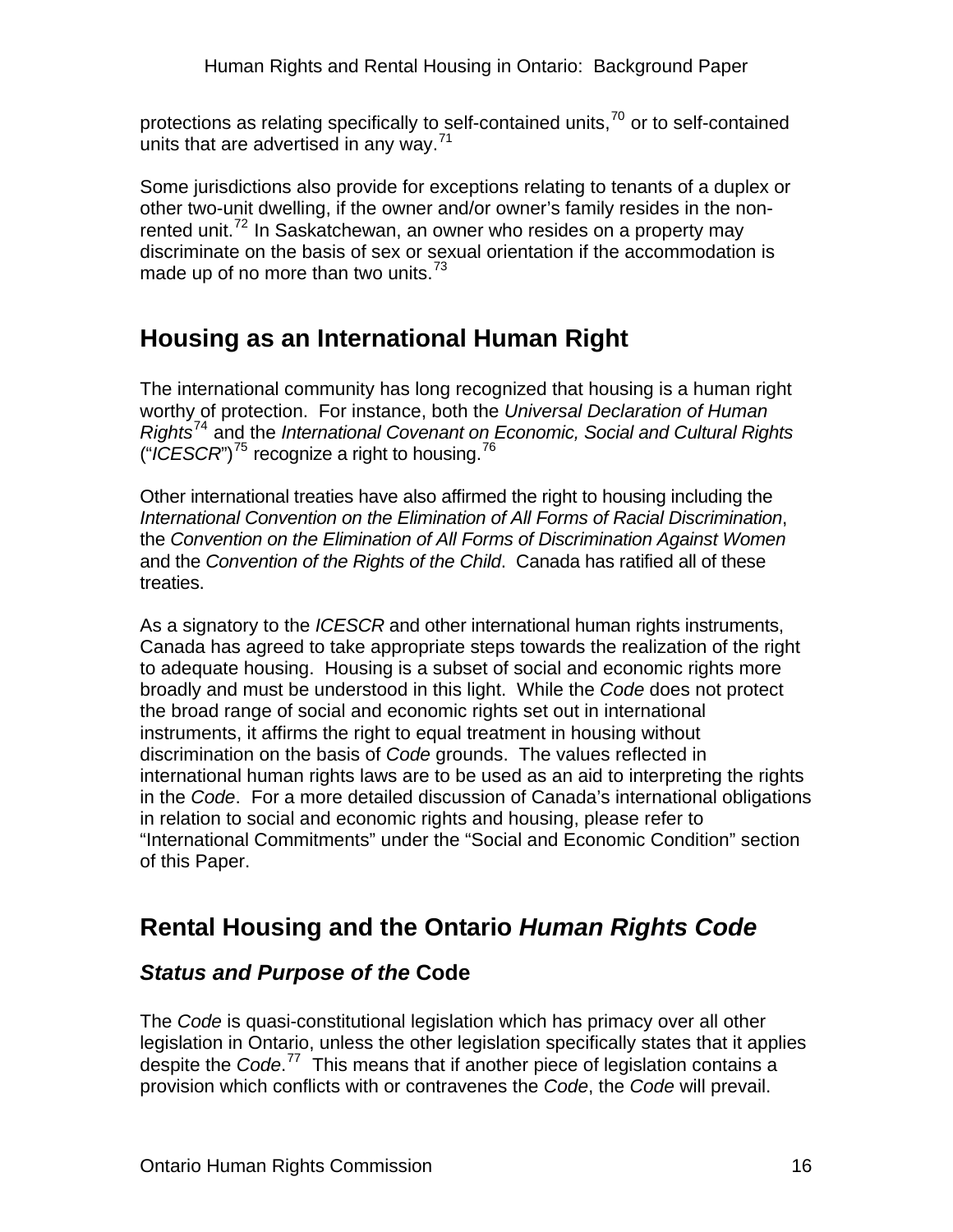<span id="page-16-0"></span>This primacy is specifically recognized in the context of rental housing. For example, the *RTA* contains a provision which states that the Act will override any other Act that may conflict with it, *except* for the *Code.*[78](#page-76-1) In addition to this, several Ontario Rental Housing Tribunal decisions have recognised the *Code's* supremacy and special status in their rulings. $79$ 

The purpose of the *Code*, as stated in its Preamble, is to create:

…a climate of understanding and mutual respect for the dignity and worth of each person so that each person feels a part of the community and able to contribute fully to the development and well-being of the community and the Province.

The Preamble also recognizes that it is public policy in Ontario:

…to recognize the dignity and worth of every person and to provide for equal rights and opportunities without discrimination…

#### *Protections*

In relation to housing, the *Code* aims to ensure that everyone has the equal opportunity to access housing accommodation and its attendant benefits without discrimination on any of the grounds protected by the *Code.* In this regard, subsection 2(1) of the *Code* provides:

Every person has a right to equal treatment with respect to the occupancy of accommodation, without discrimination because of race, ancestry, place of origin, colour, ethnic origin, citizenship, creed, sex, sexual orientation, age, marital status, family status, disability or the receipt of public assistance.

Subsection 2(2) prohibits harassment in accommodation:

Every person who occupies accommodation has a right to freedom from harassment by the landlord or agent of the landlord or by an occupant of the same building because of race, ancestry, place of origin, colour, ethnic origin, citizenship, creed, age, marital status, family status, disability or the receipt of public assistance.

Subsection 7(1) specifically addresses sexual harassment by a landlord, agent of the landlord or co-tenant:

Every person who occupies accommodation has a right to freedom from harassment because of sex by the landlord or agent of the landlord or by an occupant of the same building.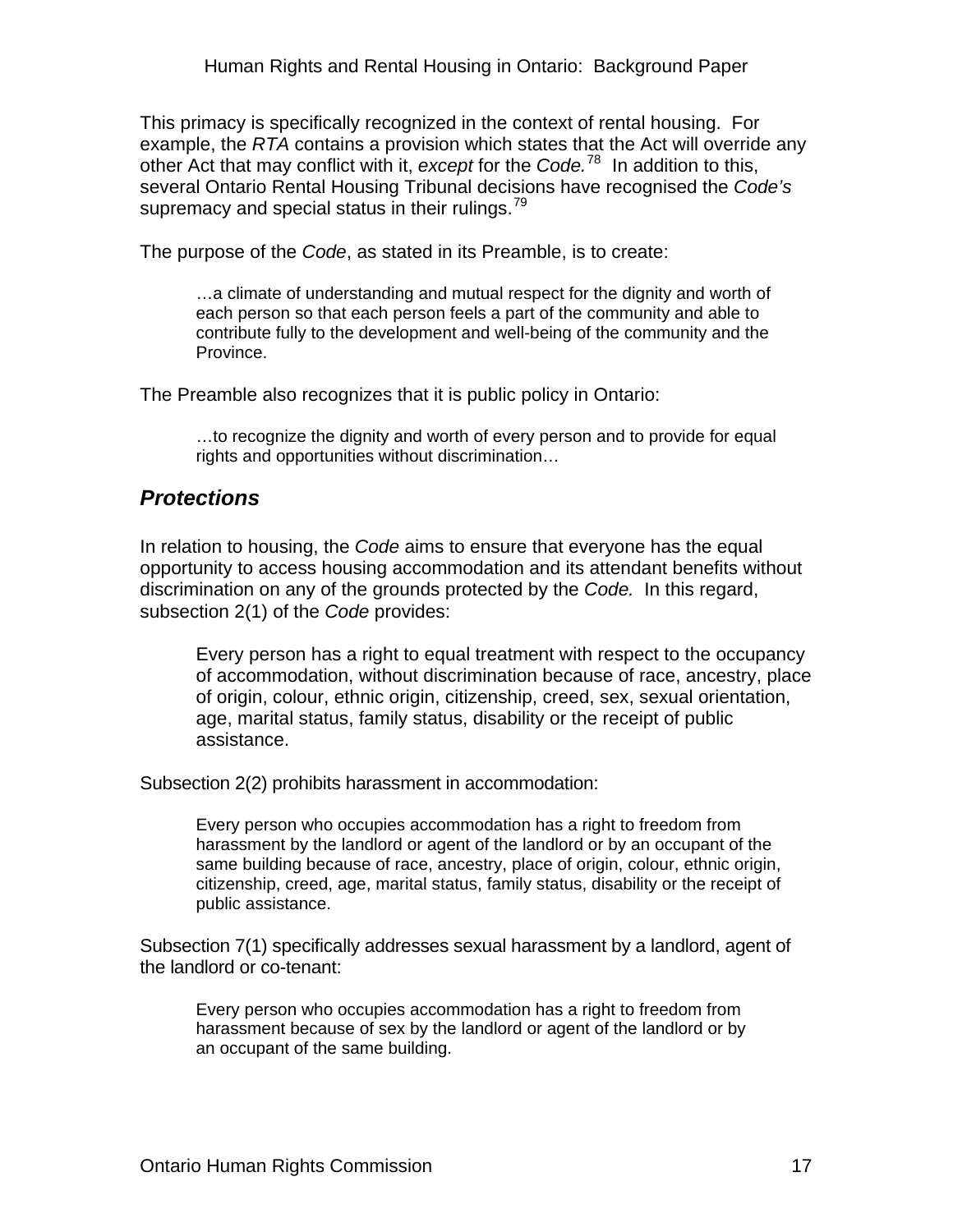<span id="page-17-0"></span>Sexual solicitation by a person in a position of relative power vis-à-vis a tenant is prohibited by subsection 7(3):

(3) Every person has a right to be free from,

 (a) a sexual solicitation or advance made by a person in a position to confer, grant or deny a benefit or advancement to the person where the person making the solicitation or advance knows or ought reasonably to know that it is unwelcome; or

 (b) a reprisal or a threat of reprisal for the rejection of a sexual solicitation or advance where the reprisal is made or threatened by a person in a position to confer, grant or deny a benefit or advancement to the person.

In the context of rental housing, the person in a position to confer or deny a benefit would most likely be the landlord or superintendent of a residential dwelling.

#### *Defences and Exceptions*

Section 18 of the *Code* offers a defence for some housing providers:

The rights under Part I to equal treatment with respect to services and facilities, with or without accommodation, are not infringed where membership or participation in a religious, philanthropic, educational, fraternal or social institution or organization that is primarily engaged in serving the interests of persons identified by a prohibited ground of discrimination is restricted to persons who are similarly identified.

Section 21 of the *Code* sets out three exceptions to the equality rights with regard to housing:

(1) Shared accommodation

The right under section 2 to equal treatment... is not infringed by discrimination where the residential accommodation is in a dwelling in which the owner or his or her family reside if the occupant or occupants of the residential accommodation are required to share a bathroom or kitchen facility with the owner or family of the owner.

(2) Restrictions on accommodation, sex

The right under section 2 to equal treatment ... without discrimination because of sex is not infringed by discrimination on that ground where the occupancy of all the residential accommodation in the building, other than the accommodation, if any, of the owner or family of the owner, is restricted to persons who are of the same sex.

(3) Prescribing business practices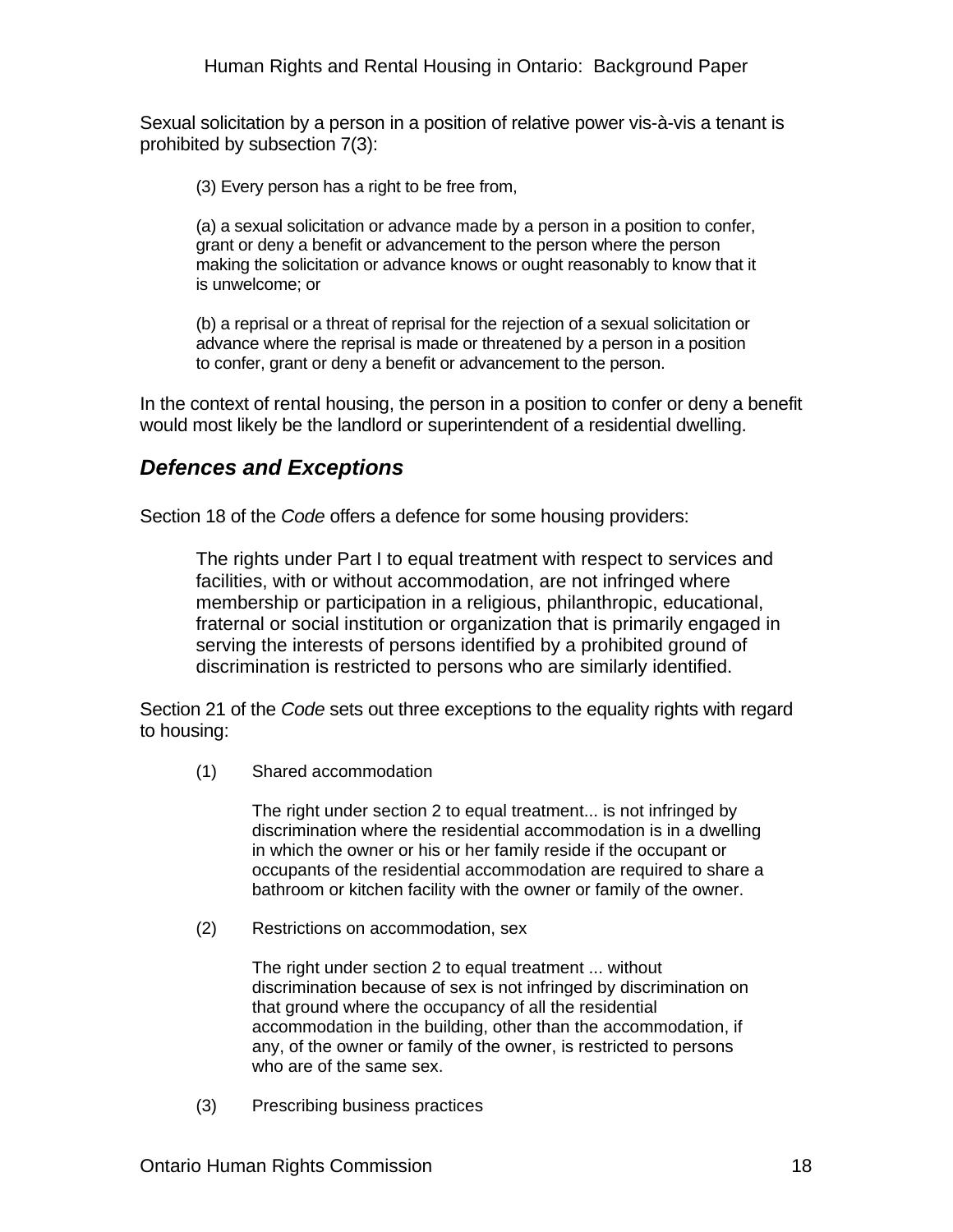<span id="page-18-0"></span>The right under section 2 to equal treatment with respect to the occupancy of residential accommodation without discrimination is not infringed if a landlord uses in the manner prescribed under this Act income information, credit checks, credit references, rental history, guarantees or other similar business practices which are prescribed in the regulations made under this Act in selecting prospective tenants.

The regulations related to subsection 21(3) permit landlords to use, in the manner prescribed by the *Code* and regulations, income information, credit checks, credit references, rental history, guarantees or other similar business practices for selecting prospective tenants. With respect to the use of income information, Reg. 290/98 under the *Code* permits landlords to request income information from a prospective tenant only if the landlord also requests credit references, rental history, and credit checks, and to consider income information only together with all the other information that the landlord obtained. The subsection and regulations do not allow a landlord to engage in adverse effect discrimination or to refuse to rent to someone because of an enumerated ground under the *Code*. [80](#page-76-1)

An individual who believes his or her rights have been violated may choose to make a complaint under the *Code*. A person cannot be punished or threatened with punishment for exercising these rights. Any attempt or threat to punish someone for exercising their human rights is called a "reprisal" and is prohibited under section 8 of the *Code.*

# **Types of Rental Housing Discrimination**

Discrimination in rental housing can take various forms. One does not have to show that the discrimination was deliberate, malicious or even intentional. Even actions that are unintended or comments that are "only a joke", are prohibited if they are offensive and discriminatory based on a ground in the *Code*.

Equal treatment with respect to rental housing accommodation offers protection in a broad range of situations. The right to be free from discrimination in housing includes not only the right to enter into an agreement and occupy a residential dwelling, but also the right to be free from discrimination in all matters relating to the accommodation.

For example, discrimination because of prohibited grounds under the *Code* may occur in a number of situations:

- Differential treatment in the application process (*e.g.* screening out an applicant on the basis of a racialized name)
- Outright denial of accommodation (*e.g.* refusal to rent to someone with children)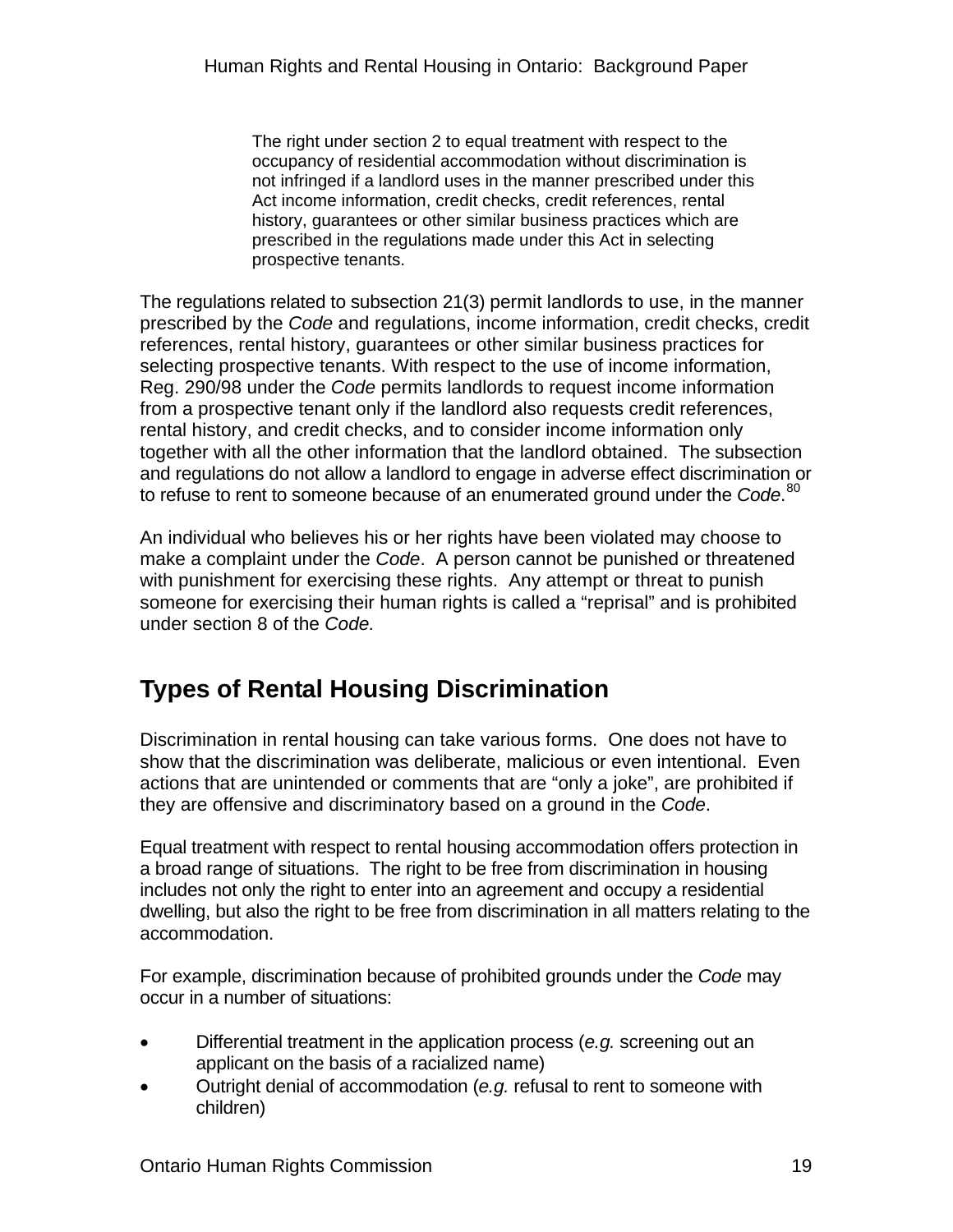- Differential treatment relating to the statutory obligations of a landlord during occupancy (*e.g.* refusal to allow a tenant to sublet, refusal to do required repairs) that can be tied to a *Code* ground
- Differential treatment with regard to the amenities associated with some accommodation (*e.g.* inaccessible recreational facilities)
- Negative impact as a result of a seemingly neutral rule (*e.g.* an inflexible "no pets" policy that impacts on a person with a disability who uses a service animal)
- Differential treatment as a result of association<sup>[81](#page-76-1)</sup> (*e.g.* refusing to rent to someone because he or she is in an interracial relationship)

Sometimes a housing provider discriminates through another person. For example, a building manager who instructs her superintendent not to rent to people of a particular ethnicity because their food "smells too much" would be engaging in discrimination. The manager could also be named in a human rights complaint because she used the superintendent indirectly to discriminate against people based on their ethnic origin.

Discrimination exists not just in individual behaviour but can also be systemic or institutionalized. Systemic or institutional discrimination is one of the more complex ways in which discrimination occurs. Housing providers have a positive obligation to ensure that they are not engaging in systemic or institutional discrimination. Systemic discrimination consists of patterns of behaviour, policies or practices that are part of the social or administrative structures of an organization, and which create or perpetuate a position of relative disadvantage for persons identified by the *Code*. These may appear neutral on the surface but, nevertheless, have an exclusionary impact on *Code-*identified persons.<sup>[82](#page-76-1)</sup>

The Commission has heard about a number of common rental policies and practices among housing providers that create systemic barriers for individuals and families attempting to access housing. For example, the use of minimum income criteria by housing providers will, in many cases, have a discriminatory impact on many individuals protected by the *Code* who tend, disproportionately, to have low incomes.<sup>[83](#page-76-1)</sup>

Sometimes a rule or practice unintentionally singles out particular people and results in unequal treatment. This type of unintentional discrimination is called "constructive" or "adverse effect" discrimination and may create significant systemic barriers. For example, a landlord might have a rule that no pets are allowed in an apartment building. This rule would have an adverse effect on tenants who require "service" dogs to help them in their mobility, such as a blind person who uses a seeing eye dog.<sup>[84](#page-76-1)</sup>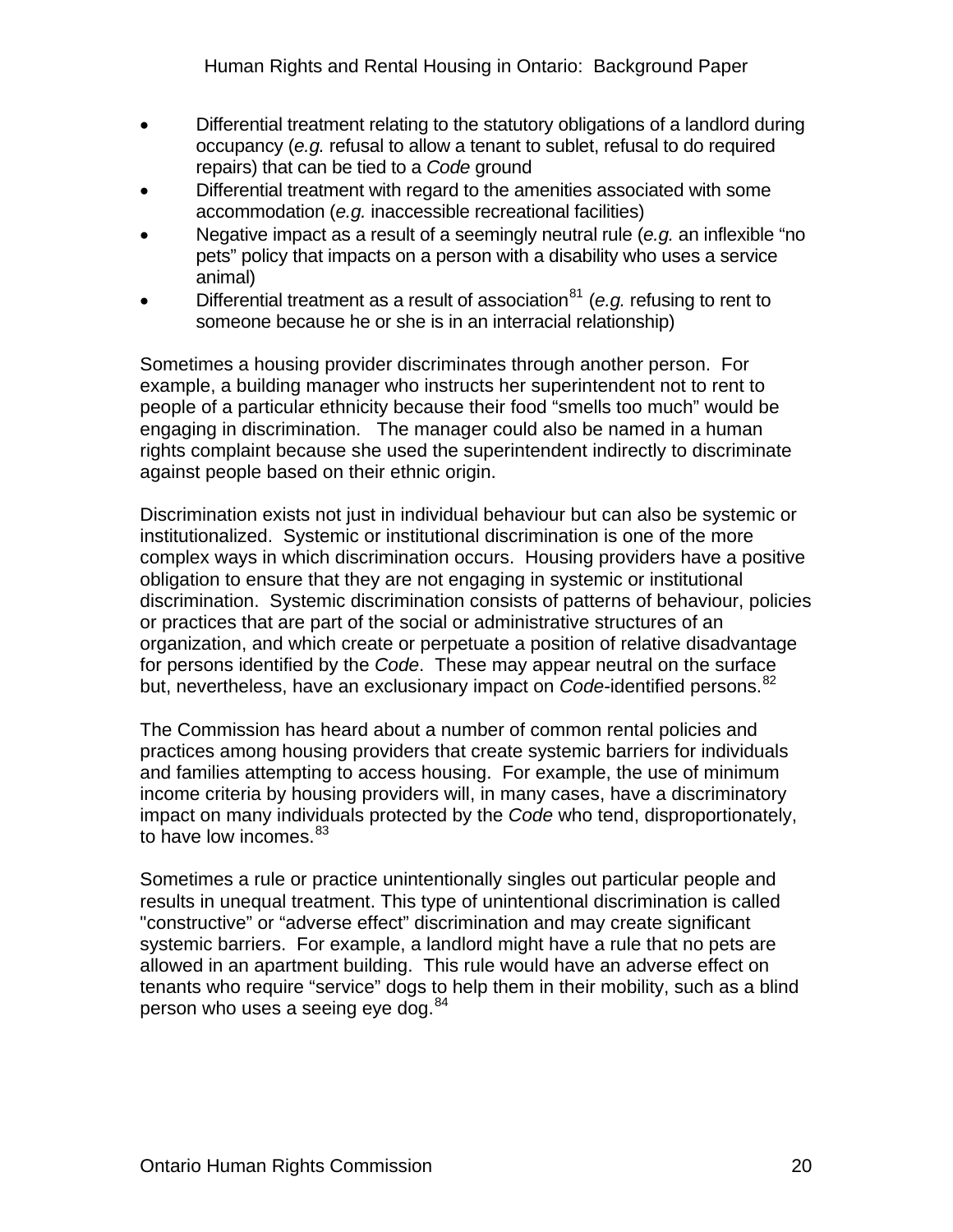# <span id="page-20-0"></span>**Duty to Accommodate**

Under the *Code*, housing providers have a duty to accommodate the *Code*related needs of tenants, to ensure that the housing they supply is designed to be inclusive of persons identified by *Code* grounds, and to take steps to remove any barriers that may exist, unless to do so would cause undue hardship. Costs will amount to undue hardship if they are quantifiable, shown to be related to the accommodation, and so substantial that they would alter the essential nature of the enterprise or so significant that they would substantially affect its viability.

If a person identified by *Code* grounds has a need which prevents or impedes access to housing, he or she should identify this need or barrier to his or her landlord or housing provider. A landlord or housing provider must then make efforts to accommodate these needs up to the point of undue hardship.

The duty to accommodate is comprised of three principles:

- 1) respect for dignity,
- 2) individualization, and
- 3) integration and full participation.

#### **Respect for Dignity**

Dignity will include consideration of how accommodation is provided and the individual's own participation in the process. Housing providers should consider different ways of accommodating persons identified by *Code* grounds along a continuum, ranging from those ways that are most respectful of privacy, autonomy, integration and other human rights values, to those which are least respectful of those values.

#### **Individualization**

There is no set formula for accommodating individuals protected by the *Code.* Each person's needs are unique and must be considered afresh when an accommodation request is made. While some accommodations may meet one person's needs and not another's, housing providers will likely find that many of the accommodations that they implement will benefit large numbers of people.

#### **Integration and Full Participation**

Accommodations should be developed and implemented with a view to maximizing a person's integration and full participation. Achieving integration and full participation requires barrier-free and inclusive design and removal of existing barriers. Where barriers continue to exist because it is impossible to remove these barriers at a given point in time, then accommodations should be provided to the extent possible, short of undue hardship.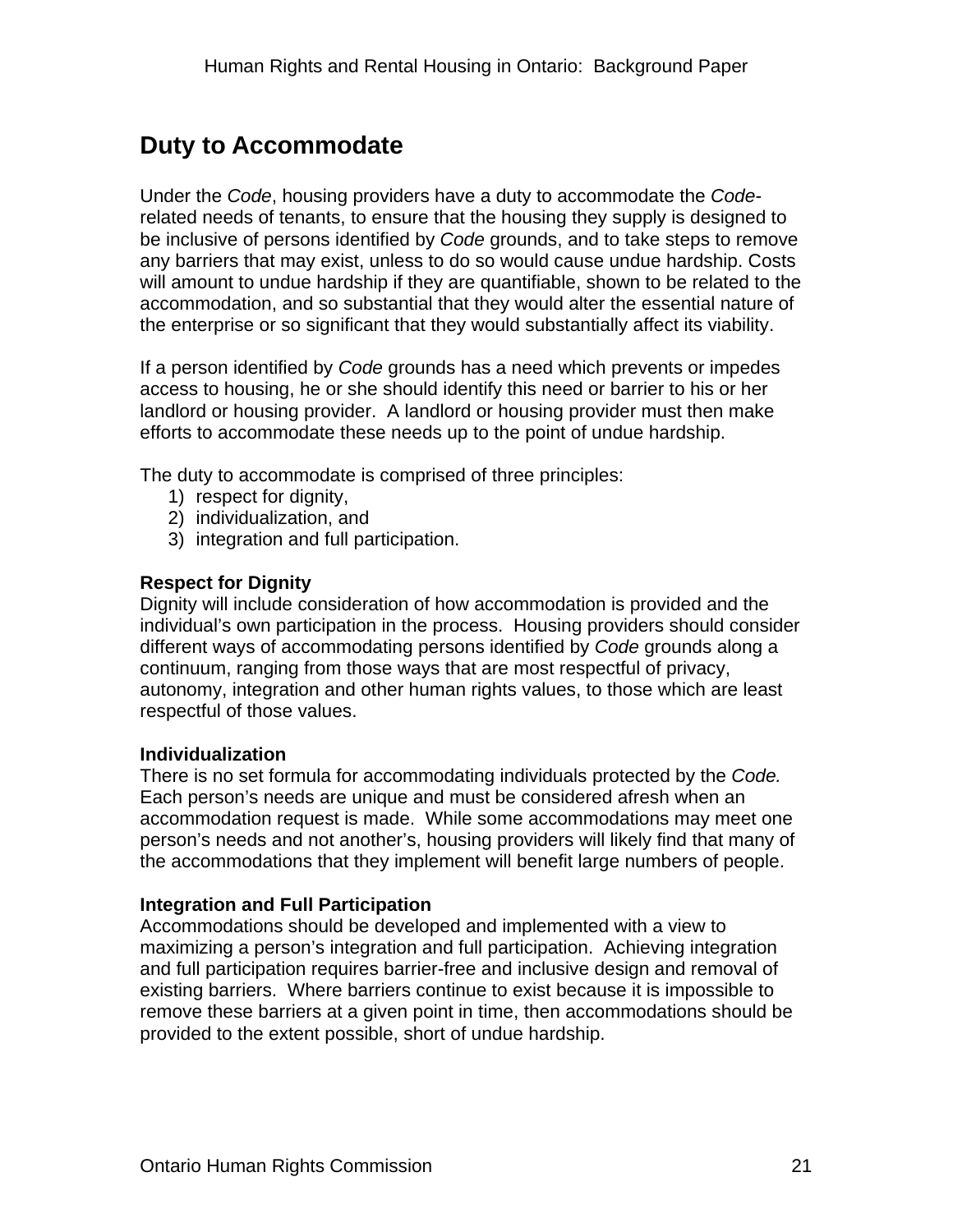<span id="page-21-0"></span>Housing providers should incorporate the principles of universal design when they are developing and constructing housing, and when they are designing housing policies, programs, and procedures. New barriers should never be created in the construction of new facilities or in the renovation of old ones. Rather, design plans should incorporate current accessibility standards such as the Canadian Standards Association's Barrier-Free Design<sup>[85](#page-76-1)</sup> and the Principles of Universal Design.<sup>[86](#page-76-1)</sup> Not only will this type of pre-planning make premises attractive to a larger pool of prospective tenants, it will decrease the need to remove barriers and provide accommodations at a later date.

There are various ways in which a housing provider may be called upon to accommodate the *Code-*related needs of an individual. Persons with disabilities, older persons, families and others may have specific requirements that necessitate accommodation in the housing context. Concrete examples will be discussed in the following sections dealing with these specific grounds.

Housing providers may also contravene the *Code* if they do not provide accommodations in a timely manner. For example, in *Di Marco* v. *Fabcic*[87](#page-76-1), the respondent landlord agreed to build a ramp and railing for the complainant (a woman with a disability) before she moved in. However, the respondent did not complete the ramp and railing in time for the closing date so the rental agreement fell through. The Tribunal found that although the respondent did not intend to discriminate against the complainant, the effect of his action did so.

## **Prohibited Grounds of Discrimination**

The *Code* protects against discrimination in rental housing on the following grounds:

- o Race
- o Colour
- o Ancestry
- o Creed (religion)
- o Place of Origin
- o Ethnic Origin
- o Citizenship
- o Sex (including pregnancy, gender identity)
- o Sexual Orientation
- o Age
- o Marital Status
- o Family Status
- o Disability
- o Receipt of Public Assistance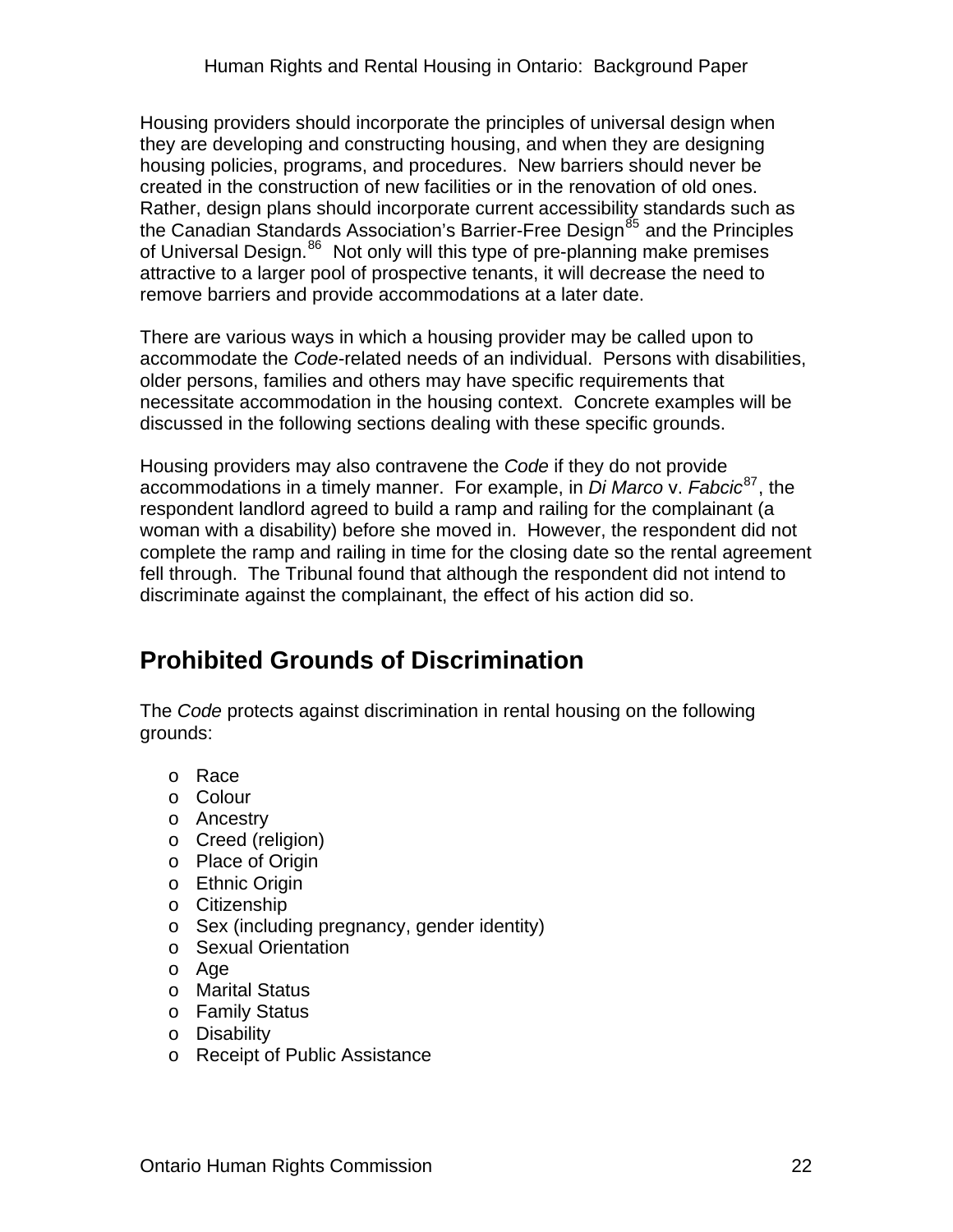### <span id="page-22-0"></span>*Intersectionality*

In recent years, human rights analysis has evolved to take into account the context in which discrimination occurs. Under the *Code*, individuals are protected from discrimination and harassment on the grounds listed above. However, there is an increased recognition that discrimination is often based on more than one ground, and that these grounds may intersect thus producing unique experiences of discrimination.<sup>[88](#page-76-1)</sup>

The Commission has explored this "contextualized" or "intersectional" approach to discrimination analysis at length in its Discussion Paper entitled *An Intersectional Approach to Discrimination: Addressing Multiple Grounds in*  Human Rights Claims.<sup>[89](#page-76-1)</sup> It is the Commission's view that a contextual approach is needed in order to fully appreciate and do justice to the complex and multifaceted ways in which many people experience discrimination in the area of rental housing accommodation.

The phenomenon of intersectionality is frequently evident in complaints of discrimination in the area of rental housing accommodation. Often, tenants will experience differential treatment based on more than one ground, and these grounds will play off one another. For example, a young lone mother in receipt of public assistance who is looking for rental housing could potentially experience discrimination on the basis of her gender, age, family status and receipt of public assistance. If she is a racialized person and/or if she has a disability, she might experience discrimination on these grounds as well.

While the following sections discuss each *Code* ground individually, it is important to be mindful of the potential for more than one ground to be at issue simultaneously, and for these grounds to intersect. As such, this Paper highlights some of the more common intersections of grounds, where appropriate.

### *Race and Related* **Code** *Grounds*

In addition to race, the *Code* prohibits discrimination in rental housing on several related grounds, as outlined above. These grounds include primarily the grounds of colour, ethnic origin, ancestry, place of origin, citizenship and creed (religion).

Depending on the circumstances, a human rights complaint of discrimination based on race may cite race alone or may include one or more related ground(s). However, as a social construct, the ground of race is capable of encompassing the meaning of all of the related grounds, and any characteristic that is racialized<sup>[90](#page-76-1)</sup> and used to discriminate.

Racial discrimination in rental housing may take a variety of forms. It is likely that the most common problem that racialized persons continue to face is the denial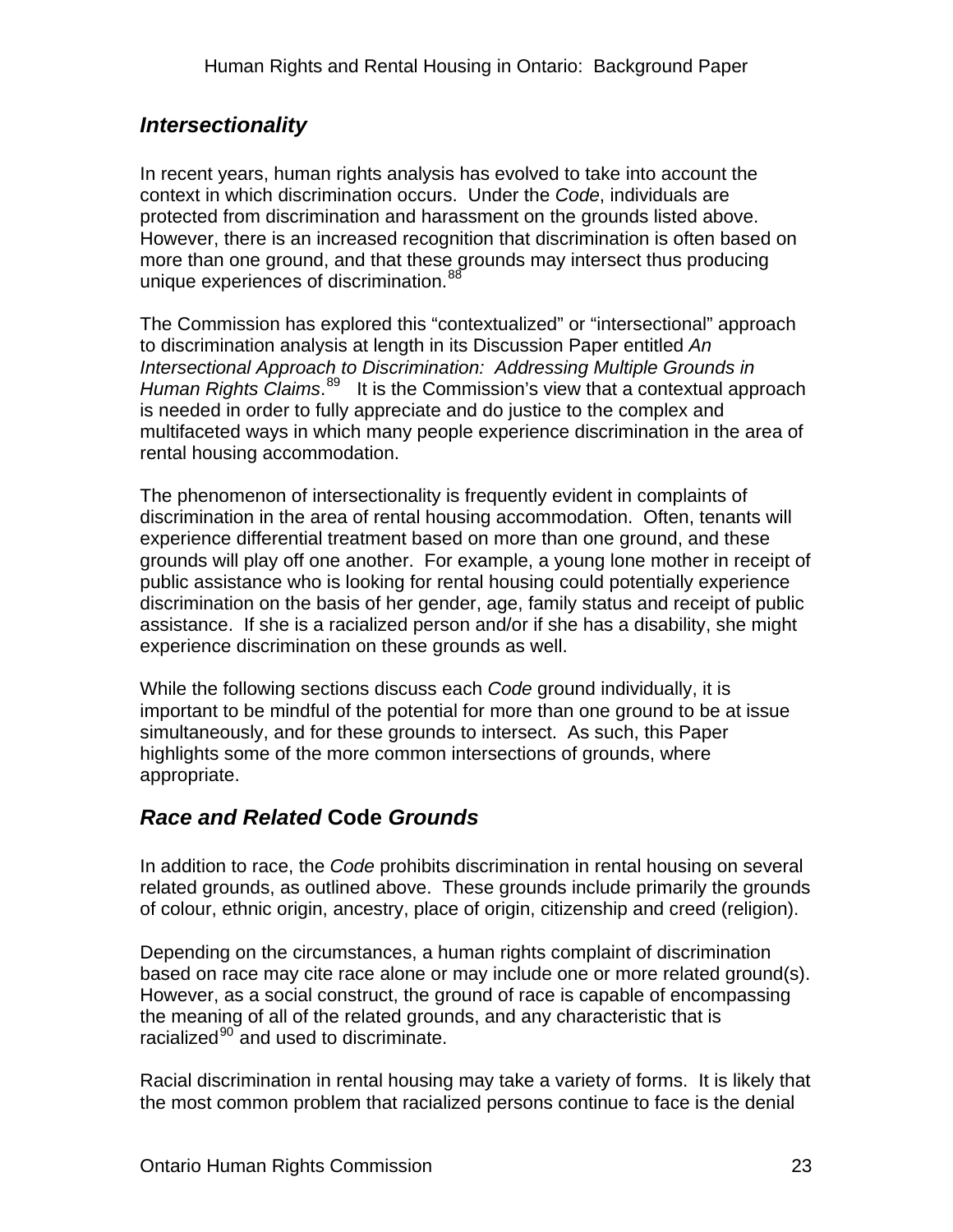of opportunities to apply for rental housing or to view properties. In this regard, landlords may use subtle screening methods to bypass certain individuals in the tenant selection process. Racialized persons may be advised that an apartment has already been rented only to have a White friend inquire about the availability of the accommodation and be told that it is still available.

There are several human rights cases in Ontario that have dealt with this type of racial discrimination. For example, in *Richards* v. *Waisglass*[91](#page-76-1), a Board of Inquiry found that the respondent discriminated against the complainant, a Black woman, because of her race when he refused to rent her an apartment. When the complainant and the respondent met, the respondent appeared reserved, refused to take any information from her and stated that he wished to keep showing the apartment to other prospective tenants. When the complainant's friend, a White woman, went to see the apartment at the complainant's request, she was greeted warmly and was offered the apartment by the respondent. The respondent claimed that the reason he had acted differently with the complainant was because he had been tired the day they met; had thought that another person was going to take the apartment; and, had judged from the complainant's behaviour that she appeared "gregarious" and might have parties. The Board found that the respondent could not have come to a reasonable conclusion that the complainant would be loud and have noisy parties during their brief encounter and concluded that he had decided it was unlikely that the complainant would be financially stable and would likely have parties. The Board found that both assumptions were based on negative stereotypes about Black people.<sup>[92](#page-76-1)</sup>

One of the ways in which researchers have attempted to gauge the extent of racial discrimination in rental housing is through auditing studies.<sup>[93](#page-76-1)</sup> These studies have been conducted extensively in the United States since the 1970s. For example, in the 1970s and 1980s, the U.S. Department of Housing and Urban Development backed several broad housing audits that produced significant evidence of discrimination toward and differential treatment of racialized persons across major U.S. cities. For instance, Black and Hispanic auditors posing as prospective apartment renters were shown 25 percent fewer units than White auditors with comparable income qualifications. <sup>[94](#page-76-1)</sup>

Researchers in urban Philadelphia conducted a large-scale telephone audit in 1999 to compare the experiences of male and female speakers of "White Middle-Class English", "Black Accented English", and "Black English Vernacular" when they sought to rent an apartment. The researchers' hypothesis was that racial discrimination in the rental housing market has become extremely subtle and covert. The authors relied on socio-linguistic research that shows that individuals are able to make fairly accurate racial attributions on the basis of linguistic cues alone. Therefore, landlords are able to screen out prospective tenants by simply saying, after hearing the tenant speak, that the apartment is "already rented". This practice has been referred to as "linguistic profiling."[95](#page-76-1) Moreover, in an age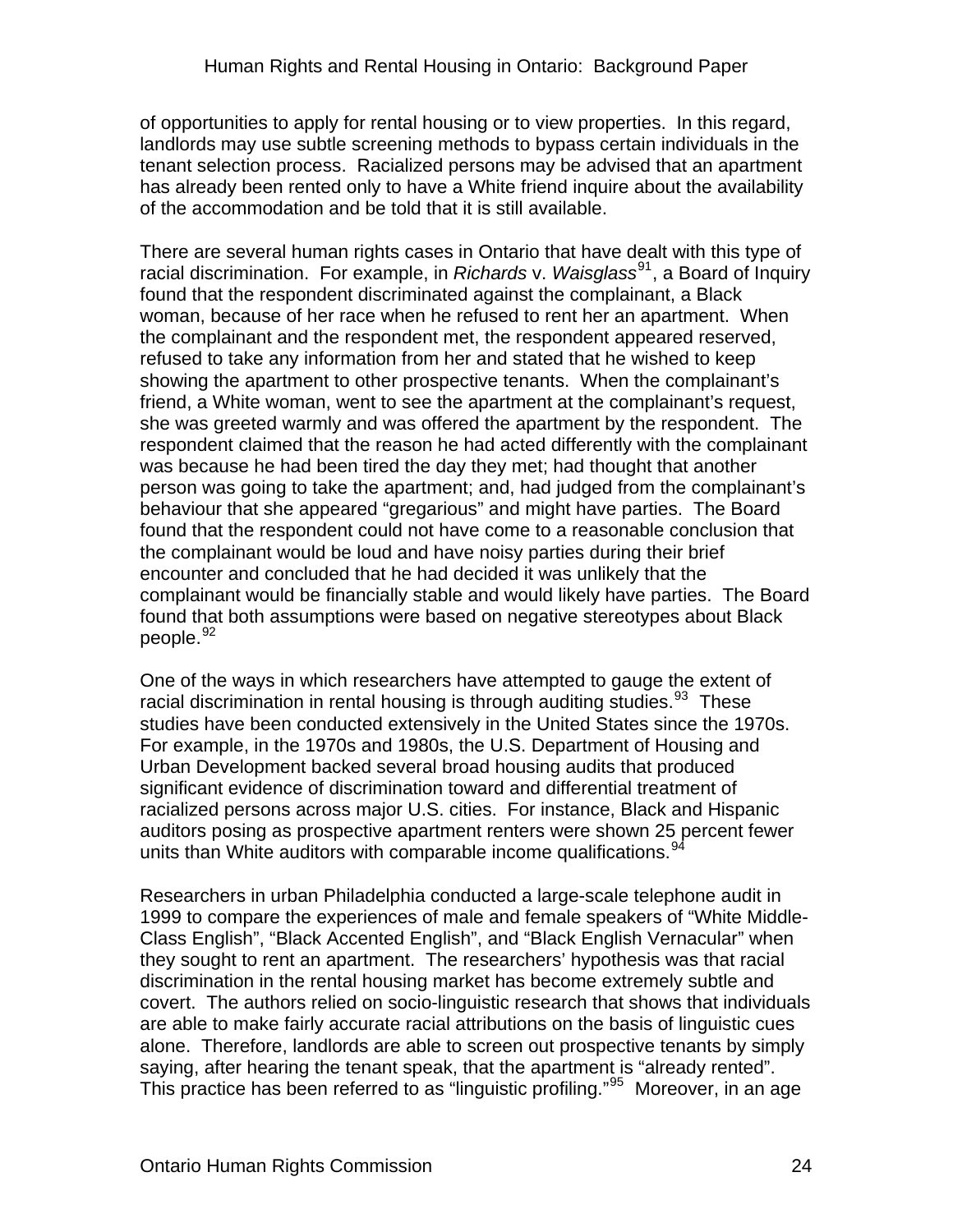of sophisticated technology where most individuals have access to voice-mail messaging and/or call display features, landlords, if so inclined, are able to screen out prospective tenants, for example based on an accent or a name, without ever needing to have any personal contact with them. Based on a large number of carefully controlled telephone inquiries, the audit found "clear and often dramatic evidence of phone-based racial discrimination." In particular, the researchers concluded that:

Compared with whites, African-Americans were less likely to get through and speak to a rental agent, less likely to be told of a unit's availability, more likely to pay application fees, and more likely to have credit worthiness mentioned as a potential problem in qualifying for a lease. These racial effects interacted with and were generally exacerbated by gender and class. Lower-class blacks experienced less access to rental housing than middle-class blacks, and black females experienced less access than black males. By far the most distinguished group, however, was lower-class black females. Across all measures, female speakers of Black English Vernacular consistently fared the worst. As a result of this unusually intense discrimination, poor black women in Philadelphia are forced to spend far more of their time and put in much greater effort making phone calls just to reach prospective landlords. They experience by far the lowest probability of making contact and speaking with a rental agent, and even if they get through, they face the lowest likelihood of being told of a unit's availability and the highest chance of paying an application fee.<sup>[96](#page-76-1)</sup>

Comparable audits conducted in Canadian cities, albeit on a smaller scale, have revealed similar themes. These audits indicate that individuals from Black and Aboriginal communities, in particular, are subjected to discriminatory treatment when seeking to rent housing.<sup>[97](#page-76-1)</sup>

There has also been an increase in discrimination against persons identified as, or perceived to be, Muslim, Arab and South Asian since September 11, 2001. The Commission has heard several reports of individuals being subjected to Islamophobia<sup>[98](#page-76-1)</sup> by housing providers when attempting to secure rental accommodations.

Racial discrimination in rental housing accommodation is not just about the denial of access to housing opportunities. Racialized tenants may experience unequal access to housing-related services or may otherwise be subjected to differential treatment throughout the course of their tenancies. For example, tenants may be subjected to substandard living conditions or a failure to carry out repairs. In *Ontario (Human Rights Comm.)* v. *Elieff*[99](#page-76-1), the Divisional Court reversed a finding by a Board of Inquiry that found that no discrimination had taken place against the complainant in her tenancy. The complainant, a woman of Cambodian ancestry, alleged that her landlord had provided substandard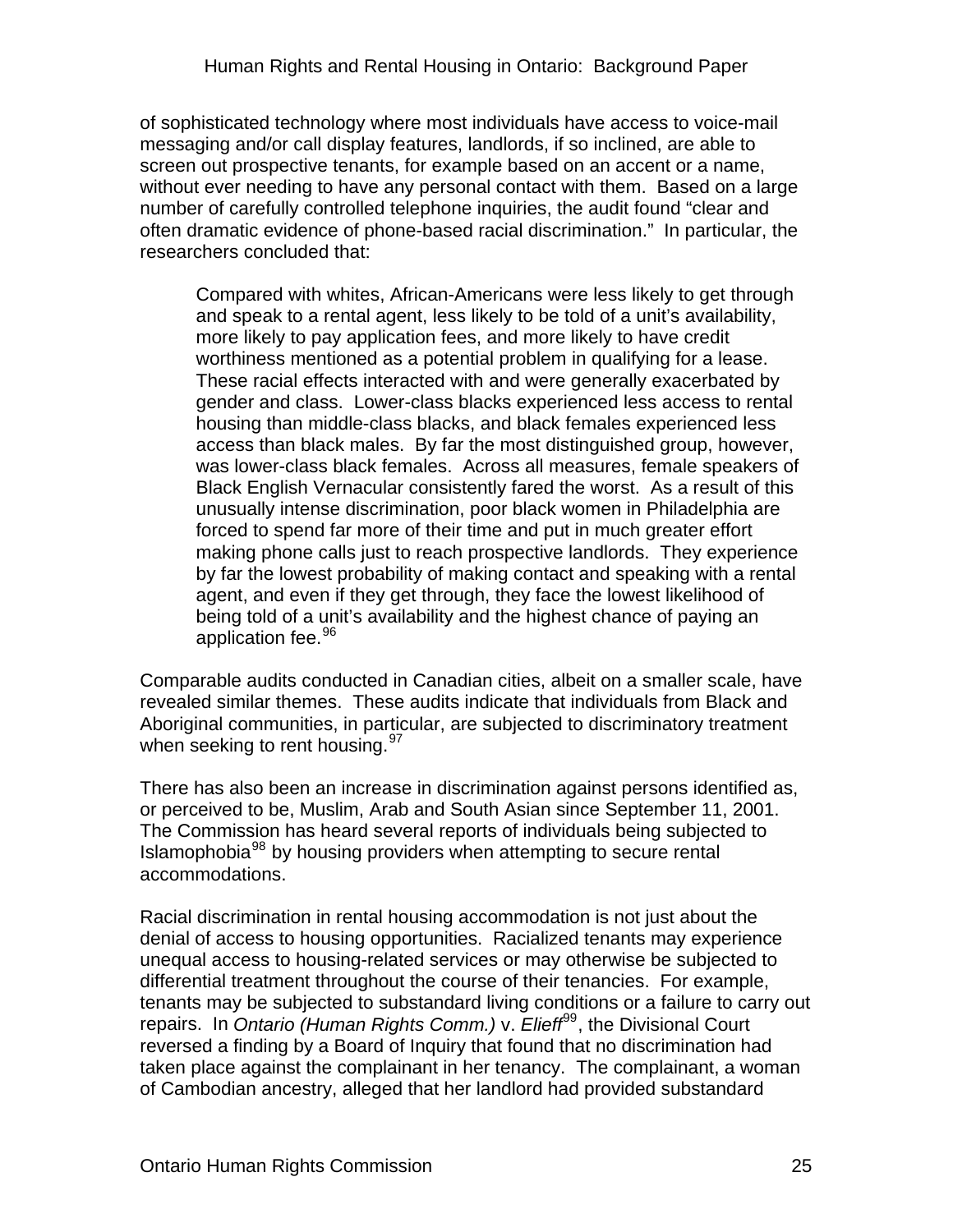maintenance of her apartment building to both herself and other tenants of Asian ancestry. Further, she alleged that he had discriminated against them by making derogatory comments about Asians in a newspaper article. The Board found that while the lack of water, broken windows and appliances, cockroach invasions and raw sewage on the property constituted substandard conditions, a successful complaint could not be made out for discrimination or harassment based on race since these conditions affected both non-Asian tenants as well as Asian tenants. It also gave little weight to the comments the landlord had made about Asians. The Board did, however, award compensation for reprisal actions taken by the respondent after the complainant had launched an action. On appeal, the Court upheld the reprisal judgment but reversed the finding that there had been no discrimination towards the complainant. The Court found that the derogatory remarks made about Asians resulted in differential treatment for members of that group, even though all of the tenants of the building were subjected to the same deplorable living conditions. It held that a poisoned environment had been created, which was a violation of the *Code*.

Racialized tenants may also be subjected to unequal rental requirements, particularly in a low vacancy rental climate. For example, landlords may attempt to charge more than the legal rent for a rental unit, or they may require that a tenant pay "key money," which is an illegal one-off extra payment requested of the tenant by a landlord in order to secure a unit.

Discrimination may also occur as a result of issues being made about the cultural practices of racialized tenants. For example, cooking odours have been the subject of two Tribunal decisions. In *Fancy* v. *J & M Apartments Ltd.*[100](#page-76-1), a Tribunal found that South Asian tenants were denied an apartment because of stereotypes regarding cooking odours. In *Chauhan* v. *Norkam Seniors Housing Cooperative Association*[101](#page-76-1), the complainant was found to have cooked foods in her home that were an expression of her ethnicity and ancestry which produced odours. She experienced differential treatment when she was ordered to cease producing these odours or face eviction. The right to express and enjoy one's ethnicity and ancestry was found to be central to one's dignity. Moreover, the landlord was not found to have a reasonable and *bona fide* justification for its conduct.

Racialized tenants may also experience harassment after a tenancy has been granted. In *King* v. *Bura*[102](#page-76-1), a Tribunal found that the respondent owners of a shared house harassed and discriminated against the complainant for several years, which had a serious effect on him both emotionally and physically. The Tribunal accepted the complainant's testimony that the respondents uttered several abusive racial slurs, some of which were on tape, harassed him after he was evicted and accused him of being a pedophile. The Tribunal was satisfied that this behaviour constituted discrimination and that it created a poisoned environment for the complainant.<sup>[103](#page-76-1)</sup>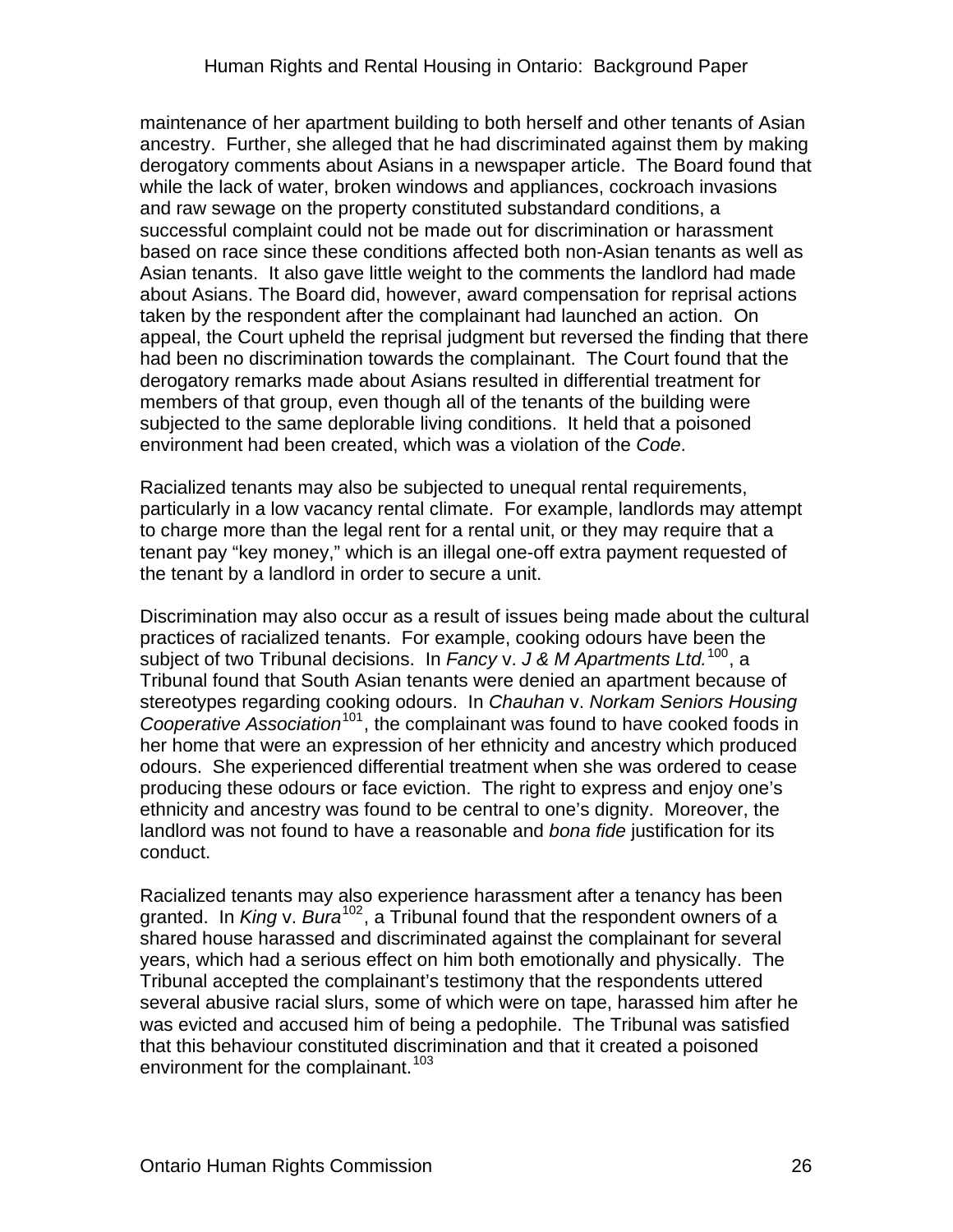<span id="page-26-0"></span>Tenants may also be subjected to discriminatory treatment due to their association with a racialized person.[104](#page-76-1) For example, in *John* v. *Johnstone*[105](#page-76-1), a housing provider was found to have breached the *Code* when he evicted his tenant, a White woman, after she had a Black friend over for dinner. In *Hill* v. *Misener* (No. 1)<sup>[106](#page-76-1)</sup>, a more recent case from Nova Scotia, a Board of Inquiry found that the respondent had discriminated against the complainant by making it a condition of occupancy that she not associate with "coloured" people. The complainant, a White woman with two bi-racial children, was deeply offended, and even though she did not disclose to the respondent that she could not rent the apartment because of her family, the Board found that discrimination had occurred and awarded compensation.

#### **Aboriginal Canadians**

While the Aboriginal population is subjected to many of the same experiences as other racialized groups in the rental housing market, this group also seems to encounter unique and distinct difficulties when attempting to secure rental housing. It has been observed that:

Aboriginals and the Aboriginal homeless are easy targets of discrimination in the housing market. There is a common perception that Aboriginals on the street are all 'drunks.' Perceptions can discourage landlords from renting to needy Aboriginal tenants… There are Aboriginal males and females who fall into the hard-to-house category. They face particular difficulties in locating housing, and many never really succeed or are evicted. In most cases, needy Aboriginal families and individuals do not have the financial resources to secure adequate housing.<sup>[107](#page-76-1)</sup>

In *Flamand* v. *DGN Investments*[108](#page-76-1), a Tribunal found that the complainant was discriminated against because of her Aboriginal ancestry and family status. After the complainant had viewed an apartment, she contacted the respondent owner to tell him that she wished to rent it and set up an appointment to give him the deposit. When the respondent realised that she was Aboriginal instead of French-Canadian as he had assumed from her name, he asked her who the apartment was for and then commented that, "once you rent to a couple of Natives, fifteen Indians come behind"<sup>[109](#page-76-1)</sup>. He then informed her that he had to show the apartment to other people and would need references. When she contacted him later to provide the references, he avoided her phone calls and then informed her later that he was looking for a married couple to rent it instead. The Tribunal recognized the intersectional nature of the case and found that the respondent had based his decision not to rent to the complainant on the characteristics he attributed to Aboriginal people, in combination with his stereotypical views of lone mothers as being unable to shoulder childcare responsibilities alone.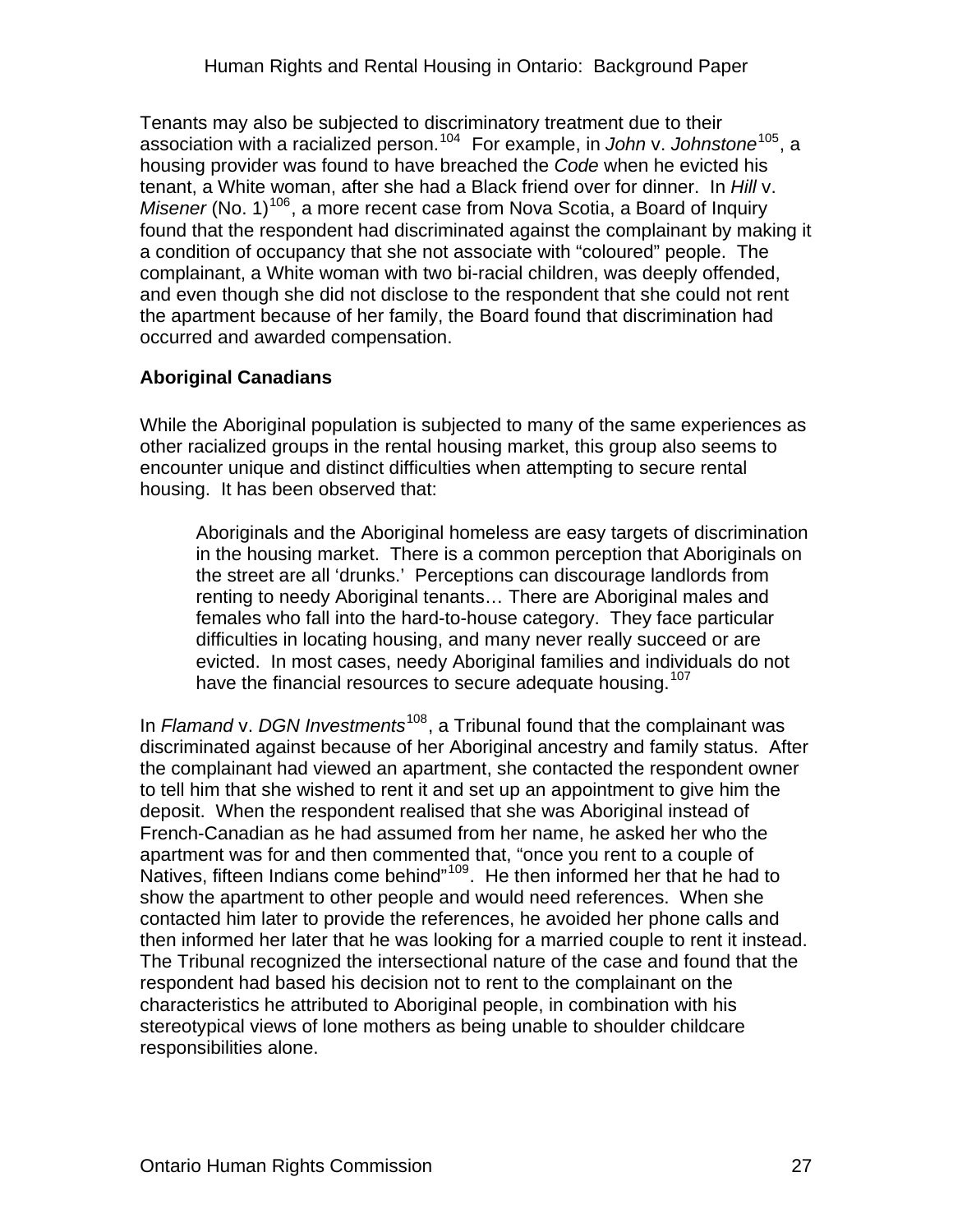<span id="page-27-0"></span>In 2001, Aboriginal households living in Canada's Census Metropolitan areas were over 50 percent more likely to be in core housing need than the average household. This was an improvement from 1996 when they were 80 percent more likely to be in core housing need.<sup>[110](#page-76-1)</sup> However, Aboriginal households are still much more likely to live in dwellings that are overcrowded and in inadequate condition.<sup>[111](#page-76-1)</sup> The CMHC has stated that Aboriginal groups are subjected to particular disadvantage with an urban poverty rate more than twice the national average.<sup>[112](#page-76-1)</sup> In the worst case scenarios, homelessness is the result.

#### **New Canadians**

Access to acceptable rental housing is a crucial step in the adaptation process for new Canadians. Housing is a portal through which one may access a whole range of other essential resources, including language training, employment opportunities and schooling. For this reason, housing is often used as a gauge by which to assess the degree to which new Canadians have adjusted successfully in their new homeland.<sup>[113](#page-76-1)</sup>

In addition to facing racial discrimination, new immigrants and refugees must cope with numerous barriers relating to their citizenship status in the area of rental housing accommodation. New Canadians often do not know their rights under provincial or federal law, and may be too intimidated to speak out if they have been taken advantage of.

According to Statistics Canada, seventy-five percent of new immigrant households settling in Canada use the rental market to satisfy their housing needs. At the time of their arrival, many in these households do not possess the employment, savings and/or credit rating required to purchase property.<sup>[114](#page-76-1)</sup>

Housing workers have consistently complained of landlords asking newcomers to pay their rent up to twelve months in advance, despite such practices being illegal.<sup>[115](#page-76-1)</sup> Some have speculated that the practice of requesting unaffordable deposits may in itself be a tactic to deter tenants that a landlord does not deem "desirable". The Commission has also received complaints from recent immigrants and refugees who have been asked to provide exorbitant security deposits in order to secure rental housing.<sup>[116](#page-76-1)</sup>

Other obstacles include having to meet rental criteria that disadvantage newcomers. For example, new Canadians will generally not have rental or employment histories, credit ratings or landlord references in Canada. In *Ahmed* v. *177061 Canada Ltd*., a Board of Inquiry found that even though the *Code*  permits landlords to request income information, rental history and credit checks and references under certain circumstances, the landlord's tenant selection policy was discriminatory in that it assumed a connection between the absence of a credit rating and the likelihood of a rental default.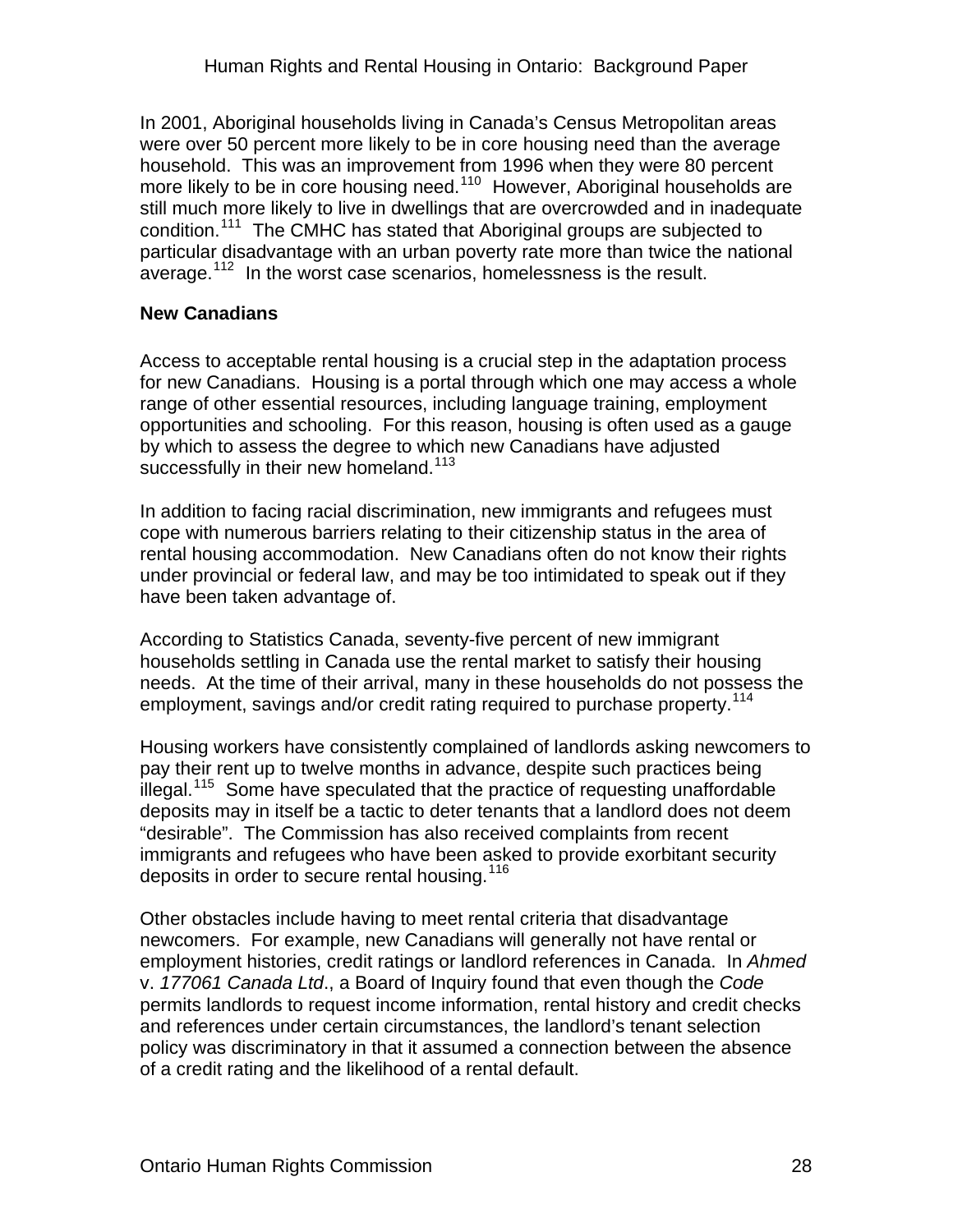<span id="page-28-0"></span>According to a Statistics Canada report, many new Canadians are not able to access acceptable housing and end up as renters in core housing need. There are several possible explanations for this. A study conducted on Africans who had recently immigrated to Calgary concluded that discrimination was a major obstacle to finding acceptable housing.[117](#page-76-1) Another explanation may be that new Canadians tend to settle in urban areas where the cost of rental housing is particularly high. For example, the number of immigrants arriving in Toronto between July 1, 1996 and June 30, 2003 was 661,850. This number comprises 43.9 percent of the Canadian total.<sup>[118](#page-76-1)</sup> In 2001, 43.5 percent of recent immigrant households living in Toronto were in core housing need.<sup>[119](#page-76-1)</sup>

Statistics Canada and the CMHC have reported that not only are new Canadians at high risk of being in housing need, they are also more than twice as likely as non-immigrant households (not including Aboriginal households) to live in substandard housing conditions (*e.g.* in overcrowded housing or in housing in need of major repairs).<sup>[120](#page-76-1)</sup>

### *Sex*

Statistics Canada and the CMHC report that women living alone are at high risk of being in core housing need. In 2001, for example, of the women living alone in Canada's Census Metropolitan Areas, 33.8 percent were in core housing need. One of the main reasons for this is the high incidence of very low incomes affecting this group of renters. Women are frequently unemployed, employed part-time, or out of the labour force altogether and, in many cases, spend more than half of their incomes on housing.<sup>[121](#page-76-1)</sup> This situation is frequently exacerbated by the discrimination that many women face both in accessing and occupying rental housing. While both men and women may be subjected to sex discrimination, it is typically experienced by the latter.

Due to ongoing gender inequality in society, there may be other challenges that women face in relation to rental housing. As one organization has observed:

Women assume disproportionate responsibility for dealing with needs which may suddenly arise from illness and disability within the immediate or extended family. Women experience dramatic income loss after separation (an average 23% decrease in income while men experience a 10% increase). On divorce, women who are sole support mothers have an average 33% decrease in household income. Pregnancy and care of young children often results in interruptions in earnings.<sup>[122](#page-76-1)</sup>

All of these factors will have an impact on a woman's ability to access acceptable rental housing.

Sex discrimination in the area of rental housing may occur in a number of different ways. For example, women may be subjected to gender-based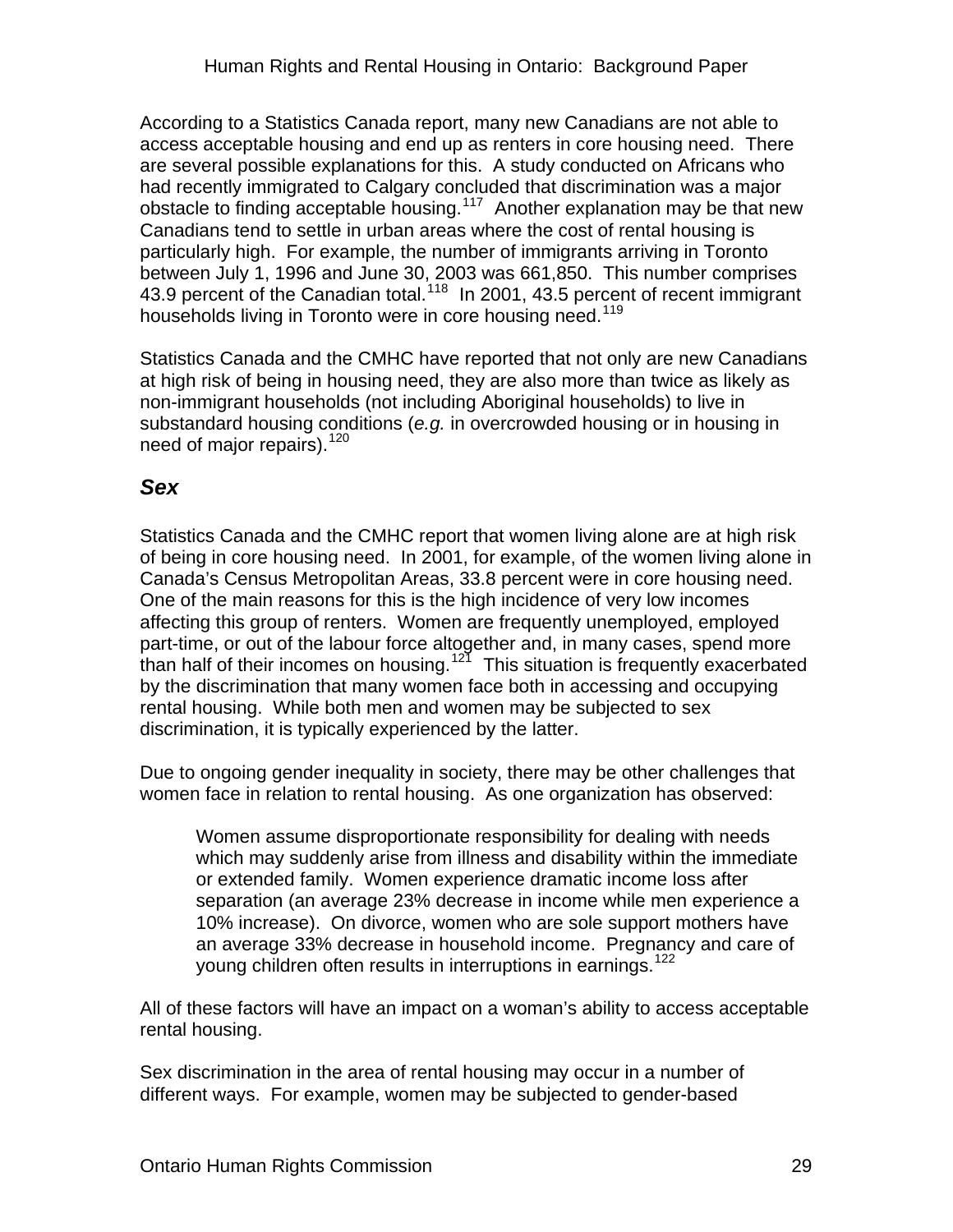stereotypes in their pursuit of housing accommodation. In *Conway* v. *Koslowski*[123](#page-76-1), an Ontario Board of Inquiry found that the respondent discriminated against the complainant by refusing to rent a house to her in part because there was no man in her family to do the yardwork. The Board rejected the defence that the landlord's advancing age and ethnic background were reasons for his refusal to consider the complainant on her own merits and found that the respondent had made his determination regarding the necessity of a man in a potential tenant's family long before he had even met the complainant.

There have also been cases where men have been discriminated against based on negative gender stereotypes. For example, in *Leong* v. *Cerezin*[124](#page-76-1), a B.C. Council found that the complainant was discriminated against by the respondent when he was refused occupancy of a suite because, according to the building manager, the owner preferred female tenants. Ultimately, the apartment was rented to a female for the same occupancy date the complainant had requested and for a lower rent.

Women in abusive relationships or attempting to leave abusive relationships may experience particular challenges in the rental housing market. As one organization notes: "Domestic violence and sexual assault may suddenly create housing needs that were not anticipated a few months earlier, and may suddenly render emergency housing options or shared accommodation untenable."<sup>[125](#page-76-1)</sup> In addition, a woman may face eviction because of her abusive partner's behaviour, for example because of complaints of noise created by the abuse or due to police involvement in the domestic violence. In attempting to leave an abusive situation, a woman may not be able to get a good reference from her landlord due to her spouse's conduct. When looking for new housing accommodation, she may face discrimination if she has children, or is in receipt of public assistance, and she may be asked for an abnormally large monetary deposit if she does not have her own credit history or has a negative credit history. Many women return to abusive relationships because they have no other place to go.<sup>[126](#page-76-1)</sup> The jury in the Coroner's Inquest into the murder of Gillian Hadley by her former husband recognized the key role of the lack of affordable rental housing alternatives in the ongoing exposure of Gillian Hadley to her ex-husband. The jury made a number of recommendations aimed at increasing the access of women and children to affordable rental housing.<sup>[127](#page-76-1)</sup>

Women will often experience sex discrimination in combination with discrimination on one or more *Code-*protected ground(s). For example, a lone woman with children may be denied a housing opportunity because a landlord has views about lone mothers not being desirable tenants based on negative stereotypes.<sup>[128](#page-76-1)</sup> A woman may be denied a housing opportunity both because of her sex and, by association, her perceived financial situation. For example, in *Turanski* v. *Fifth Avenue Apartments*[129](#page-76-1), the B.C. Human Rights Council found that the respondent discriminated against the complainant based on sex because she was employed as a waitress and he assumed that this traditionally female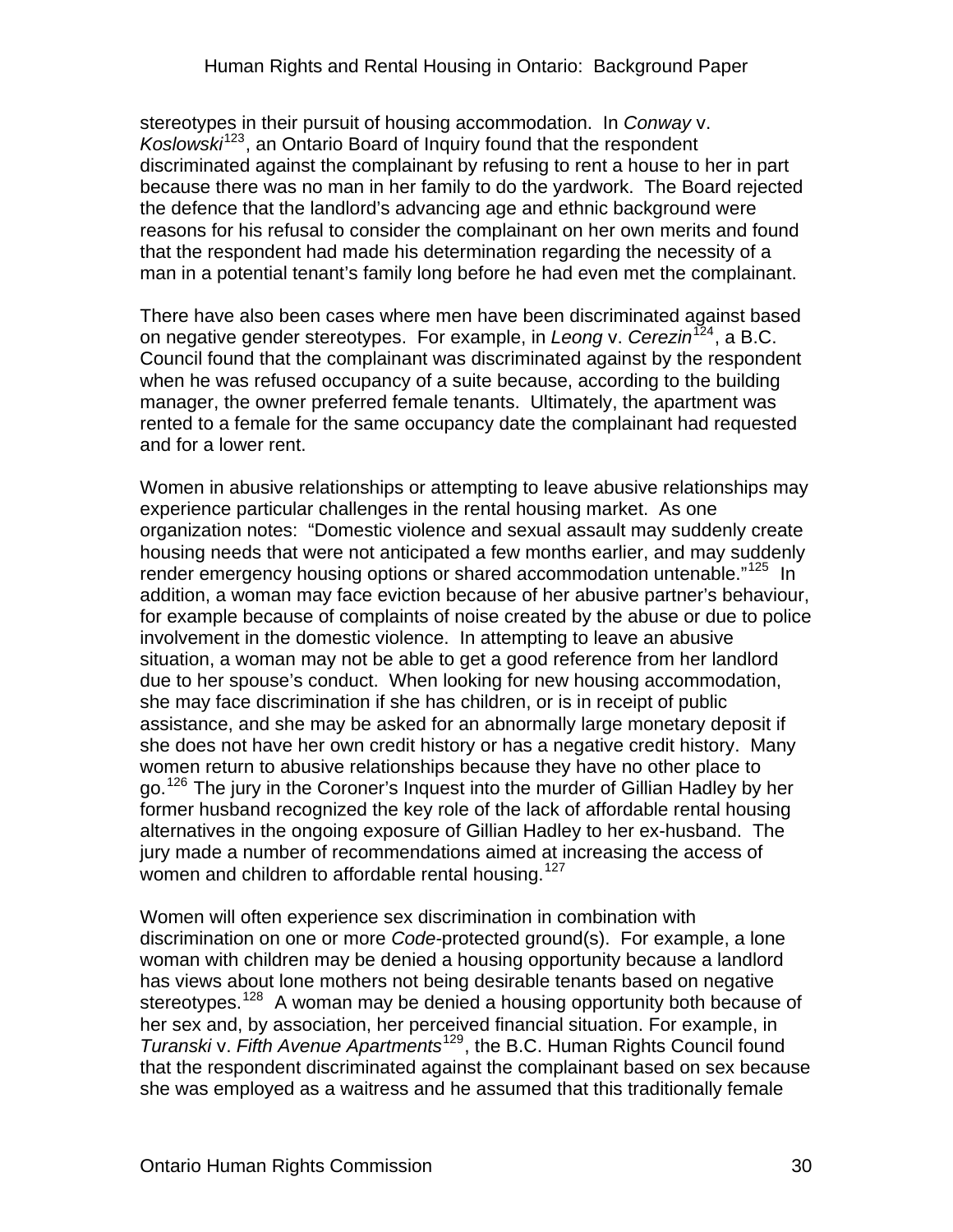occupation would pay such a low salary that it would prevent her from being able to make her rent payments.

Young women are at an increased risk of living in poverty and in a state of homelessness. Recent studies show that women between the ages of 15–24 increasingly have low incomes and face barriers to housing by the use of minimum income criteria in rental housing. Similarly, young women are at a disadvantage by not yet having a credit history, significant employment experience or previous landlord references.<sup>[130](#page-76-1)</sup> While young men may experience similar challenges in the rental housing market, young women are at an increased disadvantage due to their vulnerability to sexual harassment and other forms of violence against women.

Older women are also vulnerable to housing insecurity. Like young women, they may, due to life circumstances and years spent cohabiting with (usually male) homeowners, be unable to provide independent credit and reference information when their life circumstances change and they are looking for housing on their own. Older women are also much more likely to live in poverty. Statistics Canada reported that in 1997 approximately 50 percent of lone women aged 65 years and older were living in low income circumstances.<sup>[131](#page-76-1)</sup> Lesbian women, either living alone or in same-sex partnerships, are also frequently subjected to discrimination in the rental housing market.

Requirements for rental and employment histories are also likely to have an adverse effect on women who have taken time out of the workforce to raise children, provide care-giving for others, who are leaving abusive relationships or otherwise attempting to establish and support themselves independently.

According to CERA, Aboriginal women have the highest incidence of poverty in Canada, more than twice the rate of non-Aboriginal women.<sup>[132](#page-76-1)</sup> Aboriginal women are, therefore, at a heightened risk of experiencing discrimination on a number of grounds when they seek accommodation in the rental housing market.

Aboriginal women have also experienced discrimination when they have attempted to find housing on reserves. For example, in *Raphael* v. *Conseil Des Montagnais du Lac Saint-Jean*<sup>[133](#page-76-1)</sup>, a federal Tribunal found that a band council had discriminated against four native women on the basis of sex by denying them housing and/or other services on the reserve. The four women had lost their Indian status under the *Indian Act*, but the passage by the Federal Government of Bill C-31 in 1985 restored their status. In September 1985, the Band Council imposed a moratorium on providing services to "Bill C-31 Women" because the Band anticipated the arrival of many new people on the reserve. The Tribunal found the Band's actions to be discriminatory. The complainants were refused such services as building permits, hunting permits, language courses, housing, and permission to live on the reserve.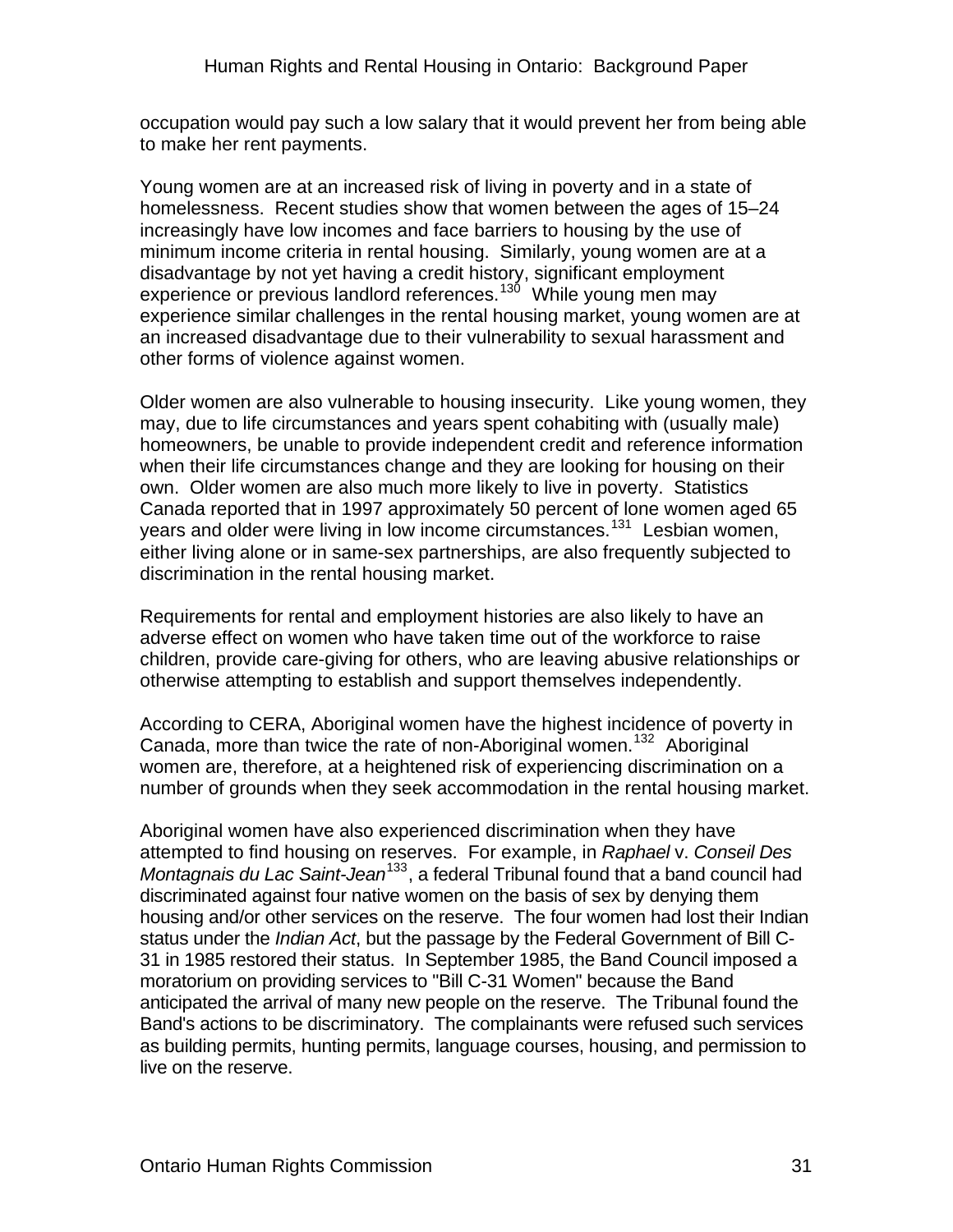<span id="page-31-0"></span>At present, when there is a breakdown of a marriage or common law relationship on reserve, there is no legal provision for an equitable division of the matrimonial real property, that is the family home and the land on which it is situated. Therefore, Aboriginal women and their children have no legal claim to occupy the family residence. They may have to leave their home and, due to housing shortages, may be forced off reserve into urban housing markets where they may be highly vulnerable to rental housing discrimination.<sup>[134](#page-76-1)</sup>

Women from other racialized groups also encounter many barriers when they attempt to access rental housing. Racialized women are nearly twice as likely as non-racialized women to have low incomes.<sup>[135](#page-76-1)</sup> As a result, they may be subject to "triple" discrimination, that is, discrimination on the basis of sex, race, and, possibly, receipt of public assistance.

Women with disabilities are also more likely to live in poverty and to experience discrimination on an intersection of grounds.

#### **Sexual Harassment**

All Ontarians have the right to be free from sexual harassment in the occupancy of housing accommodation. While some men do experience sexual harassment in rental housing, it is women who are most often affected. Sexual harassment includes unwelcome sexual contact and remarks, leering, inappropriate staring, unwelcome demands for dates, requests for sexual favours and displays of sexually offensive pictures or graffiti. A person has the right to be free from unwelcome advances or requests for sexual favours made by a landlord, superintendent, an employee of the facility, another person in a position of power, or another tenant.

The comments or conduct do not have to be sexual in nature. Someone may tease or bother a woman because of gender-based ideas about how men or women "should" look, dress or behave.

Transgendered persons are protected in housing accommodation from degrading comments, insults or unfair treatment because of gender identity.

According to the National Working Group on Women and Housing, women who depend on rent supplement programs and who live in private housing units are especially vulnerable to threats and sexual harassment from their neighbours or landlords.<sup>[136](#page-76-1)</sup>

One study found that the type of harassment experienced by a female tenant in housing may range from unwanted prying into her personal life, unannounced visits to her unit when she is not home, refusals to make necessary repairs, threats to cut services, and threats of eviction.[137](#page-76-1) In *Reed* v. *Cattolica Investments Ltd*<sup>[138](#page-76-1)</sup>, a respondent sexually harassed a tenant who was also his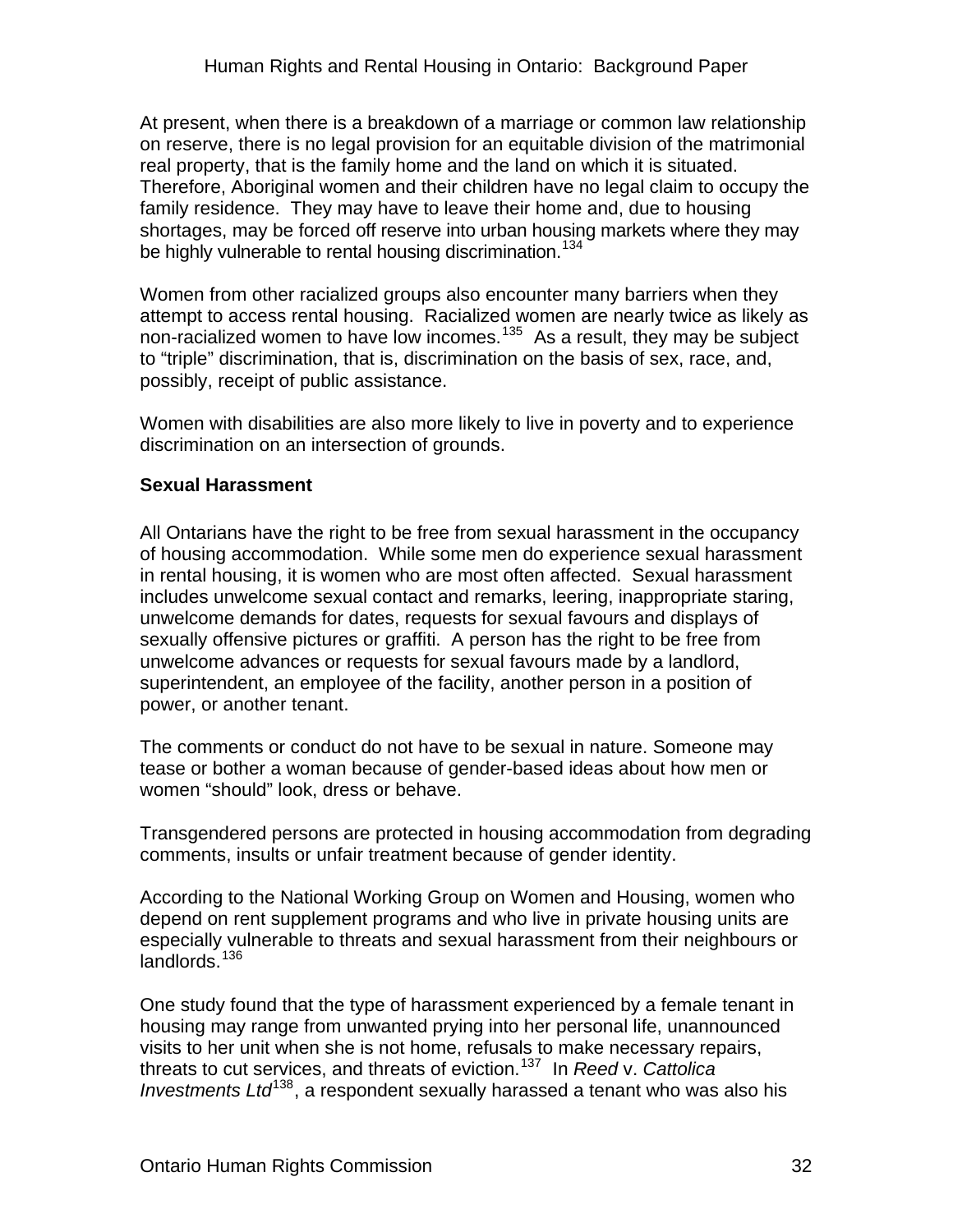<span id="page-32-0"></span>employee. When the complainant was forced to resign after being subjected to weeks of verbal and physical sexual harassment, the respondent then increased her rent without notice, threatened to evict her and repeatedly subjected her to sexual threats and obscenities during uninvited visits to her apartment. An Ontario Board of Inquiry found that the respondent had violated the tenant's right to equal treatment and had subjected her to a reprisal.

The typical power imbalance which exists between landlords and tenants is often heightened by gender inequalities. It is hard to overstate the impact of being sexually harassed in one's home. As one theorist has observed, "the interaction of private property relations and gender relations take on new meanings when coercive sexuality invades the privacy of women's homes, homes that frequently are the private property of men<sup>".[139](#page-76-1)</sup> It is quite possible that women underreport such incidents due a fear of retaliation by the harasser.

### *Marital Status*

Marital status is broadly defined in the *Code* as the status of "being married, single, widowed, divorced or separated and includes the status of living with a person in a conjugal relationship outside marriage". In the case of *Miron* v. *Trudel*, [140](#page-76-1) the Supreme Court of Canada stated the following about the situation of unmarried persons in relationships:

Persons involved in an unmarried relationship constitute an historically disadvantaged group. There is ample evidence that unmarried partners have often suffered social disadvantage and prejudice. Historically, in our society, the unmarried partner has been regarded as less worthy than the married partner. The disadvantages inflicted on the unmarried partner have ranged from social ostracism through denial of status and benefits.

There have been a number of cases dealing with discrimination on the basis of marital status in the housing context. Often, these cases deal with situations in which single individuals are seen as less preferable or are rejected outright in lieu of married couples. For example, in *Vander Schaaf* v. *M & R Property*  Management Ltd.<sup>[141](#page-76-1)</sup>, the complainant alleged that her rental application was refused by the superintendent because of a preference for married couples. Even though the complainant and her roommate earned enough together to make the rent-to-income ratio cutoff of 25 percent, neither could maintain that percentage independently. However, there was evidence to show that spousal co-tenants would have been treated differently since it would have been their combined and not individual incomes which would have been considered. An Ontario Board of Inquiry found that the respondents had directly discriminated against the complainant.<sup>[142](#page-76-1)</sup>

A parent who is unmarried or divorced will often experience compounded disadvantage because of the continuing social stigma associated with being a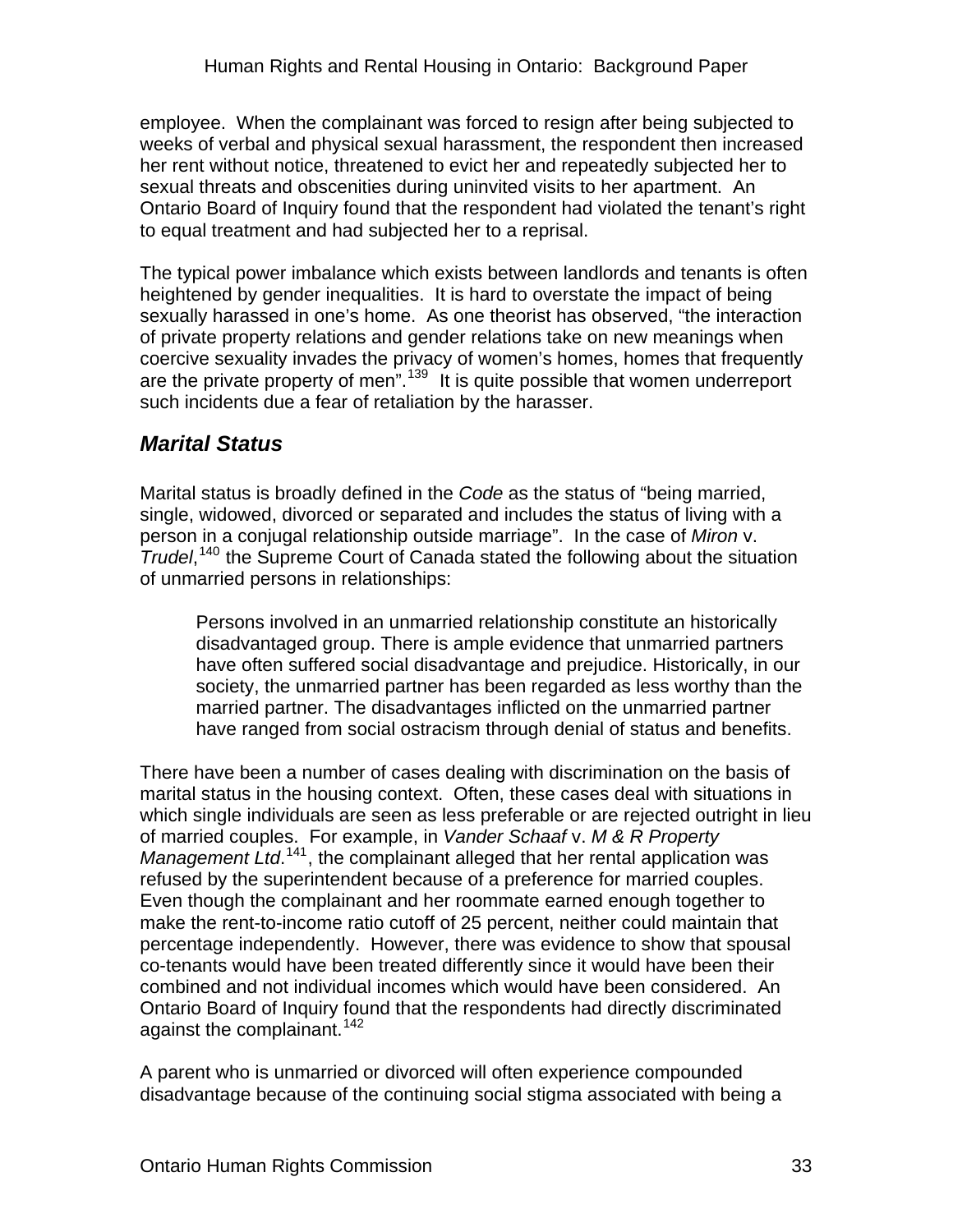<span id="page-33-0"></span>lone parent, as well as the added financial, practical and emotional responsibilities of solo parenting. Lone mothers are disproportionately likely to experience poverty and to find themselves shut out of the rental housing market. For example, in *Booker* v. *Floriri Village Investments Inc.,*[143](#page-76-1) an Ontario Board of Inquiry found that the complainant was discriminated against because she was a single parent and the superintendent expressed a preference for married couples instead. There was evidence to indicate that the property was viewed as a "family building" and management did not consider lone parent households as constituting a "family".

In *Raweater* v. *MacDonald*<sup>[144](#page-76-1)</sup>, the complainant, a lone mother of Aboriginal ancestry, alleged that the respondent criticized the behaviour of her children and asked her about the whereabouts of their father. He stated that her children would be "less disturbed" and "more controllable" if their father were present. The respondent also periodically invaded her privacy and once made an offensive comment to her regarding her Aboriginal heritage. A B.C. Tribunal concluded that, in isolation, these comments might not have been sufficient to conclude that the complainant had been discriminated against on the grounds of marital status, family status and Aboriginal ancestry individually. However, when they were considered along with his other actions, the Tribunal found that the respondent treated the complainant in a disdainful manner because of the combination of stereotypical views that he held about Aboriginal persons and unmarried mothers.

The particular vulnerability of sole-support mothers in receipt of public assistance was recognized by the Ontario Court of Appeal in *Falkiner* v*. Ontario (Ministry of Community and Social Services)*. [145](#page-76-1) The Court found that there was significant evidence of historic disadvantage and continuing prejudice against this group, noting the resentment and anger they face from others in society who see them as "freeloading and lazy", and the history of stigmatization, stereotyping and offensive restrictions on their personal lives.

Other cases have dealt with situations in which common-law couples are discriminated against in favour of married couples.[146](#page-76-1) For example, in *Matyson* v. *Provost*[147](#page-76-1), the respondents would not rent to common-law couples because it offended their religious beliefs. A Saskatchewan Board of Inquiry found that while the respondent's freedom of religion was protected under the *Charter of Rights and Freedoms* and the Saskatchewan *Human Rights Code*, the respondents had a responsibility to provide housing accommodations in a nondiscriminatory manner once they made it available to the public.

### *Family Status*

Section 10(1) of the *Code* defines "family status" as the status of being in a parent and child relationship. Complaints regarding discrimination on this ground range from individuals being denied rental housing accommodation formally or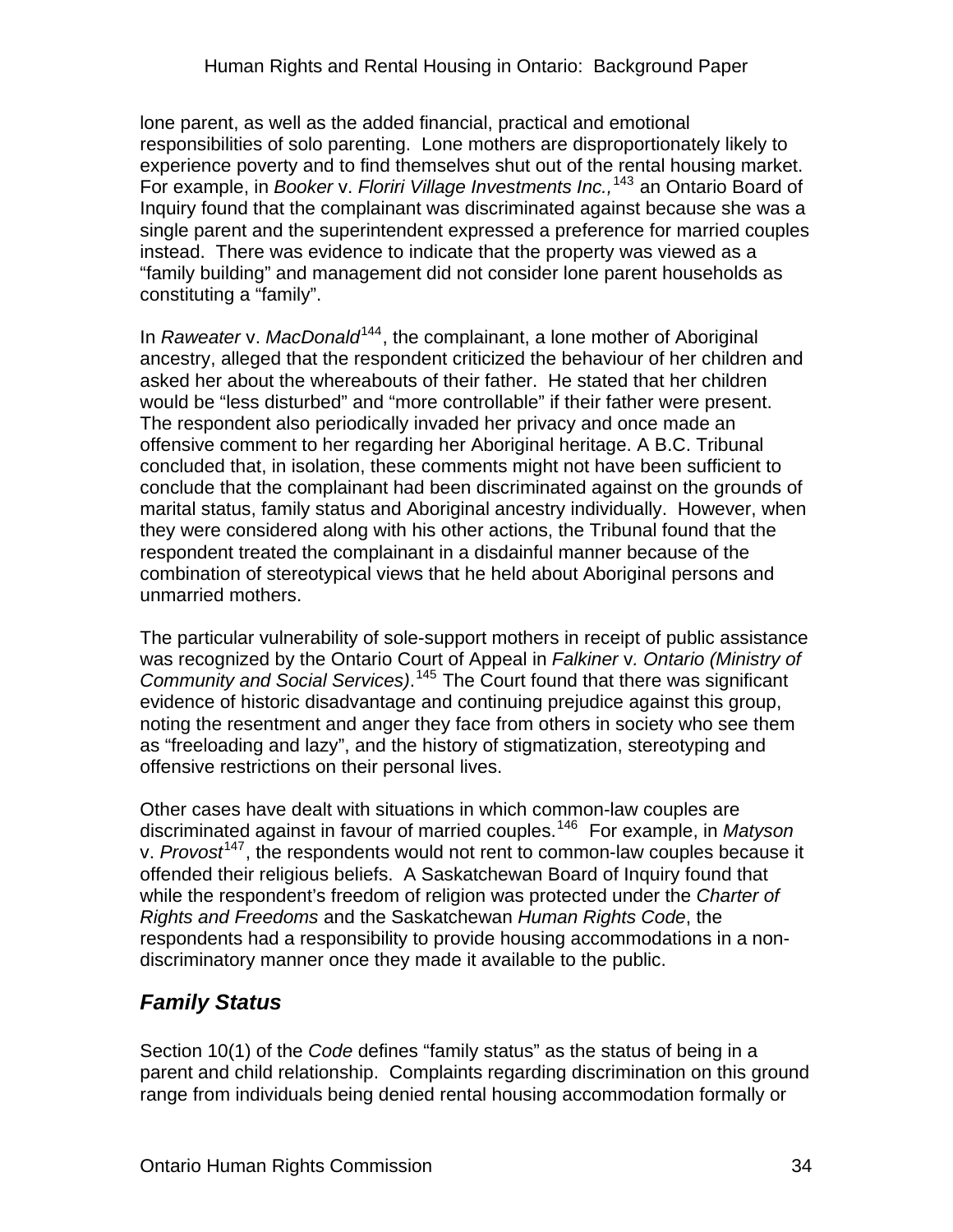informally because they have or will have children, to prospective or current tenants receiving discriminatory treatment because of the particular form or composition of their family.

Recent years have seen increasing diversity in the nature of the Canadian family. The numbers of lone parent and blended families continue to grow. As well, it is only recently that any recognition has been given to families headed by samesex parents. Housing providers have not necessarily adjusted their policies, programs and practices to deal with these new realities.

Numerous reports detail the lack of access to safe, affordable, adequate rental housing for families with children, particularly female-headed lone parent families. According to the CMHC, 42 percent of lone parents are in core housing need.<sup>[148](#page-76-1)</sup> The Golden Report stated that families represented 46 percent of the people using hostels in Toronto in 1996. At that time, 19 percent of the homeless population in Toronto, or 5,300 homeless people were children. Of the 100,000 people on the waiting list for subsidized housing, 31,000 were children.<sup>[149](#page-76-1)</sup>

Lack of access to adequate, affordable housing has long-term consequences. For example, children in families spending the majority of their income on rent are at a higher risk of malnutrition and respiratory and other diseases.<sup>[150](#page-76-1)</sup> Links have also been made between housing and neighbourhood characteristics and children's educational achievements. Children's socio-emotional health is strongly associated with housing quality.<sup>[151](#page-76-1)</sup> A recent study found that the deteriorating housing circumstances in Toronto are a significant factor in the admission of children to the care of the Children's Aid Society: families and children who are clients of the CAS in Toronto face substantial obstacles to obtaining adequate and appropriate housing, and for some this affects their ability to care for their children.<sup>[152](#page-76-1)</sup>

In the most extreme circumstances, families find themselves living in shelters. Discrimination against lone female parent-headed families, in particular, can easily result in an entire family becoming homeless. Shelter surveys indicate a dramatic increase in usage by women with children, particularly Aboriginal and Black women.<sup>[153](#page-76-1)</sup> Lone parent families enter the shelter system at twice the rate of two-parent families. <sup>[154](#page-76-1)</sup>

In many, if not most, cases, an individual will experience discrimination on the basis of family status along with one or more *Code-*protected grounds and these grounds may intersect, producing unique experiences of disadvantage and discrimination. Since women continue to be the primary caregivers of most families in Ontario<sup>[155](#page-76-1)</sup>, discrimination on the basis of family status will very often include a gender component. In addition, families with young children may be marginalized in the rental housing market, particularly where family status intersects with marital status, receipt of public assistance, or the race-related grounds of the *Code*. Same-sex couples and gay or lesbian lone parents raising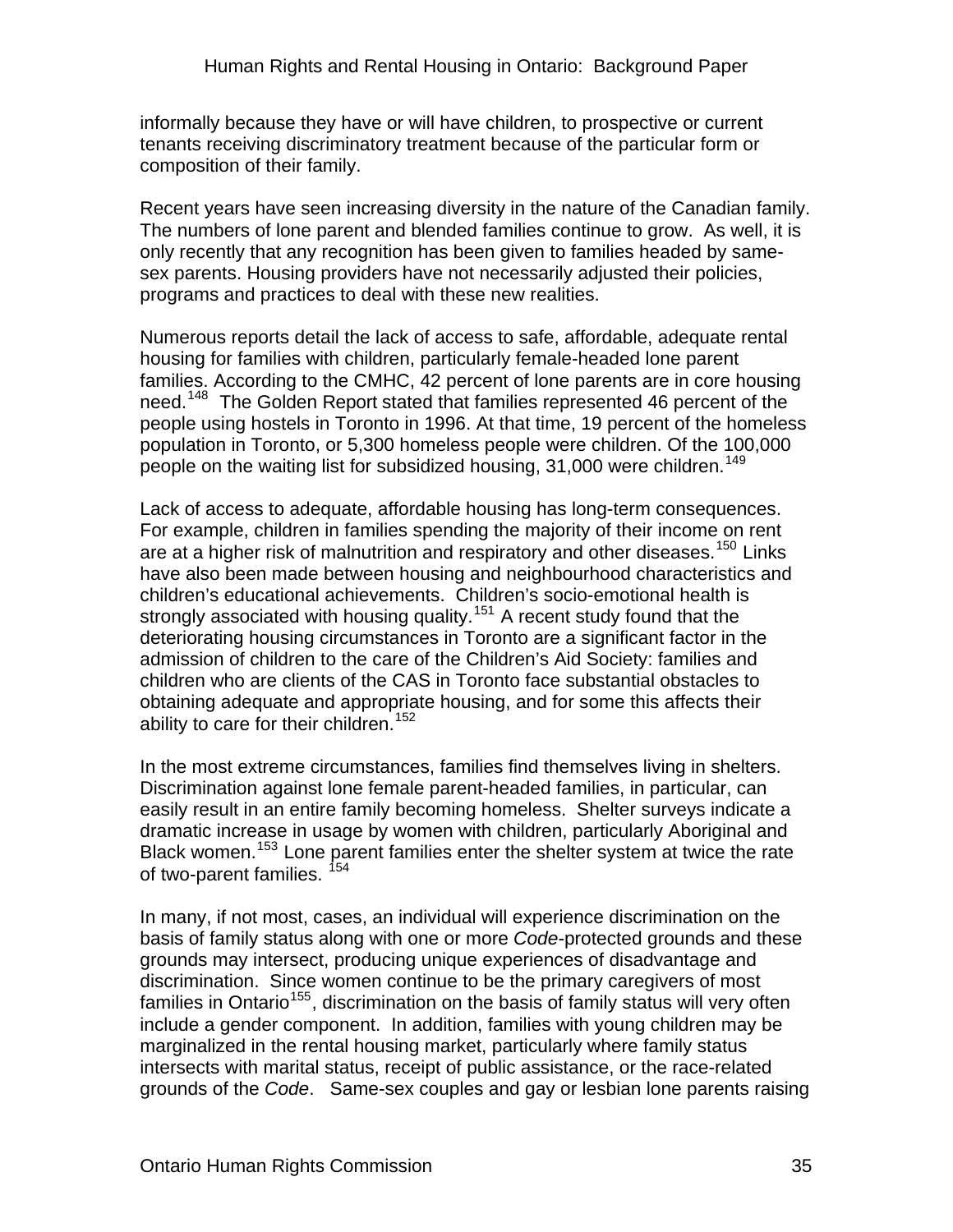children may also be subjected to negative attitudes and stereotypes because they do not conform to normative familial models.

It is important to pay particular attention to the complex ways in which family status intersects with the race-related grounds of the *Code*. Negative stereotypes about families take specific forms for various racialized groups. Research that has been done in the area of access to affordable rental housing, for example, suggests that sole-support families from racialized and Aboriginal communities may be the most disadvantaged of all families seeking shelter.<sup>[156](#page-76-1)</sup>

There has been significant litigation regarding family status issues in the area of rental housing, particularly in the Ontario context. As a result, the caselaw in Ontario generally recognizes broad protection in the rental housing context for the parent-child relationship. Beginning with *Fakhoury* v. *Las Brisas Ltd.*[157](#page-76-1), tribunals have recognized the rights and importance of families and of the need to protect housing rights. The caselaw has steadily expanded the scope of the family status protection to include denial of housing to a woman because she is pregnant, to combat animus against lone parent families, and to provide protection to families where the parents are not legally married.<sup>15</sup>

Many family status cases deal with systemic barriers encountered by families seeking to access housing. Tribunals have found that the stipulation by landlords of a minimum number of bedrooms based upon the number and gender of the children may have the result of impeding the access of lone-parent families to housing.[159](#page-76-1) Tribunals have also found against restricting apartment buildings to "families" where that designation excludes lone parent families or common-law couples.<sup>[160](#page-76-1)</sup>

Some landlords have policies prohibiting tenants from transferring between rental units in the same building. Such policies may have a negative impact on families with children, because their rental housing needs change as their families grow, but they must leave their building in order to accommodate their need for additional space. In *Ward* v. *Godina*, [161](#page-76-1) a Board of Inquiry found that "no transfer policies" have an adverse impact on families with children, and violate the *Code*.

Policies regarding the number of occupants per number of rooms or bedrooms may also have an adverse impact on families with children. In *Desroches* v. *Quebec (Commission des droits de la personne),*[162](#page-76-1) the complainant was denied the opportunity to rent the apartment of her choice when the landlord discovered that she was in the process of a divorce, and that her two daughters would be visiting her every Sunday. The landlord had a standing policy not to rent any of his four and a half room apartments to more than two occupants. The Quebec Court of Appeal found that this policy constituted " a very effective anti-child barrier", since the policy had the effect of excluding all children who live with two parents, as well as all lone parent families with more than one child. The policy therefore violated the Quebec *Charter of Human Rights and Freedoms*. The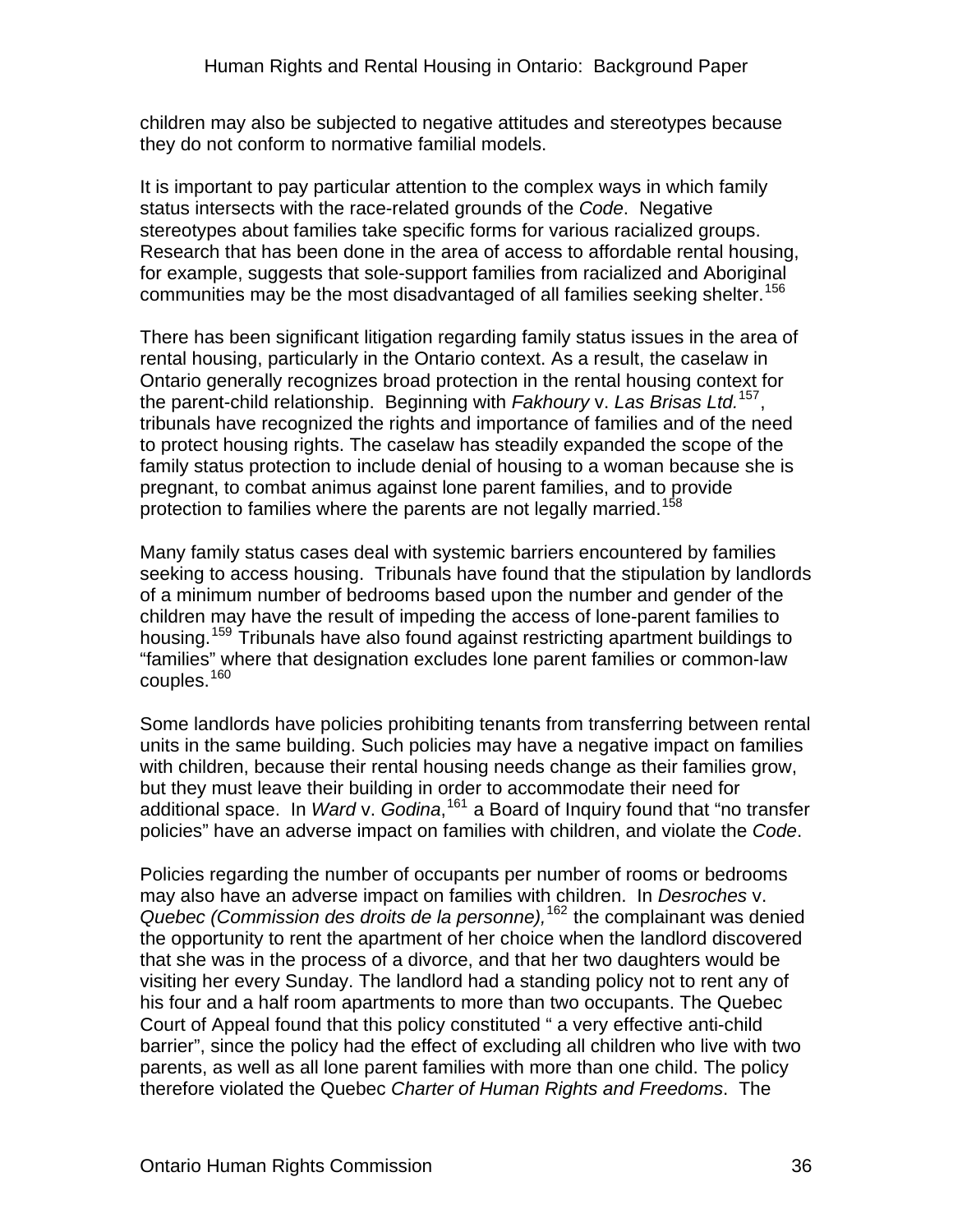opposite situation could also raise concerns. For example, a policy that a single person cannot rent an apartment with more than one bedroom may prevent a divorced parent from having his or her children visit and stay overnight.

In a more recent case,  $163$  a landlord had an informal policy of renting onebedroom apartments only to couples or singles; two bedrooms to a couple with one child; and three bedrooms to couples with two children. Although he might rent a three bedroom apartment to a person or a couple with three children, he would only do so if the children were very young, and even so the family would have to move to a bigger unit fairly soon. The complainant in this case was a lone mother of three children, who was seeking (and was denied) a threebedroom apartment. This policy was found to have a discriminatory effect on the basis of family status. Concerns have also been raised with respect to policies that place restrictions on the sharing of rooms by opposite sex siblings, on the basis that such policies may reduce the ability of families with children to access affordable rental housing. These types of policies may have a significant impact on the social and economic rights of families, as they effectively deny access to the type of housing that is affordable for them.

Despite these advancements in the caselaw, however, family status is still among the most commonly cited grounds of discrimination in complaints filed with the Commission regarding housing. A number of reports have indicated that discrimination continues to play a substantial role in determining who gets and is able to keep adequate, affordable rental housing. The Golden Report on Homelessness $164$  states that:

[I]t is not uncommon for families that are staying in shelters or in motels, families with good credit histories and good references, to be refused an apartment by many different landlords. Discrimination can make the housing market impenetrable for those most in need of housing.

This observation is corroborated by the consistent pattern of complaints to the Commission on housing issues. As one report stated, "focussing on the supply of rental housing will not solve the housing crisis if those that most need housing are still turned away by the unchecked discrimination of landlords".<sup>[165](#page-76-0)</sup>

In a recent decision, an Ontario Human Rights Tribunal found that a lone mother was denied the opportunity to rent an apartment after the landlord discovered that she had a child. The landlord stated that he would not rent the apartment to a family with children, and further refused to return the complainant's deposit. The complainant testified that it took her five months to find another suitable apartment: on approximately five occasions she was turned down by landlords who stated that they did not rent to people with children.<sup>[166](#page-76-0)</sup>

A variety of negative attitudes and stereotypes may also be at play behind a refusal to rent to families with children. For example, landlords may refuse to rent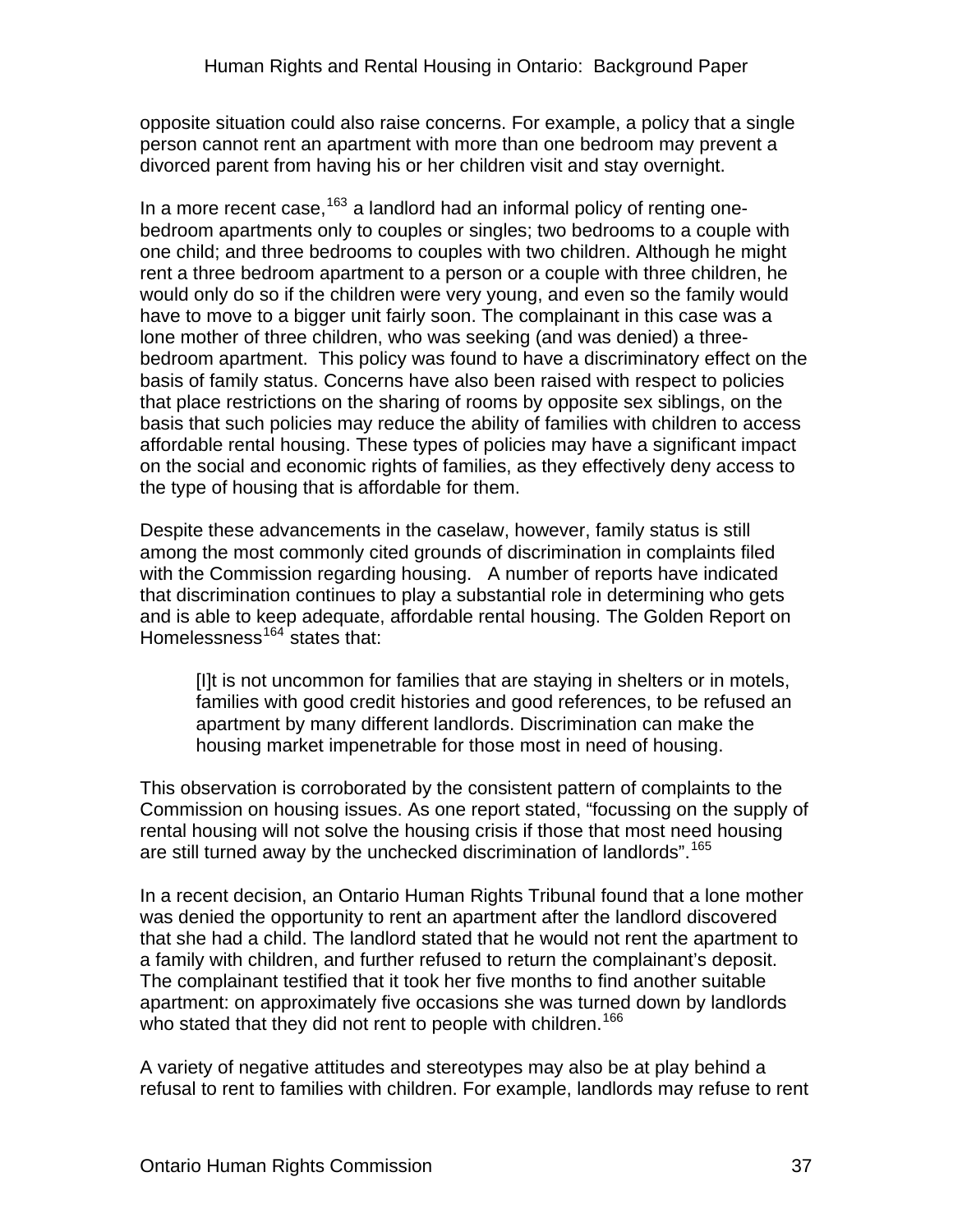to families with small children on the basis that small children are "noisy" and will disturb other tenants. Landlords insisting that tenants have a "quiet lifestyle" or informing tenants that the building is "not soundproof" are common themes in the rejection of rental applicants with small children.<sup>[167](#page-76-0)</sup> In the course of occupying a residence, families may be subjected to harassment by other tenants and housing providers, and may even be threatened with eviction, due to the normal behaviour of their children. Issues may arise with regard to entire families being evicted due to inappropriate activities engaged in by a child.

The practice of landlords asking the ages of prospective tenants on application forms has been found by the Tribunal to be a *prima facie* act of discrimination on the basis of family status. Where landlords ask such questions, the onus will shift to them to demonstrate that there was in fact no such discrimination:

[T]here is great merit in the argument of the Commission that a landlord only asks the question as to the age of the prospective co-occupant so he can deny the application if the answer discloses the prospective co-tenant to be a child or perhaps an elderly person. While it might be argued a landlord needs to know the ages of co-occupants in his building in case of fire and for numerous other reasons, such information can be acquired by the landlord after apartment units have been rented.<sup>[168](#page-76-0)</sup>

The Commission has also received complaints where the actions of the landlord are based, not on the presence of children *per se*, but on the number of children in the family. The Commission has considered such complaints to fall within the ground of family status.

The Commission is concerned about the widespread practice of designating rental apartments and other housing as "adults only" or "adult lifestyle communities". It is common to see rental housing advertised as "adult lifestyle", and the Commission has referred for Tribunal hearings a number of complaints where applicants with children have been refused tenancy in such housing. Such landlords are, in effect, advertising their intent to discriminate against families with children.<sup>[169](#page-76-0)</sup>

Discrimination may also be based on specific stereotypes or negative attitudes about lone mothers, families on social assistance, gay or lesbian-headed families, or families from racialized communities.

Housing providers have a duty to accommodate housing needs related to family status up to the point of undue hardship. The Commission has heard reports that families have been barred from rental housing because of concerns for children's safety. There may, on occasion, be situations where some alterations may be required to housing to accommodate the needs of children. For example, it may be necessary to place safety devices on windows or balconies in high-rise apartments. Such steps may be necessary accommodations on the part of a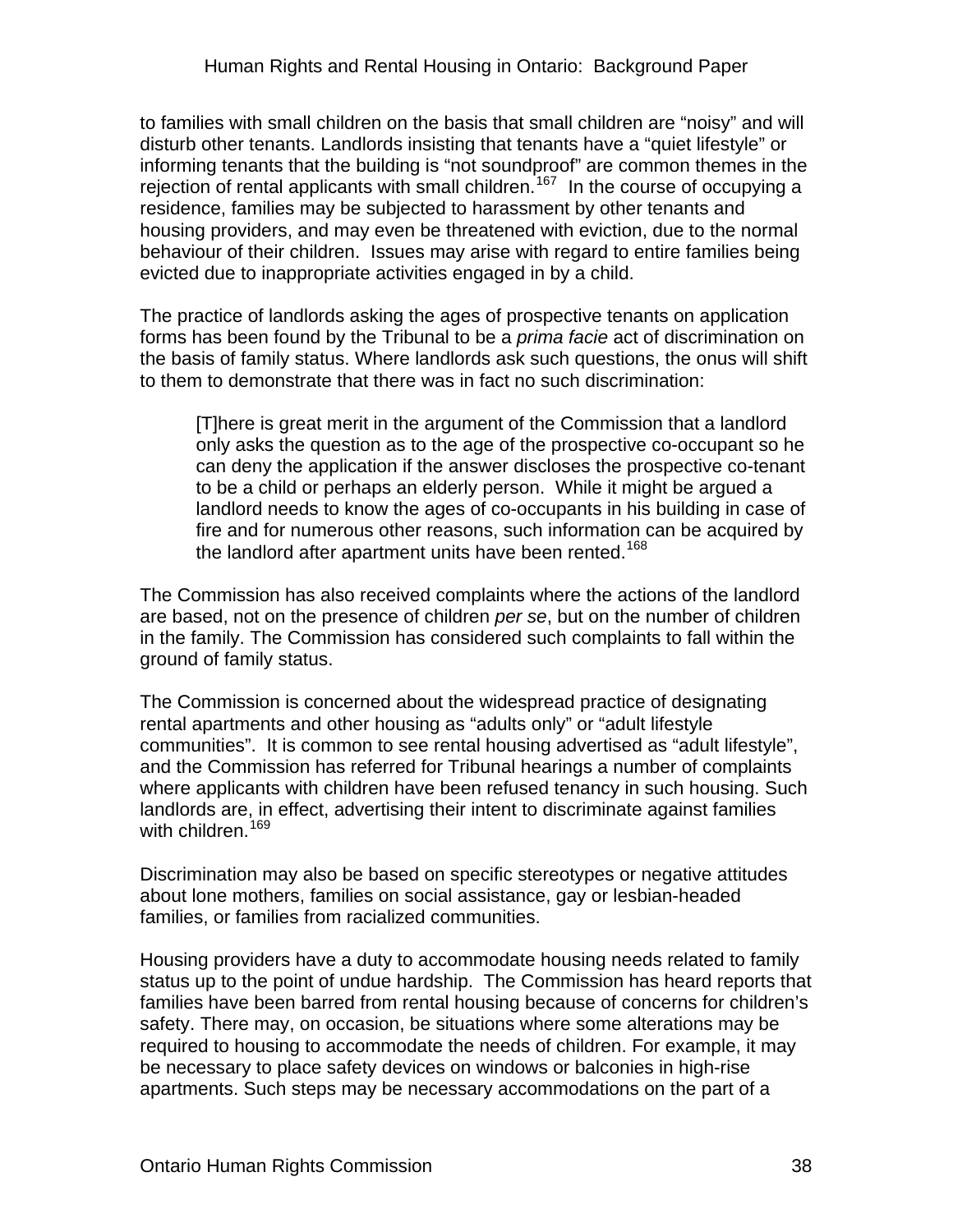housing provider. Families with children should not be barred from rental housing because such reasonable steps are required.

The Commission has also heard reports that families are being evicted from their apartments because of the noise of children crying. Life in apartment-type housing inevitably involves some exposure to the noises and activities of one's neighbours. Many normal activities cause noise – listening to music or socializing, for example. Children, like other tenants, may cause noise as part of their normal activities, such as playing, talking and crying. Noises associated with children's normal activities should not be treated differently from other types of noise that may be experienced when living in close quarters. Nor should the noise normally associated with children be an excuse for refusing to rent to families with children. Where children's noise is genuinely disruptive to other tenants, all parties can work cooperatively to resolve the issue. Parents can take reasonable steps, consistent with good parenting practices, to minimize children's noise. Housing providers also have a responsibility to attempt to resolve matters without evicting families. For example, extra soundproofing for an apartment could be considered, or moving a family to a different apartment.

#### *Sexual Orientation*

The *Code* provides that every person has a right to equal treatment in the area of housing accommodation without discrimination because of sexual orientation. Landlords and other housing providers must ensure that they are not denying housing to individuals based on their sexual orientation. They must likewise ensure that their treatment of current tenants is non-discriminatory and not influenced by subjective judgements relating to sexual orientation, or negative attitudes about homosexuality and/or towards gays and lesbians.

Housing providers must also address any discrimination or harassment relating to sexual orientation that may arise within their rental housing environment, whether between tenants, or involving agents of the housing provider, or others who are part of the housing environment (*e.g.* contracted maintenance workers). If a housing provider becomes aware of discrimination or harassment, either through a complaint or other means, they must respond appropriately. Housing providers who fail to take steps to address a poisoned environment or a complaint of discrimination or harassment may be found liable.

Gays and lesbians may be subjected to discrimination in rental housing in several different ways. For example, they may be denied the opportunity to view a unit due to their sexual orientation. In a telephone audit conducted in the cities of Windsor and London, Ontario and Detroit, Michigan in the late 1990s, 180 phone calls were made, with half of the callers making simple inquiries about rental unit availability and the other half making similar inquiries, but also making a specific point of disclosing their sexual orientation as either gay or lesbian. To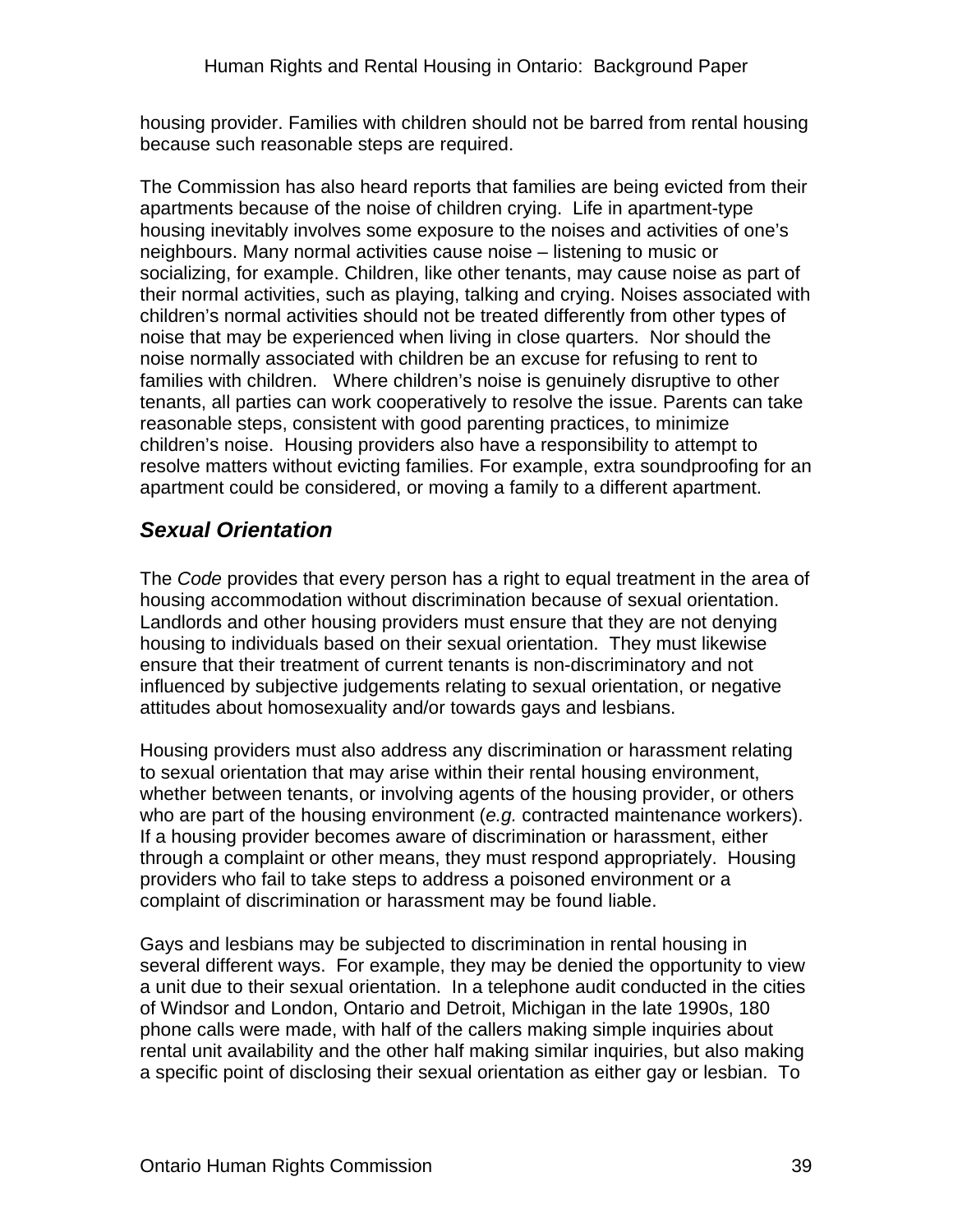the latter group, units were significantly more likely to be described by landlords as unavailable.[170](#page-76-0)

As one researcher commented, in the case of private rental housing situations,

It would appear that, despite increased knowledge in society about homosexuality, persons identified in this way still face many of the same rejecting situations they have faced for many years – at least when such rejection is privately expressed, seemingly 'legitimate,' and likely to be assumed by its perpetrator to be undetectable.<sup>[171](#page-76-0)</sup>

The experience of same-sex couples (whether married or living together outside of marriage) or lone gays and lesbians who are parents is also unique. These parents may find themselves bearing the brunt of negative stereotypes, and may face discriminatory treatment because they do not conform to the typical "nuclear family" norm. In some cases, they and/or their children may be subjected to harassment because of their living arrangements.

At this time, there are few reported cases dealing with discrimination and harassment on the basis of sexual orientation in housing. In Ontario, there have only been two cases to date and the complainants in both were unsuccessful.<sup>[172](#page-76-0)</sup> However, this is an evolving area of law and social policy, and in other provinces, successful complaints have been made out.<sup>[173](#page-76-0)</sup>

### *Age*

The *Code* prohibits discrimination in housing accommodation on the basis of age only for persons aged 18 or older.<sup>[174](#page-76-0)</sup> In other words, with the exception of persons who are sixteen or seventeen years old, who have withdrawn from parental control, housing providers are entitled, under the *Code*, to restrict the housing accommodation they provide to minors. It should be noted, however, that a recent Tribunal decision has indicated that the definition of age in the *Code*  can be an unjustifiable abridgement of the equality rights of children under the *Charter of Rights and Freedoms*. [175](#page-76-0)

In any case, restrictions in housing to children that have the effect of limiting access to housing for their parents may discriminate on the basis of family status. For example, the designation of housing accommodation as "adult lifestyle" would, in addition to banning minors, effectively ban families. Therefore, this type of restriction would be treated as discrimination on the basis of family status. Arbitrary age restrictions should not be used to enforce mere preferences for "child-free" spaces.

Young persons over the age of eighteen may face particular forms of disadvantage in the rental housing market. For example, rent-to-income ratios may have an adverse impact on this group of renters due to their frequently low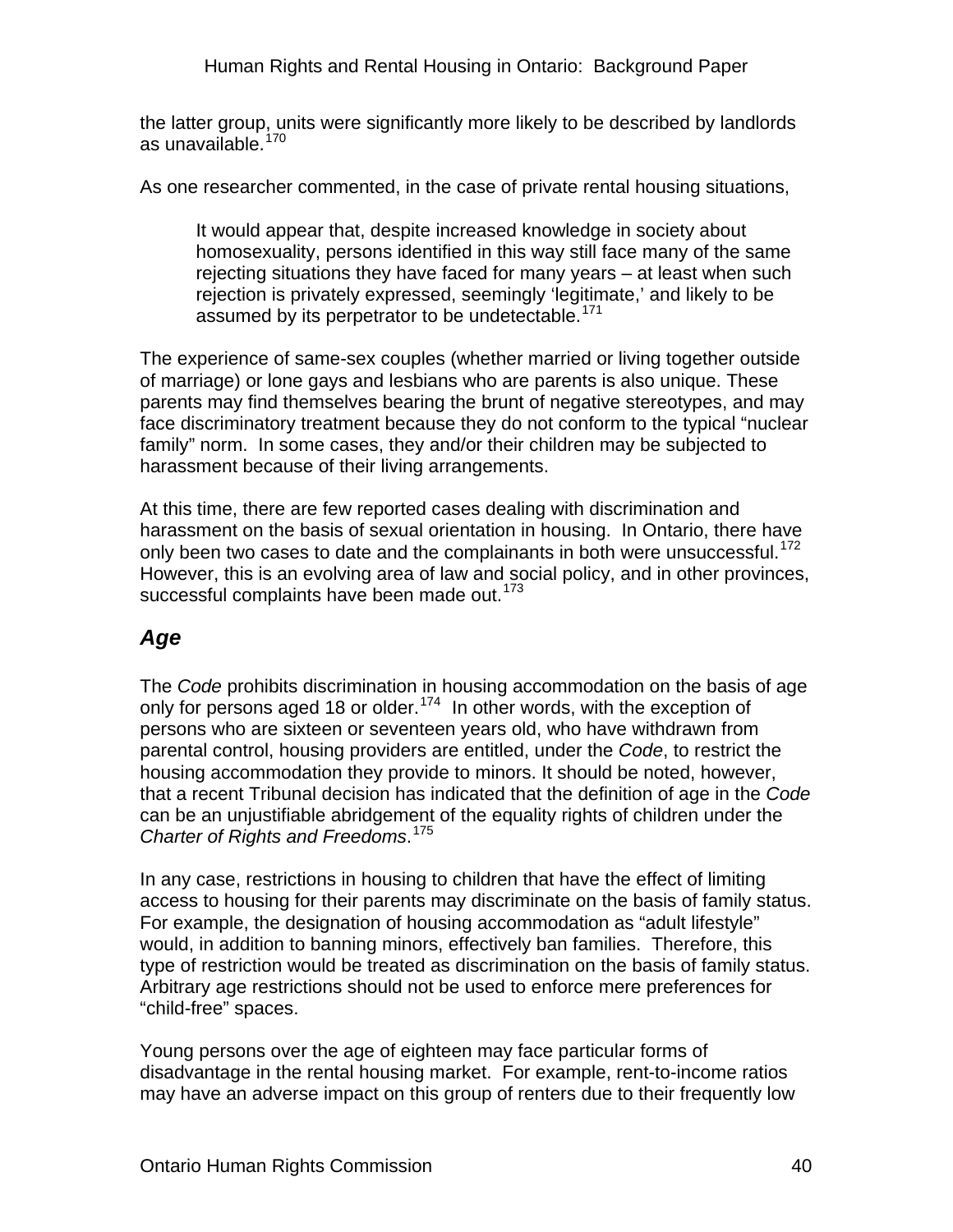incomes. In *Sinclair* v. *Morris A. Hunter Investments Ltd*. [176](#page-76-0), an Ontario Board of Inquiry found that the complainants were discriminated against when they were refused rental of an apartment because they could not meet a rent-to-income ratio of 33 percent. The Board accepted expert evidence that rent-to-income ratios discriminate against rental applicants at least up until their mid-twenties. The Board also found that rental policies requiring applicants to have permanent jobs and a minimum tenure with an employer discriminate on the basis of age since employment for younger people is more unstable and of a shorter duration than that of older adults.<sup>[177](#page-76-0)</sup>

Young persons may also be subjected to negative stereotyping. For example, there have been cases that have dealt with negative stereotypes about teenage children. In *Bushek* v. *Registered Owners of Lot SL 1*, a complaint that a family was forced to leave their apartment because it included two teenage children, was ultimately dismissed. However, the Tribunal expressed concerns about the negative attitudes towards teenagers expressed by building management:

Some of the evidence did suggest that in attempting to balance the interests of its residents, the strata council did not adequately concern itself with the interests of teenagers. Though teenagers were able to use the facilities and participate in events, the security problems appear to have cast a shadow of suspicion over teenagers. The suggestion that they put off prospective buyers and upset the elderly would understandably be offensive. Though these comments may have arisen out of the very real problems the building had experienced with some teenagers, they reflect the type of stereotyping that human rights legislation is designed to prevent.<sup>[178](#page-76-0)</sup>

Older persons also face particular challenges in the rental housing market. Older persons, particularly older women, are at high risk of being in core housing need. In 2001, for example, of older women living alone in Canada's Census Metropolitan Areas, 57.5 percent were in core housing need. Of older men living alone, 44.6 percent were in core housing need. One of the main reasons for this situation is the high incidence of very low incomes affecting these groups of renters. In many cases, older persons are unemployed, employed part-time, or out of the labour force altogether. Further, a large number of individuals in these groups will be dependent on the government for the majority of their household income. The major source of income for over 90 percent of these households was government transfers. The average before-tax income of these individuals was under \$15,000, almost half of which was spent on housing.<sup>[179](#page-76-0)</sup>

The *Code* prohibits either direct or adverse effect discrimination in housing.<sup>[180](#page-76-0)</sup> For example, a housing provider should not turn away older persons because it wishes to attract more youthful residents. Similarly, older persons who may be paying lower rents due to longer tenure in their rental unit should not be targeted for eviction by landlords who wish to attract new tenants at a higher rent.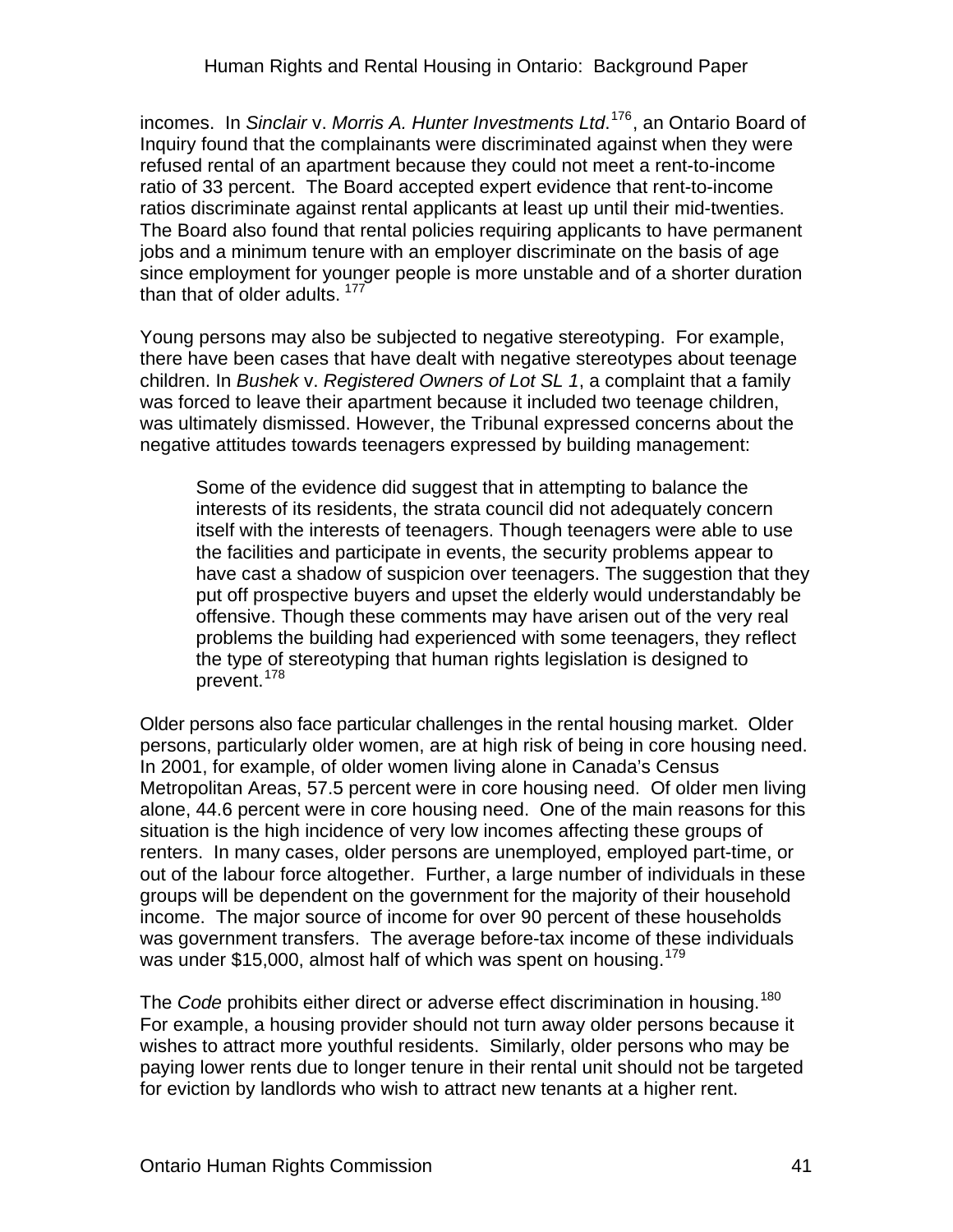Housing is a critical issue related to quality of life for older persons. In order to maintain their independence and well-being, older persons need housing that is safe, affordable, accessible and adaptable, allowing maximum freedom and continuation of a person's lifestyle. The normal physical changes that occur as people age and the diseases or disabilities that affect some older persons have implications for housing. In designing and building housing for older persons, the aim should be a barrier-free environment, with recognition that barriers are both physical and psychological. This would enable those who may suffer from some degree of impairment to continue to perform the activities of life.

The Commission has recognized that older persons benefit from the support, community and security offered by older persons' housing projects, and the importance of "aging in place". Housing for older persons includes a range of options including rental accommodation, condominiums, retirement homes and care facilities. There can be some overlap between housing and services, for example older persons' residences in which services such as housekeeping, meals or medical assistance are provided.

There are circumstances where housing aimed at the needs of older Ontarians will promote the objectives of the *Code*. Section 15 of the *Code* permits preferential treatment for persons aged 65 and older, and therefore permits housing that is limited to persons over the age of 64. Section 14 of the *Code* permits special programs to alleviate hardship and disadvantage, such as specially designed barrier-free housing projects aimed at older persons with disabilities. Section 18 creates a defence for religious, philanthropic, educational, fraternal or social institutions or organizations that primarily serve the interests of older persons and that provide housing as part of their services.

Older persons may require particular accommodations in order to enjoy housing on an equal basis with other residents. A housing provider has a duty to accommodate the needs and capabilities of older residents, subject to the undue hardship standard. Accommodations may include modifications to a rental apartment, building entrance, sidewalks, parking facilities and common areas. This might include physical modifications such as installing elevators, ramps, visual fire alarms and doorbells for the hearing impaired, different door handles, lower counters, *etc.* It can also require other forms of accommodation such as waiving or changing a rule, providing better maintenance such as more frequent snow removal, or allowing transfer to another unit without penalty. For example, during its consultation on age discrimination, the Commission heard that older persons who become widowed face particular hardship in the form of significant rent increases when they seek to move to a smaller unit that they can better maintain. A possible accommodation in this situation may mean facilitating transfer to another unit in the building without treating the situation as a new lease to which higher rents would apply.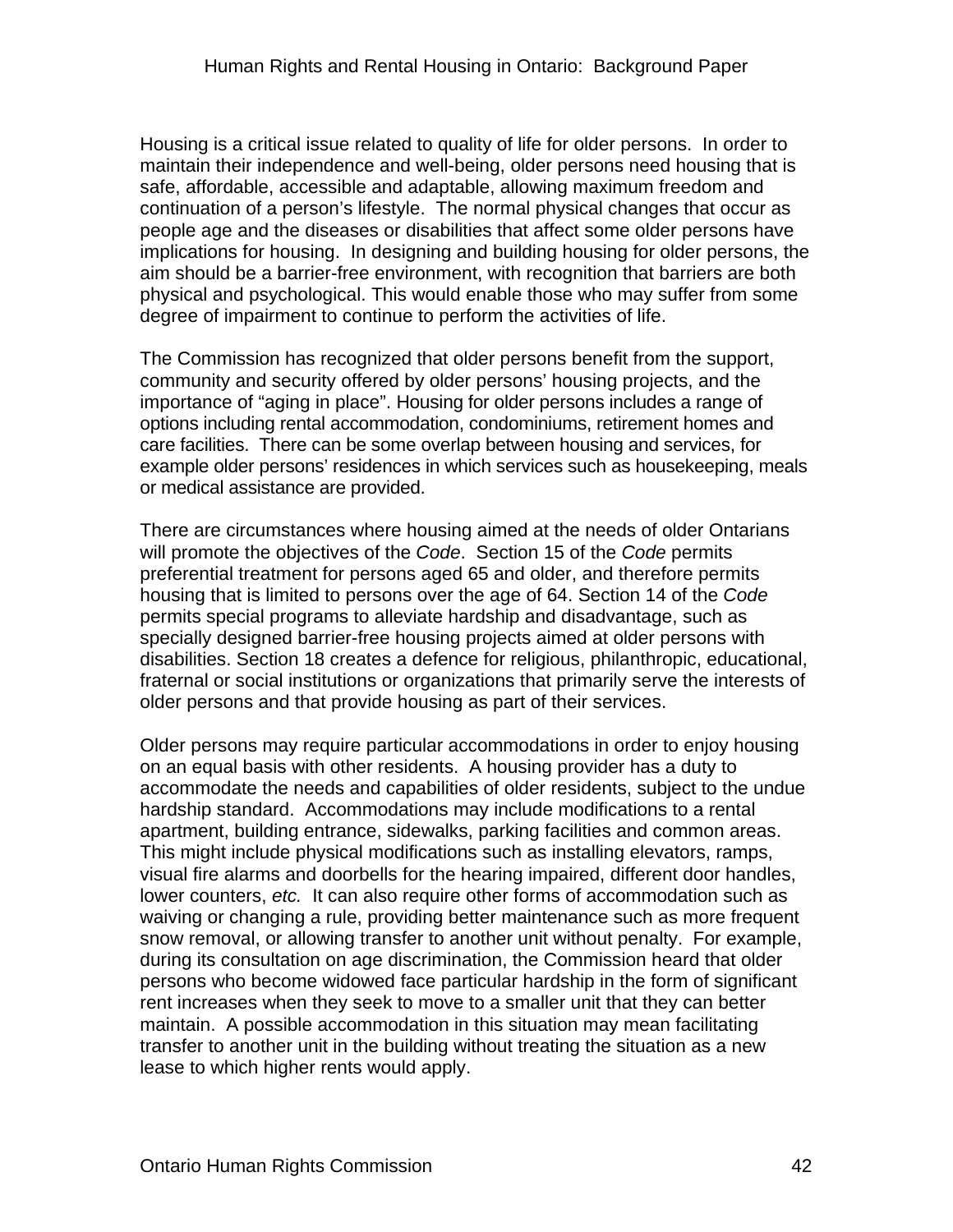### *Disability*

The *Code* prohibits discrimination in housing accommodation on the basis of disability. Section 10(1) of the *Code* defines disability broadly to include any physical disability, mental disability, learning disability, mental disorder or any injury or disability where benefits are claimed under the insurance plan established by the *Workplace Safety and Insurance Act, 1997*.<sup>[181](#page-76-0)</sup> Section 10(3) also provides protection against discrimination to persons who have had disabilities and who are perceived to have or to have had disabilities.

Persons with disabilities face many challenges in society. Inadequate social supports, insufficient financial assistance, and a lack of appropriate mechanisms to facilitate deinstitutionalization all contribute to the difficulties that many face in their quest to live independently. These challenges are frequently compounded by the numerous barriers faced by persons with disabilities when they attempt to access rental housing.

These barriers can take many forms and often include outright denials of tenancy. For example, in *Yale* v. Metropoulos<sup>[182](#page-76-0)</sup>, an Ontario Board of Inquiry found that the respondents willfully and recklessly discriminated against the complainant, a blind woman, when they cancelled an apartment viewing without notifying her, later refused to let her enter the unit, and generally treated her rudely. The Board held that a landlord and/or superintendent contravenes the *Code* when he or she refuses to show an apartment to a prospective tenant with a visual handicap and fails to provide a reasonable explanation for this.

Inaccessible buildings and non-inclusive housing design are among the obstacles frequently encountered by persons with disabilities. Housing providers have a duty to accommodate the needs of tenants with disabilities to the point of undue hardship. Accommodations may include physical modifications such as installing ramps and elevators, visual fire alarms and doorbells for the hearing impaired, different door handles, lower counters, *etc.* It can also require other forms of accommodation such as waiving or changing a rule, for example, allowing guide dogs in a building with a "no pets" policy.<sup>[183](#page-76-0)</sup> Housing providers may also contravene the *Code* if they do not provide accommodations in a timely manner.

Often, it is neither difficult nor a major imposition for a housing provider to provide needed accommodations. In *Julie Ramsey* v. *S.W.M. Investments*[184](#page-76-0), a tenant alleged discrimination because of disability due to the landlord's lack of designated "handicapped" parking. Under a settlement, the landlord agreed to provide two designated parking spots for tenants, one designated spot for visitors and further designated spots for tenants as required so that each tenant entitled to a spot would have one. The landlord also agreed to maintain the parking spots by clearing snow, sanding or salting the parking spots and the route to the door of the building.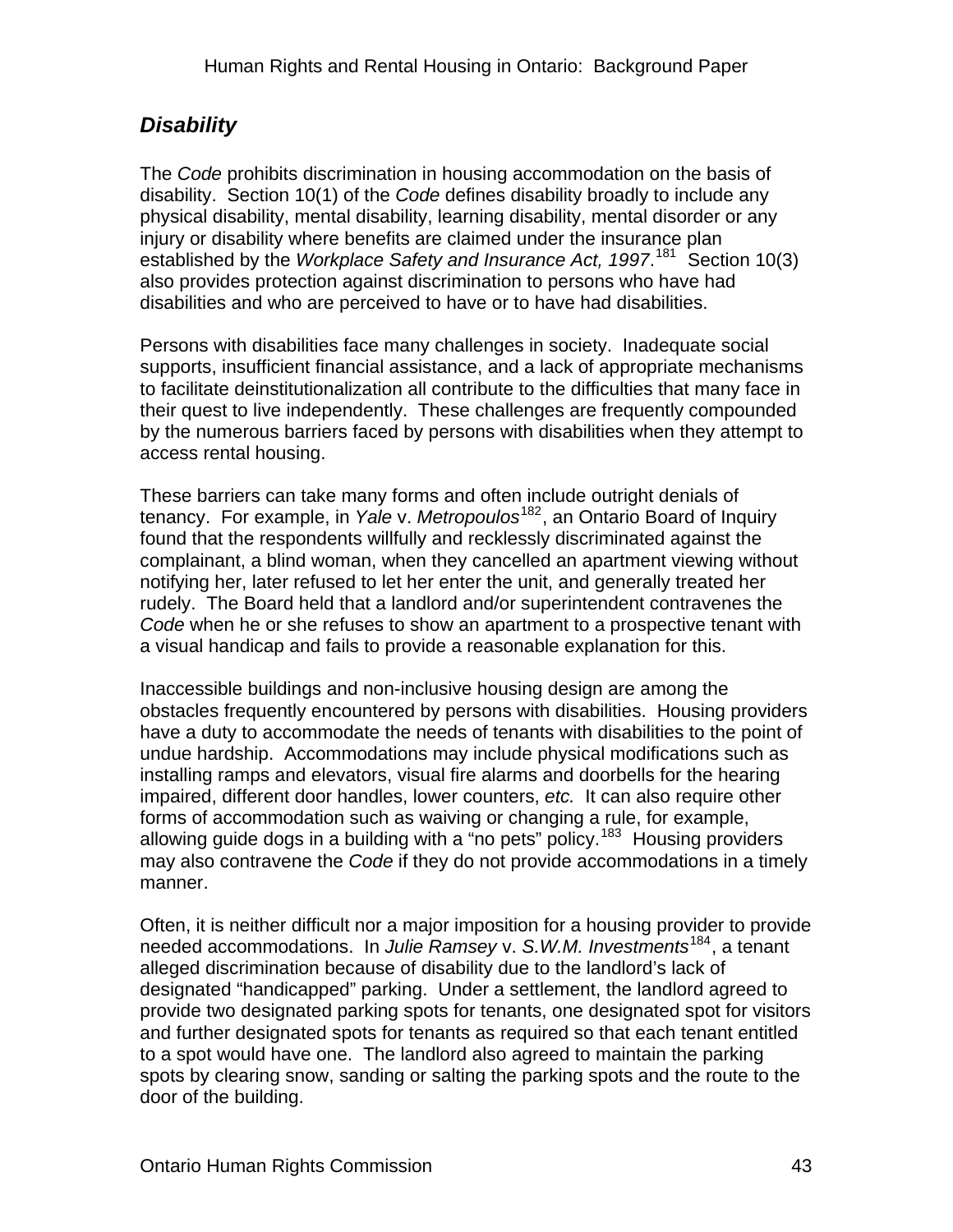The Ontario *Building Code Act*[185](#page-76-0) governs the construction of new buildings and the renovation and maintenance of existing buildings. The Commission has expressed concerns that the accessibility requirements set out in the *Building Code* do not always result in equal access to persons with disabilities as required by the Human Rights Code.<sup>[186](#page-76-0)</sup> Many housing providers continue to rely only on the requirements of the Ontario *Building Code* without due consideration of their obligations under the *Human Rights Code*. However, the *Human Rights Code*  prevails over the *Building Code* and housing-providers may be vulnerable to a human rights complaint to the extent that their premises continue to fall short of the requirements of the *Human Rights Code*. Reliance on relevant building codes has been clearly rejected as a defence to a complaint of discrimination under the *Human Rights Code.*[187](#page-76-0)

The *Accessibility for Ontarians with Disabilities Act*[188](#page-76-0) provides a mechanism for developing, implementing and enforcing accessibility standards in order to provide full accessibility for Ontarians with disabilities in goods, services, facilities, accommodation, employment, buildings, structures and premises by January 1, 2025. It should be noted that, under the *AODA*, housing providers will be required to set accessibility standards for persons with disabilities in housing.

Persons with disabilities may be subjected to harassment by housing providers, co-tenants, and others. For example, in *Aquilina* v. *Pokoj*[189](#page-76-0), an Ontario Board of Inquiry found that the respondent landlord engaged in a vexatious course of conduct in order to control the life of the complainant, a woman with cerebral palsy, as both a tenant and as an individual. In this case, the respondent was also found to have made verbal slurs regarding the complainant's disability.

Individuals with mental disabilities often face particular challenges in the rental housing market due to negative attitudes and stereotypes. In *Weiher* v. *Polhill*<sup>[190](#page-76-0)</sup>, the respondent landlord imposed specific rules on the complainant that were not forced upon anyone else, once he became aware of her mental disability. Under the impression that the respondent did not want her there, the complainant did not move in. The Human Rights Tribunal of Ontario found that there had been discrimination on the basis of the complainant's mental disability and awarded compensation.

People with past or present psychiatric illnesses continue to experience extreme marginalization and discrimination in most social spheres, including rental housing accommodation.<sup>[191](#page-76-0)</sup> In a telephone audit conducted in the cities of Windsor and London, Ontario and Detroit, Michigan in the 1990s, 160 phone calls were made, with half of the callers making simple inquiries about rental unit availability and the other half making similar inquiries, but also making a specific point of disclosing that they were currently seeking psychiatric treatment but would soon require accommodation. To the latter group, units were significantly more likely to be described by landlords as unavailable.<sup>[192](#page-76-0)</sup> The formidable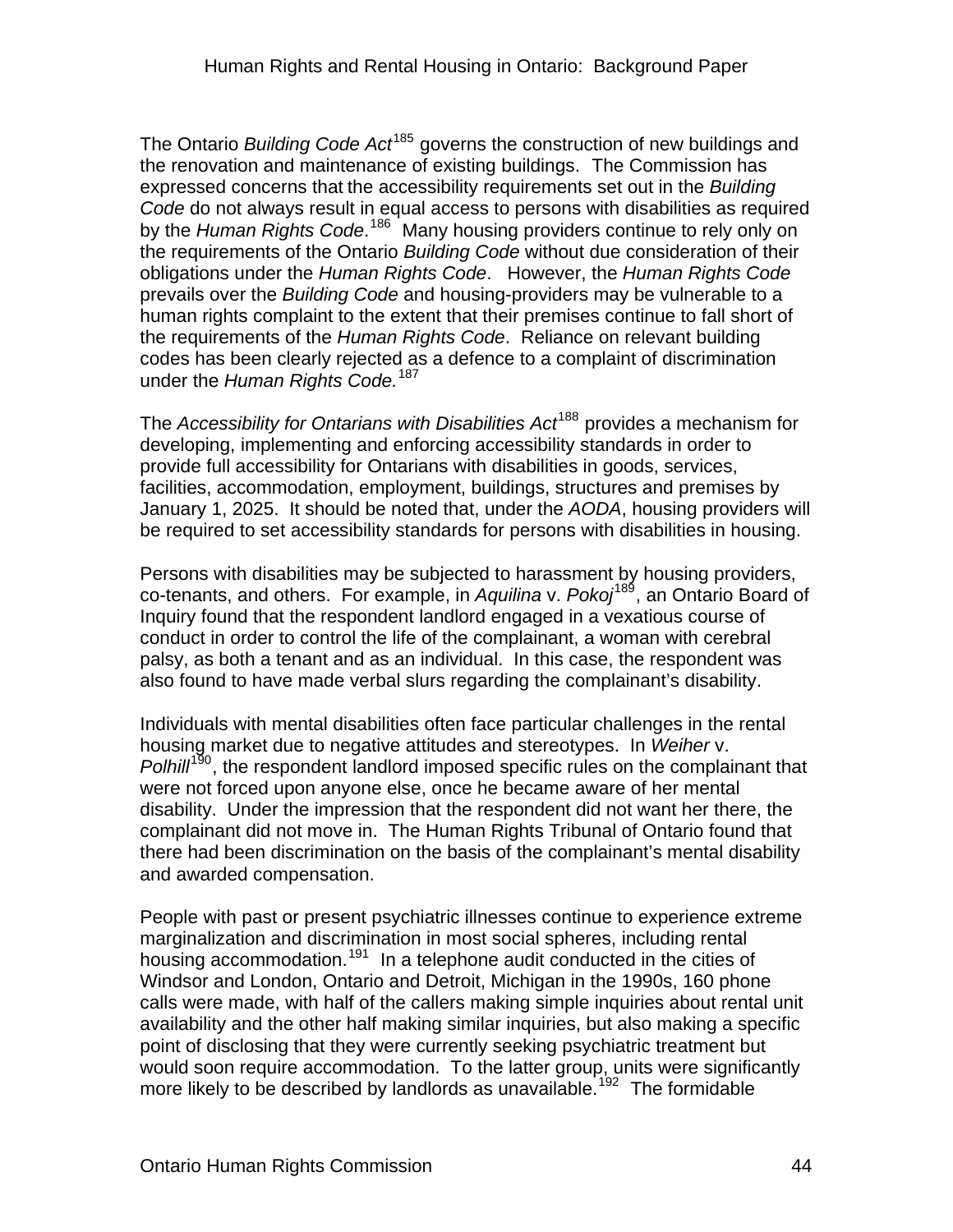ostracism to which persons with mental disabilities are subjected in the rental housing market has the potential to, and frequently does, lead to homelessness.

### *Receipt of Public Assistance*

Discrimination on the basis of receipt of public assistance is one of the ways in which people living in poverty are discriminated against in the rental housing market. Despite the fact that the *Code* prohibits a housing provider from refusing to rent to a household that depends on public assistance, the Commission has heard numerous reports that this continues to be a widespread practise in Ontario and individuals continue to file complaints with the Commission on this basis.

When occupying housing, those depending on public assistance are often subjected to differential treatment and rental requirements not imposed on others. For example, they may be asked to arrange for direct payment of government cheques, they may be charged unreasonably large and often illegal rent deposits, and/or they may be subjected to intrusive questioning which violates their privacy and compromises their dignity. Similarly, a housing provider's request for first and last month's rent also has the potential to constructively discriminate against those in receipt of public assistance, as well as other members of disadvantaged groups protected by the *Code*, who frequently have lower incomes and will often be unable to generate such resources.

Those living in receipt of public assistance frequently bear the brunt of negative attitudes and stereotypes. In *Iness* v. *Caroline Co-operative Homes Inc.*[193](#page-76-0), a case which dealt with discrimination in accommodation on the basis of receipt of social assistance, Dr. Janet Mosher was called as an expert on discrimination against social assistance recipients. She testified that the most prevalent stereotype about individuals in receipt of public assistance is a lack of work ethic. She also stated that there is a prevalent belief that receipt of assistance is associated with criminal behaviour. She stated that frequently social assistance recipients are portrayed as "fraudsters" who are "lazy, parasitic and irresponsible", and as individuals who have "personal failings, and lack adequate virtue." In the case of lone mothers in receipt of social assistance, she stated that they are often perceived as "promiscuous," and that they are perceived to have formed "deviant family formations, which are inadequate compared to two-parent families." [194](#page-76-0) As mentioned previously, the Ontario Court of Appeal has also recognized the particularly harsh attitudes and stereotypes to which sole-support mothers in receipt of public assistance are routinely subjected.<sup>[195](#page-76-0)</sup> Due to this negative stigma, many depending on public assistance will make great efforts to hide their status.

There has been a fair amount of litigation in the Canadian context dealing with discrimination on the basis of receipt of public assistance. Many cases deal with situations where rental housing was denied outright. For example, in *Willis* v. *David Anthony Philips Properties*[196](#page-76-0), a Board of Inquiry in Ontario found that the owner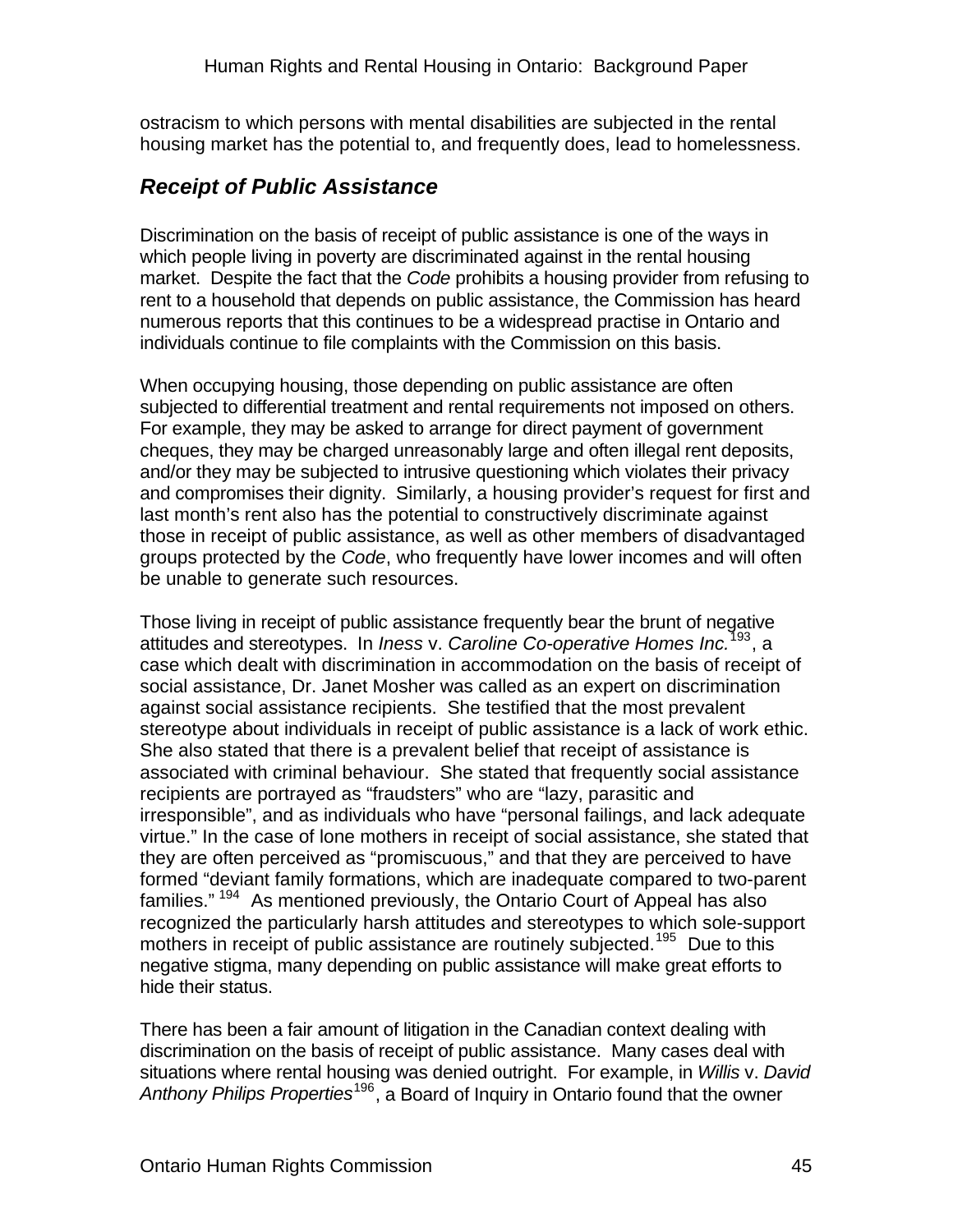told the complainant that he did not want to rent to her because she was on social assistance. The Board found that wrongful discrimination had occurred. In a 1995 case, *Kostanowicz* v. *Zarubin*[197](#page-76-0), a lone mother who was receiving social assistance was also denied an apartment. The Board found that the respondent had violated the *Code* by not renting to the complainant. In a Quebec case, *Drouin*  v. *Wittan and Lavalee,*[198](#page-76-0) a landlord refused to rent to the complainant because she was poor and her source of income was social assistance, without considering whether or not she was a reliable tenant. The landlord in fact stated that poor people cannot pay their rent. The Tribunal found that exclusions based on low income may constitute indirect discrimination against lone parent families, and the respondents were found to have violated the Quebec *Charter*. In another Quebec case *Laurente* v. *Gauthier*[199](#page-76-0) the Board found that the respondent had a policy of not renting to welfare recipients irrespective of their ability to pay the rent. The tribunal found that the respondents had discriminated on the basis of social condition.

Other cases deal with individuals being treated differently during their occupancy of housing due to receipt of public assistance. The case of *Québec (Comm. des droits de la personne)* c. *Coutu*[200](#page-76-0) is noteworthy because the Quebec tribunal in that instance awarded the complainants, residents of a private nursing home, more than \$2 million in general and special damages. The tribunal found that M. Coutu, the administrator of the nursing home, had violated the economical, physical, psychological and moral rights of residents who were all persons with disabilities in receipt of public assistance. The monthly social assistance allowances of residents had been redirected, and residents were overcharged for services and purchases such as haircuts, clothes, personal hygiene items and recreational activities. Residents were forced to work at the facility without remuneration. Staff were not qualified, verbally abused and humiliated residents, and treated them in ways that did not respect their dignity and privacy.

Still other cases deal with the negative impact of rental housing policies and requirements on people in receipt of social assistance. For example, in *Garbett* v. *Fisher*<sup>[201](#page-76-0)</sup>, an Ontario Board of Inquiry found that asking for last month's rent is constructive discrimination against social assistance recipients because they do not receive their money in advance. A case in British Columbia, *Larson* v. *Graham*, reached a similar conclusion.<sup>[202](#page-76-0)</sup>

#### **Inadequate Levels of Social Assistance**

The Commission has heard numerous concerns that the Ontario government's level of financial assistance for social assistance recipients is too low and results in constructive discrimination in housing. Individuals have argued that they are denied equal treatment in their attempts to house themselves and their children because of their inadequate income. They have further alleged that the levels of social assistance set by the province have resulted in the exclusion of large families from the rental housing market.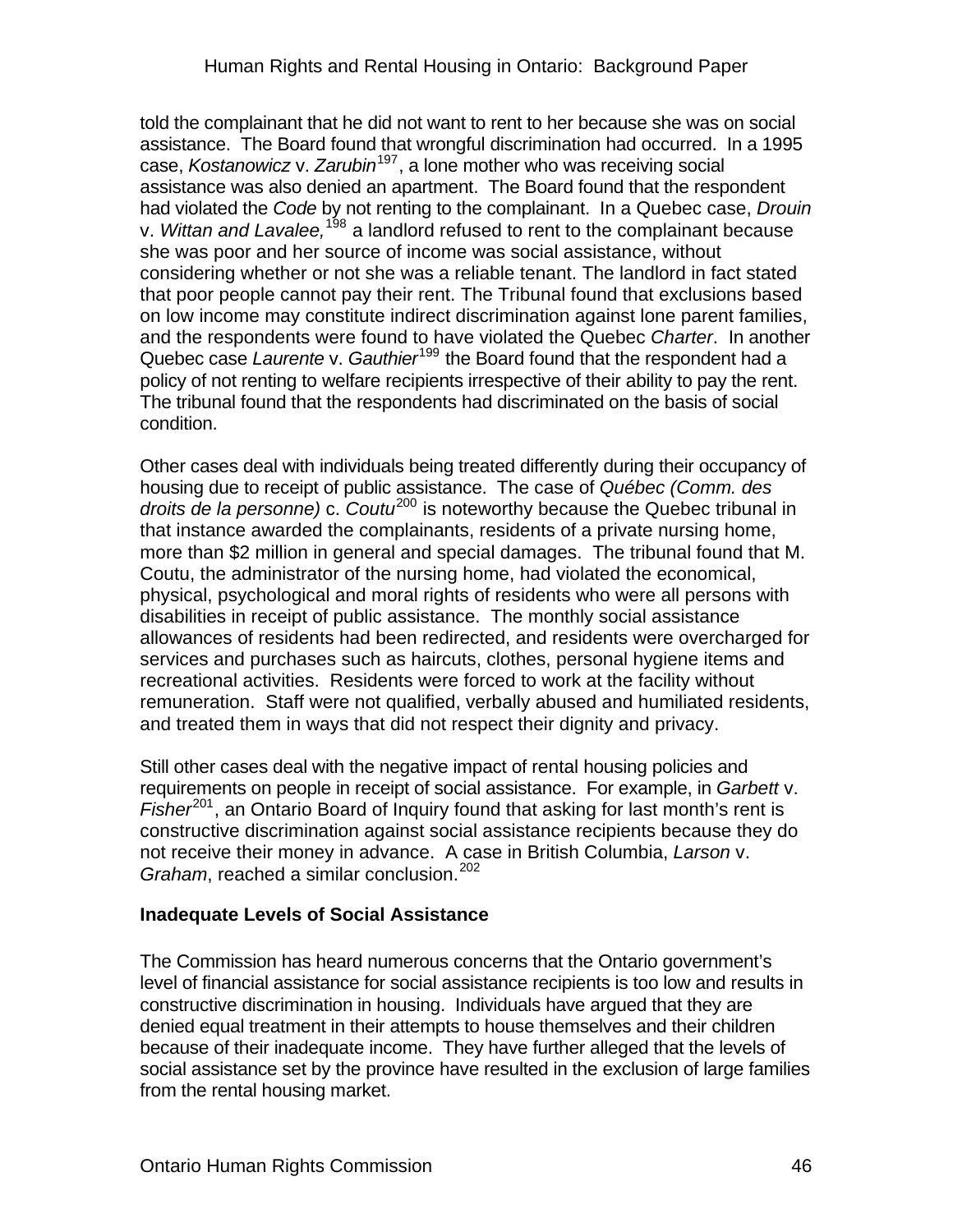Each month, individuals in receipt of the Ontario Works social assistance program receive a shelter allowance along with a basic needs allowance. As of January 2007, the monthly shelter allowance provided by Ontario Works ranged from \$342 for a household of one to \$708 for a household of six or more.<sup>[203](#page-76-0)</sup> As is quite well known, these amounts are much less than the current average rent in Ontario, particularly in its cities, and the difference between these amounts creates a "shelter gap".[204](#page-76-0) In order to afford rent or a mortgage on a home, families often combine their basic needs and shelter allowance. Despite these efforts, however, many households end up in core housing need.

|                        | 1991 | 1996 | 2001 |  |  |  |  |  |  |  |  |
|------------------------|------|------|------|--|--|--|--|--|--|--|--|
| Ottawa                 | 21.0 | 35.2 | 31.1 |  |  |  |  |  |  |  |  |
| Kingston               | 21.3 | 39.5 | 35.4 |  |  |  |  |  |  |  |  |
| Oshawa                 | 26.5 | 36.7 | 36.6 |  |  |  |  |  |  |  |  |
| Toronto                | 24.3 | 35.2 | 35.5 |  |  |  |  |  |  |  |  |
| Hamilton               | 23.4 | 37.3 | 34.7 |  |  |  |  |  |  |  |  |
| St. Catharines-Niagara | 26.6 | 41.3 | 37.4 |  |  |  |  |  |  |  |  |
| Kitchener              | 21.6 | 34.5 | 28.8 |  |  |  |  |  |  |  |  |
| London                 | 23.6 | 38.7 | 33.4 |  |  |  |  |  |  |  |  |
| Windsor                | 27.4 | 37.9 | 35.1 |  |  |  |  |  |  |  |  |
| <b>Greater Sudbury</b> | 24.9 | 40.3 | 34.9 |  |  |  |  |  |  |  |  |
| <b>Thunder Bay</b>     | 24.9 | 37.4 | 37.5 |  |  |  |  |  |  |  |  |

#### **Incidence of Core Housing Need for Renters in Major Centres in Ontario, 1991-2001 (%)[205](#page-76-0)**

The shelter gap is particularly pronounced for sole support parents who rely on a single income to support their families. For example, in 2003, the maximum monthly allowance for a lone parent with two children under twelve years was \$1,086 (\$554 shelter allowance and \$532 basic needs allowance). If this family rented a two-bedroom apartment in Toronto, they would have approximately \$31 left after rent to cover all other needs for the month.<sup>[206](#page-76-0)</sup> Because rent takes up the majority of the assistance received, many sole support parent-led families are turning to food banks and other means to make ends meet. Also, the stress of having to do this every month may hinder their ability to find employment or participate in Ontario Works employment activities.

As of September 2006, over 50 percent of the beneficiaries of Ontario Works were members of lone parent families.<sup>[207](#page-76-0)</sup> For these, and other households in receipt of social assistance, the very low shelter allowances put beneficiaries in the untenable circumstance of having to choose between shelter and the other necessities of life.<sup>[208](#page-76-0)</sup> In many areas of the province, there is simply no adequate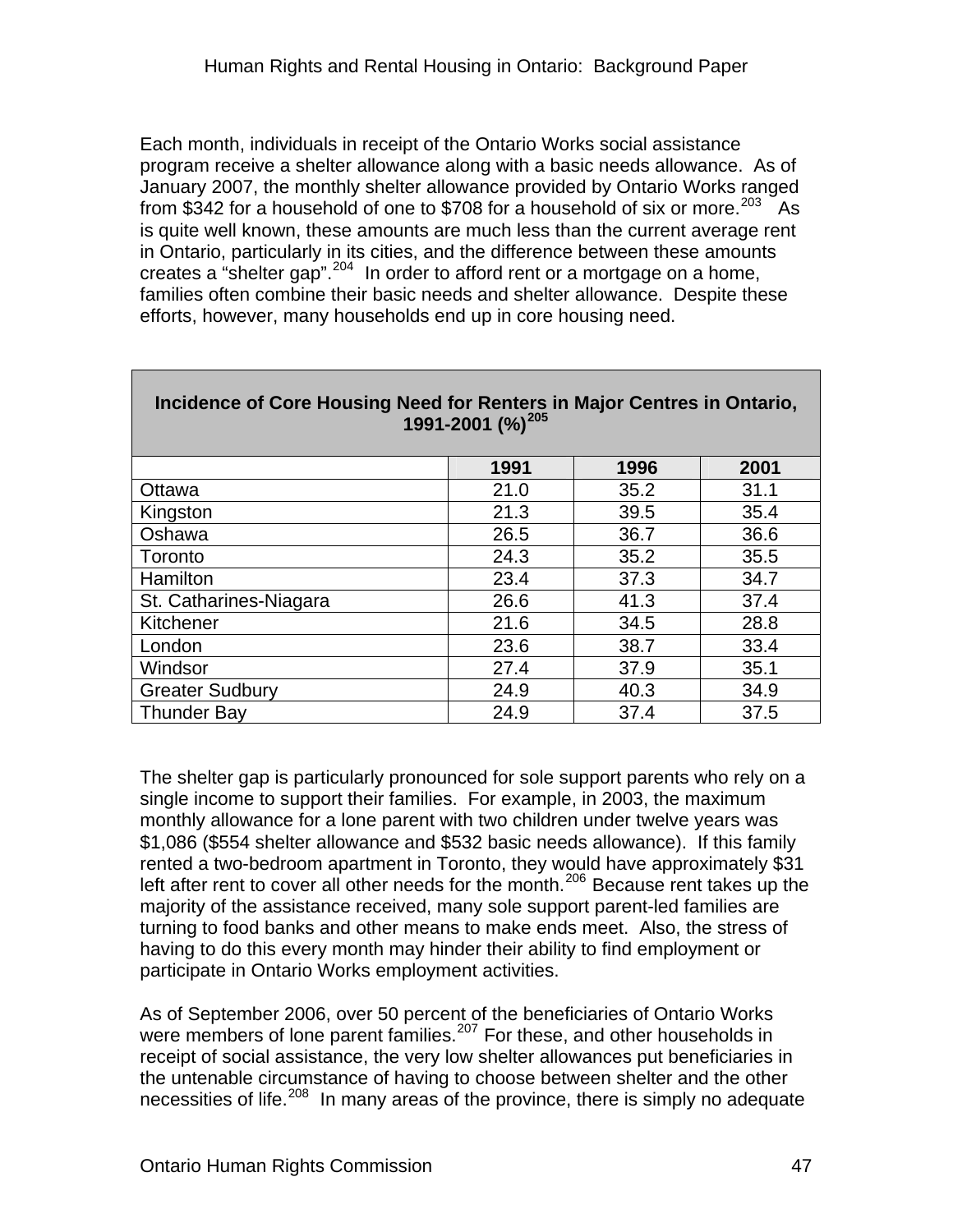rental housing available to families in the private rental market within the limits of the shelter allowance. This situation can, and does, result in families finding themselves homeless.

International human rights treaty bodies have expressed strong criticisms of Canada regarding the increasing poverty and lack of access to housing among sole support mothers and other women. For example, the March 2003 *Concluding Observations* of the United Nations Committee on the Elimination of Discrimination Against Women expressed serious concern about "the high percentage of women living in poverty, in particular elderly women living alone, female lone parents, aboriginal women, older women, women of colour, immigrant women and women with disabilities, for whom poverty persists or even deepens, aggravated by the budgetary adjustments made since 1995 and the resulting cuts in social services".. The Committee suggested that the Government assess the gender impact of anti-poverty measures and increase its efforts to combat poverty among women in general and vulnerable groups of women in particular. [209](#page-76-0)

## **Minimum Income Criteria**

Those seeking rental housing who are in receipt of public assistance, as well as other *Code*-identified individuals with low incomes, have been particularly affected by the application of minimum income criteria. Many landlords apply a standard guideline that a tenant applicant should be spending no more than 25- 35 percent of his or her income on rent. Those who fall short of this ratio are rejected. While this is rationalized as a necessary means of assessing an applicant's ability to pay the rent, its use results in the denial of access to rental units to members of disadvantaged groups protected by the *Code* who frequently have lower incomes. There is no evidence that individuals from disadvantaged or low income groups, when spending more of their income on housing than a rentto-income ratio would allow, are more likely to default on rent payments.

Research indicates that approximately one-third of Ontarians pay in excess of 30 percent of their household incomes in rent.[210](#page-76-0) Overwhelmingly, these persons pay their rent in full and on time. There is no evidence that social assistance recipients default on their rent more often than others, or that they are less responsible with their money. $211$  In fact, a 1997 report by the Quebec Human Rights Commission shows that 78 percent of defaulting tenants had a job at the time they failed to pay the rent.<sup>[212](#page-76-0)</sup> The Quebec report concluded that a tenant selection criterion used by landlords based on a rent-to-income ratio leads to systemic discrimination for individuals with low income on the ground of "social condition".<sup>[213](#page-76-0)</sup>

In Ontario, the use of rent-to-income ratios and minimum income requirements was considered in the case of *Kearney* v. *Bramalea.*[214](#page-76-0) The case involved three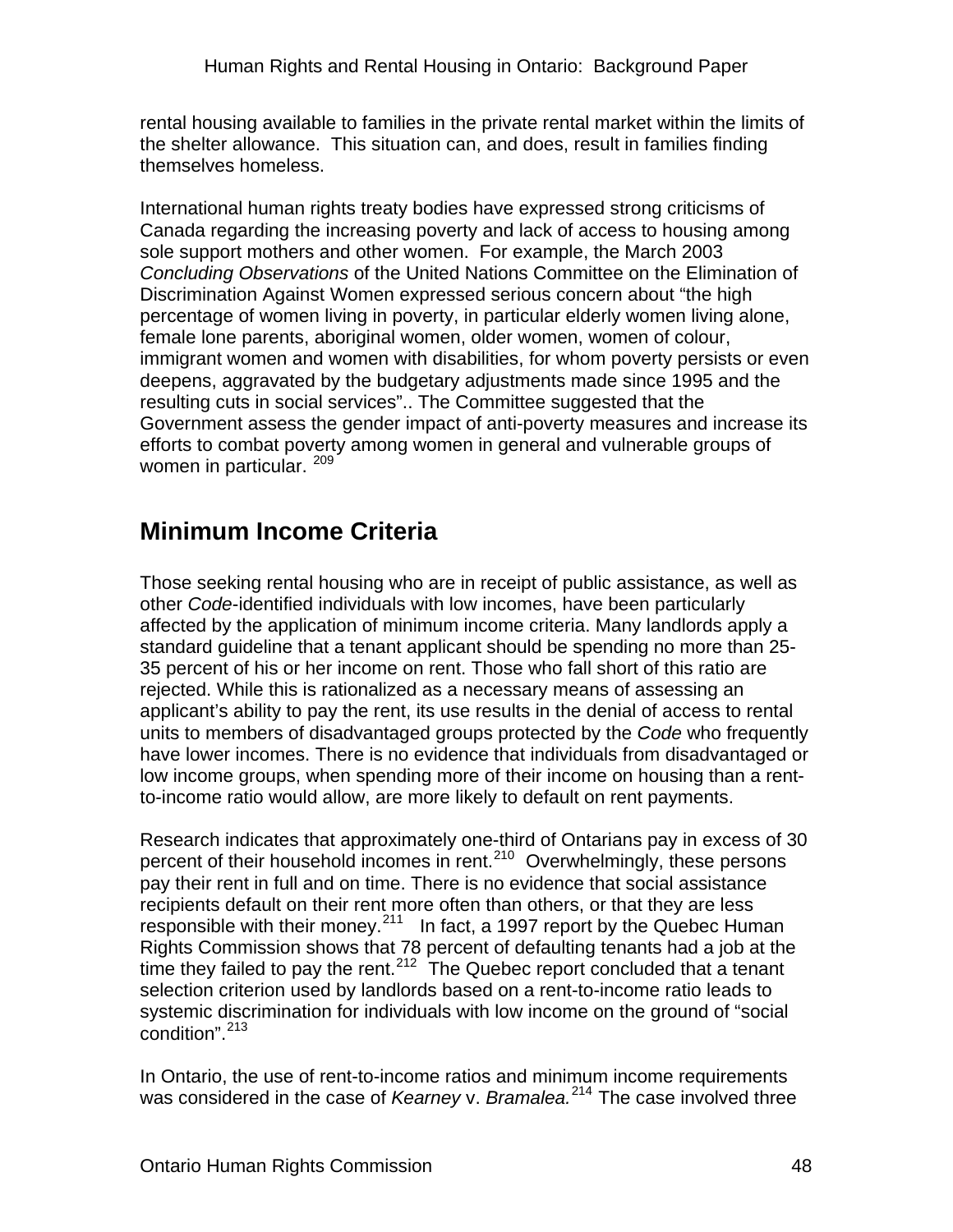landlords, two of whom used rent-to-income ratios, and a third who applied a minimum income cut-off of \$22,000 per annum. The Board of Inquiry ruled that rent-to-income ratios and minimum income criteria breach the *Code*, whether used alone or in conjunction with other criteria or requirements. The Board found that the evidence showed that these practices had a disparate impact on groups protected under the *Code* and that these policies were not *bona fide* as they had no value in predicting whether a tenant would default. On appeal, the Ontario Superior Court upheld the Board's finding that the landlord's use of rent-toincome ratios/minimum income criteria as the sole basis for refusing applications constituted indirect discrimination against the complainant on a ground prohibited by the *Code*. [215](#page-76-0)

The *Code* was subsequently amended by the addition of section 21(3), which permits landlords to use, in the manner prescribed by the *Code* and regulations, income information, credit checks, credit references, rental history, guarantees or other similar business practices for selecting prospective tenants. With respect to the use of income information, Regulation 290/98 under the *Code* permits landlords to request income information from a prospective tenant only if the landlord also requests credit references, rental history, and credit checks, and to consider income information only together with all the other information that the landlord obtained. The Regulation specifically reaffirms that none of these assessment tools may be used in an arbitrary manner to screen out prospective tenants based on *Code* grounds. The criteria must be used in a *bona fide* and non-discriminatory fashion. Where income information, credit checks, credit references, rental history, or guarantees are being applied in a fashion that creates systemic barriers for persons identified by a *Code* ground, the landlord will be required to show that this is a *bona fide* requirement – that is, that the criteria could not be applied in a non-discriminatory fashion without creating undue hardship for the landlord.

The Commission has been informed that there are continuing issues with the use of income information by landlords, and that landlords are misinterpreting or misapplying the provisions of the *Code* and Reg. 290/98 and continuing to apply rent-to-income ratios. For example, requirements that tenants produce cosignors and guarantors may create systemic barriers. The Commission has been informed that it is the practice of many landlords to automatically require low-income applicants (particularly those in receipt of social assistance) to provide a co-signor or guarantor. Often the landlords will place restrictive rent-toincome ratios on the co-signors. This is a major barrier for many individuals protected by the *Code*, as few have access to a co-signor or guarantor, particularly not one that can meet the requested rent-to-income ratios. While the use of co-signors or guarantors may be appropriate where a tenant has poor references or a history of default, requiring co-signors or guarantors merely because an applicant is in receipt of social assistance, for example, may be a violation of the *Code*. It is the Commission's position that when landlords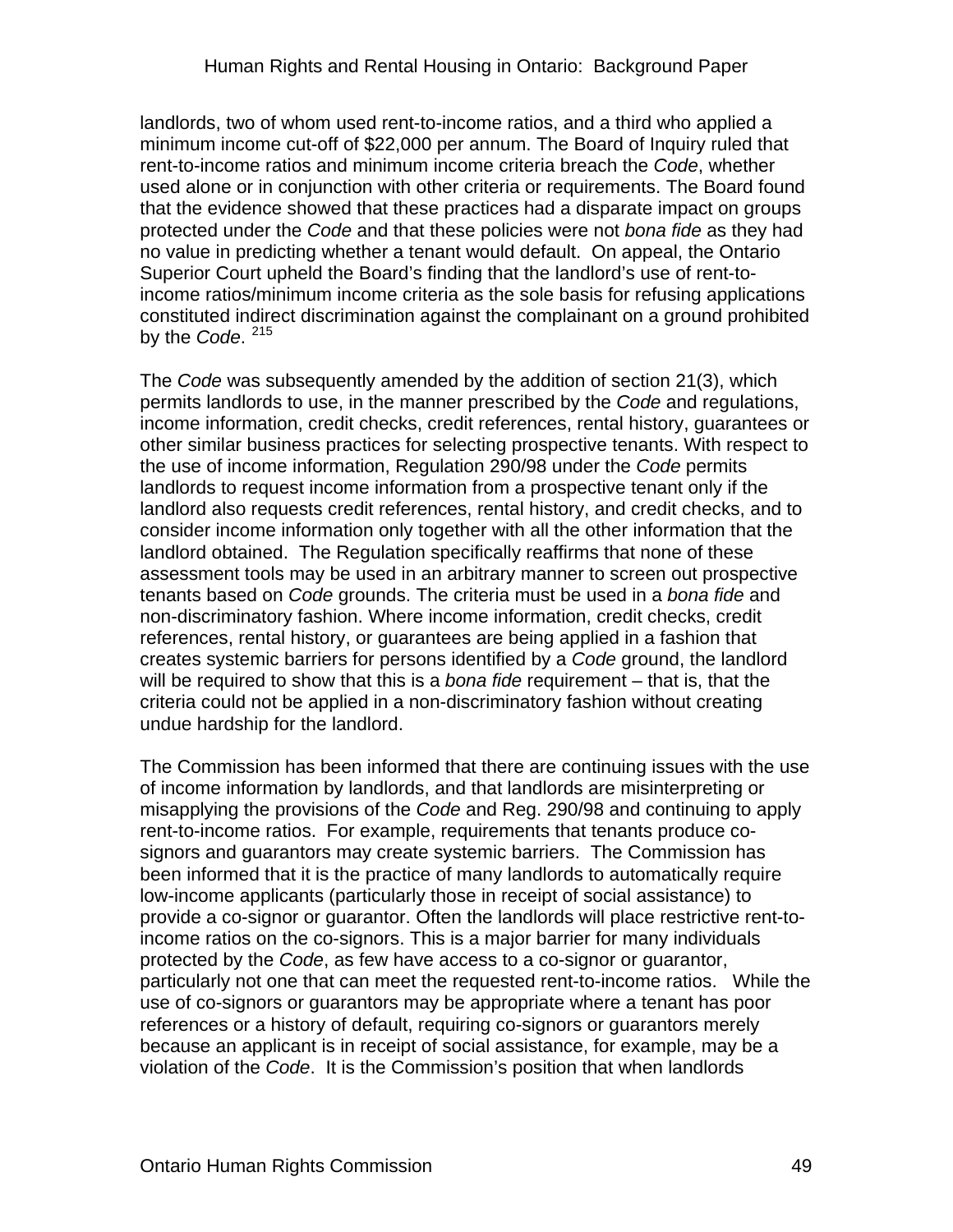consider income information, they must do so in a *bona fide* effort to validly assess potential tenants.

The Board of Inquiry in *Vander Schaaf* v. *M.R. Property Management Ltd.* [216](#page-76-0) considered the use of rent-to-income ratios in the context of the new regulation. While the Board did not find a causal connection between the denial of the application and the use of rent-to-income ratios in this instance, it did make a number of comments with respect to this issue. The Board stated that the phrase "income information" is broad enough to encompass information about the amount, source and steadiness of a potential tenant's income. It further stated that permitting landlords to obtain "income information" does not permit them to apply rent-to-income ratios. The Board of Inquiry in *Sinclair* v. *Morris A. Hunter Investments Ltd.*[217](#page-76-0) found that based on its previous decisions, the *Code* and the regulation, it could issue a cease and desist order requiring the landlord in that case to stop using rent-to-income ratios. The Board strongly cautioned all landlords against the continued use of rent-to-income ratios as they have been found to be discriminatory in their application to such a wide range of potential tenants.

### **Social and Economic Condition**

Vulnerable groups protected by human rights legislation are more likely to experience low social and economic status or condition.<sup>[218](#page-76-0)</sup> Poverty is linked inextricably with inequality, particularly for women (especially lone mothers and elderly women), Aboriginal persons, racialized groups and persons with disabilities. Housing is one of the primary social areas in which an individual's socio-economic condition may contribute to the treatment he or she experiences. In order to properly address human rights issues that arise in housing, it is impossible to ignore the role that poverty may play in exacerbating an individual's experience of discrimination.

While the ground of "receipt of public assistance" enables the Commission to address some forms of discrimination based on a person's social and economic condition in the area of housing, it fails to cover broader issues of poverty. Those living in poverty who are not in receipt of public assistance, for example, the working poor, homeless persons, and those who are otherwise not eligible for public assistance, are not entitled to the protection of the *Code* in housing. Further, the current language of the *Code* does not allow the Commission to easily address systemic issues of poverty. For example, the *Code* provides limited opportunity to address, through complaints of discrimination, the situation of a person who is living in poverty because social assistance benefits are too low, and who not have adequate food or housing.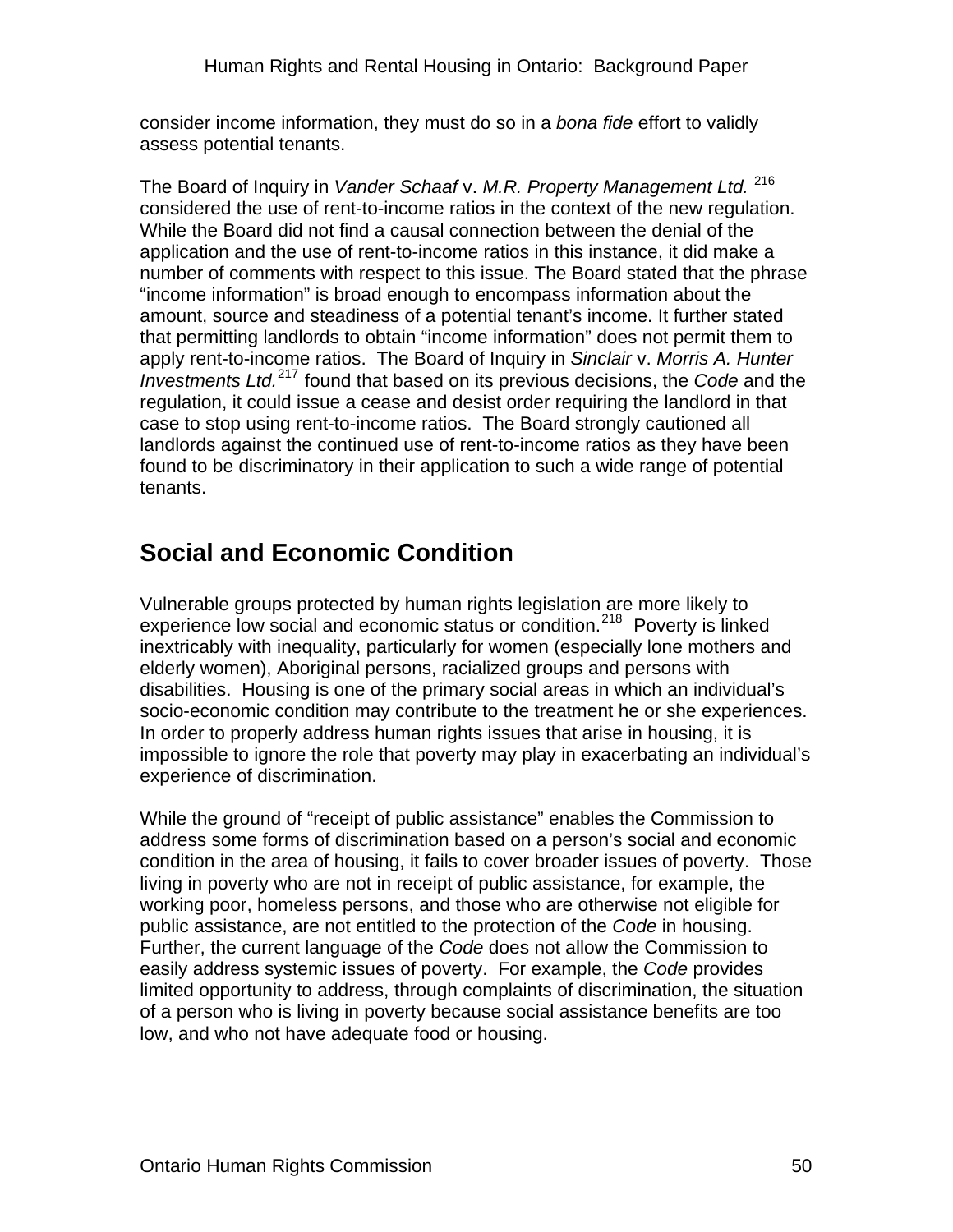Homelessness is one of the most extreme manifestations of low social and economic status. Those who are homeless are lacking "many of the things that keep people healthy like income, social status, support networks, education, a healthy environment for children, jobs, [and] health services..."<sup>[219](#page-76-0)</sup> As a result, homeless people frequently find themselves at the outermost margins of society.

The homelessness disaster in Ontario's cities has been well documented. In addition to extensive work conducted by the Toronto Disaster Relief Committee and the City of Toronto's annual report cards on homelessness, the extensive Golden Report on Homelessness<sup>[220](#page-76-0)</sup> was released in January 1999.

An excerpt from the Golden Report describes the full extent of the problem:

Homelessness<sup>[221](#page-76-0)</sup> has reached unprecedented levels in Toronto, as well as in other cities across the country. In Toronto, there are far too many homeless people and their numbers are increasing. More people are living on the streets and using shelters, and pressure on drop-in centres, food banks, and other emergency services is constantly increasing. Evictions are on the rise, and waiting lists for social and supportive housing continue to get longer.<sup>[222](#page-76-0)</sup>

Homelessness is not confined to Toronto.<sup>[223](#page-76-0)</sup> Other reports have documented increased rates of homelessness in other Ontario cities including Peterborough, Kitchener, Sudbury, Brampton, London, Windsor, Ottawa, Hamilton, and even smaller communities, such as Parry Sound.<sup>[224](#page-76-0)</sup>

Those living in a state of homelessness are highly vulnerable to ill health and the spread of disease. Due to the unpredictability and instability of their day-to-day circumstances, many will find it very difficult to maintain medication or treatment programs. Other hazards include harassment, abuse, extreme stress, malnutrition, dehydration, sleep deprivation, and inclement, sometimes lifethreatening, weather.

Some Facts About Homelessness in Toronto: <sup>[225](#page-76-0)</sup>

- A "typical" homeless person is no longer a single, alcoholic, adult male. Youth under 18 and families with children are now the fastest-growing groups in the homeless and at-risk populations. In 1996, in Toronto, families accounted for 46 percent of the people using hostels and 5,300 children were homeless.
- Between 30 35 percent of homeless people suffer from mental illness. The estimates are higher for some population groups: for example, 75 percent of homeless lone women suffer from mental illness.
- At least 47 percent of hostel users come from outside Toronto.

The Golden Report gives an overview of some of the causes of homelessness: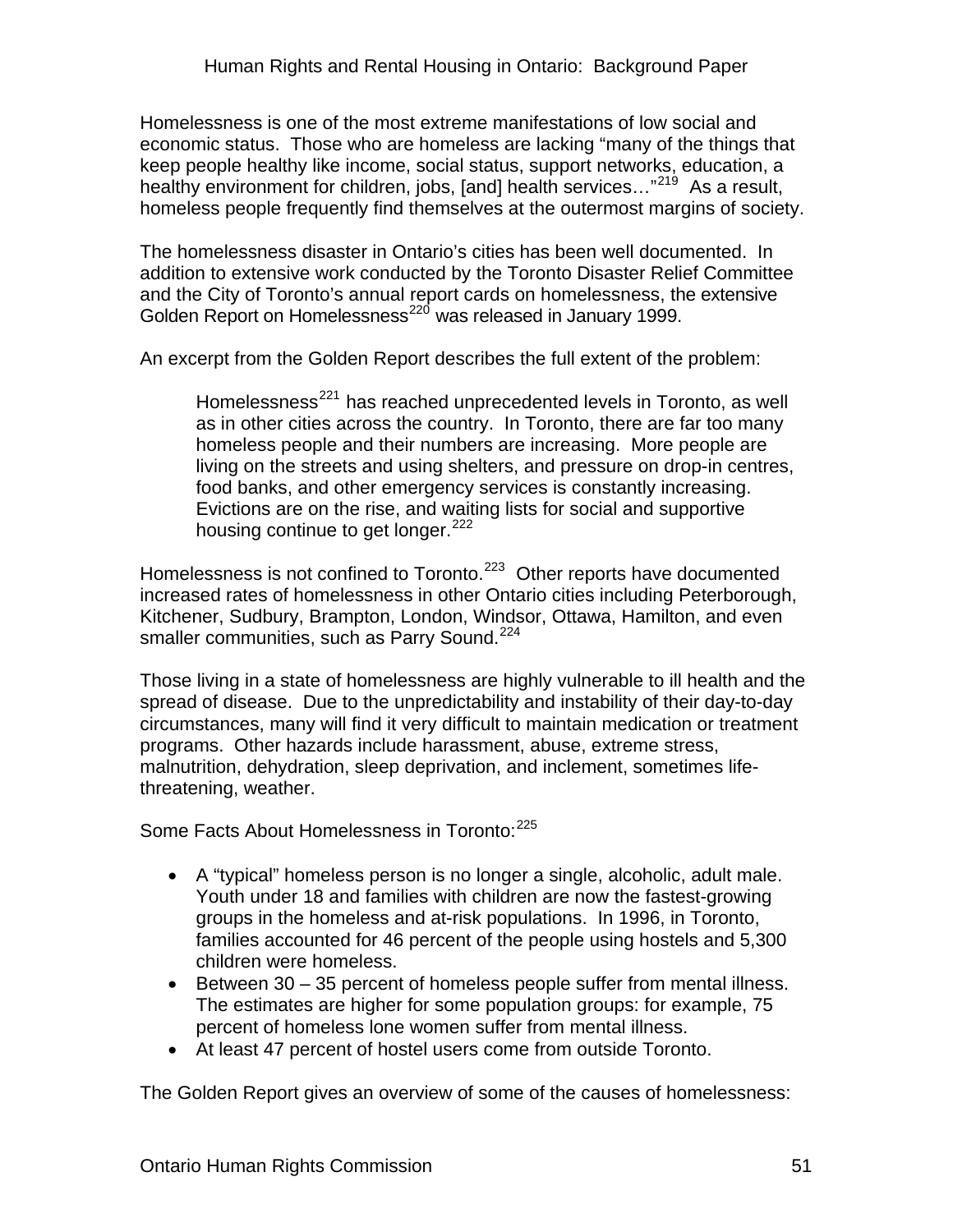- Increased poverty poverty has increased due to public policy changes such as restrictions on Employment Insurance eligibility and cuts to public assistance
- A lack of affordable housing
- Deinstitutionalization and lack of discharge planning the lack of adequate community support programs has resulted in increased numbers of people with mental illness and addictions who are discharged from hospitals and jails being homeless
- Social factors domestic violence and physical and sexual abuse, for example, have increased the rates of homelessness<sup>[226](#page-76-0)</sup>

It is clear that one's social and economic condition has a direct bearing on the likelihood of one becoming homeless. For example, those living in poverty are at a greater risk of not being able to secure affordable housing or of not being able to make the rent payments for the housing that they do have.

Discrimination also contributes to homelessness. Housing providers continue to screen out prospective tenants on the basis of prohibited *Code* grounds, including the receipt of public assistance, and on the basis of stereotypes about poverty and the poor. This is often done through the use of rigid selection criteria and rent-to-income ratios, along with requests for exorbitant rent deposits and guarantors.

Once an individual or a family becomes homeless, the potential for discrimination increases further. As mentioned in the section dealing with the ground of family status, the Golden Report states "it is not uncommon for families that are staying in shelters or in motels, families with good credit histories and good references, to be refused an apartment by many different landlords. Discrimination can make the rental housing market impenetrable for those most in need of housing." $227$  It is extremely difficult for one who has become homeless to re-enter "mainstream" society. J. David Hulchanski, a professor in University of Toronto's Faculty of Social Work and Director of the Centre for Urban and Community Studies at the University of Toronto, has noted:

The homeless are people who have passed from one 'status slot' in society to a situation that has no status. The discrimination and unequal treatment is as complete as it possibly can be. They cannot access or enjoy any of the rights or opportunities of people who are adequately housed. In the ordinary course of day-to-day life, they are in a state of 'social abeyance.' They are dependent on emergency services for their basic survival. These services are not provided in a comprehensive and systematic fashion so as to help people 'exit' their social abeyance as quickly as possible. Rather, the emergency services have emerged on a haphazard basis and have proven to be inadequate by many forms of evaluation and research.<sup>[228](#page-76-0)</sup>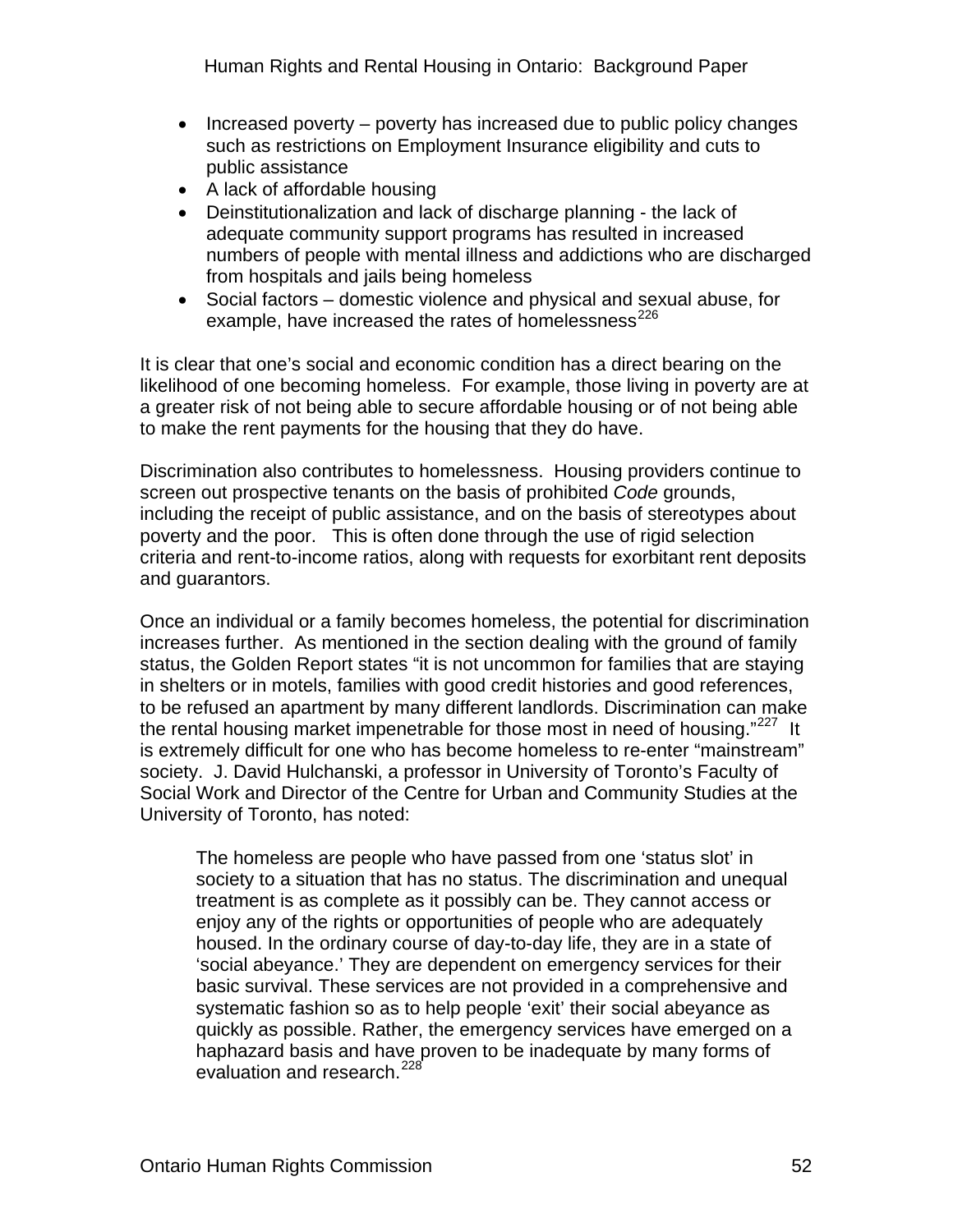According to the Golden Report, the following groups are at high risk of being or becoming homeless: families with children, youth, abused women, Aboriginal people, and immigrants and refugees.<sup>[229](#page-76-0)</sup>

The Golden Report made numerous recommendations for combating homelessness, including:

- appointment of a facilitator for action on homelessness
- establishment of a 24-hour homelessness services information system
- creation of a sufficient new supply of supportive and low-cost housing
- treatment programs made available specifically for young parents with substance abuse problems
- dedicated and supported housing for young homeless mothers
- establishment of partnerships between youth shelters and landlords
- additional supportive housing units for abused women and their children
- provision of emergency shelter for immigrants and refugees
- an increase in the shelter component maximum for social assistance so that it equals 85 percent of median market rent
- a shelter allowance program that would reduce the share of income that lowincome people spend on housing to between 35 and 40 percent of income
- the establishment and implementation of protocols for all persons with no fixed address who are discharged from institutions
- establishment of a harm-reduction facility on a pilot basis to accommodate up to 30 homeless people who cannot participate in programs that require total abstinence
- establishment of a high-support residential program for people with severe mental illness on site at a hospital
- creation of an overall provincial policy on supportive housing which ensures that definitions of special need and eligibility for supportive housing are broad enough to include "hard to house" homeless people

These recommendations appear to be comprehensive, thoughtful and practical. Yet, nearly eight years later, many of them have not been implemented and the problem of homelessness in Ontario's cities shows no signs of abating.

### *International Commitments*

The *Universal Declaration of Human Rights*, adopted by the United Nations General Assembly in December 1948, proclaimed the inviolability of social and economic rights. Social and economic rights contained in the *Declaration* include the right to own property<sup>[230](#page-76-0)</sup>, the right to social security and to the realization of social and economic rights "indispensable for [a person's] dignity and the free development of his [or her] personality"<sup>[231](#page-76-0)</sup>, rights with respect to employment<sup>[232](#page-76-0)</sup> and rights with respect to education.[233](#page-76-0) Article 25 of the *Declaration* recognizes a right to a certain standard of living, including a right to housing: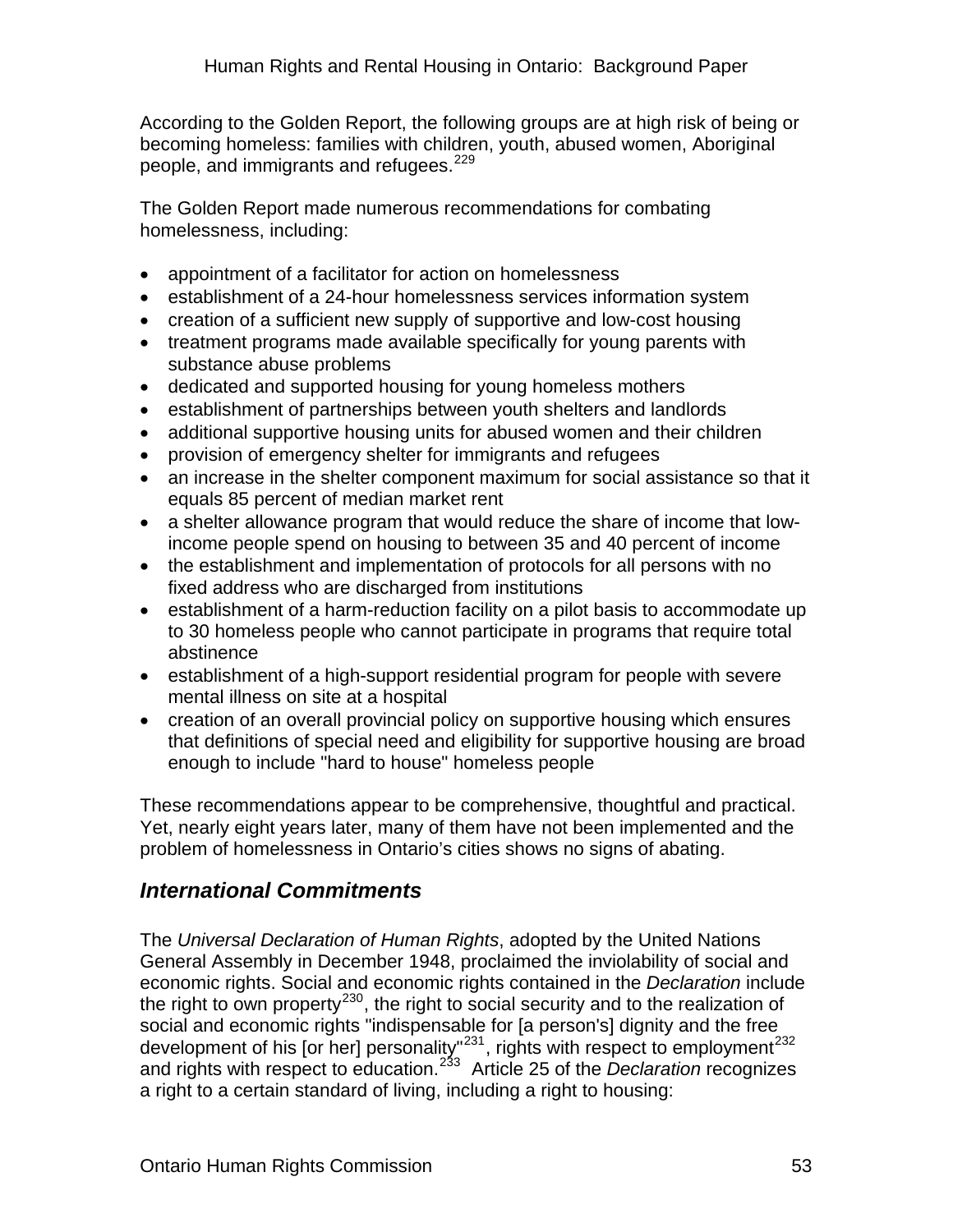Everyone has the right to a standard of living adequate for the health and well-being of himself and of his family, including food, clothing, *housing* and medical care and necessary social services, and the right to security in the event of unemployment, sickness, disability, widowhood, old age or other lack of livelihood in circumstances beyond his control. [emphasis added]

Article 2 of the *Declaration* states that everyone is entitled to these rights without distinction of any kind based on grounds such as race, colour, sex, language, religion, political or other opinion, national or social origin, property, birth or other status.

The moral statements expressed in the *Declaration* were given legal force through two covenants: the *International Covenant on Civil and Political Rights*  and the *International Covenant on Economic, Social and Cultural Rights.* 

The *ICESCR* is one of the most influential and comprehensive international documents in the area of social and economic rights. Article 11 of the *ICESCR*  states:

The States Parties to the present Covenant recognize the right of everyone to an adequate standard of living for himself and his family, including adequate food, clothing and *housing*, and to the continuous improvement of living conditions. The States Parties will take appropriate steps to ensure the realization of this right, recognizing to this effect the essential importance of international co-operation based on free consent. [emphasis added]

The *General Comment on the Right to Adequate Housing* by the Committee on Economic, Social and Cultural Rights<sup>[234](#page-76-0)</sup> reiterates that the enjoyment of the right to adequate housing must not be subject to any form of discrimination. As well, it clarifies that the right is to *adequate* housing, including considerations of security of tenure, accessibility, habitability, and affordability, among others. Financial costs associated with housing should not be at a level where the attainment and satisfaction of other basic needs are compromised or threatened.

In addition*,* there are a series of international conventions, declarations and agreements that address economic, social and cultural rights. These instruments have further refined international legal norms relating to a wide range of socioeconomic issues. [235](#page-76-0)

Protection of economic, social and cultural rights has been deemed necessary as the right to live a dignified life can never be attained unless all basic necessities of life - work, food, housing, health care, education and culture - are adequately and equitably available to everyone.

Canada became a State party to the *ICESCR* in 1976. The *ICESCR* is a legally binding instrument with States parties accepting the responsibility to implement and maintain the rights guaranteed therein. Article 28 provides that the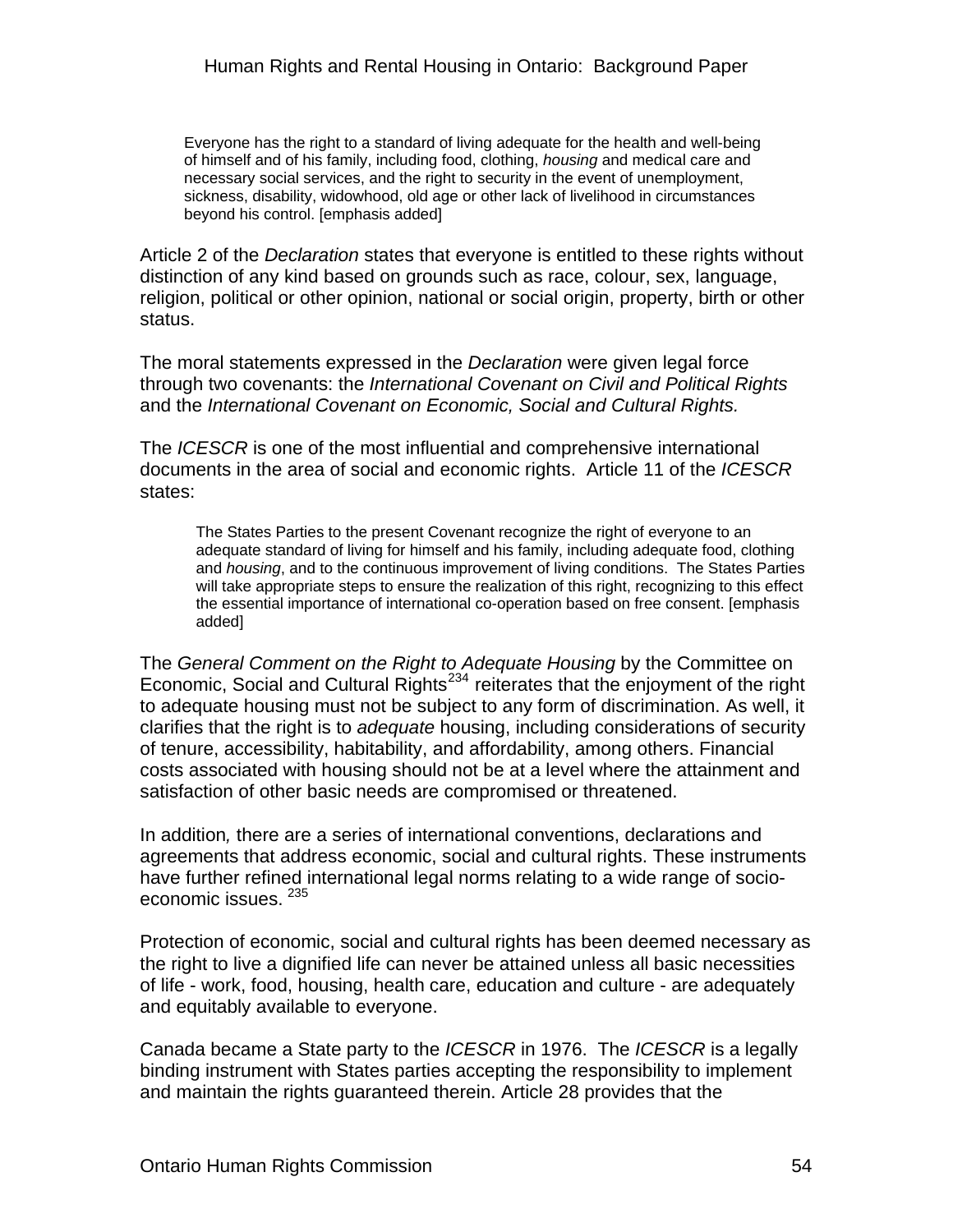Covenant's provisions "shall extend to all parts of federal States without any limitations or exceptions." Accordingly, the *ICESCR* is binding on the federal government and each of the provinces and territories, and rights that are within provincial competence are the obligation of the provincial and territorial governments. Before ratification of both the *ICESCR* and the *ICCPR*, there was extensive consultation between the federal government and the provinces. After a 1975 Federal-Provincial Ministerial Conference on Human Rights, all the provinces gave their consent to Canada's ratification of both covenants.

Article 2 describes the nature of the legal obligations under the *ICESCR* and the manner in which States parties should approach implementation of the substantive rights. States parties are required to take steps to the maximum of their available resources with a view to achieving progressively the full realization of *ICESCR* rights by all appropriate means. The *Limburg Principles on the Implementation of the International Covenant on Economic, Social and Cultural Rights* state that legislative measures alone are not sufficient: administrative, judicial, policy, economic, social and educational measures will be required by governments to ensure *ICESCR* rights.<sup>[236](#page-76-0)</sup>

It is clear that for many Canadians, these international and domestic rights are an unrealized promise. Many continue to struggle in the rental housing market, and may find themselves in housing that is neither affordable nor adequate, or, in extreme cases, may find themselves without housing of any kind. One's housing situation is generally a good indicator of one's overall social and economic condition.

On several occasions, the United Nations has expressed significant concern about Canada's record in implementing social and economic rights.<sup>[237](#page-76-0)</sup> Most recently, in May 2006, the Committee on Economic, Social and Cultural Rights, which oversees the *ICESCR*, issued its review of Canada's compliance with the Covenant. The Committee was critical of fact that 11.2% of Canada's population still lived in poverty in 2004, particularly in light of Canada's economic wealth and resources. The Committee noted with concern that poverty rates remain very high among disadvantaged and marginalized individuals and groups such as Aboriginal persons, African Canadians, immigrants, persons with disabilities, youth, low-income women and single mothers. <sup>[238](#page-76-0)</sup>

The Committee also noted with concern the "insufficiency of minimum wage and social assistance to ensure the realization of the right to an adequate standard of living".<sup>[239](#page-76-0)</sup> The Committee recommended that "the State party assess the extent to which poverty is a discrimination issue in Canada, and ensure that measures and programmes do not have a negative impact on the enjoyment of economic, social and cultural rights, especially for disadvantaged and marginalized individuals and groups."<sup>[240](#page-76-0)</sup>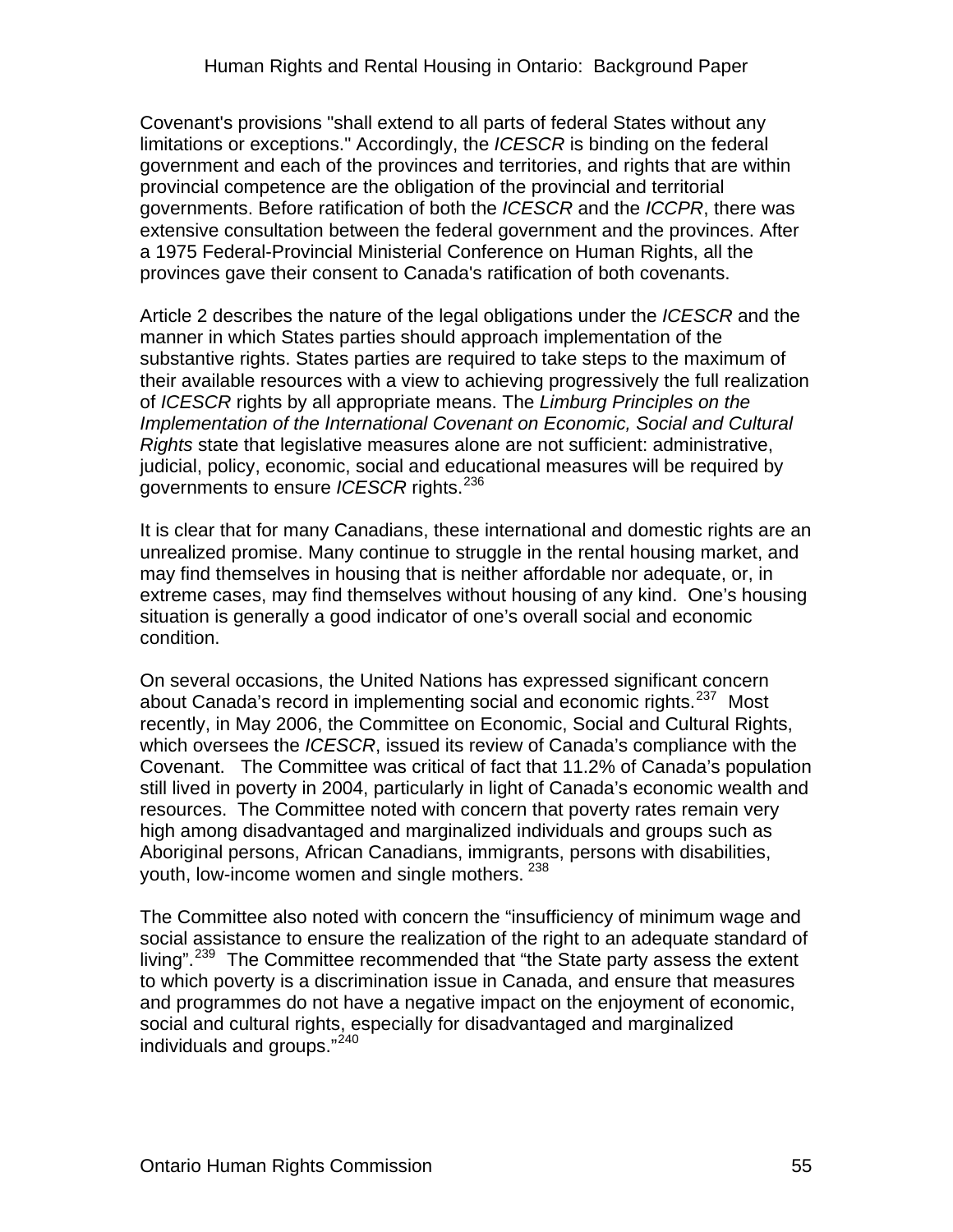As well, concern has been expressed about the disproportionate number of women, especially lone mothers, living in poverty and the effect that one's socioeconomic condition has on one's ability to access adequate housing; some reports have directly attributed blame to cuts in social funding.<sup>[241](#page-76-0)</sup>

These strong words from the Committee on Economic, Social and Cultural Rights were echoed in April of 1999, by the Human Rights Committee, the body that oversees the *International Covenant on Civil and Political Rights*. That Committee issued a report on Canada's compliance under the Civil and Political Covenant that stressed the interdependence between civil and political rights and economic and social rights. The Committee observed that "homelessness has led to serious health problems and even to death."<sup>[242](#page-76-0)</sup>

Canada has also been subjected to criticism in the international context for the failure of its courts to provide remedies for violations of social and economic rights. Judicial and legislative reluctance to address social and economic issues as rights has real consequences for vulnerable groups, and has contributed to an increased focus on the role of human rights commissions and human rights legislation in protecting these rights.

#### *OHRC Advancement of Housing Protections Through Social and Economic Rights*

It has long been argued that human rights commissions have an obligation to become more involved in protecting and promoting economic and social rights and in implementing international treaties to which Canada is a party, such as the *ICESCR*.

The addition of "social condition" as a ground to human rights legislation has been proposed as one option for better dealing with economic inequality in Canada, and for more effectively addressing broader human rights issues related to housing.[243](#page-76-0) Section 10 of the Quebec *Charter of Human Rights and Freedoms* has provided for equal recognition and exercise of rights without discrimination on the basis of social condition since it came into force in 1976. Although not defined in the legislation, the courts have interpreted the ground to include a person's standing in society as based on occupation, income, level of education or family background, and to include perceptions based on one or more of these factors.<sup>[244](#page-76-0)</sup>

In the past several years there has been strong support among human rights organizations<sup>[245](#page-76-0)</sup> and other bodies, among them the Canadian Senate<sup>[246](#page-76-0)</sup> and the Canadian Human Rights Act Review Panel,<sup>[247](#page-76-0)</sup> for adding "social condition" to other human rights legislation in Canada. This has resulted in the inclusion of "social condition" in human rights legislation in two additional jurisdictions: the Northwest Territories in 2002, and New Brunswick in 2005.<sup>[248](#page-76-0)</sup> These two pieces of legislation have provided statutory definitions similar to the judicial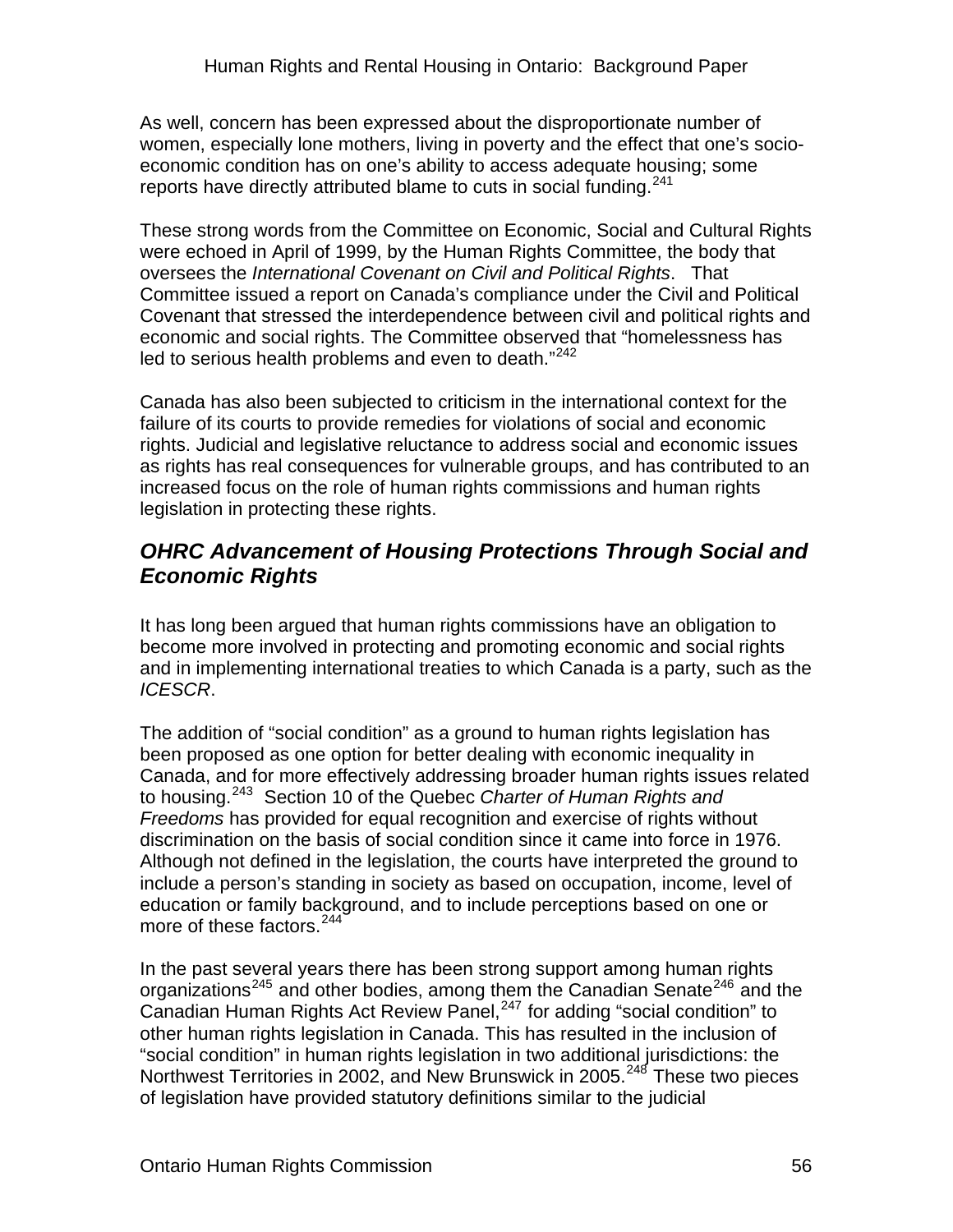interpretation of the ground in Quebec, addressing treatment based on a person's association with a socially identifiable group based on income, occupation, and/or education.<sup>[249](#page-76-0)</sup>

Human rights legislation in other provinces and territories also provides some limited protection relating to social and economic rights. Like Ontario, Saskatchewan protects against discrimination on the basis of "receipt of social assistance", but extends the protection beyond housing accommodation to a broader number of areas.<sup>[250](#page-76-0)</sup> Alberta, British Columbia, Manitoba, Nova Scotia, Nunavut, and the Yukon provide some wider protections in prohibiting discrimination based on "source of income",  $251$  although in British Columbia this protection is only extended in tenancy. "Source of income" is broader than "receipt of public assistance", which does not protect the working poor or those who may be discriminated against because of another source of income such as spousal support or receipt of pension benefits. However, none of these grounds offer broad protections relating to other determinants of socio-economic status.

The addition of "social condition" as a ground in the Ontario *Code* has the potential to provide greater rights to freedom from discrimination in a range of ways. For example, the ground may encompass sources of income including and beyond receipt of public assistance, such as retirement incomes, or even a lack of formal income. In addition, adding the ground could provide a means for the Ontario Human Rights Commission to address more directly prejudice relating to poverty, and to acknowledge the systemic disadvantage which social condition and poverty can bring. It is broader than the more limited protections relating to source of income or receipt of public assistance, in that it addresses socio-economic status which can be based on not just on the source and level of income but also on occupation, income, education and family background. It would also have the potential to apply across social areas. Further, it would provide a more effective avenue for the Commission to challenge laws and practices that negatively categorize and stereotype those living in poverty; it would permit the Commission to deal more effectively with issues related to homelessness; and, it would be a means for the Commission and the province to better comply with some of Canada's international obligations.

However, even in the absence of "social condition" as a specific ground in the *Code*, there may be other ways for the Commission to address issues relating to social and economic rights broadly and housing rights in particular.

The preamble to the *Code* makes explicit reference to the *Universal Declaration of Human Rights* as proclaimed by the United Nations. Many have argued that, as a result, international law has been incorporated into the *Code.* Thus, it is argued, the Commission and the Human Rights Tribunal of Ontario could cite the *Universal Declaration of Human Rights as a direct source of rights.*<sup>[252](#page-76-0)</sup>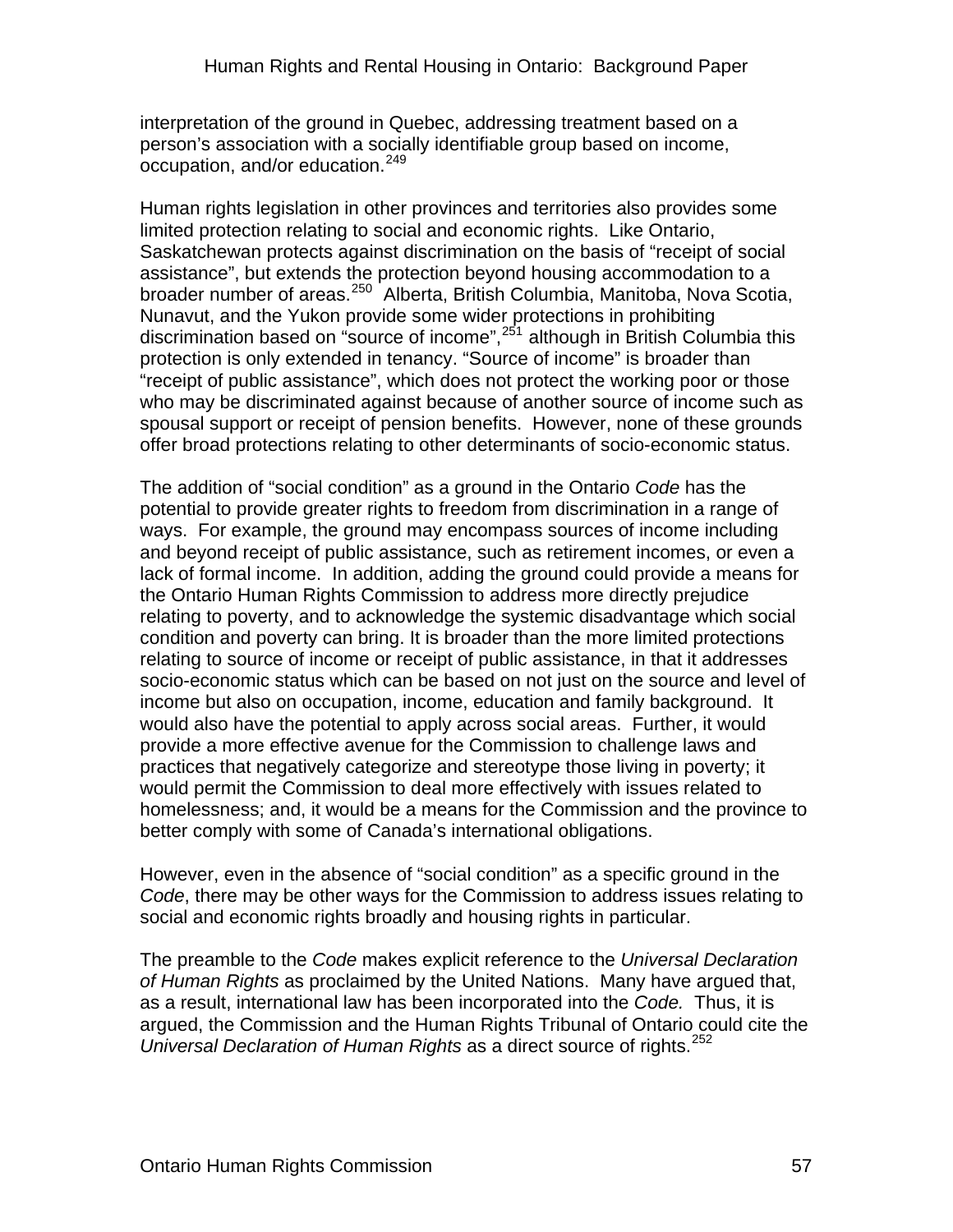In the alternative, international law can be used interpretively. Under this approach, international law does not constitute a direct source of rights, but informs the interpretation of various provisions of the *Code*.

The Supreme Court of Canada has made important statements that highlight the relevance of international human rights law in domestic human rights systems. For example, the Court has affirmed that Canadian law should provide at least as much protection as international human rights law. International law, according to the Court, helps give meaning and content to Canadian law. As Madame Justice L'Heureux-Dubé stated in *Baker* v. *Canada*, one of the Court's leading cases on the relationship of international law to Canadian law:

[T]he values reflected in international human rights law may help inform the contextual approach to statutory interpretation and judicial review… [T]he legislature is presumed to respect the values and principles enshrined in international law, both customary and conventional. These constitute a part of the legal context in which legislation is enacted and read. In so far as possible, therefore, interpretations that reflect these values and principles are preferred.<sup>[253](#page-76-0)</sup>

Thus, the Supreme Court has affirmed that administrative decision-makers should listen to international bodies and take Canada's international commitments seriously. Since human rights legislation in Canada has a quasiconstitutional status, international law has a special relationship to human rights codes. The Commission should, therefore, look to international law to expand current understandings of the *Code* to include economic, social and cultural rights within its mandate. As the *Universal Declaration* reminds us, economic, social and cultural rights go to the core of dignity and equality.

To date, however, there continues to be resistance by courts and tribunals in Canada to adopting these approaches. This may be because these arguments are still not commonly made by parties and the international jurisprudence is still relatively unfamiliar to many Canadian decision-makers.

Human rights commissions can do much to raise broader public awareness of social and economic rights through policy development and public education initiatives. The Ontario Human Rights Commission has already taken some steps towards this objective. In February 2000, in partnership with the Canadian Human Rights Foundation, the Commission held a policy dialogue event which brought together human rights agencies from across Canada, provincial government representatives, NGOs, academics and a senior representative from the United Nations Office of the High Commissioner for Human Rights. Attendees analyzed the ways in which commissions, civil society and government can work together to identify issues, developments and challenges in the field of human rights, including how social and economic rights may be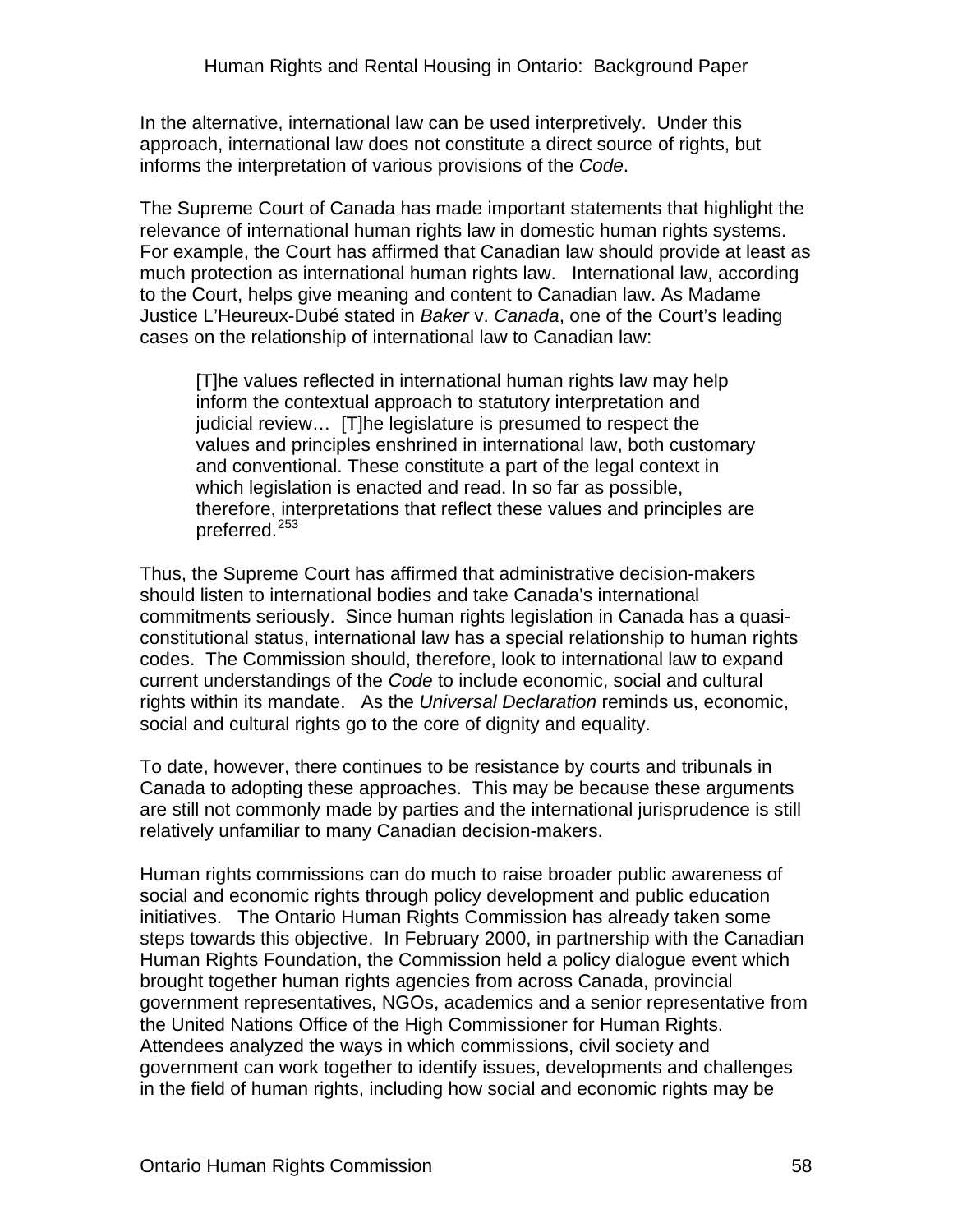better protected and advanced.<sup>[254](#page-76-0)</sup> Later the same year, the Commission held a two-day legal conference to explore how international obligations can be incorporated into the work of Canadian human rights commissions, and to facilitate the development of a litigation strategy for economic, social and cultural rights violations under the Ontario *Code.* 

The Commission supported the drafting and adoption of two social and economic rights resolutions by the Canadian Association of Human Rights Agencies ("CASHRA") at its 2001 Annual General Meeting. The first resolution reiterated the international obligations regarding economic, social and cultural rights, and requested that federal, provincial, and territorial governments include the ground of social condition in their human rights legislation. The second resolution committed CASHRA members to use the *ICESCR* as an interpretive tool in enforcement and promotion, and to give full attention to these rights in the exercise of all aspect of their mandates.<sup>[255](#page-76-0)</sup>

The Commission has also released a research paper, produced by its policy and education branch, entitled *Human Rights Commissions and Economic and Social Rights*. [256](#page-76-0) This document was shared with CASHRA and other organizations, and posted on the Commission's website. In addition, former Chief Commissioner Keith Norton appeared before the Senate Standing Committee on Human Rights to discuss the machinery of government dealing with Canada's international and national human rights obligations, in particular the role of human rights commissions. The Commission has, therefore, taken steps to address social and economic rights in a range of ways over the past several years, and will continue to make efforts to meet the challenges of promotion and implementation of these rights, both in general, and in relation to housing issues specifically.

Legislatures, the judiciary, advocacy groups and NGOs also have key roles to play in implementing social and economic rights, in Canada and internationally, and can work in cooperation with human rights institutions in enforcing, monitoring, and promoting these rights.

# **Conclusion**

It is clear from the issues raised by this Paper that there is a need for further examination of human rights issues that arise in the area of rental housing. Given the importance of adequate housing to an individual's overall quality of life and ability to participate meaningfully in society, the time to conduct this examination is now.

The feedback received through other consultations conducted by the Commission (*e.g*. family status and age consultations*)* indicates that many Ontarians are entirely unaware of their rights and responsibilities under the *Code*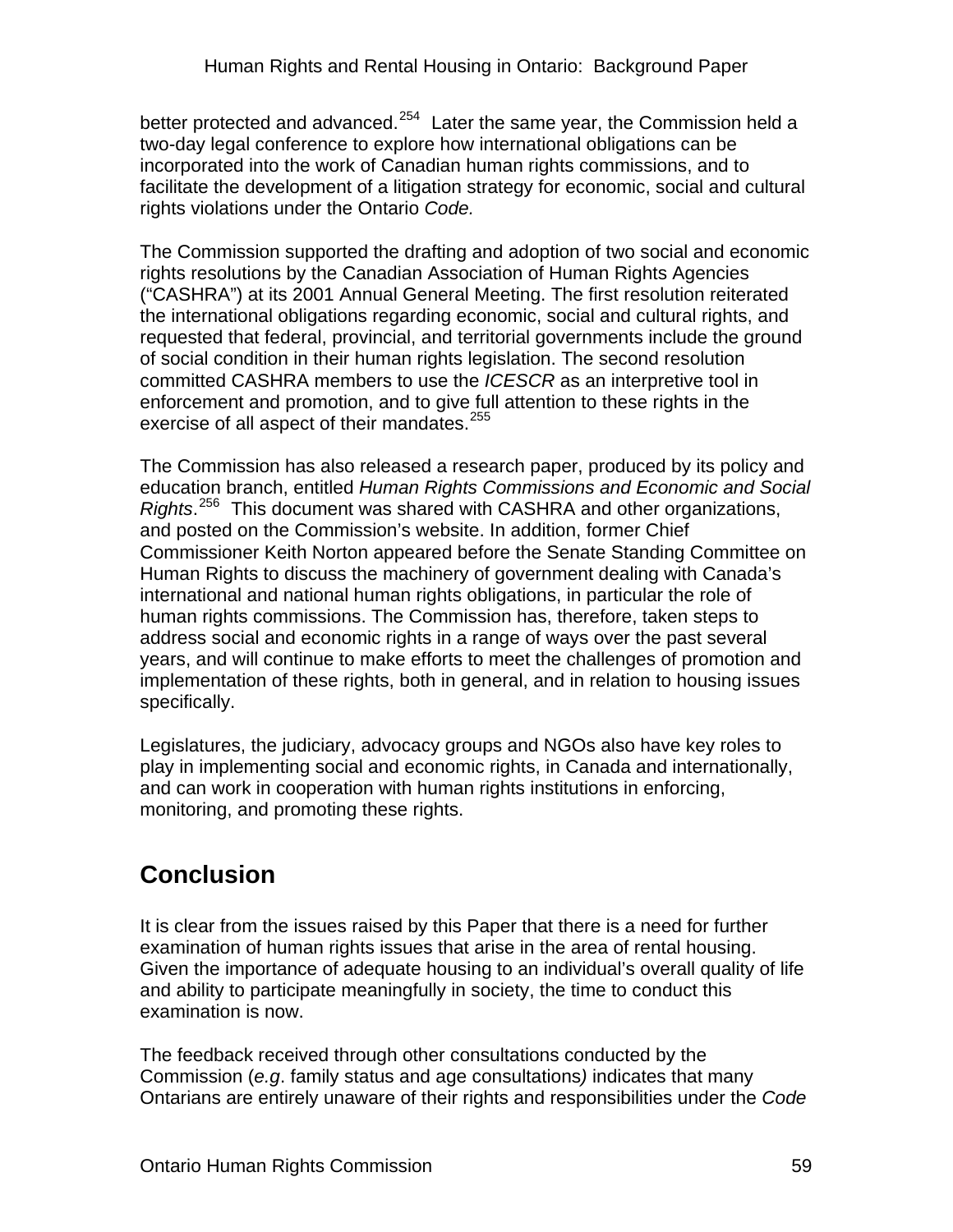with respect to rental housing. It is, therefore, a prime objective of the Commission to establish a policy clarifying the application of the *Code* to this area and to increase public awareness of human rights issues that arise in the rental housing context. It is also the goal of the Commission to identify other ways in which it can assist with the goal of adequate, affordable and discrimination-free housing for all Ontarians.

All documents related to this issue are available on our Web Site at www.ohrc.on.ca. Should you have any questions, you may contact the OHRC by telephone at (416) 314-4507, or 1-800-387-9080, or by TTY at (416) 314-6526 or 1-800-308-5561.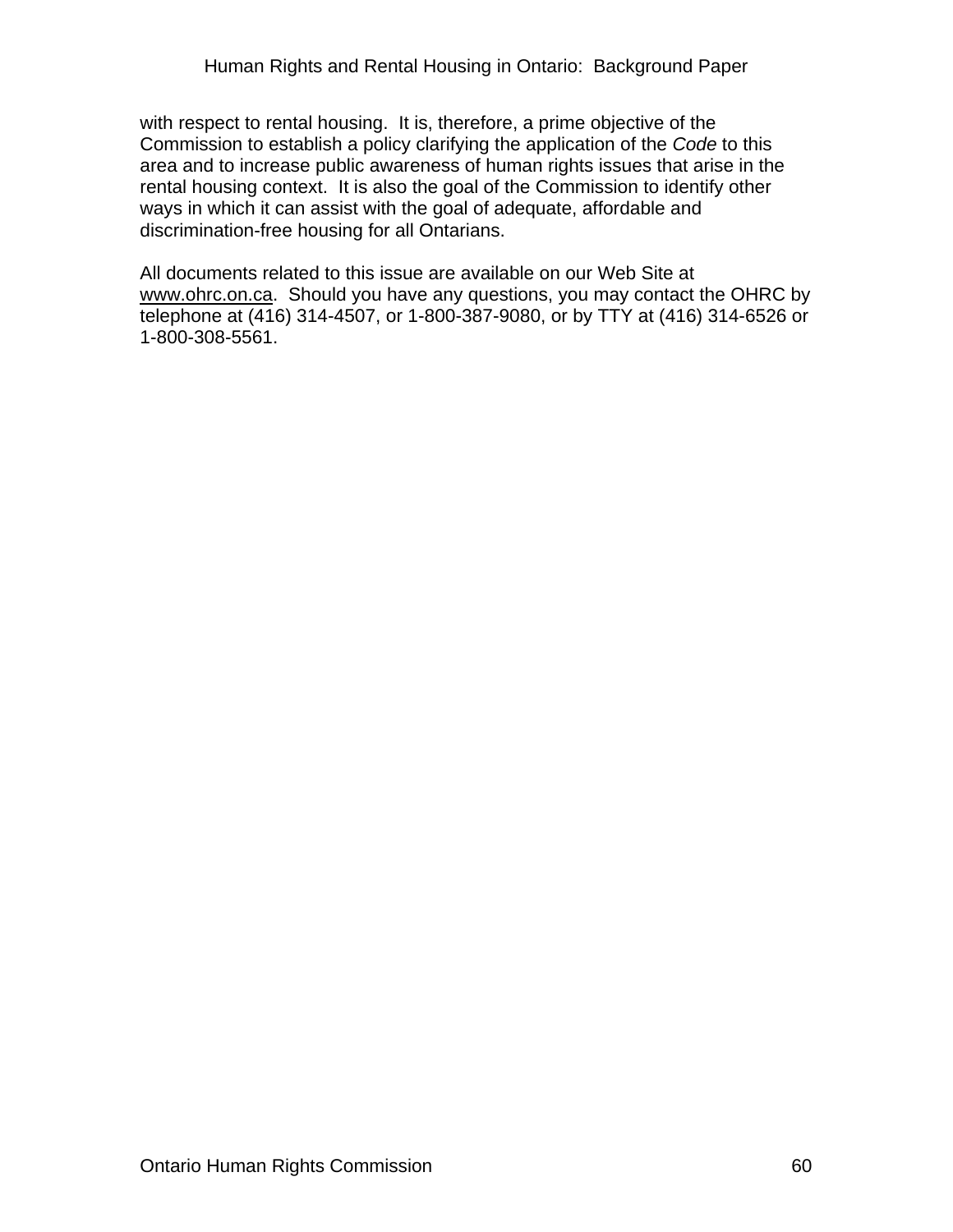## **APPENDIX A: Glossary of Terms**

**Affordability** is defined by the Canada Mortgage and Housing Corporation as "housing that costs less than 30 percent of total before-tax household income."[257](#page-76-0)

**Co-op Housing** is an independently incorporated co-operative association formed for the purpose of providing housing to its members. Ownership of the housing rests with the co-operative, which leases individual units to its members. A co-operative is democratically controlled by its members, on a one member / one vote basis. Some co-ops include a specified number of subsidized units.

**Core Housing Need** describes a household which is "unable to pay the median rent for alternative local housing meeting all standards [*i.e.* housing conditions] without spending 30% or more of before-tax household income."<sup>[258](#page-76-0)</sup>

#### **Disability** is defined as:

(a) any degree of physical disability, infirmity, malformation or disfigurement that is caused by bodily injury, birth defect or illness and, without limiting the generality of the foregoing, includes diabetes mellitus, epilepsy, a brain injury, any degree of paralysis, amputation, lack of physical co-ordination, blindness or visual impediment, deafness or hearing impediment, muteness or speech impediment, or physical reliance on a guide dog or other animal or on a wheelchair or other remedial appliance or device,

(b) a condition of mental impairment or a developmental disability,

(c) a learning disability, or a dysfunction in one or more of the processes involved in understanding or using symbols or spoken language,

(d) a mental disorder, or

(e) an injury or disability for which benefits were claimed or received under the insurance plan established under the *Workplace Safety and Insurance Act, 1997*[259](#page-76-0)

**Family Status** means the status of being in a parent and child relationship.<sup>[260](#page-76-0)</sup>

**Harassment** means engaging in a course of vexatious comment or conduct that is known or ought reasonably to be known to be unwelcome. $^{261}$  $^{261}$  $^{261}$ 

**Homelessness** is the state of being without housing. The Golden Report has defined "homeless people" as "those who are 'visible' on the streets or staying in hostels, the 'hidden' homeless who live in illegal or temporary accommodation, and those at imminent risk of becoming homeless."<sup>[262](#page-76-0)</sup>

**Household Income** is defined by the Canada Mortgage and Housing Corporation as "all incomes reported by persons 15 years of age and older living in the household."<sup>[263](#page-76-0)</sup>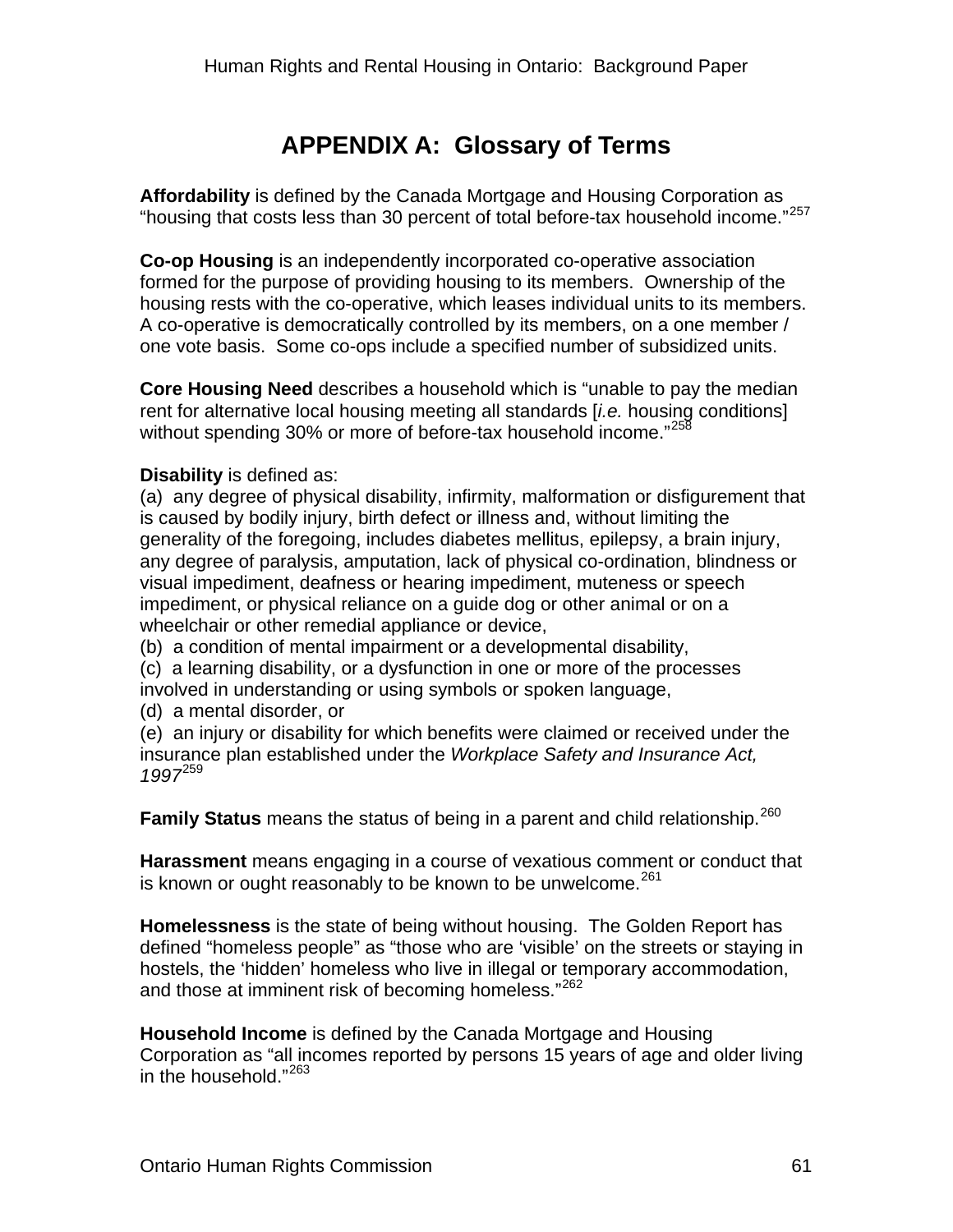**Housing Conditions** refers to "a set of specific measures summarizing the circumstances in which individual households live. These measures indicate whether housing is in good physical condition (adequate), whether it is spacious enough for its occupants (suitable), and whether it is affordable. In this framework, housing that is acceptable is housing that meets all three criteria, that is, housing that is adequate, suitable and affordable."<sup>[264](#page-76-0)</sup>

**Intersectionality** has been defined as "intersectional oppression [that] arises out of the combination of various oppressions which, together, produce something unique and distinct from any one form of discrimination standing alone..."<sup>[265](#page-76-0)</sup>

**Islamophobia** can be described as stereotypes, bias or acts of hostility towards individual Muslims or followers of Islam in general. In addition to individual acts of intolerance and racial profiling, Islamophobia leads to viewing Muslims as a greater security threat on an institutional, systemic and societal level.

**Linguistic Profiling** has been defined as the "determin[ation of] characteristics such as socio-economic status from the way a person uses language."<sup>[266](#page-76-0)</sup>

**Marital Status** means the status of being married, single, widowed, divorced or separated and includes the status of living with a person in a conjugal relationship outside marriage.<sup>[267](#page-76-0)</sup>

**NIMBY** or **NIMBYism** refers to "Not in My Back Yard" opposition to housing projects that are based on stereotypes or prejudices towards the people who will live in them. It can refer to discriminatory attitudes as well as actions, laws or policies that have the effect of creating barriers for people, such as those with low income and disabilities, who seek to move into affordable or supportive housing in a neighbourhood.

**Racialization** is the process by which societies construct races as real, different and unequal in ways that matter to economic, political and social life. This term is widely preferred over descriptions such as "racial minority", "visible minority" or "person of colour" as it expresses race as a social construct rather than as a description of persons based on perceived characteristics.

**Shelter Gap** can be defined as the difference between the actual amount of a household's rent expense and the budgetary allocation for that expense (as determined, for example, by social assistance rates).

**Social Housing** is housing operated, funded or created, in whole or in part, by government programs.

**Supportive Housing** is housing that is accompanied by services to assist residents to live independently. More specifically, the Ontario Non-Profit Housing Association defines supportive housing as "housing + support" – the support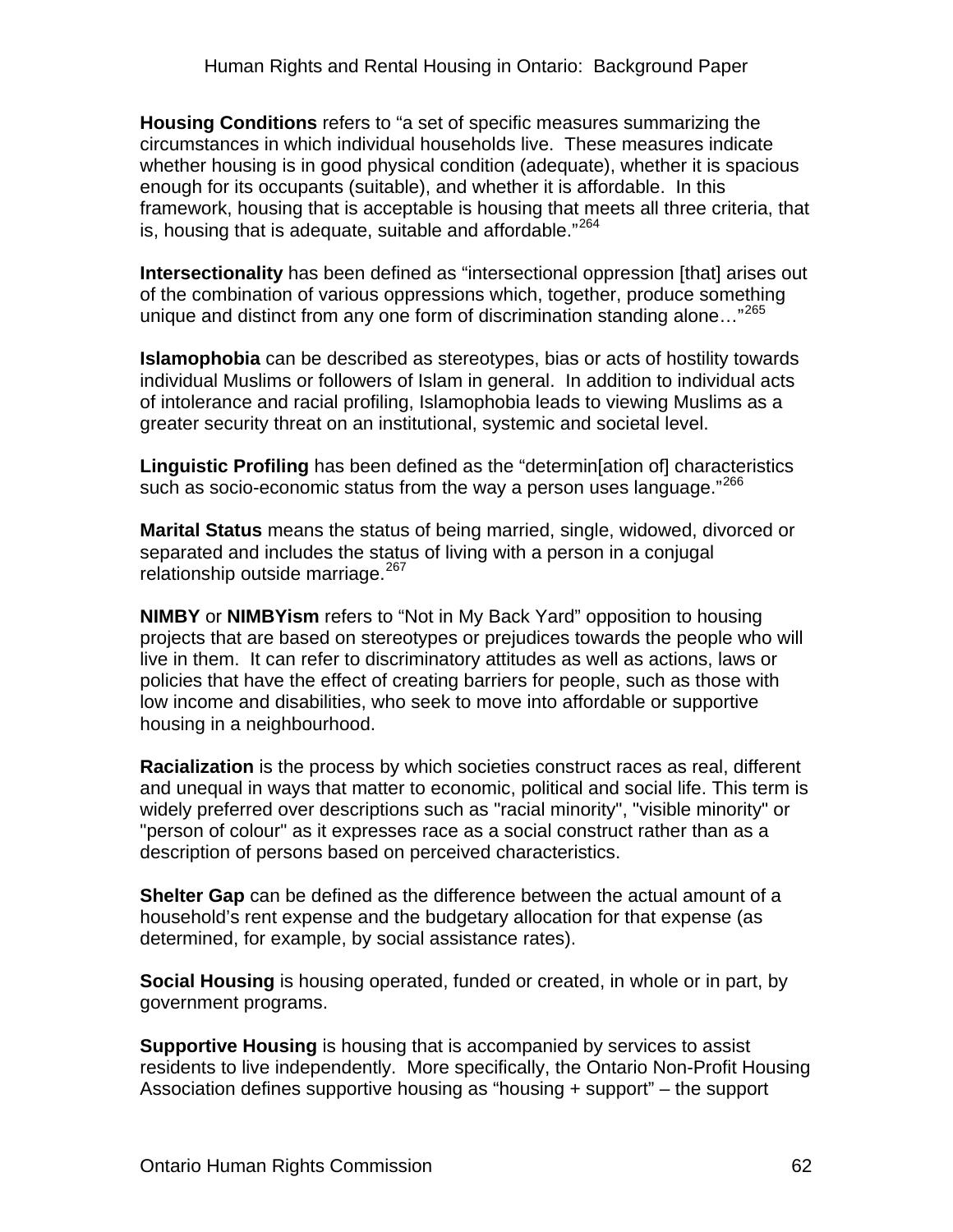people need to keep their housing. People who may need supportive housing include the chronically homeless and hard-to-house, frail older persons, persons with physical, developmental or mental disabilities, victims of violence, those living with HIV/AIDS, youth or persons who have substance abuse problems.<sup>[268](#page-76-0)</sup> The Ministry of Health and Long-Term Care states that supportive housing is designed for people who only need minimal to moderate care, such as homemaking or personal care and support, to live independently. It states that supportive housing buildings are owned and operated by municipal governments or non-profit groups including faith groups, seniors' organizations, service clubs, and cultural groups.<sup>[269](#page-76-0)</sup>

**Universal Design** is defined by the Center for Universal Design at North Carolina State University as "the design of products and environments to be usable by all people, to the greatest extent possible, without the need for adaptation or specialized design. The intent of universal design is to simplify life for everyone by making products, communications, and the built environment more usable by as many people as possible at little or no extra cost. Universal design benefits people of all ages and abilities."<sup>[270](#page-76-0)</sup>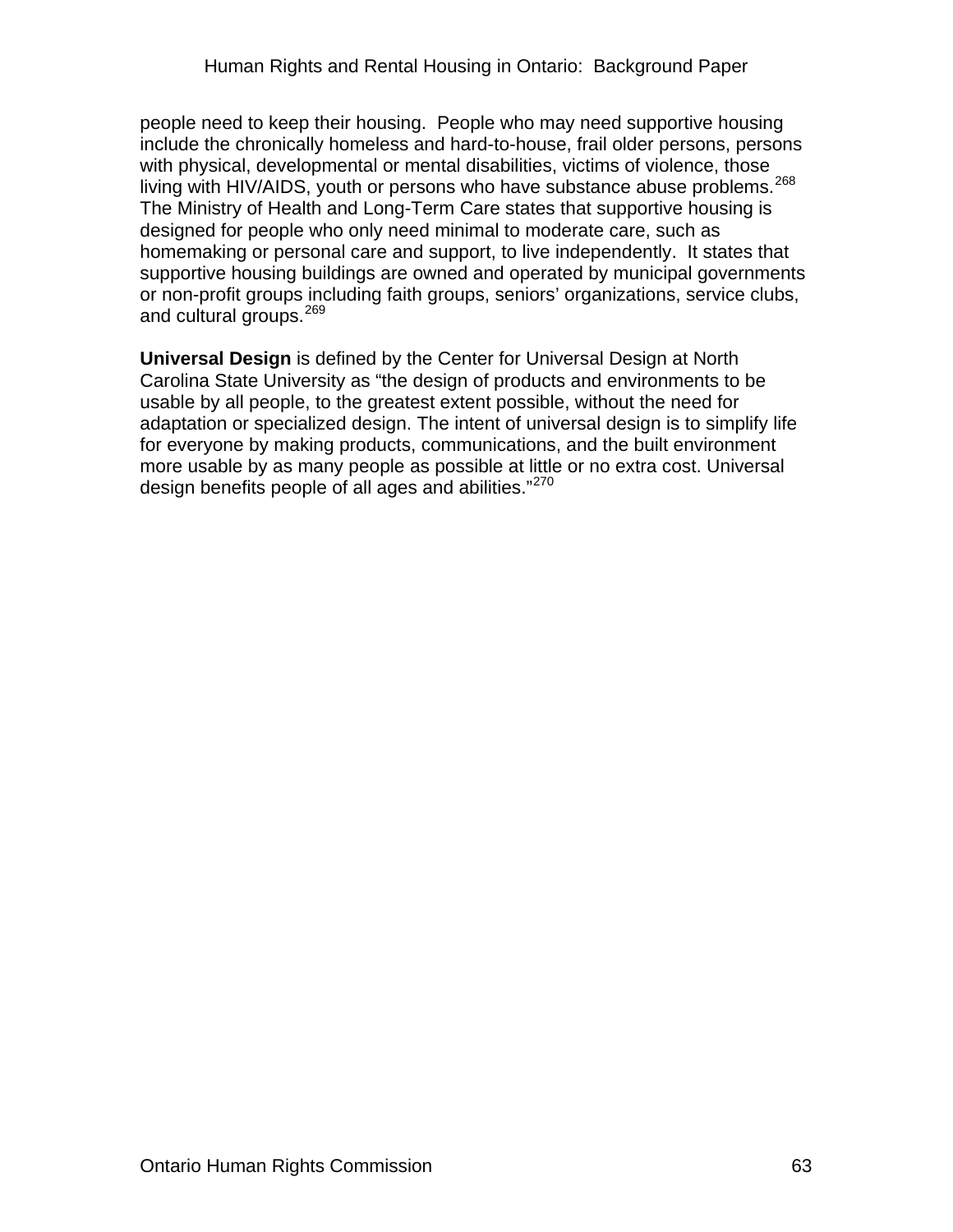### **APPENDIX B: Housing Protections in Canadian Human Rights Legislation**

| <b>Ground</b>                                                  | CAN                     | <b>AB</b>               | <b>BC</b>               | <b>MB</b>               | <b>NB</b>               | <b>NL</b>               | <b>NT</b>               | <b>NS</b>                | <b>NU</b>               | ON                                 | <b>PE</b>               | QC                      | <b>SK</b>                          | <b>YT</b>                      |
|----------------------------------------------------------------|-------------------------|-------------------------|-------------------------|-------------------------|-------------------------|-------------------------|-------------------------|--------------------------|-------------------------|------------------------------------|-------------------------|-------------------------|------------------------------------|--------------------------------|
| Race                                                           | X                       | X                       | Χ                       | X                       | X                       | X                       | X                       | X                        | Χ                       | X                                  | X                       | Χ                       | Χ                                  | X                              |
| Colour                                                         | $\overline{\mathsf{x}}$ | $\overline{\mathsf{x}}$ | Χ                       | $\overline{\mathsf{x}}$ | $\overline{\mathsf{x}}$ | $\overline{\mathsf{x}}$ | $\overline{\mathsf{x}}$ | $\overline{\mathsf{x}}$  | $\overline{\mathsf{x}}$ | $\overline{\mathsf{x}}$            | Χ                       | $\overline{\mathsf{x}}$ | $\overline{\mathsf{x}}$            | Χ                              |
| Ancestry                                                       |                         | $\overline{\mathsf{x}}$ | Χ                       | Χ                       | $\overline{\mathsf{x}}$ | Χ                       | $\overline{\mathsf{x}}$ | X                        | X                       | $\overline{\mathsf{x}}$            |                         |                         | X                                  | $\overline{X}$                 |
| National Origin<br>/ Nationality                               | $\sf X$                 |                         |                         | X                       | $\overline{\mathsf{x}}$ | X                       | Χ                       | $\overline{\mathsf{x}}$  | citizen-<br>ship        | citizen-<br>ship                   | $\mathsf{X}$            | X                       | Χ                                  | $\overline{X}$                 |
| Ethnic Origin                                                  | X                       |                         |                         | X                       |                         | $\overline{X}$          | $\overline{X}$          | $\overline{X}$           | X                       | $\overline{x}$                     | $\overline{\mathsf{x}}$ | χ                       |                                    | $\overline{X}$                 |
| Place of Origin                                                |                         | $\overline{X}$          | Χ                       |                         | X                       |                         |                         |                          | $\overline{\mathsf{x}}$ | $\overline{\mathsf{x}}$            |                         |                         | X                                  |                                |
| Disability                                                     | $\overline{\mathsf{x}}$ | $\overline{X}$          | $\overline{\mathsf{x}}$ | $\times$                | $\overline{\mathsf{x}}$ | X                       | X                       | $\overline{\mathsf{x}}$  | Χ                       | $\overline{\mathsf{x}}$            | $\overline{X}$          | X                       | Χ                                  | $\overline{\mathsf{x}}$        |
| Religion/Creed                                                 | X                       | X                       | X                       | X                       | X                       | X                       | X                       | X                        | $\overline{X}$          | $\overline{\mathsf{x}}$            | $\mathsf{X}$            | X                       | Χ                                  | X                              |
| Political                                                      |                         |                         |                         | X                       | X                       | X                       | X                       | X                        |                         |                                    | $\mathsf{X}$            | X                       |                                    | X                              |
| Opinion/Belief <sup>271</sup>                                  |                         |                         |                         |                         |                         |                         |                         |                          |                         |                                    |                         |                         |                                    |                                |
| Age                                                            | $\times$                |                         | $x^{272}$               | X                       | $\times$                | X                       | X                       | $\sf X$                  | X                       | X                                  | $\mathsf X$             | $x^{273}$               | X                                  | $\mathsf X$                    |
| Sex or<br>274<br>gender                                        | X                       | X                       | X                       | X                       | $\times$                | X                       | X                       | X                        | X                       | X                                  | $\mathsf{X}$            | X                       | X                                  | X                              |
| Sexual<br>Orientation                                          | X                       | X                       | X                       | X                       | $\times$                | $\times$                | X                       | $\sf X$                  | X                       | X                                  | X                       | X                       | X                                  | X                              |
| Family and<br><b>Marital Status</b>                            | X                       | X                       | X                       | X                       | marital<br>only         | X                       | X                       | X, family<br>affiliation | X                       | X                                  | $\mathsf X$             | "civil<br>status"       | X                                  | X                              |
| Socioeconomic<br>status: "Source of<br>income," or as<br>noted |                         | X                       | $\chi^{275}$            | X                       | social<br>condition     | Χ,<br>social<br>origin  | social<br>condition     | X                        | X                       | receipt of<br>public<br>assistance | $\mathsf{X}$            | social<br>condition     | receipt of<br>public<br>assistance | X                              |
| Pardoned<br>conviction                                         | X                       |                         |                         |                         |                         |                         | X                       |                          | X                       |                                    |                         |                         |                                    | criminal<br>charges<br>/record |
| Other specified<br>grounds <sup>5</sup>                        |                         |                         |                         |                         |                         |                         | gender<br>identity      | aboriginal<br>origin     |                         |                                    |                         | language                |                                    | linguistic<br>origin           |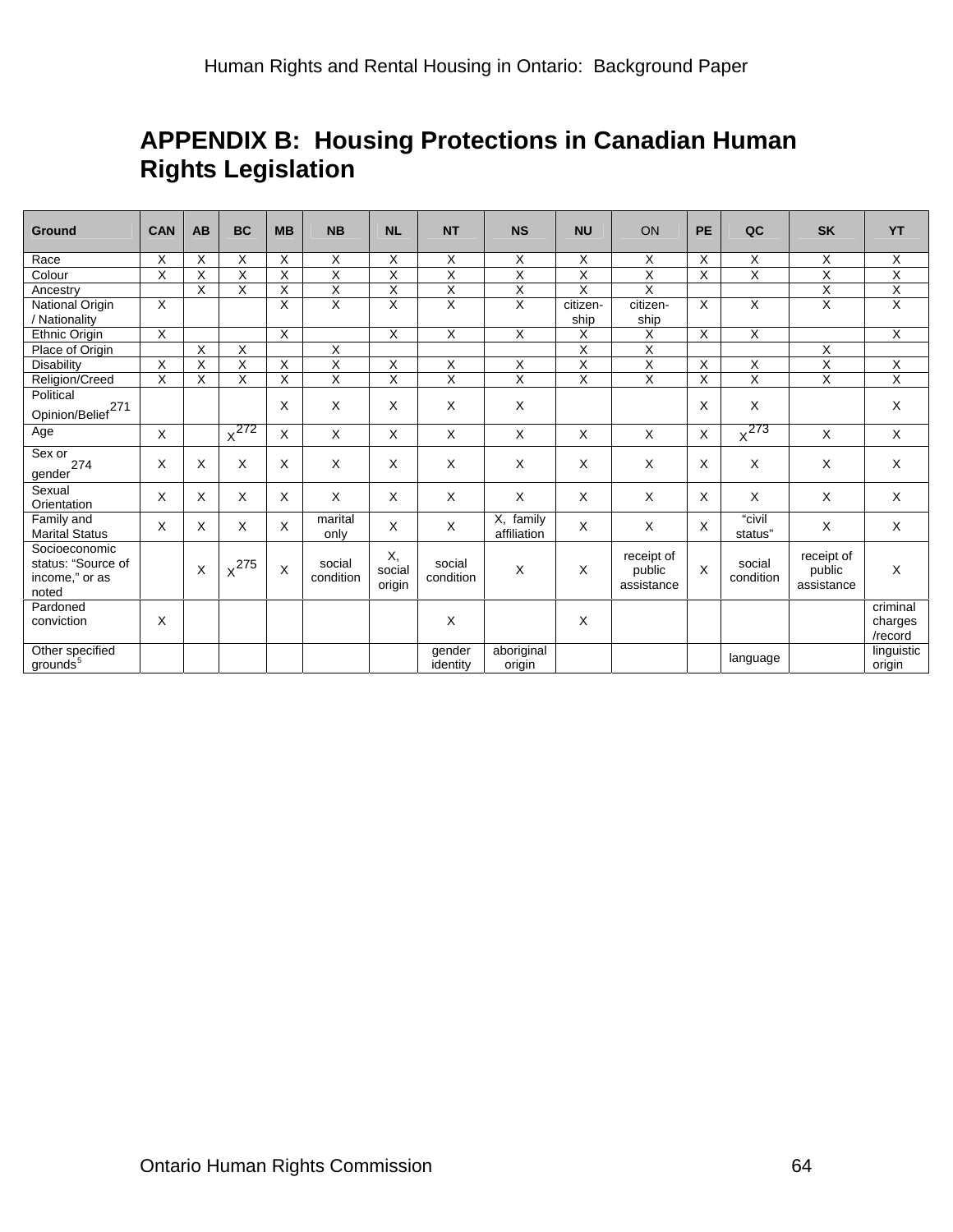## **ENDNOTES**

 $\overline{a}$ 1 S. Chisholm, *Affordable Housing in Canada's Urban Communities: A Literature Review* prepared for Canada Mortgage and Housing Corporation (July 2003) at 23, online: <http://www.chra-achru.ca/english/View.asp?x=511> (date accessed: October 26, 2006). 2 *Ibid.* 

 $3$  The scope of this Paper is discrimination and harassment in the social area of "occupancy of accommodation", also referred to simply as "housing."

4 See Ontario Human Rights Commission, *Time for Action: Advancing Human Rights for Older* 

*Ontarians* (Toronto: Queen's Printer, 2003) at 74. 5 For more information on the Commission's work in this area, please see the section of this Paper entitled **Social and Economic Condition**. 6

<sup>6</sup> In May 2005, the Commission published a Discussion Paper entitled, *Human Rights & the Family in Ontario*, which outlined key issues and invited submissions from interested parties. The Commission also distributed a questionnaire and posted it on its website. During the fall of 2005, the Commission also held a series of roundtable discussions on specific issues of concern. In 2007, the Commission released a Consultation Report, *The Cost of Caring*, which reported on the feedback received from those who participated in the consultation as well as *Policy and Guidelines on Discrimination Because of Family Status*. <sup>7</sup>

 See, for example, Canada Mortgage and Housing Corporation, *Rental Market Report: Toronto CMA* (October 2005) at 3, online: <https://www03.cmhc-

schl.gc.ca/b2c/b2c/init.do?language=en&z\_category=0/0000000079> (date accessed: October 26, 2006) which shows that 75 percent of new immigrant households rely, at least initially, on the rental market to meet their housing needs.

8 Ontario *Human Rights Code*, R.S.O. 1990, c. H. 19.

<sup>9</sup> Ontario Non-Profit Housing Association and Co-operative Housing Federation of Canada, Ontario Region, *Where's Home? A Picture of Housing Needs in Ontario* (2005) at 1, online: <http://www.onpha.on.ca/affordable\_housing\_initiatives/fight\_resources/> (date accessed: September 1, 2006).

10 Information taken from M. Shapcott, *The Ontario Alternative Budget 2001: Made-in-Ontario Housing Crisis* (Canadian Centre for Policy Alternatives, 2001) at 10, online:

<http://www.policyalternatives.ca/documents/Ontario\_Office\_Pubs/housing\_crisis.pdf> (date accessed: October 27, 2006).

11 S.O. 1997, c. 24. The *Residential Tenancies Act, 2006,* S.O. 2006, c. 17 (the "*RTA*") has been proclaimed and came into effect on January 31, 2007. The *RTA* maintains the ability of landlords to set starting rents, but once the rent is set, it is controlled by provisions of the *RTA*. The effects

of the *RTA* on the rental housing situation in Ontario remain to be seen.<br><sup>12</sup> The Canada Mortgage and Housing Corporation reported that the completion of new purposebuilt rental apartments declined by 44% in 2004 and a further 3% in 2005. See *Rental Market Report: Toronto CMA, supra* note 7 at 3.

13 See J. Engeland, R. Lewis, S. Ehrlich & J. Che, *Evolving Housing Conditions in Canada's Census Metropolitan Areas, 1991-2001* (Ottawa: Statistics Canada, January 2005) at 35-36, online: <http://www.statcan.ca/english/research/89-613-MIE/89-613-MIE2004005.pdf> (date accessed: October 26, 2006).

<sup>14</sup> *Ibid.* at 7.

<sup>15</sup> *Ibid.* at 6.

 $16$  Households described as being in "core housing need" are households which are "unable to pay the median rent for alternative local housing meeting all standards [*i.e.* housing conditions] without spending 30% or more of before-tax household income." *Ibid.* at 36.

*Ibid.* at 43.

18 M. Shapcott, *supra* note 10 at 2.

<sup>19</sup> *Report of the Mayor's Homelessness Action Task Force: Taking Responsibility for Homelessness* (January 1999) (Chair: Anne Golden) at vii [hereinafter *Report of the Mayor's Homelessness Action Task Force*].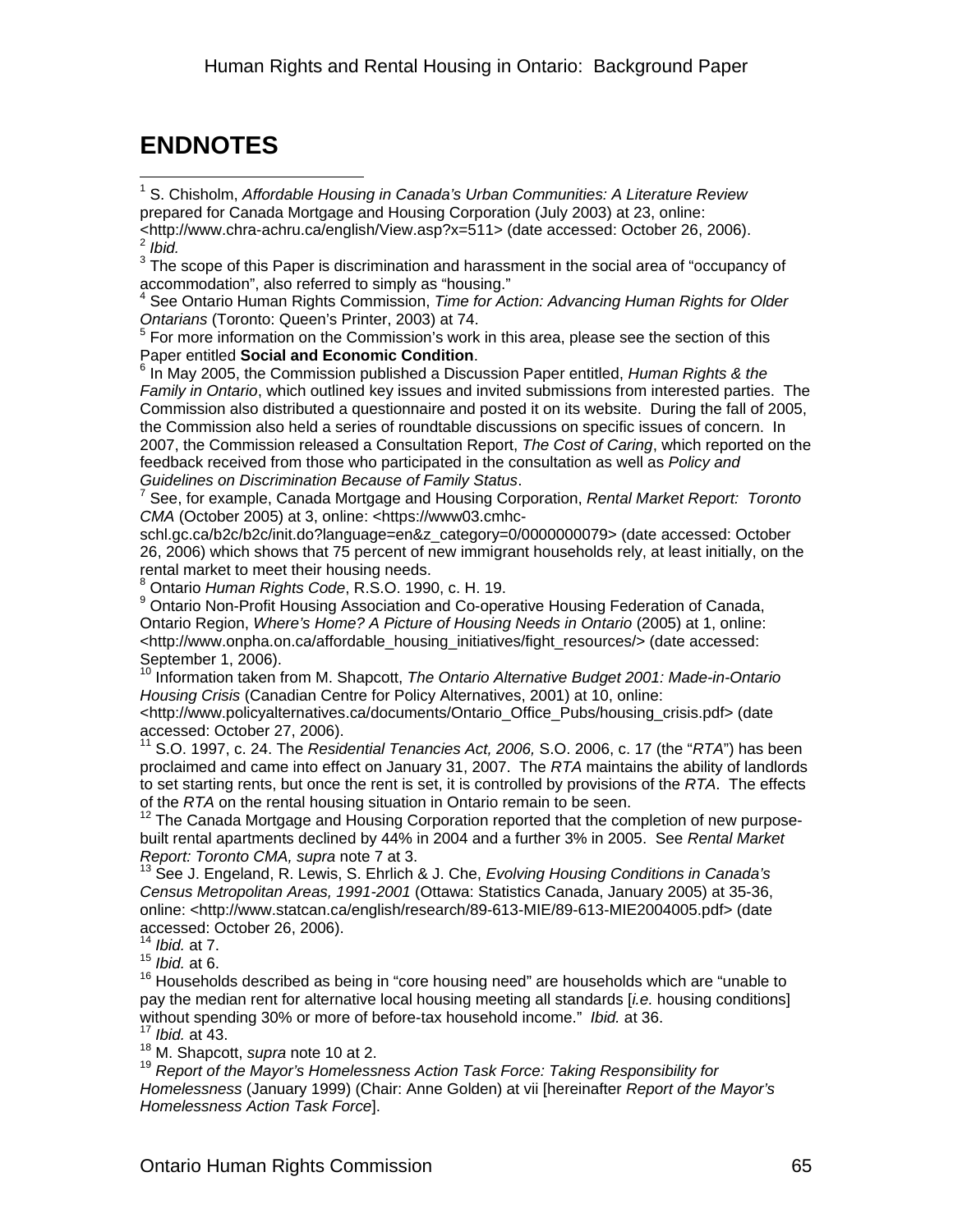$^{20}$  Statistics Canada defines "rural and small town" as the population living outside the commuting zone of urban centres with a population of 10,000 or more; Canada Mortgage and Housing Corporation, *Housing Needs of Low Income People Living in Rural Areas: The Implications for Seniors* (July 2003) Socio-Economic Series 03-012, online: <http://www.cmhcschl.gc.ca/publications/en/rh-pr/socio/socio03-012-e.pdf> (date accessed: March 30, 2007).<br><sup>21</sup> *Ibid.*<br><sup>22</sup> Advocacy Centre for Tenants Ontario, *Canada-Ontario Affordable Housing Program* (August

2006), online: <http://www.acto.ca/english/acto\_content.php?topic=6&sub=41> (date accessed: February 5, 2007).

<sup>23</sup> According to the Ontario Non-Profit Housing Association, as of October 2005 Toronto, Ottawa, York, Halton, Waterloo, Niagara, Brantford, Thunder Bay, Peterborough, Stratford, Wellington and Windsor had created affordable housing strategies with housing plans in many other municipalities underway. J. Connelly, *The Case for a Systematic Solution to Discriminatory NIMBY Opposition in Ontario*, prepared for the ONPHA Mental Health, Special Needs and Alternative Housing Committee (October 2005) at 2, online:

<http://www.onpha.on.ca/affordable\_housing\_initiatives/nimby/doc/nimby\_report.pdf> (date accessed: March 2, 2007).

 $24$  Supportive housing is housing that is accompanied by services to assist residents to live independently. More specifically, the Ontario Non-Profit Housing Association defines supportive housing as "housing + support" – the support people need to keep their housing. People who may need supportive housing include the chronically homeless and hard-to-house, frail older persons, persons with physical, developmental or mental disabilities, victims of violence, those living with HIV/AIDS, youth or persons who have substance abuse problems; see Ontario Non-Profit Housing Website: <http://www.onpha.on.ca/issues\_position\_papers/housing/>. The Ministry of Health and Long-Term Care states that supportive housing is designed for people who only need minimal to moderate care, such as homemaking or personal care and support, to live independently. It states that supportive housing buildings are owned and operated by municipal governments or non-profit groups including faith groups, seniors' organizations, service clubs, and cultural groups; see Ontario Ministry of Health and Long-Term Care Website:<br><http://www.health.gov.on.ca/english/public/program/ltc/13 housing.html>.

25 Connelly, *supra* note 23 at 2.<br><sup>26</sup> From information provided by HomeComing Community Choice Coalition. See <www.homecomingcoalition.ca>.

 $27$  A study conducted by the Law Reform Commission of Canada examined all OMB decisions from 2000 to 2004 that involved people with disabilities. The 32 cases involved group homes, supportive housing, homeless shelters, housing for seniors and residential care facilities. The study found that, "despite sometimes significant controversy, the OMB approved all but four of the proposed applications for disability-related housing and services." L. Finkler, *Re-Placing (in)Justice: Disability-Related Facilities at the Ontario Municipal Board*, prepared for Law Commission of Canada (2005), cited in the *Case for a Systematic Solution to Discriminatory NIMBY, supra* note 23 at 7.

28 L. Finkler, *ibid.* 

 $\overline{a}$ 

<sup>29</sup> *Social Housing Reform Act, 2000*, S.O. 2000, c. 27.

<sup>30</sup> Report of the Mayor's Homelessness Action Task Force, supra note 19 at 144-145.

<sup>31</sup> The *Social Housing Reform Act* was enacted to devolve responsibility for the administration of social housing programs to the municipal government level.

32 City of Toronto, *Shelter, Support and Housing Administration: Quick Facts* (June 2006), online: <http://www.toronto.ca/housing/pdf/quick-facts-2006.pdf> (date accessed: November 23, 2006).

 $33$  The Task Force estimates that the people on the social housing waiting list represent about one third of the at-risk population. See *Report of the Mayor's Homelessness Action Task Force* supra note 19 at section 7.1.

34 Centre for Equality Rights in Accommodation, *Women and Housing in Canada: Barriers to Equality* (Toronto: March 2002), online:

<http://www.equalityrights.org/cera/docs/CERAWomenHous.htm> (date accessed: November 23,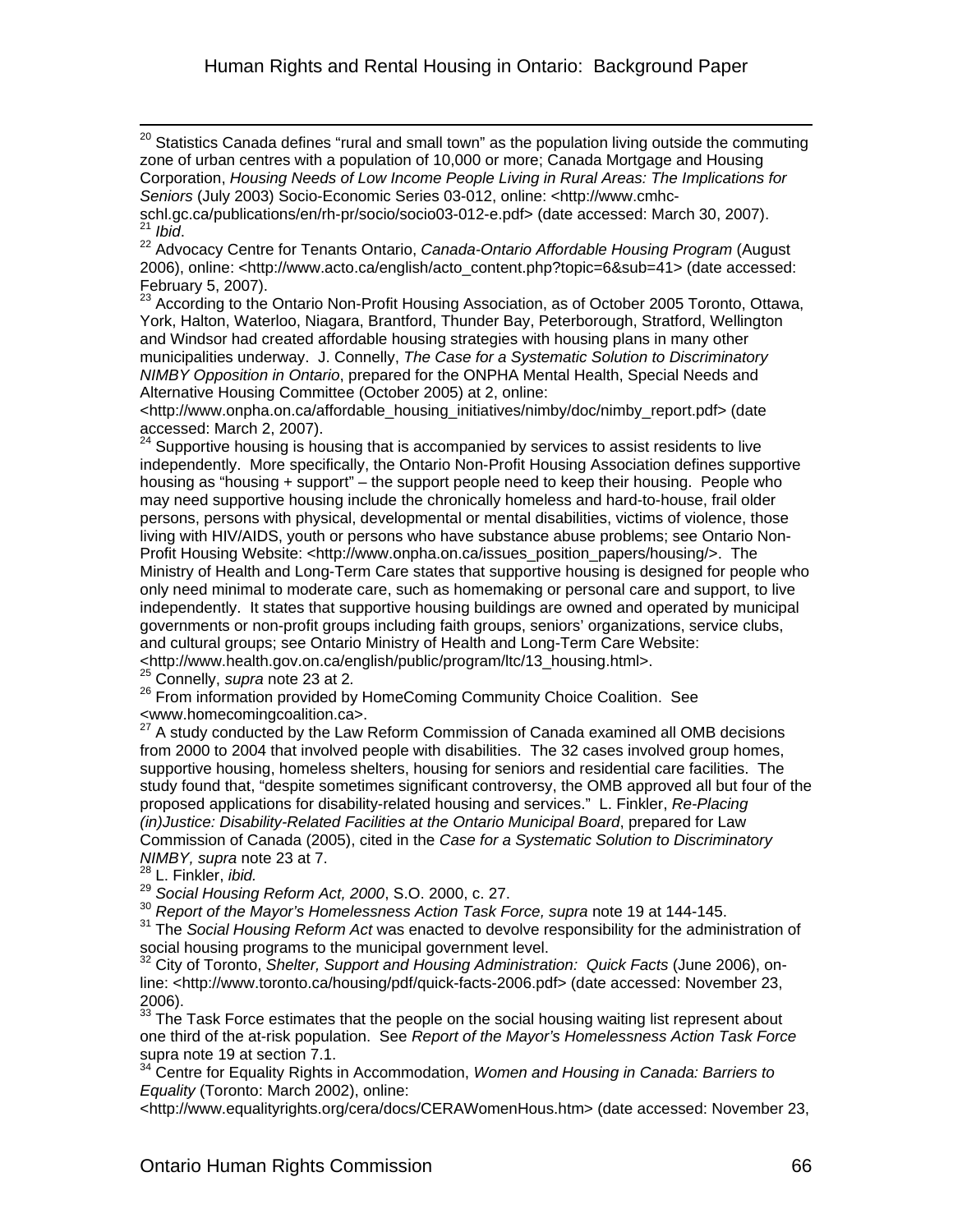$^{2006}_{35}$ .

 $\overline{a}$ 

35 Section 2 of the *Code* prohibits discrimination in housing on the basis of a number of grounds including age, ethnic origin, place of origin, ancestry and religion. Therefore, housing that contains restrictions based on age, ethnic origin, religion or other grounds there is a potential for a complaint of discrimination unless one of the exceptions contained in sections 14 (special programs), 15 (preferential treatment for people over 65) or 18 (religious, philanthropic, educational, fraternal or social institutions providing housing as part of their services) of the *Code*

applies.<br><sup>36</sup> Daily Bread Food Bank, *Ontario Works?* (2004), online: <www.dailybread.ca>.

<sup>37</sup> See sections 82, 83 of the *Social Housing Reform Act.*<br><sup>37</sup> See sections 82, 83 of the *Social Housing Reform Act.*<br><sup>38</sup> An August 2006 report notes that there is a looming problem with aging housing stock in the magnitude of \$1.3 billion in Ontario. As well, many social housing buildings have low energyefficiency ratings and require major retrofits to meet more modern standards. The result is escalating utility costs and a mismatch between costs and rents that has the potential to move more social housing programmes into deficit situations. Social Housing Services Corporation, *A Brief Summary of Social Housing Issues in Ontario* (August 2006), online:

<http://www.shscorp.ca/content/Resources/DiscussionResearchPapers/OntarioSocialHousingOv erview.pdf> (date accessed: February 6, 2007).

<sup>39</sup> *Co-operative Corporations Act*, R.S.O. 1980, c. C.35.<br><sup>40</sup> Section 171 of the CCA.

<sup>41</sup> Section 171.5 of the *CCA* sets out circumstances under which a unit may be designated as a non-member unit.

42 See *Iness* v. *Caroline Co-operative Homes Inc. (No. 5)* (2006), CHRR Doc. 06-450, 2006 HRTO 19 in which this situation was found to be discriminatory by the Human Rights Tribunal of Ontario.

A co-op sought to evict an occupant for failing to perform the two hours of volunteer work each month required by the co-op's by-law, despite the fact that she had provided a doctor's note that she was incapable of performing the volunteer work for medical reasons. The Ontario Divisional Court stated that the co-op had a duty to respect the rights of its occupants under the Ontario *Human Rights Code* and to accommodate the needs of an occupant with a disability, to the point of undue hardship. The Court applied the *Code* and the Commission's *Policy and Guidelines on Disability and the Duty to Accommodate* and held that it would have been reasonable and appropriate for the co-op to obtain answers from the occupant's doctor to determine if any of the volunteer tasks could be performed, notwithstanding her medical condition. If so, it could have accommodated her by assigning her tasks she could perform, but if not, the cost of accommodating her by exempting her from the volunteer work requirement would be unlikely to impose an undue hardship. The Court concluded that it would be unjust in all the circumstances to evict the occupant: *Eagleson Co-Operative Homes, Inc.* v. *Théberge,* [2006] O.J. No. 4584 (Sup.Ct. (Div.Ct.)).<br><sup>44</sup> Walmer Developments v. Wolch (2003), 67 O.R. (3d) 246 (Sup. Ct. (Div. Ct.)).

<sup>44</sup> *Walmer Developments* v. *Wolch* (2003), 67 O.R. (3d) 246 (Sup. Ct. (Div. Ct.)). 45 [2006] 1 S.C.R. 513. This decision was applied by the Ontario Divisional Court in deciding whether to evict an occupant of a co-op under the *CCA*, see *Eagleson Co-Operative Homes, Inc.* v. *Théberge, supra* note 43.

<sup>46</sup> *See* Ministry of Municipal Affairs and Housing, "Frequently Asked Questions," online: <http://www/mah.gov.on.ca/userfiles/HTML/nts\_1\_26925\_1.html> (date accessed: November 23, 2006).

 $47$  There are various sources for occupancy standards. For example, the Canada Mortgage and Housing Corporation has developed a Canadian National Occupancy Standard as have the province and municipal governments.

<sup>48</sup> S. Novac, J. Darden, J.D. Hulchanski & A.M. Seguin, "Housing Discrimination in Canada: What do we know about it?" Research Bulletin #11 (University of Toronto: Centre for Urban and Community Studies, December 2002) at 6, online: <

http://www.urbancentre.utoronto.ca/pdfs/researchbulletins/11.pdf>.<br><sup>49</sup> Engeland, Lewis, Ehrlich & Che, *supra* note 13.

50 Centre for Equality Rights in Accommodation, *Annual Report 2004-2005* at 6, online: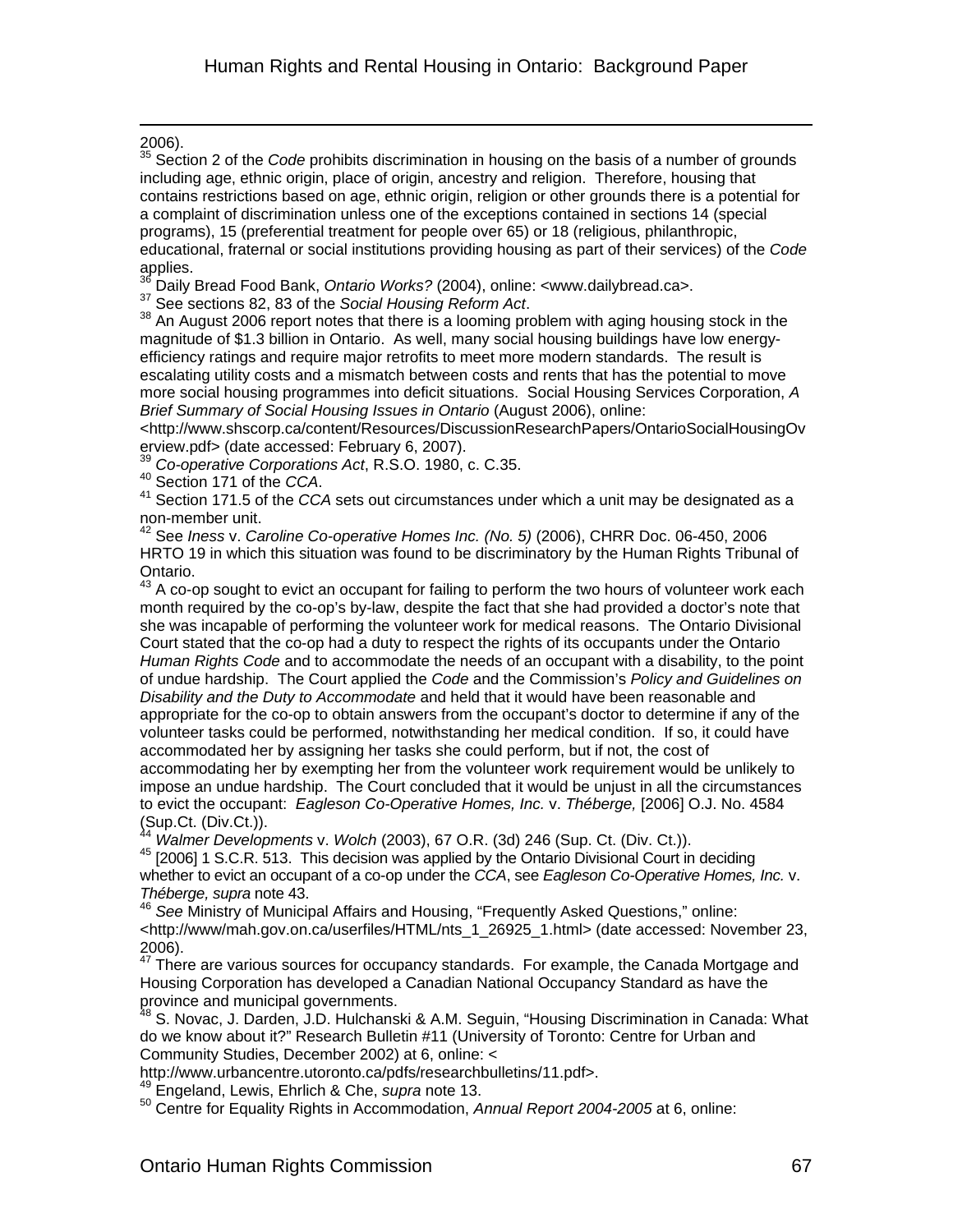<http://www.equalityrights.org/cera/> (date accessed: August 28, 2006).

The majority of complaints that were filed with the Commission in 2004-2005 were filed on the ground of disability, with family status, race and colour, and sex and pregnancy also comprising a significant number.

The number of complaints filed in the area of housing has fluctuated over time and has, in fact, been higher in recent years. For example, in 2000-2001, housing complaints amounted to 8% of the total number of complaints received by the OHRC, and in 2001-2002, this number was 7%.

53 For a detailed discussion of housing protections under the Ontario *Human Rights Code*, please see the section of this Paper entitled **Rental Housing and the Ontario** *Human Rights Code*. 54 Legislation in Alberta, British Columbia, New Brunswick and Saskatchewan does not provide

explicit harassment provisions. Nova Scotia's legislation addresses sexual harassment, but does not explicitly address harassment relating to other grounds. 55 Manitoba Human Rights Commission, *Housing Guidelines* (1998), online:

<http://www.gov.mb.ca/hrc/english/publications/housing.html>; and New Brunswick Human Rights Commission, *Guideline on Discrimination in the Housing Sector* (2004), online: <http://www.gnb.ca/hrc-cdp/e/Guideline-on-Housing-Discrimination.pdf>. 56 See <http://142.213.87.17/en/human-rights/housing.asp?noeud1=1&noeud2=3&cle=5> (date

accessed January 8, 2007).

57 B.C. Human Rights Coalition, *Human Rights: Your Rights to Know* (September 2003), online: <http://www.bchrcoalition.org>.

58 The *Saskatchewan Human Rights Code,* S.S. 1979 c. S-24.1, s. 11(2); Prince Edward Island

Human Rights Act, R.S.P.E.I. 1998, c. H-12, s. 3(2).<br><sup>59</sup> Newfoundland and Labrador *Human Rights Code, R.S.N.L.* 1990, c. H-14, s. 6(3)(c).<br><sup>60</sup> Yukon *Human Rights Act. R.S.Y.* 2002, c. 116, s. 10(c); British Columbia

In British Columbia, Newfoundland and Labrador, "accommodation" is addressed, along with services and facilities, in a separate social area from other housing-related protections, where these exceptions do not apply ("tenancy" in British Columbia, and the right to occupy "dwelling units" in Newfoundland).

62 Yukon *Human Rights Act, supra* note 60 at s. 11(2); and the Northwest Territories *Human Rights Act*, S.N.W.T. 2002, c. 18, s. 12(3).<br><sup>63</sup> British Columbia *Human Rights Code, supra* note 60 at s. 10 (2)(b)(i), and *The Saskatchewan* 

*Human Rights Code, supra* note 58 at s. 11(4) allow for exceptions relating to age, while Newfoundland's exceptions relate to age and family status; *Human Rights Code, supra* note 59 at

s. 7(4).<br><sup>64</sup> Human Rights Code, R.S.N.B.A. 1985, c. 30, s. 4(5).

<sup>65</sup> British Columbia Human Rights Code, supra note 60 at s. 10(2)(c).<br><sup>66</sup> Yukon Human Rights Act, supra note 60 at s. 11(3)(b); Nunavut Human Rights Act, S.Nu.<br>2003, c. 12, s. 13(2)(b); Manitoba Human Rights Code, C.C.S

<sup>67</sup> Newfoundland and Labrador *Human Rights Code, supra* note 59 at s. 6(3)(b).<br><sup>68</sup> British Columbia *Human Rights Code, supra* note 60 at s. 10(2); The Saskatchewan Human

*Rights Code, supra* note 58 at s. 2(1)(i).<br><sup>69</sup> Nova Scotia *Human Rights Act*, R.S.N.S. 1989, c. 214, s. 6(b); and Quebec *Charter of human rights and freedoms*, R.S.Q., c. C-12 , s. 14.

70 Prince Edward Island *Human Rights Act, supra* note 58 at s. 3.

71 Alberta's *Human Rights, Citizenship and Multiculturalism Act,* R.S.A. 1980, c. H-14, s. 5(a); and the Northwest Territories *Human Rights Act*, *supra* note 62 at s. 12(1)(a).<br><sup>72</sup> Nunavut *Human Rights Act, supra* note 66 at s. 13(2)(a); Manitoba *Human Rights Code, supra* 

note 66 at s. 16(2)(b).<br><sup>73</sup> Saskatchewan Human Rights Code, supra note 58 at s. 11(3).

<sup>74</sup> Signed Dec. 10, 1948, G.A. Res. 217A (III), U.N. Doc. A/810 at 71 (1948).<br><sup>75</sup> (1976) 993 U.N.T.S. 3, Can. T.S. 1976 No. 46.<br><sup>75</sup> The *Universal Declaration of Human Rights* was adopted and proclaimed by the United N General Assembly in 1948. The *ICESCR* was adopted by the United Nations in 1966 and entered into force in 1976. Canada ratified the *ICESCR* in 1976.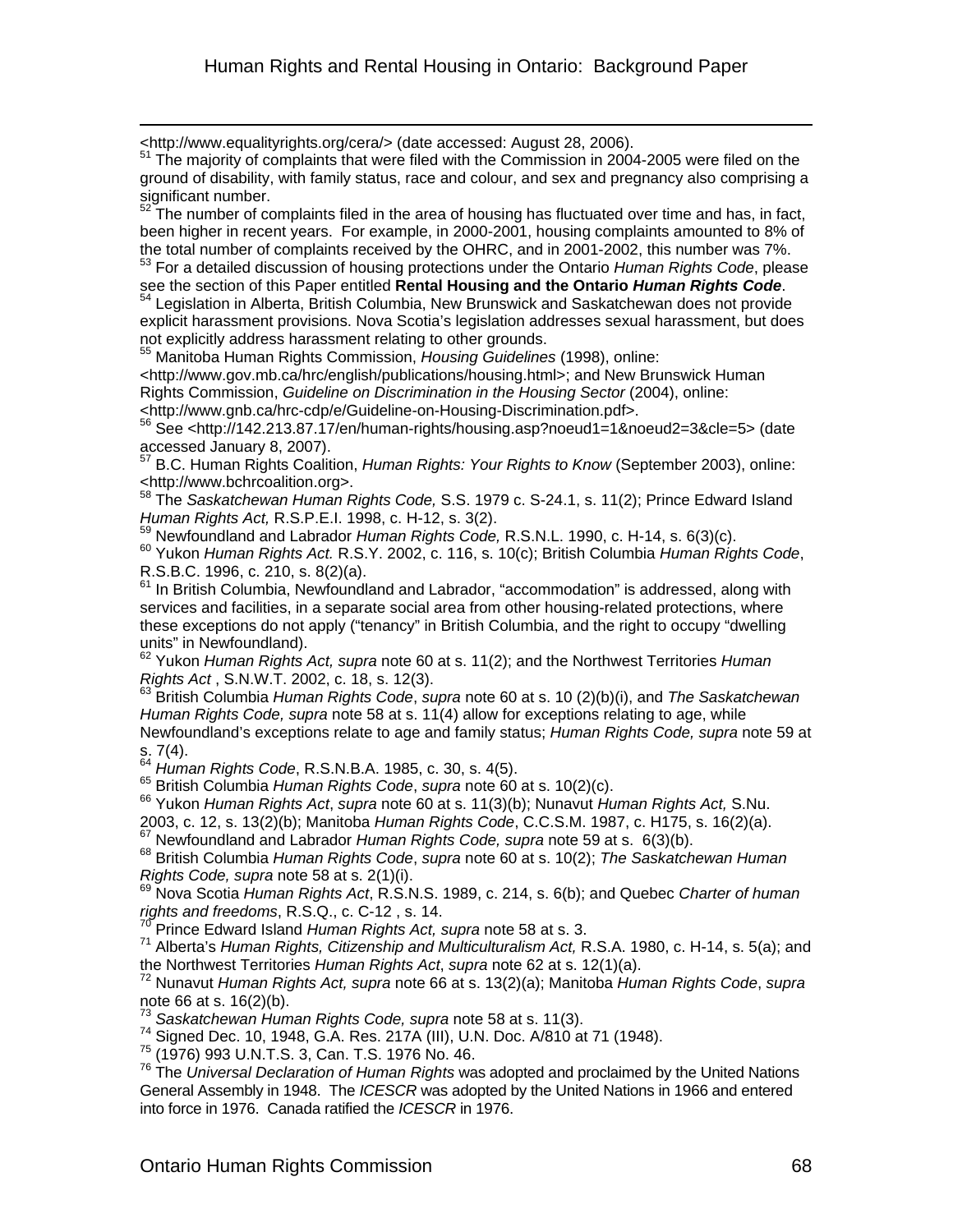77 Subsection 47(2) of the Ontario *Human Rights Code*, R.S.O. 1990, c. H. 19.

78 Subsection 3(4) of the *Residential Tenancies Act, supra* note 11.

79 See, for example, *Karoli Investments Inc.* v. *Reid*, [2006] O.R.H.T.D. No. 8 at para. 75 and *Hillhurst Park Apartments* v. *Wolstat*, [\[2005\] O.R.H.T.D. No. 33.](http://ql.quicklaw.com/servlet/qlwbic.qlwbi?qlsid=C2xtgaenkgquxBsf&qlcid=00003&qlvrb=QL002&RGET=4) 

80 A discussion of case law interpreting the regulations is contained in the section **Minimum Income Criteria.**

<sup>81</sup> An individual cannot be discriminated against because of his or her association, relationship or dealings with another person identified by a ground in the *Code*. A person has this protection whether or not he or she is identified by a *Code* ground. For example, a landlord will likely be engaging in discriminatory behaviour if he refuses to rent an apartment to a man because his cotenant is a woman with a very young child.

 $82$  Systemic discrimination may also overlap with other types of discrimination that are not neutral. For example, a discriminatory policy can be compounded by the discriminatory attitudes of the person who is administering it.

83 For a more detailed discussion of minimum income criteria, please see the section **Minimum Income Criteria**.<br><sup>84</sup> A rule or practice can be justified if it is reasonable and genuine. However, it will only be

allowed if a change or exception to the rule or practice would be too costly or would create a health or safety danger. If this cannot be shown, the rule or practice must be changed or an exception made so that there is no discrimination against an individual or particular group of people protected by the *Code*.<br><sup>85</sup> Document available at <http://www.csa-

 $\overline{a}$ 

intl.org/onlinestore/GetCatalogItemDetails.asp?mat=2004958&Pa>.

 $^{86}$  See <http://www.design.ncsu.edu:8120/cud/univ\_design/princ\_overview.htm>.<br> $^{87}$  Di Marco v. Fabcic (2003), CHRR Doc. 03-050, 2003 HRTO 4.

88 The concept of "intersectionality" has been defined as "intersectional oppression [that] arises out of the combination of various oppressions which, together, produce something unique and distinct from any one form of discrimination standing alone..." M. Eaton, "Patently Confused, Complex Inequality and Canada v. Mossop" (1994) 1 Rev. Cons. Stud. 203 at 229.

<sup>89</sup> Ontario Human Rights Commission, An Intersectional Approach to Discrimination: Addressing *Multiple Grounds in Human Rights Claims* (Toronto: Queen's Printer, 2001), online: <www.ohrc.on.ca>.

90 Racialization is the process by which societies construct races as real, different and unequal in ways that matter to economic, political and social life. This term is widely preferred over descriptions such as "racial minority", "visible minority" or "person of colour" as it expresses race as a social construct rather than as a description of persons based on perceived characteristics. See Ontario Human Rights Commission, *Policy and Guidelines on Racism and Racial Discrimination* (Toronto: Queen's Printer, 2005), online: <http://www.ohrc.on.ca> [hereinafter *Racial Discrimination Policy*].<br><sup>91</sup> *Richards* v. *Waisglass* (1994), 24 C.H.R.R. D/51 (Ont. Bd. Inq.).<br><sup>92</sup> See also *Watson* v. *Antunes* (1998), CHRR Doc. 98-063 (Ont. Bd. Inq) in which a Board of

Inquiry held that the respondent discriminated against the complainants, a Black woman seeking to rent an apartment and her mother who was assisting her, when she reluctantly showed them the apartment and then misled the mother about it being taken when she later called to rent it. Also, in *Baldwin* v. *Soobiah* (1983), 4 C.H.R.R. D/1890 (Ont. Bd. Inq.), a Board of Inquiry held that a *prima facie* case of discrimination in housing rental was established when the respondent made statements to potential tenants of a certain race that a property was rented, but then stated to potential tenants of another race that the apartment was still available. In other words, a pattern of refusals on the part of a landlord to rent to those of a particular ethnic origin was found to be evidence of unlawful discrimination.

 $93$  Data from auditing studies have been generally accepted by U.S. courts as strong evidence of racial discrimination. Please see D.S. Massey & G. Lundy, "Use of Black English and Racial Discrimination in Urban Housing Markets" (March 2001) 36(4) Urban Affairs Review 452 at 454.<br><sup>94</sup> K.L. Dion, "Perceptions of Housing Discrimination in Toronto: The Housing New Canadians Project" (2001) 57 Journal of Social Issues 523 at 527.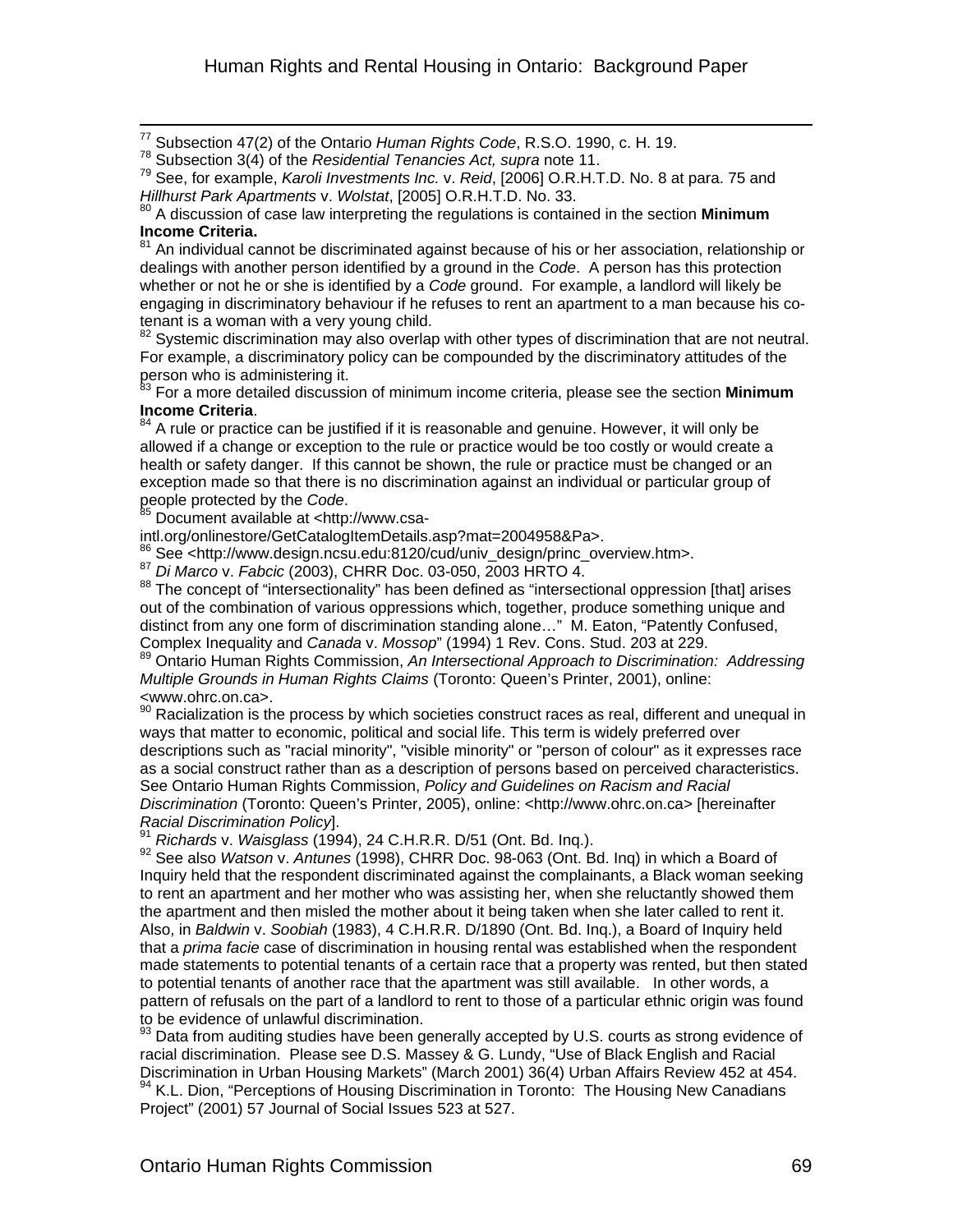$^{95}$  "Linguistic profiling" has been defined as the "determin[ation of] characteristics such as socioeconomic status from the way a person uses language." See

 $98$  "Islamophobia" can be described as stereotypes, bias or acts of hostility towards individual Muslims or followers of Islam in general. In addition to individual acts of intolerance and racial profiling, Islamophobia leads to viewing Muslims as a greater security threat on an institutional, systemic and societal level. See Commission's *Racial Discrimination Policy, supra* note 90.

<sup>99</sup> *Ontario (Human Rights Comm.)* v. *Elieff* (1996), 37 C.H.R.R. D/248 (Ont.Ct. (Gen. Div.)), rev'g in part (1994), 25 C.H.R.R. D/163 (Ont. Bd. Inq.).<br><sup>100</sup> Fancy v. J & M Apartments Ltd. (1991), 14 C.H.R.R. D/389 (B.C.C.H.R.).

<sup>101</sup> Chauhan v. Norkam Seniors Housing Cooperative Association (2004), 51 C.H.R.R. D/126, 2004 BCHRT 262.<br><sup>102</sup> King v. Bura (2004), 50 C.H.R.R. D/213, 2004 HRTO 9.

<sup>103</sup> Additional examples of racial harassment in housing accommodation include: *Morrison* v. *Effort Trust Realty Co.* (1993), 26 C.H.R.R. D/119 (Ont. Bd. Inq.) and *Fuller* v. *Daoud* (2001), 40 C.H.R.R. D/306 (Ont. Bd. Inq.).

<sup>104</sup> As mentioned previously, section 12 of the *Code* provides protection against discrimination based on association with persons identified by *Code* grounds and allows persons to receive a remedy for having this right infringed.<br><sup>105</sup> John v. Johnstone, (September 16, 1977), No. 82, Eberts (Ont. Bd. Inq.).

106 Hill v. Misener (No. 1) (1997), 28 C.H.R.R. D/355 (N.S. Bd. Inq.).<br><sup>107</sup> N. Klos, "Aboriginal Peoples and Homelessness: Interviews with Service Providers" (1997) 6:1 Canadian Journal of Urban Research 40 at 48.<br><sup>108</sup> *Flamand v. DGN Investments* (2005), 52 C.H.R.R. D/142 (HRTO).

<sup>108</sup> *Flamand* v. *DGN Investments* (2005), 52 C.H.R.R. D/142 (HRTO). 109 *Ibid.* at para. 137. 110 Engeland, Lewis, Ehrlich & Che, *supra* note 13 at 49.

<sup>111</sup> *Ibid.* at 50.

 $\overline{a}$ 

112 Chisholm, *supra* note 1 at 19.

113 M.R. Grant & R.K. Danso, "Access to Housing as an Adaptive Strategy for Immigrant Groups: Africans in Calgary" (2000) 32(3) Canadian Ethnic Studies 19.

<sup>114</sup> *Rental Market Report: Toronto CMA, supra* note 7 at 3.

<sup>115</sup> F. Barahona. "Immigrants hit with 'illegal' rents: Landlord demands up to year's rent from newcomers" *Toronto Star* (July 29, 2001); "Forum hears of discrimination in housing: Would-be tenants say they were victims of racism" *Toronto Star* (March 21, 2002).<br><sup>116</sup> The *Code* and Regulation 290/98 permit landlords to request information about a prospective

tenant's rental history. However, based on the decision in *Ahmed* v. *177061 Canada Ltd*. (2002), 43 C.H.R.R. D/379 (Ont. Bd. Inq.), treating the lack of a rental history in the same way as a negative rental history results in discrimination where the lack of a rental history is related to a

*Code* ground. 117 Grant & Danso, *supra* note 113.

118 Engeland, Lewis, Ehrlich & Che, *supra* note 13 at 20.

<sup>119</sup> *Ibid*. at 52.

<sup>120</sup> *Ibid.* at 53.

<sup>121</sup> *Ibid.* at 50-51.

<sup>122</sup> Women and Housing in Canada: Barriers to Equality, *supra* note 34 at 8.<br><sup>123</sup> Conwav v. Koslowski (1993), 19 C.H.R.R. D/253 (Ont. Bd. of Inquiry).

<sup>124</sup> Leong v. *Cerezin* (1992), 19 C.H.R.R. D/381 (B.C.C.H.R.). The respondent also made an issue of the complainant's Chinese Canadian ancestry.

<sup>125</sup> *Women and Housing in Canada: Barriers to Equality, supra* note 34 at 8.

126 T. Carter & C. Polevychok, *Housing is Good Social Policy* (Canadian Policy Research Networks, 2004) at 8.

 $127$  The February 20, 2002 Recommendations are available online at www.owin.org/issues/wabuse/hadley2.htm.

http://www.wordspy.com/words/linguisticprofiling.asp (date accessed: January 3, 2007). 96 Massey & Lundy, *supra* note 93 at 466-7.

<sup>97</sup> See, for example, Dion, *supra* note 94 at 528.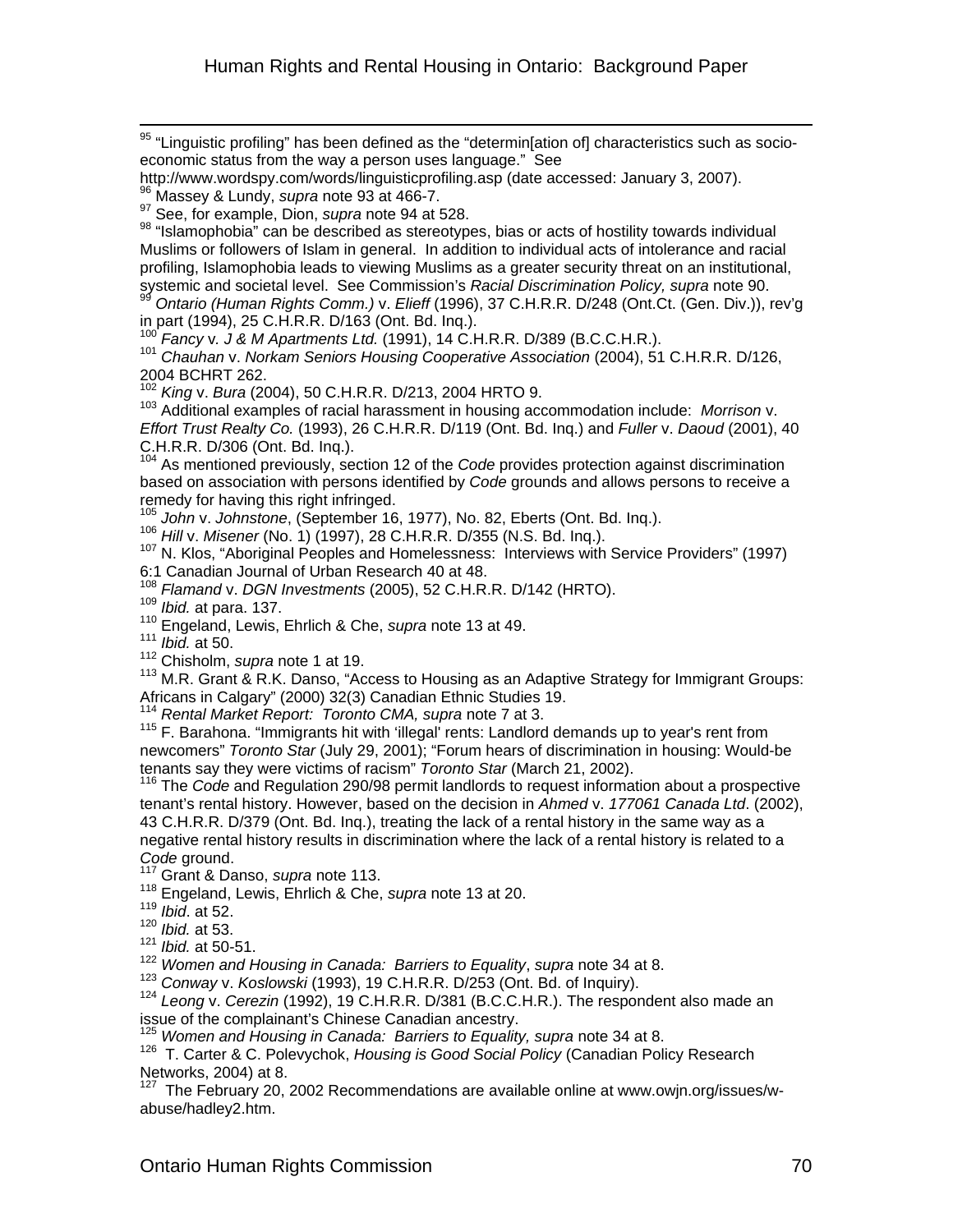128 Discrimination on the basis of family status will be discussed in greater detail in the **Family** 

Status section of this Paper.<br><sup>129</sup> Turanski v. Fifth Avenue Apartments (1986), 7 C.H.R.R. D/3388 (B.C.C.H.R.).<br><sup>130</sup> Statistics Canada, *Women in Canada 2000: A Gender-based Statistical Report* (Catalogue No. 89-503-XPE) at 138.

<sup>131</sup> *Ibid.* at 139.

 $\overline{a}$ 

132 *Women and Housing in Canada: Barriers to Equality, supra* note 34 at 11.

<sup>133</sup> *Raphaël* v. *Conseil Des Montagnais du Lac Saint-Jean*, (1995) 23 C.H.R.R. D/259 (C.H.R.T.). 134 M.M. Mann, *Aboriginal Women: An Issues Backgrounder* (Prepared for Status of Women

Canada, August 2005), online: <http://www.swc-cfc.gc.ca/resources/consultations/ges09- 2005/aboriginal\_e.html> (date accessed: March 30, 2007). A national consultation process was launched in September 2006 on the issue of the division of matrimonial real property on reserve; see Indian and Northern Affairs Canada, News Release, "Addressing Matrimonial Property Rights On Reserves: Canada, AFN And NWAC Move Forward With Consultations" (29 September, 2006).

<sup>135</sup> *Women and Housing in Canada: Barriers to Equality, supra* note 34 at 10-11.

136 National Working Group on Women and Housing, *Some Facts on Women and Housing in Canada*, online: <http://www.equalityrights.org/NWG/facts.htm> (date accessed: August 30, 2006).

<sup>137</sup> See Novac, Darden, Hulchanski & Seguin, *supra* note 48 at 3.<br><sup>138</sup> Reed v. Cattolica Investments Ltd. (1996), 30 C.H.R.R. D/331 (Ont. Bd. Inq.).

<sup>139</sup> S. Novac, "Sexual Harassment of Women Tenants" (1990) 11 Canadian Women's Studies 2 at 58.

 $140$  [1995] 2 S.C.R. 418 at para. LXXII, L'Heureux-Dubé J.

<sup>141</sup> *Vander Schaaf* v. *M & R Property Management Ltd*. (2000), 38 C.H.R.R. D/251 (Ont. Bd. Inq). 142 For other Canadian examples of discrimination on the basis of marital status, please see:

*Swaenepoel* v. *Henry* (1985), 6 C.H.R.R. D/3045 (Man. Bd. Adj.) in which a Board found that the complainants, a group of three single women, were discriminated against by the respondents because of the respondents' assumptions about the characteristics of single people of the same sex, residing together as tenants, who did not conform to the nuclear family model; in *Gurman* v. *Greenleaf Meadows Investment Ltd* (1982), C.H.R.R. D/808 (Man. Bd. Adj.), a Board found that the respondent had discriminated against the complainants, two sisters and a brother, because they were a group of single adults of mixed sexes; in *Wry* v. *Cavan Realty (C.R.) Inc.* (1989), 10 C.H.R.R. D/5951 (B.C.C.H.R.), the British Columbia Human Rights Council found that the complainant (a single man) was discriminated against because the respondent only wished to rent to families and married couples. The Council found that there was discrimination on the basis of sex and marital status.<br><sup>143</sup> Booker v. Floriri Village Investments Inc. (1989), 11 C.H.R.R. D/44 (Ont. Bd. Ing.).

<sup>144</sup> Raweater v. MacDonald, (2004), 51 C.H.R.R. D/459, 2005 BCHRT 63.<br><sup>145</sup> Falkiner v. Ontario (Ministry of Community and Social Services) (2002), 59 O.R. (3d) 481

(C.A.). This decision under section 15 of the *Canadian Charter of Rights and Freedoms* struck down the definition of "spouse" under the *Family Benefits Act*, which presumed a spousal relationship as soon as a man and a woman began living together. The definition meant that many people, particularly women in receipt of social assistance, lost their entitlement. The Court found that the definition discriminated on the basis of marital status, sex, and the receipt of social assistance.

146 In a federal case, *Schaap* v. *Canada (Armed Forces)* (1988), 12 C.H.R.R. D/451 (F.C.A.), the Court of Appeal held that the Canadian Human Rights Tribunal erred in law when it found that the protections against discrimination on the grounds of marital status do not protect persons in common-law relationships.<br><sup>147</sup> Matyson v. Provost (1987), 9 C.H.R.R. D/4623 (Sask. Bd. Inq.).

<sup>148</sup> Canada Mortgage and Housing Corporation, 2001 Census Housing Series. Research Highlight Socio-Economic Series 4-002 (Ottawa: 2004). In Canada, a household is considered to be in core need if: they are paying 30 percent or more of their before tax income on mortgage payments, taxes, utilities and rent; the dwelling is in need of major repairs; or, parents and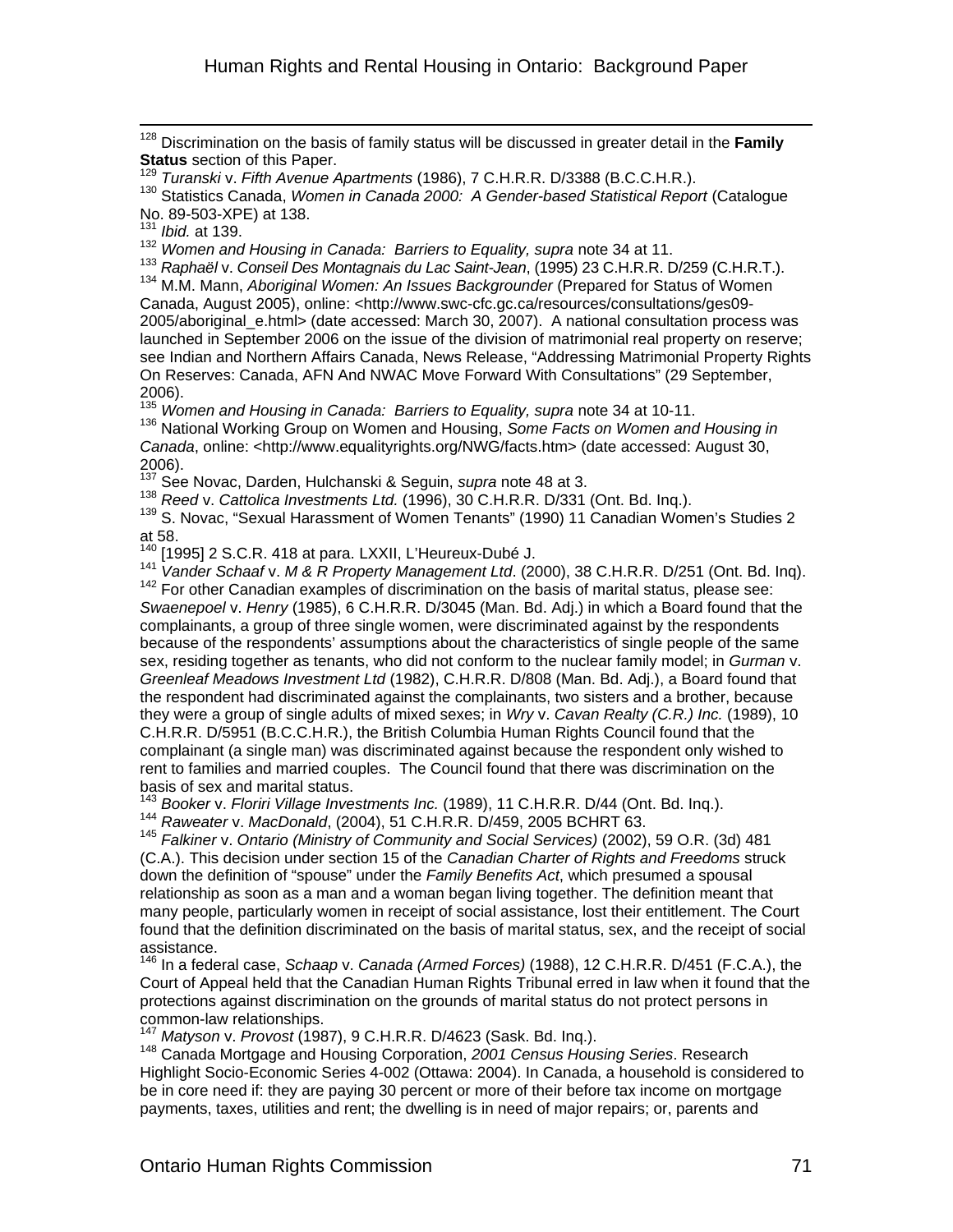children, or children of different genders over the age of five have to share a bedroom.

<sup>2</sup> Report of the Mayor's Homelessness Action Task Force, supra note 19.

 $\overline{a}$ 

150 Cepens of the may of a communite 126 at 15.<br><sup>150</sup> Carter & Polevychok, *supra* note 126 at 15.<br><sup>151</sup> Canada Mortgage and Housing Corporation, *Housing Canada's Children* (2000).

<sup>152</sup> S. Chau at al., *One in Five ... Housing as a Factor in the Admission of Children to Care* (Toronto: Centre for Urban and Community Studies, November 2001).

<sup>153</sup> *Women and Housing in Canada: Barriers to Equality*, *supra* note 34.

<sup>154</sup> Report of the Mayor's Homelessness Action Task Force, supra note 19.

155 Please see N. Zukewich, "Unpaid Informal Caregiving" (Autumn 2003) 70 Canadian Social Trends 14, online: <http://dsp-psd.pwgsc.gc.ca/Collection-R/Statcan/11-008-XIE/0020311-008-

XIE.pdf>.<br><sup>156</sup> P. Khosla, *If Low Income Women of Colour Counted in Toronto* (Toronto: Community Social Planning Council of Toronto, 2003) at 23 and following, online:

<http://www.socialplanningtoronto.org/Research%20&%20Policy%20Updates/Low%20Income%2 0Women%20of%20Colour%20Aug03.pdf>.

<sup>157</sup> *Fakhoury* v. *Las Brisas Ltd.* (1987), 8 C.H.R.R. D/4028 (Ont. Bd. of Inq.). This case is also important for its express consideration of public policy debates and international human rights documents, such as the *Universal Declaration of Rights*.<br><sup>158</sup> For example, in *Thurston* v. *Lu* (1993), 23 C.H.R.R. D/253 (Ont. Bd. Inq.), a Tribunal held that

denying a woman the right to apply for the apartment and rejecting her outright because she had a child resulted in *prima facie* discrimination. In *Cunanan* v. *Boolean Developments Ltd.* (2003), 47 C.H.R.R. D/236, 2003 HRTO 17, a Tribunal found a breach of the *Code* where the landlord refused to rent to a complainant because her family, which included three teenage children, was not the "ideal" size according to "Canadian" standards and was not suitable. In *Peterson* v. *Anderson* (1991), 15 C.H.R.R. D/1 (Ont. Bd. Inq.), a Tribunal held that the eviction of a pregnant tenant was discrimination on the ground of family status, as well as sex. The tribunal found evidence of stereotypes and disapproval of single parenthood and unmarried conjugal<br>relationships, even though there was no general restriction on children in the building.

<sup>159</sup> Fakhoury v. Las Brisas Ltd., supra note 157. In this case, there was a policy whereby a fourperson family, composed of one parent and three children, were required to rent at least a 3 bedroom unit. The tribunal held that there was no reasonable justification for this unequal treatment.

<sup>160</sup> Booker v. Floriri Village Investments Inc., supra note 143.<br><sup>161</sup> Ward v. Godina (1994), CHRR Doc. 94-130 (Ont. Bd. Inq.).

<sup>162</sup> Desroches v. Québec (Comm. des droits de la personne) (1997), 30 C.H.R.R. D/345 (C.A. Qué.).

163 *Cunanan* v. *Boolean Developments Limited*, supra note 158. See also *Fakhoury* v. *Las Brisas Ltd., supra* note 157.

<sup>164</sup> *Report of the Mayor's Homelessness Action Task Force, supra note 19 at 91.*<br><sup>165</sup> P. Khosla, *supra* note 156 at 23 and following.

<sup>166</sup> St. Hill v. VRM Investments Ltd. (2004), CHRR Doc. 04-023. 2004 HRTO 1.<br><sup>167</sup> See, for example, *Huot v. Chow* (1996), CHRR Doc 96-178 (B.C.C.H.R.).<br><sup>168</sup> St. Hill v. VRM Investments Ltd, supra note 166 at para. 29. example, section 15 of the *Code* permits preferential treatment for persons aged 65 and older, and therefore permits housing that is limited to persons over the age of 64; section 14 permits special programs to alleviate hardship and disadvantage, such as specially designed barrier-free housing projects aimed at older persons with disabilities; and, section 18 creates a defence for religious, philanthropic, educational, fraternal or social institutions or organizations that primarily serve the interests of older persons and that provide housing as part of their services. However, there is no defence that permits "adult lifestyle" housing that results in the exclusion of children or persons under a certain age. See Ontario Human Rights Commission, *Policy on Discrimination Against Older Persons because of Age* (Toronto: Queen's Printer, 2002), online: <http://www.ohrc.on.ca> [hereinafter the *Age Policy*].

 $170$  S. Page, "Accepting the Gay Person: Rental Accommodation in the Community" (1998) 36(2)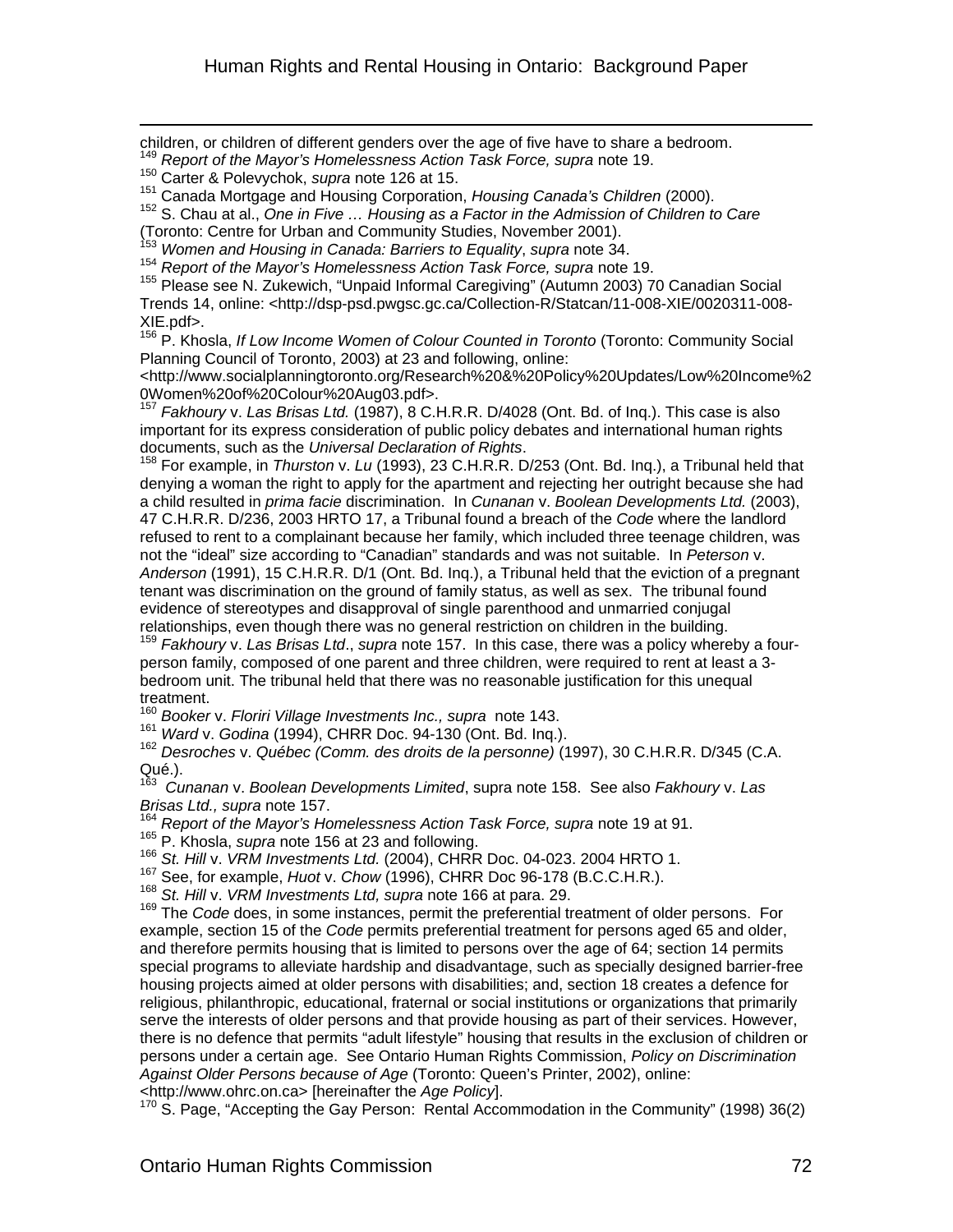Journal of Homosexuality 31.

<sup>171</sup> *Ibid.* at 37.

 $\overline{a}$ 

172 See *A*. v. *Colloredo-Mansfeld* (No. 3) (1994), 23 C.H.R.R. D/328 (Ont. Bd. Inq.) and *Grace* v. *Mercedes Homes Inc. (No. 1)* (1995), 23 C.H.R.R. D/350 (Ont. Bd. Inq.).<br><sup>173</sup> See, for example, *Québec (Comm. des droits de la personne et des droits de la jeunesse) et* 

*Dubé* c. *Martin* (1997), 33 C.H.R.R. D/487 (T.D.P.Q.) in which a Quebec Tribunal found that trying to use freedom of religion as justification for a policy of refusing to rent to gays and lesbians was unacceptable. See also *Outingdyke* v. *Irving Apartments Ltd*. (2005), CHRR Doc. 05-565, 2005 BCHRT 443.

174 Based on the definition of "age" in section 10 of the *Code*. However, section 4(1) of the *Code*  also guarantees equal treatment in housing to sixteen and seventeen year-olds who have withdrawn from parental control.

<sup>175</sup> *Arzem* v. *Ontario (Ministry of Community and Social Services (No. 6) (2006)*, 56 C.H.R.R. D/426, 2006 HRTO 17, in the context of complaints of discrimination in the provision of autism services on the basis of age and disability.<br><sup>176</sup> Sinclair v. Morris A. Hunter Investments Ltd. (2001), 41 C.H.R.R. D/98 (Ont. Bd. Ing).

177 For a related case, please see *Dominion Management* v. Vellenosi (1989), 10 C.H.R.R. D/6413 (Ont. Bd. Inq.) in which an Ontario Board of Inquiry found that the complainant, a thirtyseven year old woman, had been discriminated against on the basis of age because the owners preferred to rent to older, wealthy couples. See also *Garbett* v. *Fisher* (1996), 25 C.H.R.R. D/379 (Ont. Bd. Inq.).

<sup>178</sup> *Bushek* v. *Registered Owners of Lot SL 1, Plan LMS13, Dist. Lot 384A, New Westminister Land Dist.* (1997), CHRR Doc. 97-224 at para. 48 (B.C.C.H.R.). See also *Watkins* v. *Cypihot* (2000), CHRR Doc. 00-036, 2000 BCHRT 13, and *Cunanan* v. *Boolean Developments Limited*, *supra*, note 158.

179 Engeland, Lewis, Ehrlich & Che, *supra* note 13 at 50-51.

180 See the Commission's *Age Policy* for more information on the Commission's interpretation of the *Code* as it relates to housing discrimination and older persons, *supra* note 169.

<sup>182</sup> Yale v. Metropoulos (1992), 20 C.H.R.R. D/45 (Ont. Bd. Inq.).<br><sup>183</sup> See Di Marco v. Fabcic (2003), supra note 87.

<sup>184</sup> *Julie Ramsey* v. *S.W.M. Investments* (August 22, 1994), No. 642 (Ont. Bd. Inq.) [unreported]. 185 Ontario *Building Code Act*, *1992*, S.O. 1992, c. 23.

<sup>186</sup> In March 2002, the Commission provided extensive input to the Ministry of Municipal Affairs and Housing on the barrier-free access requirements of the *Building Code*. The Commission's submission outlined ways in which the *Building Code* can incorporate human rights principles, and emphasized the need to achieve greater harmonization between the two *Codes*. The Commission's full submission to the *Building Code* consultation is available on the Commission Website at www.ohrc.on.ca.

187 See, for example, *Quesnel* v. *London Educational Health Centre* (1995), 28 C.H.R.R. D/474 (Ont. Bd. Inq.).

<sup>188</sup> *Accessibility for Ontarians with Disabilities Act, 2005*, S.O. 2005, c. 11.

189 Aquilina v. Pokoj (1991), 14 C.H.R.R. D/230 (Ont. Bd. Inq.).<br><sup>190</sup> Weiher v. Polhill (2003), 47 C.H.R.R. D/104, 2003 HRTO 13.<br><sup>191</sup> See also the discussion of barriers to creating affordable and supportive housing for with mental disabilities in the section **Access to Affordable Rental Housing**.<br><sup>192</sup> Page, *supra* note 170.

<sup>193</sup> *Iness* v. *Caroline Co-operative Homes Inc*., *supra* note 42.

<sup>195</sup> *Falkiner v. Ontario (Ministry of Community and Social Services), supra note 145.*<br><sup>196</sup> Willis v. David Anthony Philips Properties (1987), 8 C.H.R.R. D/3847 (Ont. Bd. Inq.).

<sup>197</sup> Kostanowicz v. Zarubin (1994), 28 C.H.R.R. D/55 (Ont. Bd.Inq.).<br><sup>198</sup> Québec *(Comm. des droits de la personne)* c. Whittom (1993), 20 C.H.R.R. D/349 (Trib.Qué.), upheld on appeal, *Whittom* c. *Québec (Comm. des droits de la personne)* (1997), 29 C.H.R.R. D/1 (C.A. Qué.).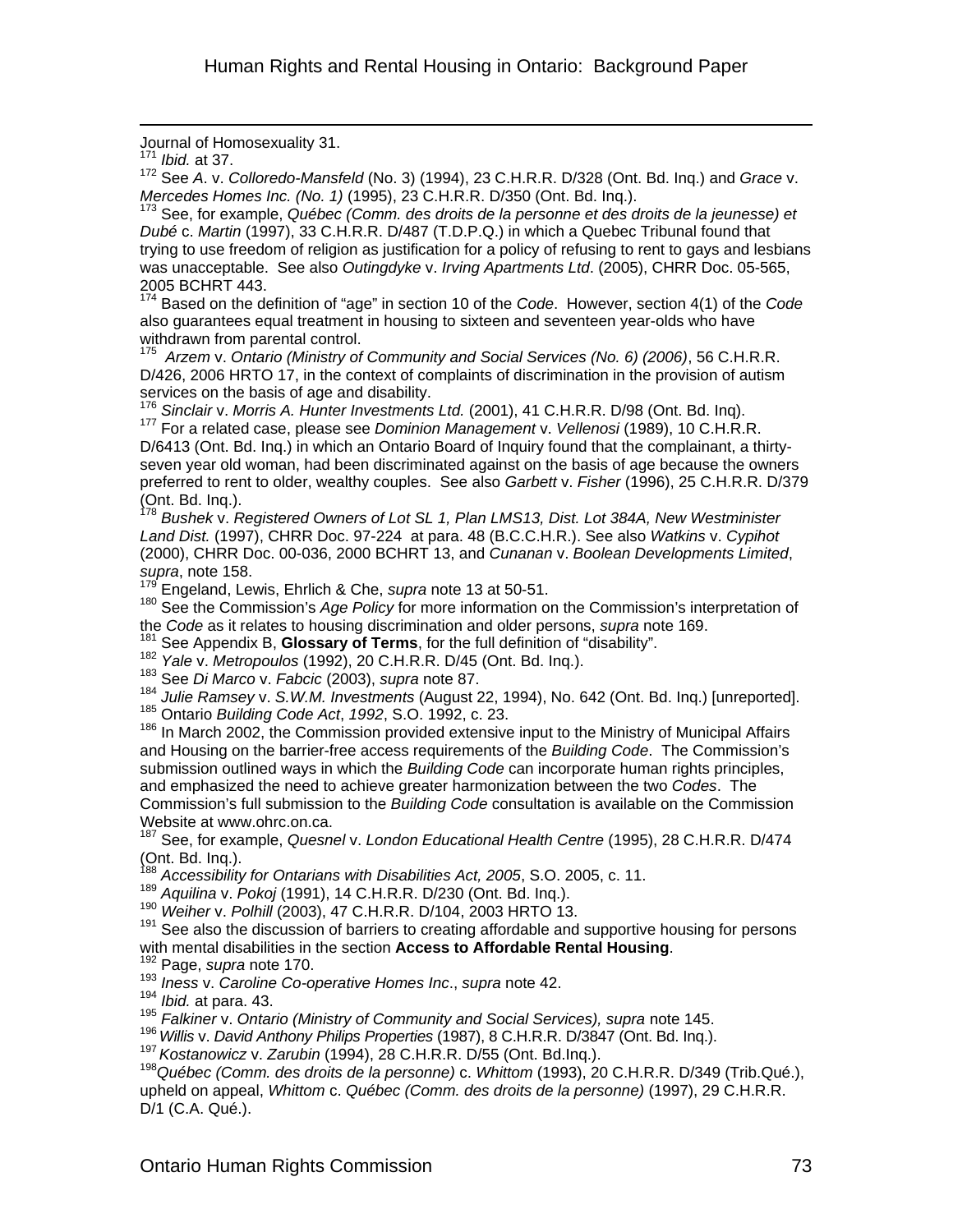199 <sup>199</sup> *Québec (Comm. Des droits de la personne)* v. *Gauthier* (1993), 19 C.H.R.R. D/312 (T.D.P.Q. ) [English Summary].

<sup>200</sup> *Québec (Comm. des droits de la personne)* c. *Coutu* (No 2) (1995), 26 C.H.R.R. D/31 (Trib.Qué.).

<sup>201</sup> *Garbett* v. *Fisher, supra* note 177.<br><sup>202</sup> See Larson v. *Graham* (1999), 35 C.H.R.R. D/382 (B.C.H.R.T.).

203 **CCC Larson in Economic (http://www.toronto.ca/socialservices/Policy/Basic.htm> (date** accessed: January 9, 2007).

<sup>204</sup> The Golden Report on Homelessness recommended that "the shelter component of social assistance, which now disadvantages Toronto, should be adjusted to reflect local market condition." See *Report of the Mayor's Homelessness Action Task Force, supra* note 19 at vii. 205 Information taken from Engeland, Lewis, Ehrlich & Che, *supra* note 13 at 45.

206 Toronto Community and Neighbourhood Services, *Social Assistance and Social Inclusion: Findings from Toronto Social Services' 2003 Survey of Single Parents on Ontario Works* (June 2004), online: <http://www.toronto.ca/socialservices/pdf/singleparentsurvey.pdf>. 207 Ministry of Community and Social Services, *Ontario Works: Quarterly Statistical Report*,

(December 2006), online: <http://www.mcss.gov.on.ca/NR/rdonlyres/F5EF844D-DE16-4AD5- A226-F109866B951C/1075/OntarioWorkseng1.pdf>.

<sup>208</sup> Social assistance rates were raised by 3% for both OW and ODSP recipients in early 2005 and by 2% in 2006. The maximum shelter allowance under Ontario Works ranges from \$342 per month for a single person, to \$708 per month for a family of six or more. A lone parent of two children would receive a shelter allowance of \$583 per month, plus a basic needs allowance of \$602 per month (depending on the ages of the children), for a maximum total monthly income of \$1185 per month; submission of the Ministry of Community and Social Services to Commissions Family Status Consultation and Income Security Advocacy Centre, *Social Assistance Rates Fact Sheet*, online:

<http://www.incomesecurity.org/documents/2PercentIncreaseDetailedFactsheetNovember2006.p df>.

209 United Nations Committee on the Elimination of Discrimination Against Women, *Concluding Observations of the Committee on the Elimination of Discrimination Against Women: Canada,* (20 March 2003, A/58/38(Part I), paras.336-389 at paras. 357-8.<br><sup>210</sup> J.D. Hulchanski, *How Households Obtain Resources to Meet their Needs: The Shifting Mix of* 

*Cash and Non-Cash Sources* (Toronto: University of Toronto, 1994) at 34-35; M. Ornstein, *Income and Rent: Equality Seeing Groups and Access to Rental Accommodation Restricted by* 

Income Criteria (Toronto: York University, 1994) at 63.<br><sup>211</sup> J. Stapleton, *Report on Social Assistance Programs in Ontario* (April 1994) at 8.<br><sup>212</sup> Commission des droits de la personne, *Pauvreté et droit au logement en approche systémique* (Québec, avril 1997) at 50.<br><sup>213</sup> The Quebec report further states that:

- Housing should not be seen as a good like any other because it fills a basic human need for shelter;
- Landlords are obligated to provide appropriate housing to individuals who can demonstrate their ability to fulfill the obligations of a lease without discrimination based on source of income or rent-to-income ratio measures; and
- The presence of risk does not justify a systemic refusal to rent to individuals on social
- assistance.<br><sup>214</sup> Kearney v. Bramalea Ltd. (No. 2)(1998), 34 C.H.R.R. D/1 (Ont. Bd. Inq.).

215 Kearney **v. Bramalea Ltd. (No. 2)**(1999), 2001), 39 C.H.R.R. D/111 (Ont. Sup. Ct.).<br><sup>216</sup> Vander Schaaf v. *M.R. Property Management Ltd., supra* note 141.<br><sup>217</sup> *Ibid.* 

<sup>218</sup> The connection between membership in a group identified under the *Code* and the likelihood of being low income has been recognized by the Human Rights Tribunal of Ontario in several decisions as well as by the Courts. Therefore, measures that disadvantage those who are lowincome are likely to disproportionately disadvantage members of *Code*-identified groups.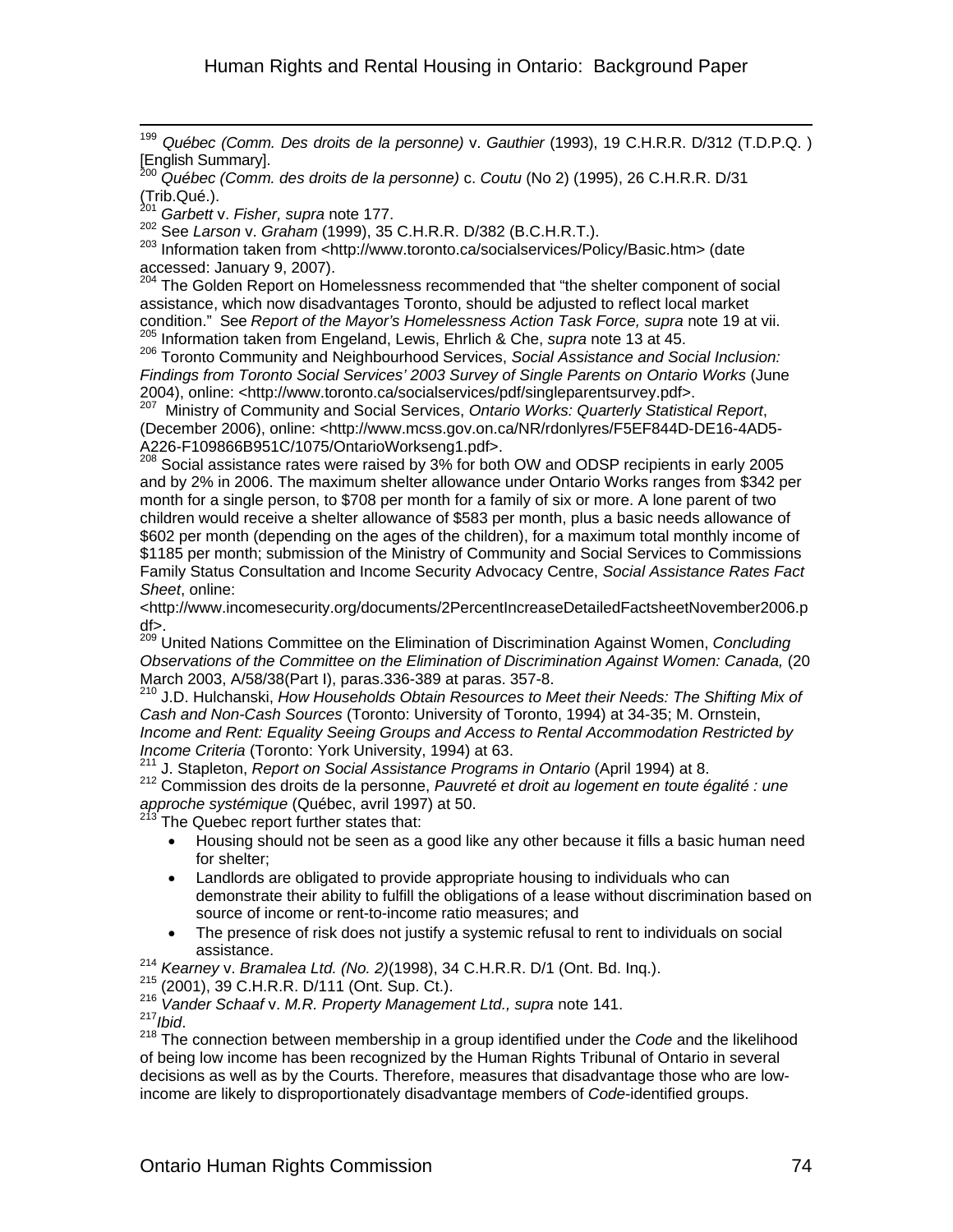219 Chisholm, *supra* note 1 at 26.

<sup>220</sup> *Report of the Mayor's Homelessness Action Task Force, supra* note 19.

 $221$  The Golden Report defines "homeless people" as "those who are 'visible' on the streets or staying in hostels, the 'hidden' homeless who live in illegal or temporary accommodation, and those at imminent risk of becoming homeless." *Ibid*. at iii.

<sup>223</sup> However, homelessness in Toronto is particularly severe, with some reports claiming that, per capita, there are more homeless people in Toronto than in New York City and other major U.S. cities: "Once population differences are taken into account, the percentage of people in Toronto using shelters is actually 15.8 per cent higher than in New York." For more detail, see Shapcott, *supra* note 10 at 7.

<sup>224</sup> *Ibid*. at 2.

 $\overline{a}$ 

225 Information taken from the *Report of the Mayor's Homelessness Action Task Force, supra*  note 19 at iv.

 $\frac{226}{227}$  *Ibid.* at v.<br> $\frac{227}{1}$  *Ibid.* at chapter 4.5.

<sup>228</sup> J.D. Hulchanski, "People Without Housing: Homelessness is a Human Rights Violation" (2000) 15(1) Speaking About Rights (Canadian Human Rights Foundation,

online:<http://tdrc.net/Report-00-02-DH.htm> (date accessed: October 19, 2006). Professor Hulchanski specializes in housing policy, social welfare, community development and human rights.

<sup>229</sup> *Report of the Mayor's Homelessness Action Task Force, supra* note 19.

230<br>
231 Ibid. Article 22.<br>
231 Ibid. Article 22.<br>
232 Ibid. Article 23.<br>
233 Ibid. Article 26.<br>
234 Committee on Economic Social and Cultural Rights, General Comment 4: The Right to Adequate Housing, 13 December 1991, Article 11(1).<br><sup>235</sup> In 1995, the United Nations estimated that there were no fewer than 81 formal agreements

which address such issues as poverty eradication, employment generation and social integration; J.W. Foster, "Meeting the Challenges: Renewing the Progress of Economic and Social Rights" (1998) 47 U.N.B.L.J. 197 at 197.

<sup>236</sup> As there is no complaint procedure under the *ICESCR*, the primary mechanism for its enforcement is the state reporting process. Pursuant to Articles 16 and 17, States parties undertake to submit periodic reports to the *ICESCR* Committee on the programmes and laws they have adopted and the progress made in protecting Covenant rights. The U.N. has promulgated guidelines for the preparation of reports.

<sup>237</sup> For example, Concluding Observations issued by the Committee on Economic, Social and Cultural Rights in 1998 expressed serious concern about the state of realization of economic and social rights in such a wealthy country as Canada. The more recent 2006 Concluding Observations, reiterate that most of the 1993 and 1998 recommendations have not been implemented: Canada United Nations Committee on Economic, Social and Cultural Rights, *Consideration of Reports Submitted by States Parties under Articles 16 and 17 of the Covenant (Concluding Observations – Canada)*, 10 December 1998, E/C.12/1/Add.31 and United Nations Committee on Economic, Social and Cultural Rights, *Consideration of Reports Submitted by States Parties under Articles 16 and 17 of the Covenant (Concluding Observations – Canada)*, 19 May 2006, E/C.12/CAN/CO/4, E/C.12/CAN/CO/5 [hereinafter *2006 Concluding Observations.*<br><sup>238</sup> The Committee identified a range of concerns, such as Canada's response to homelessness,

a shortage of affordable housing, the insufficiency of minimum wage and social assistance rates, increasing poverty rates among *Code* protected groups, disparities between Aboriginal and African-Canadian people and the rest of the population with respect to realization of *ICESCR* rights, cuts to social programs, and the discriminatory impact of such cutbacks on certain disadvantaged groups and the significant barriers to enforcing ICESCR rights under domestic law. For more information, see the *2006 Concluding Observations*. 239*Ibid.*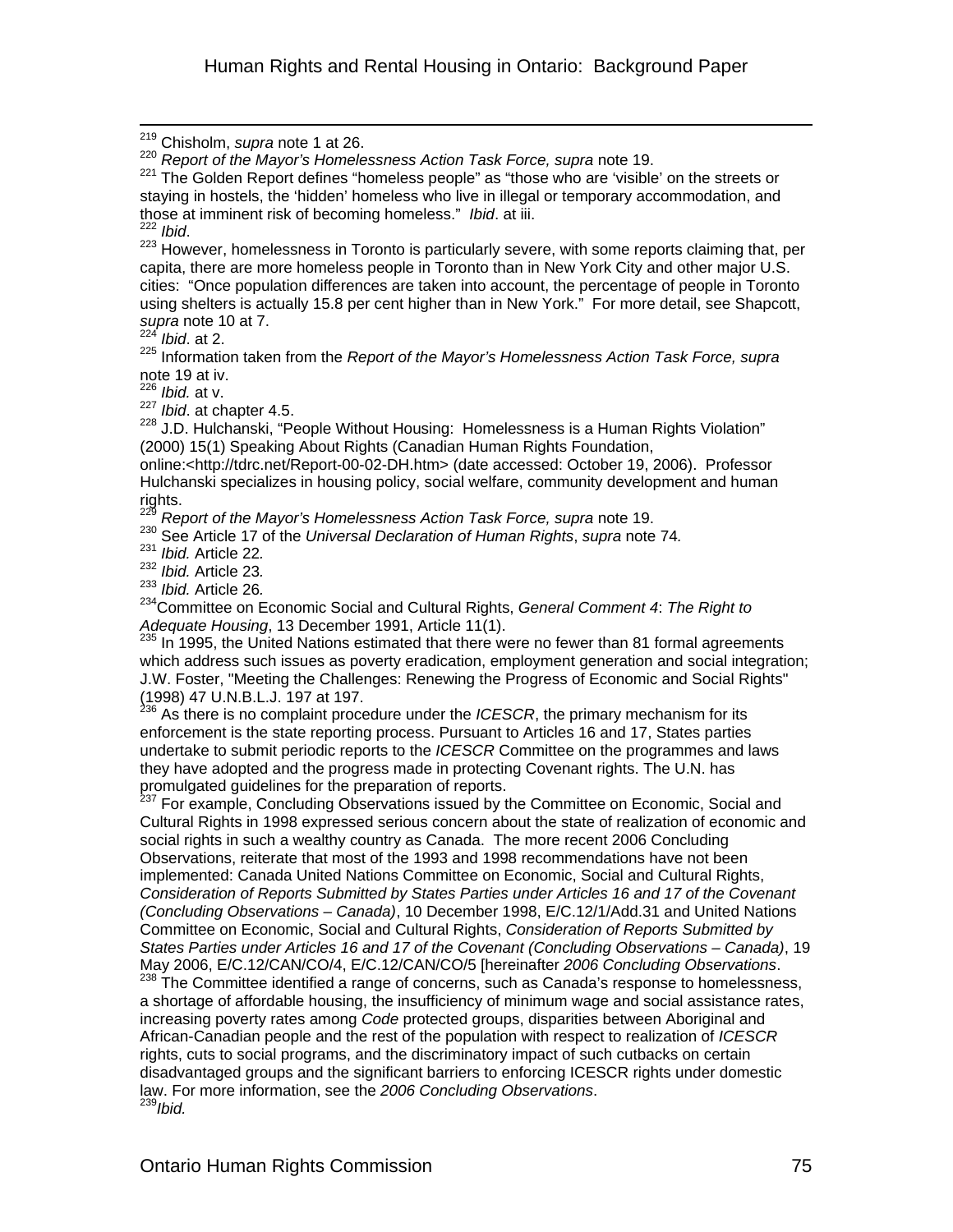$240$  Ibid.

<sup>240</sup>*Ibid*. 241 See for example, the United Nations Committee on Economic, Social and Cultural Rights: Concluding Observations on Report of Canada Concerning the Rights Covered by Articles 10 to 15 of the International Covenant on Economics, Social and Cultural Rights, UN doc. E/C.12/1993/19; 20 CHRR C/1. See also recent media coverage such as "Canada's Poor Face 'Emergency": UN" *The Toronto Star* (May 23, 2006), which reported that the United Nations Committee on Economic, Social and Cultural Rights again criticized Canada in its 2006 Annual Report for its inaccessible employment insurance program, its meagre minimum wages, and the fact that it has let homelessness and inadequate housing amount to a 'national emergency.'

<sup>242</sup> Human Rights Committee, Consideration of reports submitted by States parties under article 40 of the Covenant, 7 April 1999, CCPR/C/79/Add.105.

<sup>243</sup> However, it should be noted that a human rights commission does not have control over the content of its enabling legislation and must rely on the provincial government in question to make amendments through the legislative process.

<sup>244</sup> Québec (Comm. des droits de la personne) v. Gauthier, *supra* note 199.

245 For example, see Canadian Human Rights Commission, *Annual Report 1997* (Ottawa: Canadian Human Rights Commission, 1997). In addition, in 2001, the Canadian Association of Statutory Human Rights Agencies (CASHRA) adopted a resolution, which was fully supported by the Ontario Human Rights Commission, recommending the addition of social condition as a ground of discrimination, and communicated this resolution to all provincial and territorial governments and to the federal government. Human rights reform proposals in Saskatchewan and British Columbia have indicated strong support for inclusion of social condition in their human rights legislation; A.W. Mackay, T. Piper & N. Kim, *Social Condition as a Prohibited Ground of Discrimination Under the Canadian Human Rights Act* (Canadian Human Rights Act Review, 2000).

 $246$  In 1998, Senator Erminie Cohen introduced Bill S-11 which would have added social condition as a prohibited ground of discrimination to the *Canadian Human Rights Act*. The Bill passed unanimously through the Senate and, on October 19, 1998, received first reading in the House of Commons. On April 8, 1999 Justice Minister Anne McLellan announced the creation of the Canadian Human Rights Act Review Panel to consider, among other things, the addition of "social condition" to that Act. Five days later, Bill S-11 was defeated on second reading. 247 Canadian Human Rights Act Review Panel, *Promoting Equality: A New Vision* (Ottawa:

Canadian Human Rights Act Review Panel under the authority of the Minister of Justice and the Attorney General of Canada, 2000) (Chair: Gerard La Forest).

 $248$  New Brunswick's legislation was amended effective January 21, 2005, and Northwest Territories included the ground in their *Human Rights Act***,** S.N.W.T. 2002, c.18.

249 The statutory definitions further clarify that this "socially identifiable group" must be one "that suffers from social or economic disadvantage". Newfoundland's human rights statute incorporates the term "social origin" as a protected ground, which relates more to a person's birth status than to his or her current situation.

<sup>250</sup> Coverage extends to contracts, education, employment, housing, professional trades and associations, public services (restaurants, stores, hotels, government services, *etc.*), publications, purchase of property, occupations and trade unions.<br>
<sup>251</sup> Nunavut and British Columbia specify "lawful source of income".

252 Nunavut and British Columbia specific specifies the modest Proposal: Using International Law and the Ontario Human Rights Code Against Child Poverty" in *Conference Proceedings* Ontario Human Rights Commission, Conference on Economic, Social and Cultural Rights (December 2000) at page 88- 89.

<sup>253</sup> Baker v. Canada (Minister of Citizenship and Immigration), [1999] 2 S.C.R 817 at paras. 70-71 citing R. Sullivan, *Driedger on the Construction of Statutes* (3rd ed. 1994), at p. 330.

<sup>254</sup> The summary of proceedings, Human Rights Commissions: Future Directions, is available on the OHRC website, at www.ohrc.on.ca.

The text of the resolutions can be found on the OHRC website.

 $256$  This document, from September 2001, is available on the publications page of the OHRC website, at www.ohrc.on.ca.